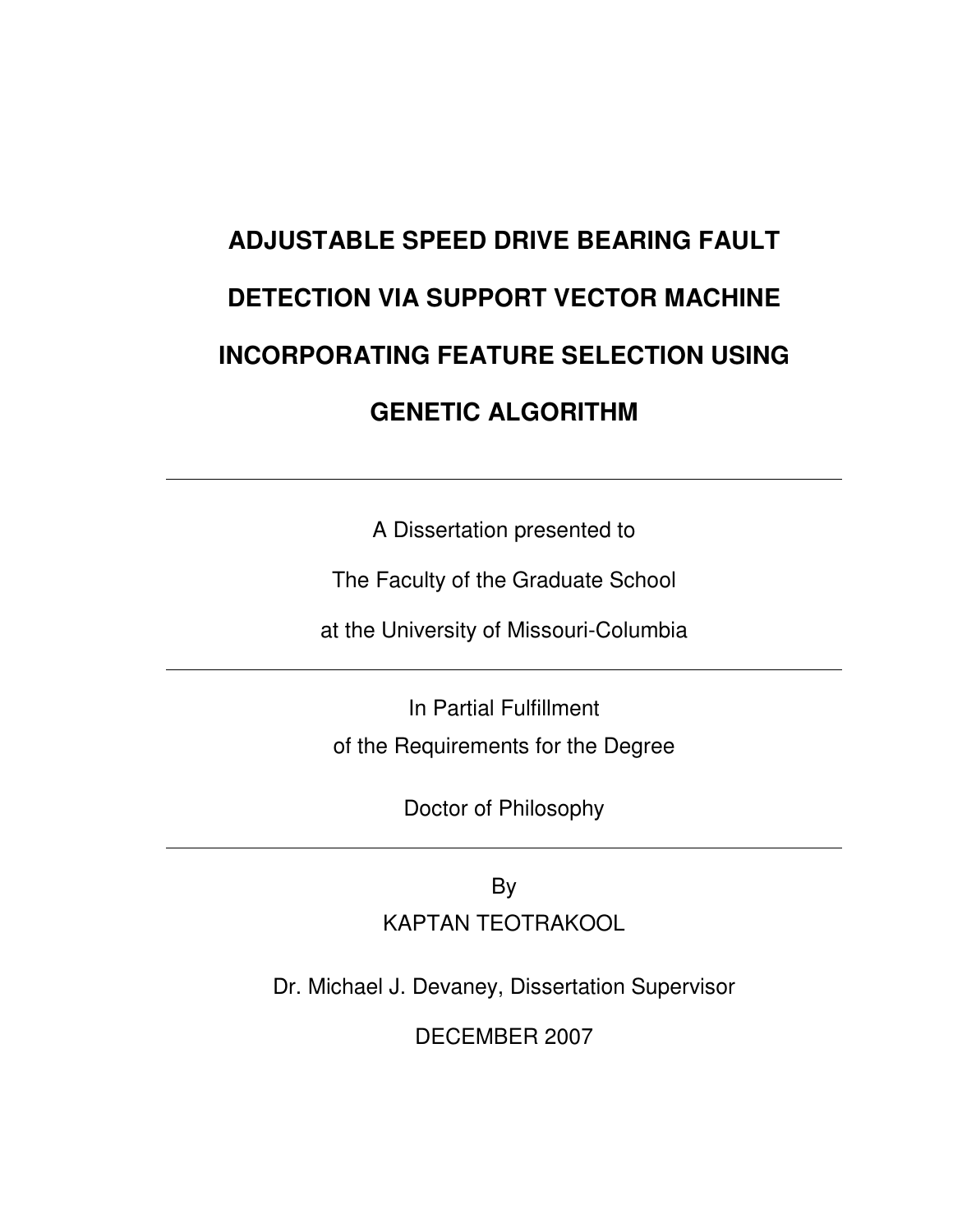© Copyright by Kaptan Teotrakool 2007

All Rights Reserved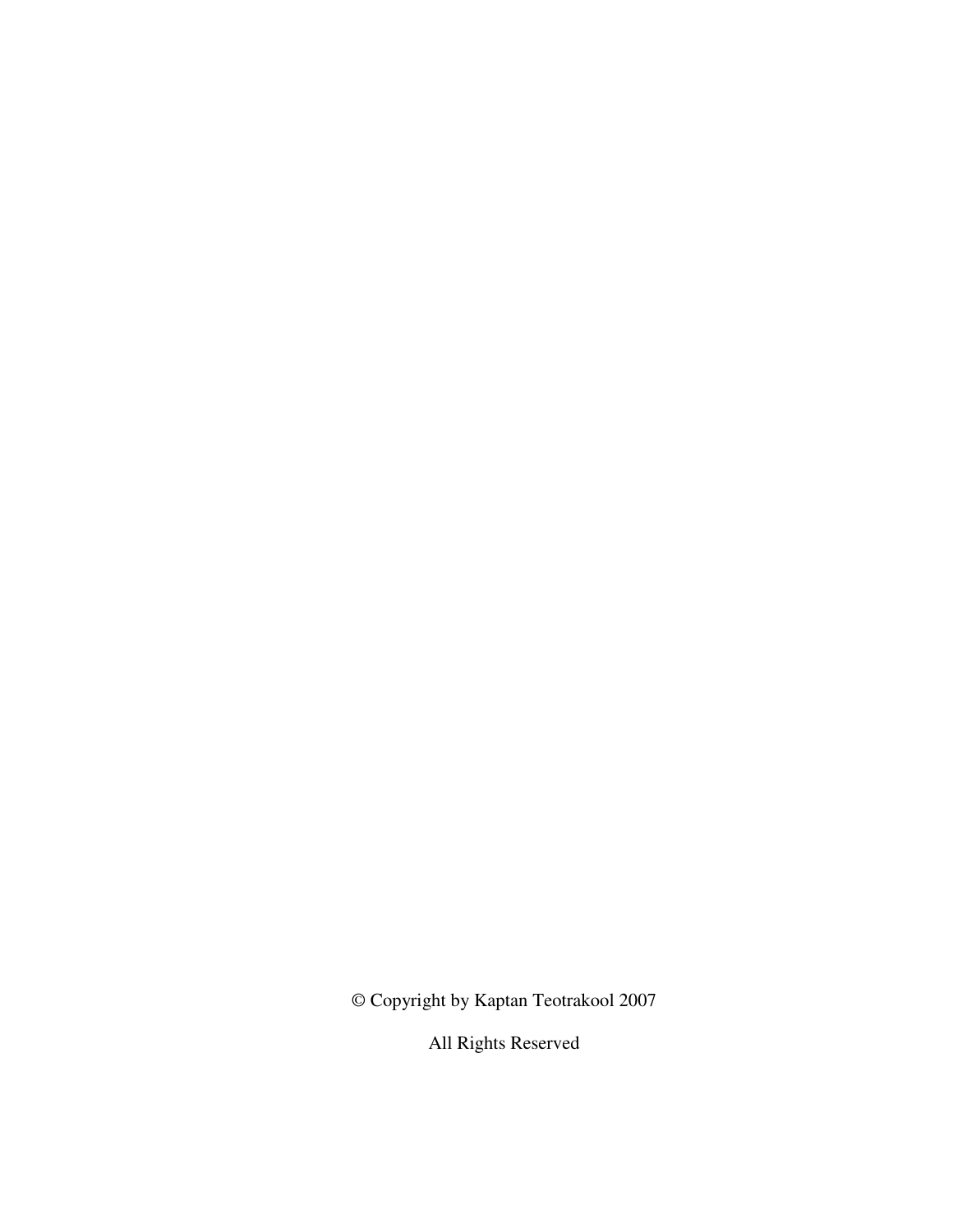The undersigned, appointed by the dean of the Graduate School, have examined the dissertation entitled

#### ADJUSTABLE SPEED DRIVE BEARING FAULT DETECTION

#### VIA SUPPORT VECTOR MACHINE INCORPORATING FEATURE SELECTION

#### USING GENETIC ALGORITHM

presented by Kaptan Teotrakool,

a candidate for the degree of doctor of philosophy,

and hereby certify that, in their opinion, it is worthy of acceptance.

Professor Michael Devaney

Professor Dominic Ho

Professor Robert O'Connell

Professor Marjorie Skubic

Professor Chi-Ren Shyu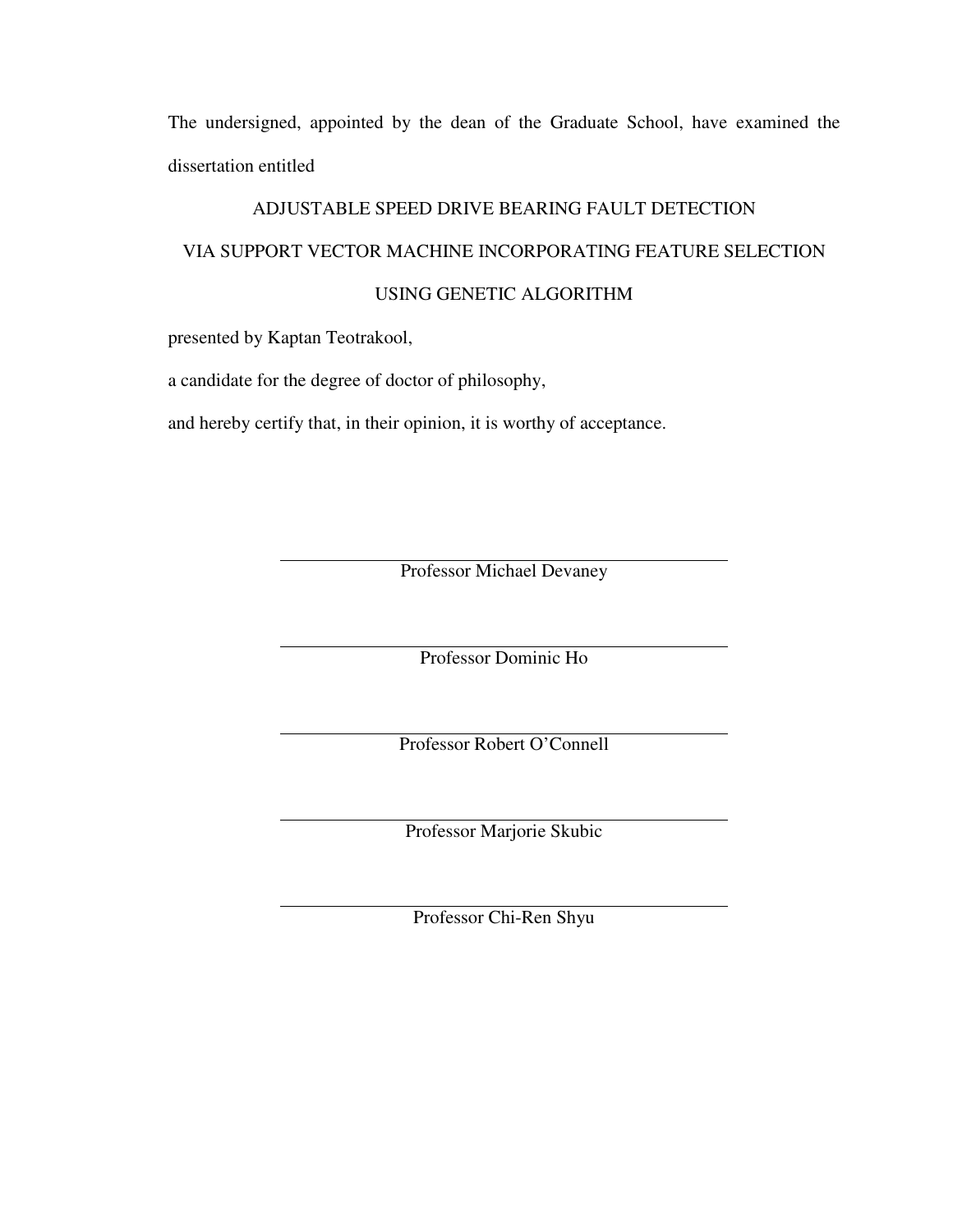#### To my mother

#### *Udon Teotrakool*

who has emphasized the importance of education and guided me throughout my life.

#### To my father

#### *Roongthip Teotrakool*

who has been my role-model for hard work, persistence, and personal sacrifices and who instilled his contemplativeness and wisdom into me.

To my wife and soul mate

*Arunee May Teotrakool* 

who has been proud and tirelessly supportive of my work and who always wants me to be a better person in everyway.

To my son

*Akira Keene Teotrakool* 

who reenergizes me every moment with his smiles and laughs

and who helped me realize my true potential.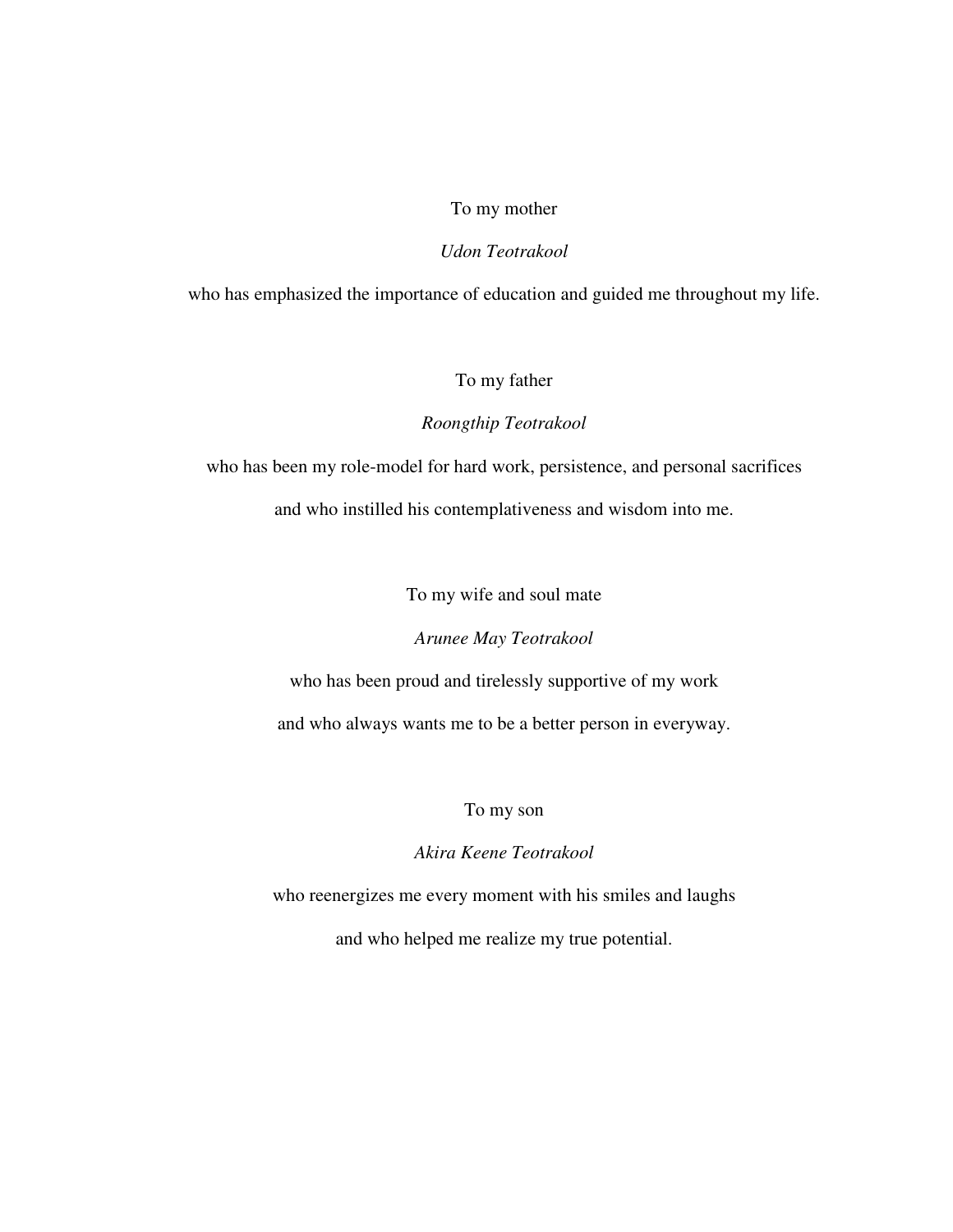# **ACKNOWLEDGEMENTS**

My thanks and deepest appreciation to my advisor, Dr. Michael J. Devaney, for his wisdom, guidance, encouragement, and countless support throughout the doctoral program. He demonstrated his pure efforts as an educator and set the best examples of professional dedication as an engineer.

I would like to express my gratitude to the members of my doctoral committee for their assistance and guidance. I am very grateful for the advice, guidance, and generosity I received from Dr. Robert O'Connell and Dr. Marjorie Skubic. I deeply appreciate Dr. Dominic K. C. Ho for his wisdom, guidance, and advice. I owe a special note of gratitude to Dr. Chi-Ren Shyu for ever available helps.

I extend many thanks to my colleagues and friends, especially Dr. Levent Eren, who inspired my research and of whom suggestions and comments were very insightful and valuable, and Jaturon Harnsomburana, who helped me expedite my data processing considerably. I would like to also thank Nicholas J. Hudson who constantly gave constructively uncompromising comments on my work.

Lastly, I would like to thank the Royal Thai Navy for having given me the greatest opportunity in my life to study in the U.S.A. since my baccalaureate. The dissertation would never have been written without their initial support.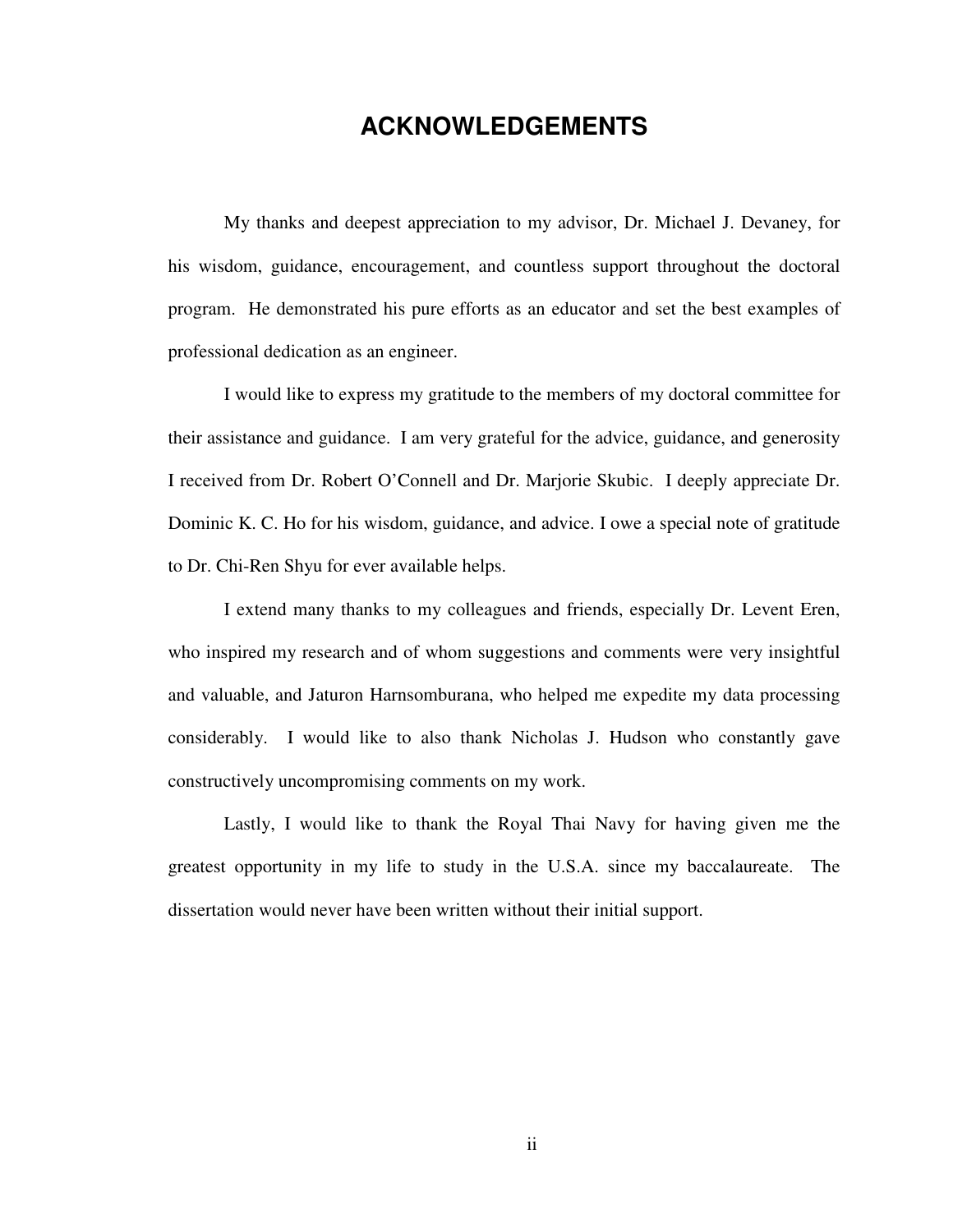# **TABLE OF CONTENTS**

| Chapter |
|---------|
|         |
|         |
|         |
|         |
|         |
|         |
|         |
|         |
|         |
|         |
|         |
|         |
|         |
|         |
|         |
|         |
|         |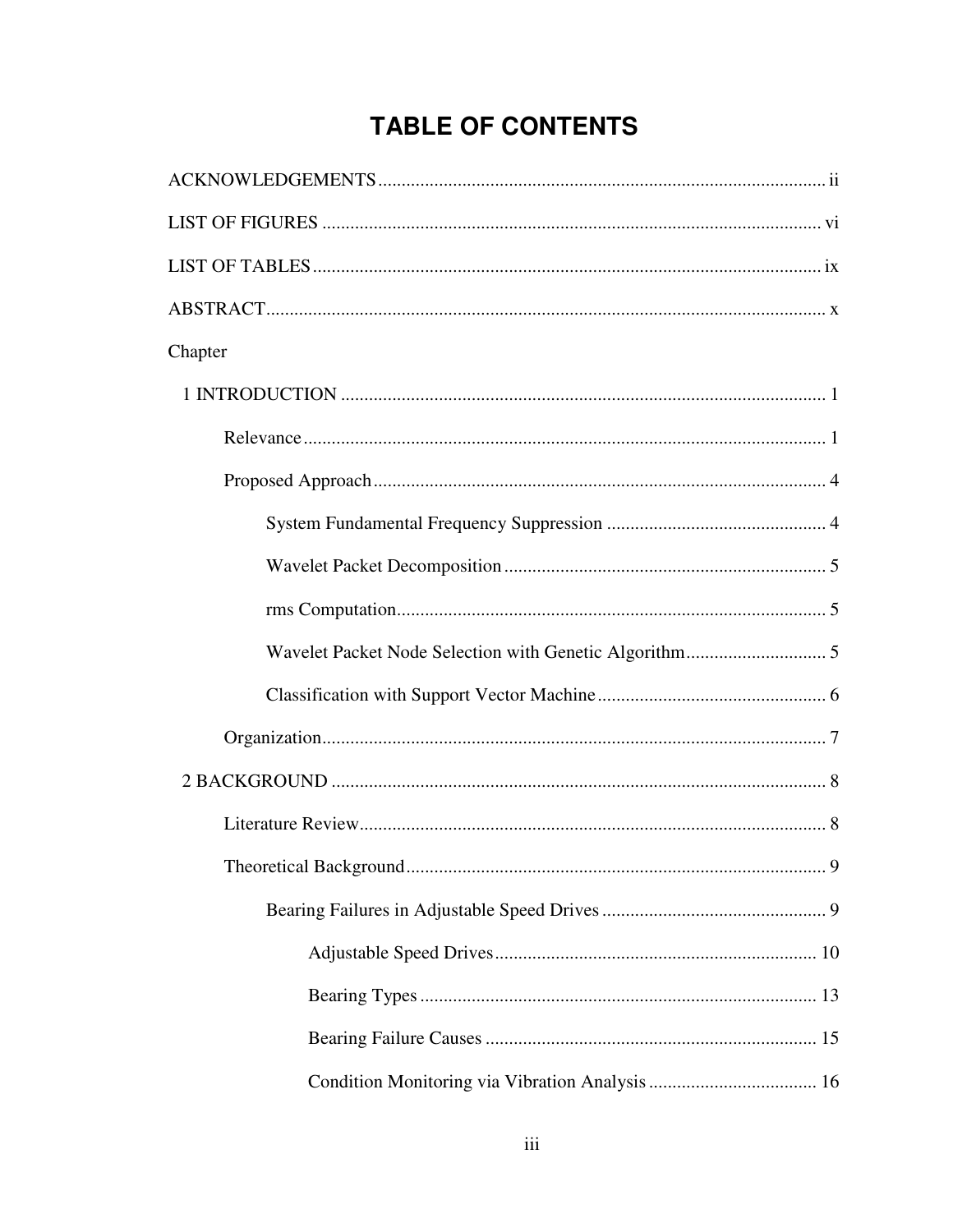| Mutation |
|----------|
|          |
|          |
|          |
|          |
|          |
|          |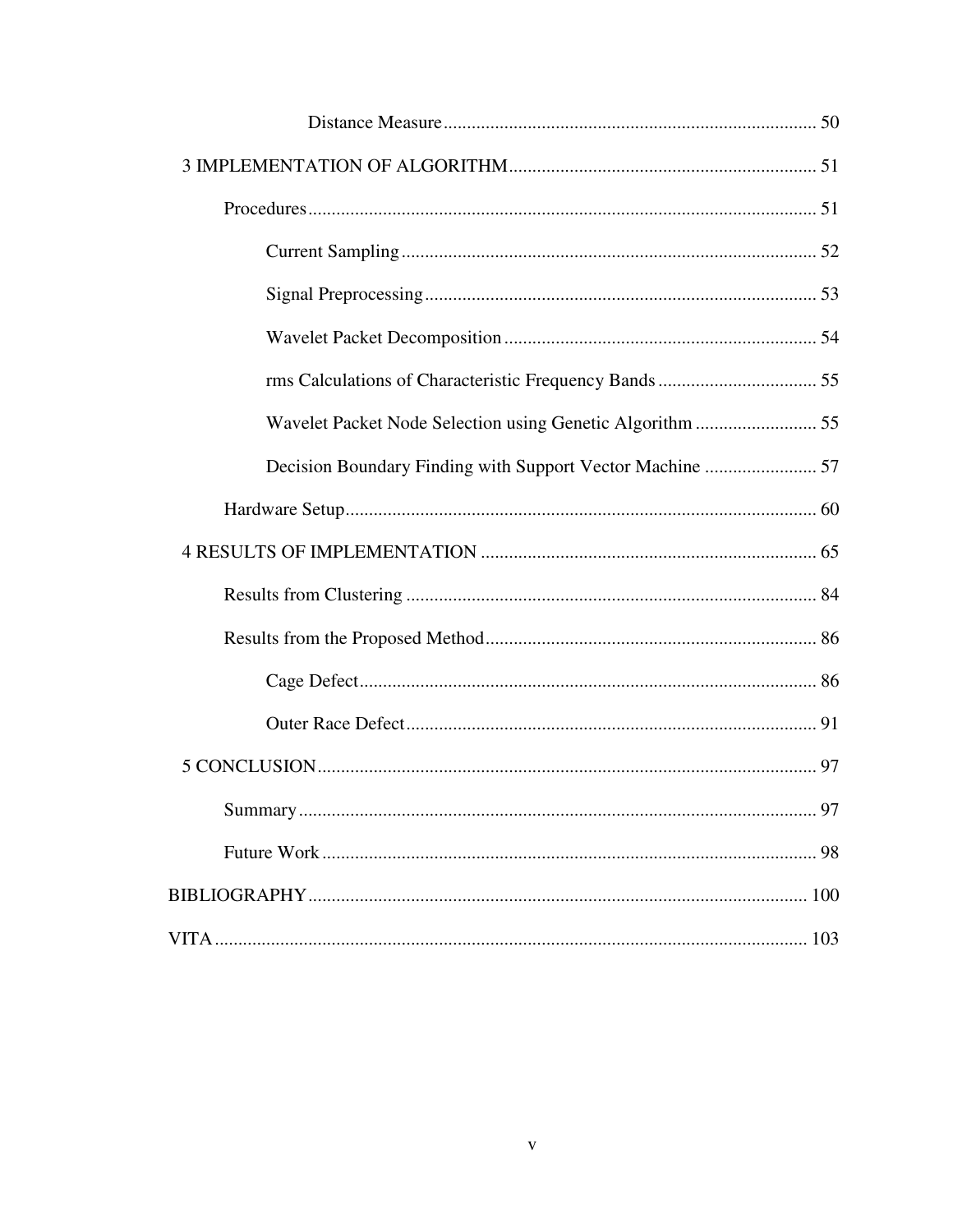# **LIST OF FIGURES**

| Figure<br>Page                                                                         |
|----------------------------------------------------------------------------------------|
|                                                                                        |
|                                                                                        |
|                                                                                        |
|                                                                                        |
|                                                                                        |
|                                                                                        |
|                                                                                        |
|                                                                                        |
|                                                                                        |
|                                                                                        |
|                                                                                        |
|                                                                                        |
|                                                                                        |
| 2.14. Support Vector Machine yields direction 2 of which margin is larger than that of |
|                                                                                        |
|                                                                                        |
|                                                                                        |
|                                                                                        |
|                                                                                        |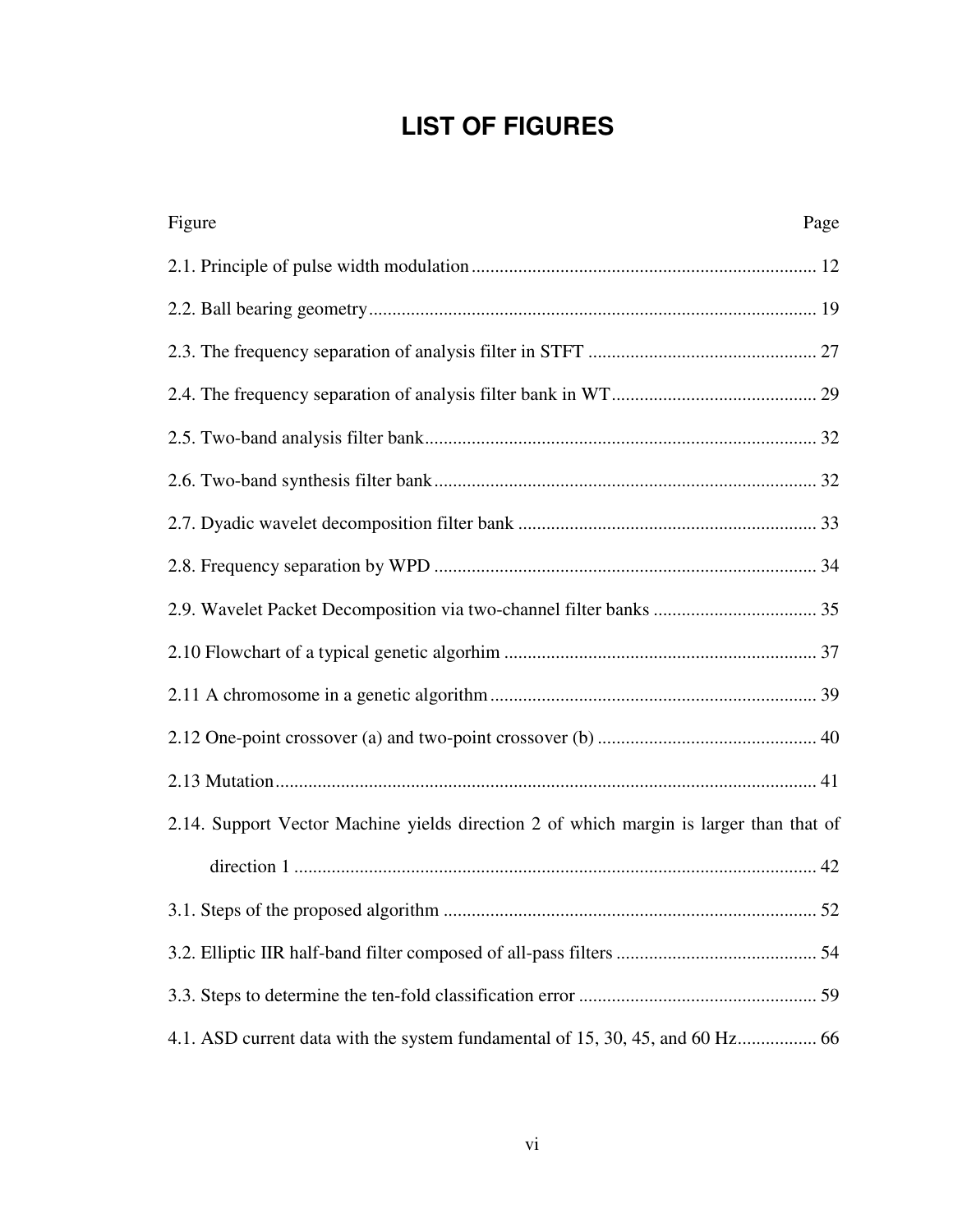| 4.2. FFT of the rms-normalized ASD current data at 15 Hz with (a) healthy, (b) cage     |
|-----------------------------------------------------------------------------------------|
|                                                                                         |
| 4.3. FFT of the rms-normalized ASD current data at 30 Hz with (a) healthy, (b) cage     |
|                                                                                         |
| 4.4. FFT of the rms-normalized ASD current data at 45 Hz with (a) healthy, (b) cage     |
|                                                                                         |
| 4.5. FFT of the rms-normalized ASD current data at 60 Hz with (a) healthy, (b) cage     |
|                                                                                         |
| 4.6. FFT of the rms-normalized fundamental-removed ASD current data at 15 Hz with       |
|                                                                                         |
| 4.7. FFT of the rms-normalized fundamental-removed ASD current data at 30 Hz with       |
|                                                                                         |
| 4.8. FFT of the rms-normalized fundamental-removed ASD current data at 45 Hz with       |
|                                                                                         |
| 4.9. FFT of the rms-normalized fundamental-removed ASD current data at 60 Hz with       |
|                                                                                         |
| 4.10. Average WP node rms values of the cage defect characteristic frequencies at the   |
|                                                                                         |
| 4.11. Average WP node rms values of the outer race defect characteristic frequencies at |
|                                                                                         |
| 4.12. Average WP node rms values of the cage defect characteristic frequencies at the   |
|                                                                                         |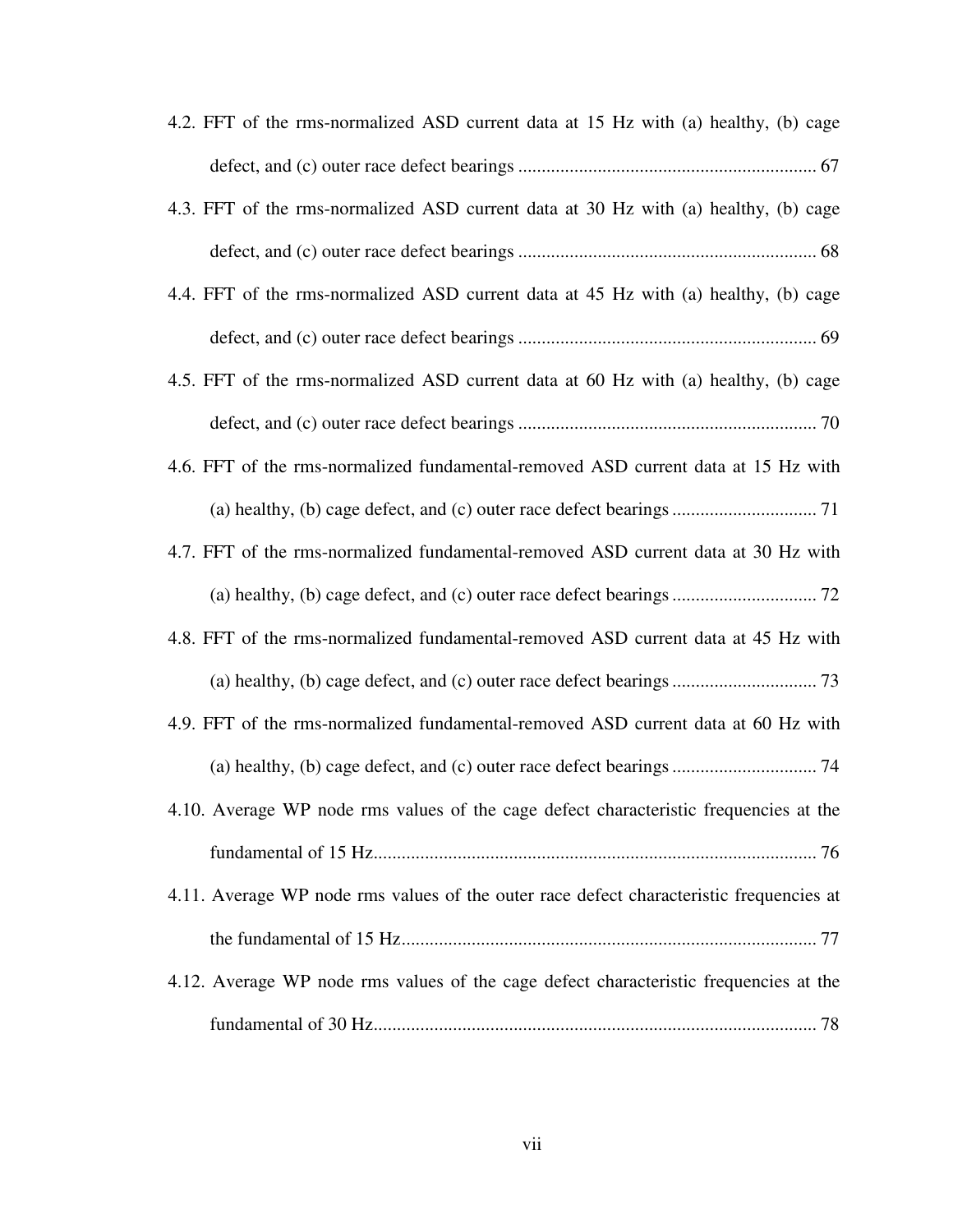| 4.13. Average WP node rms values of the outer race defect characteristic frequencies at  |
|------------------------------------------------------------------------------------------|
|                                                                                          |
| 4.14. Average WP node rms values of the cage defect characteristic frequencies at the    |
|                                                                                          |
| 4.15. Average WP node rms values of the outer race defect characteristic frequencies at  |
|                                                                                          |
| 4.16. Average WP node rms values of the cage defect characteristic frequencies at the    |
|                                                                                          |
| 4.17. Average WP node rms values of the outer race defect characteristic frequencies at  |
|                                                                                          |
|                                                                                          |
|                                                                                          |
| 4.20. Average classification errors of the proposed method for bearing cage defect with  |
| (a) the standard deviation and (b) average percent errors of false positive and false    |
|                                                                                          |
| 4.21. Average classification errors of the proposed method for bearing outer race defect |
| with (a) the standard deviation and (b) the average percent errors of false positive     |
|                                                                                          |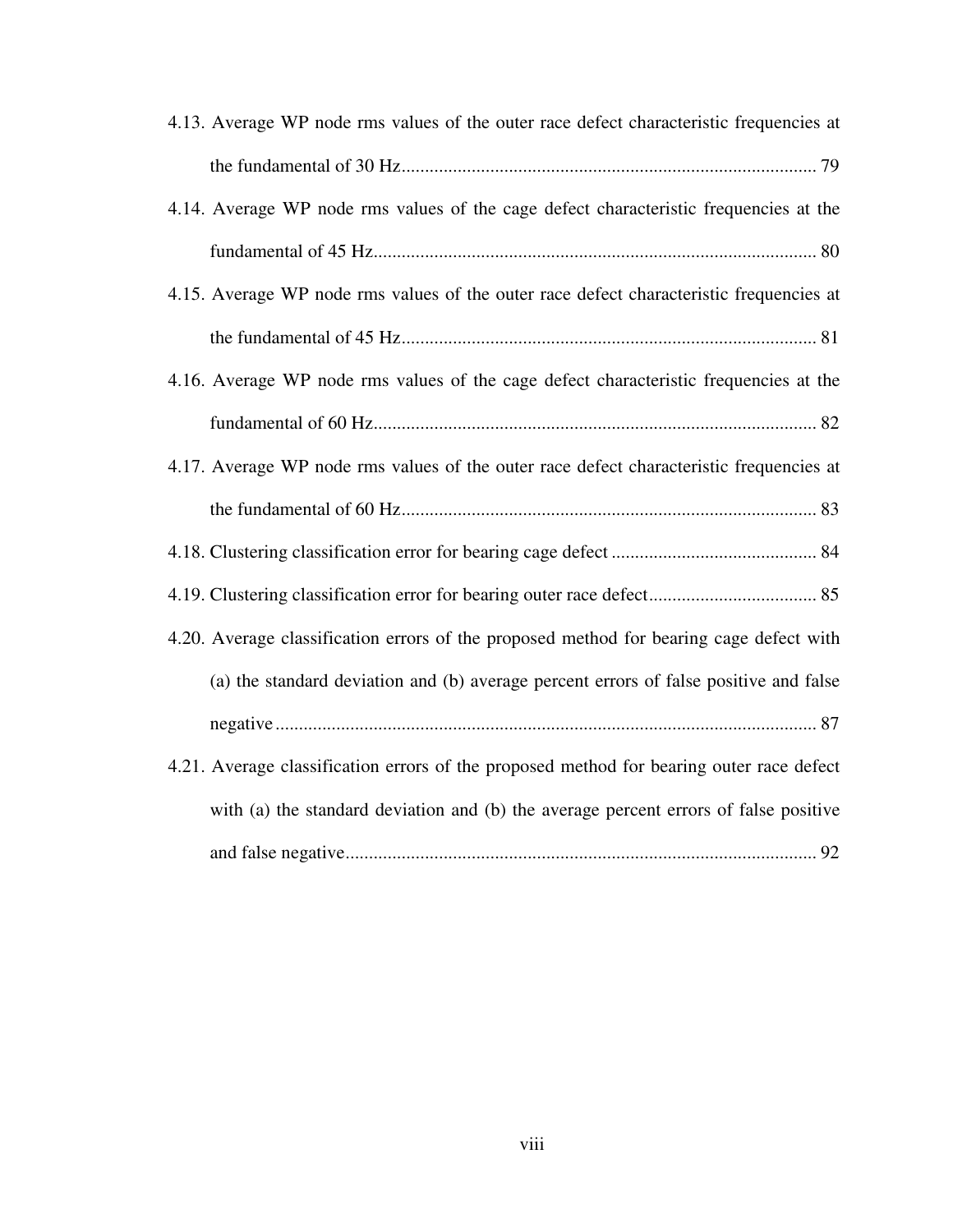# **LIST OF TABLES**

| Table<br>Page                                                                         |
|---------------------------------------------------------------------------------------|
| 3.1. Outer race defect vibration frequencies at different ASD system frequencies 60   |
|                                                                                       |
| 3.3. Cage defect vibration frequencies at different ASD system frequencies  62        |
|                                                                                       |
| 4.1. Nodes selected by the GA and corresponding frequency bands for cage defect with  |
|                                                                                       |
| 4.2. Nodes selected by the GA and corresponding frequency bands for cage defect with  |
|                                                                                       |
| 4.3. Nodes selected by the GA and corresponding frequency bands for cage defect with  |
|                                                                                       |
| 4.4. Nodes selected by the GA and corresponding frequency bands for cage defect with  |
|                                                                                       |
| 4.5. Nodes selected by the GA and corresponding frequency bands for outer race defect |
|                                                                                       |
| 4.6. Nodes selected by the GA and corresponding frequency bands for outer race defect |
|                                                                                       |
| 4.7. Nodes selected by the GA and corresponding frequency bands for outer race defect |
|                                                                                       |
| 4.8. Nodes selected by the GA and corresponding frequency bands for outer race defect |
|                                                                                       |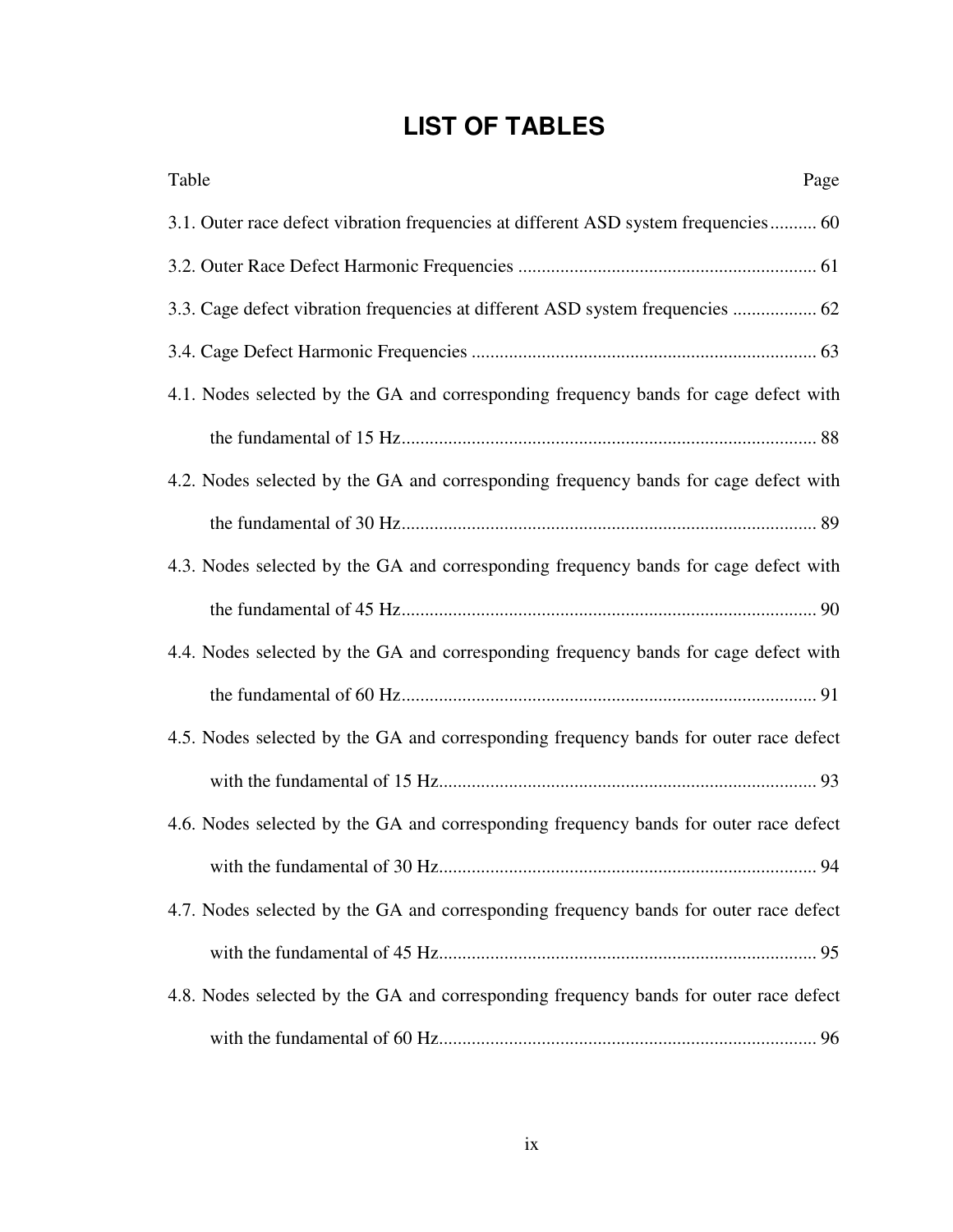# **ADJUSTABLE SPEED DRIVE BEARING FAULT DETECTION VIA SUPPORT VECTOR MACHINE INCORPORATING FEATURE SELECTION USING GENETIC ALGORITHM**

Kaptan Teotrakool

Dr. Michael J. Devaney, Dissertation Supervisor

# **ABSTRACT**

Adjustable Speed Drives (ASD's) are increasingly used for process control and energy conservation in many commercial and industrial applications. Like other electrical rotating machines, a major cause of ASD failures is bearing failures. Though bearings are very inexpensive to replace, their problems are among the most difficult to detect. This dissertation presents a novel method to detect bearing defects in ASD's.

Motor current signature analysis (MCSA) is a non-intrusive machine condition monitoring method. It analyzes changes in the motor stator currents using frequency spectral analysis. The method relies on wavelet packet decomposition due to the nonstationary nature of ASD loads, which affect both current and speed.

Most modern ASD systems accomplish their variable speed by utilizing pulsewidth-modulation (PWM) inverters to vary the fundamental frequency of the input voltage waveforms to their motors. Since the input voltage is PWM, it contains a significant number of harmonic components. When these harmonics are modulated by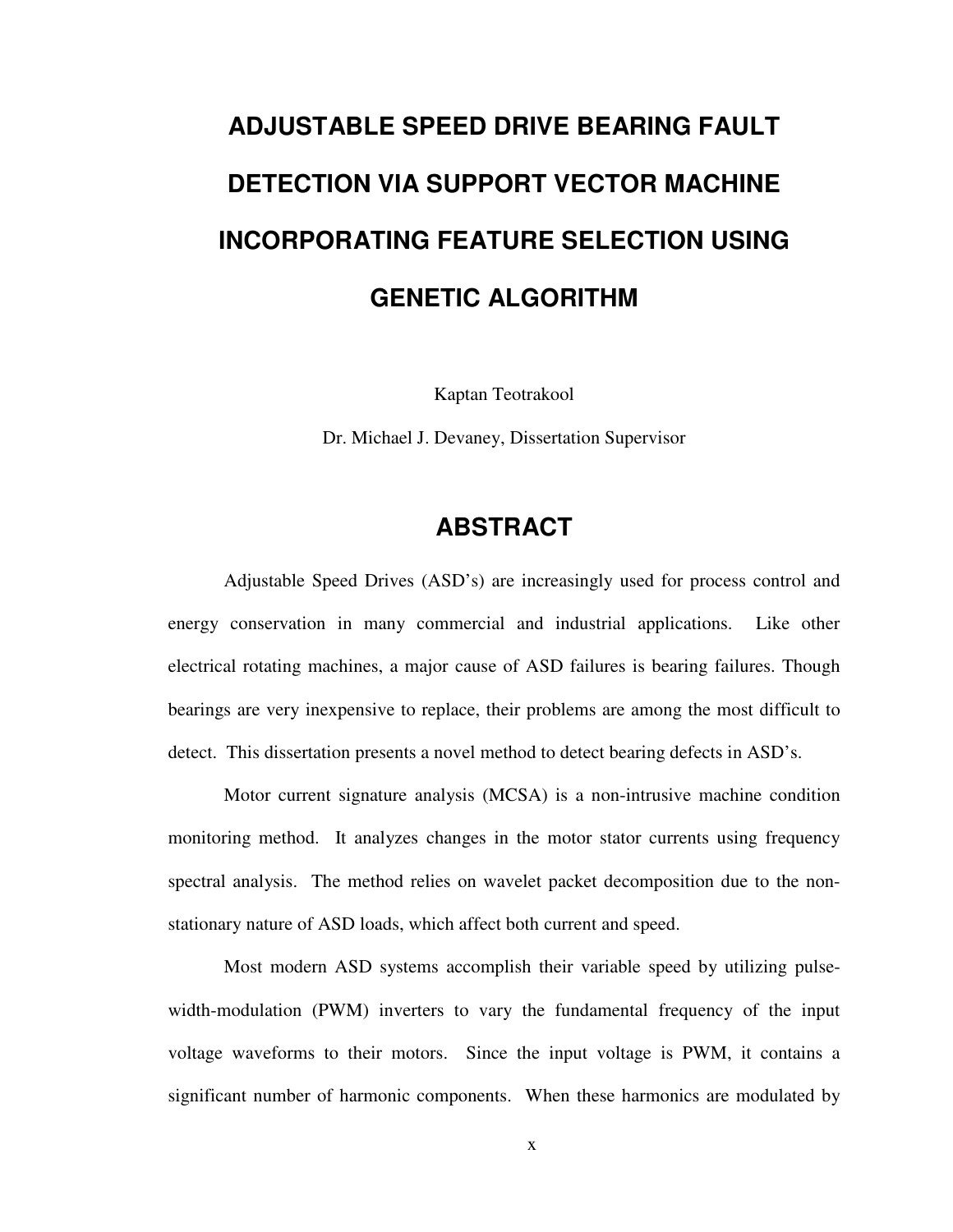the mechanical bearing frequencies, more harmonics are introduced. As a result of this modulation, a substantial number of additional frequencies are introduced into the current waveform. In addition, the ASD elevates the level of EMI noise and further complicates the detection of the defective bearing frequency components. Thus, detecting bearing problems by simply comparing the rms values of the wavelet packet coefficients of those frequencies is not feasible.

The proposed method combines MCSA, wavelet packet decomposition, a genetic algorithm, and a support vector machine to accomplish bearing fault detection in adjustable speed drives. The Support Vector Machine (SVM) in conjunction with the Genetic Algorithm (GA) is applied to the rms values of the wavelet packet coefficients to obtain optimal classifiers for classifying both healthy and defective bearings in ASD systems. The SVM is a method to find an optimal classifier for both linearly separable and linearly non-separable data. For linearly non-separable data, the SVM maps the data into higher dimensions before finding a classifier. With the SVM, a classifier for highdimensional wavelet packet current data can be obtained. The GA works to select significant frequency bands and eliminates those less relevant. The SVM, using selected frequency bands from the wavelet packet decomposition, can find a classifier that can separate healthy and defective bearings more effectively.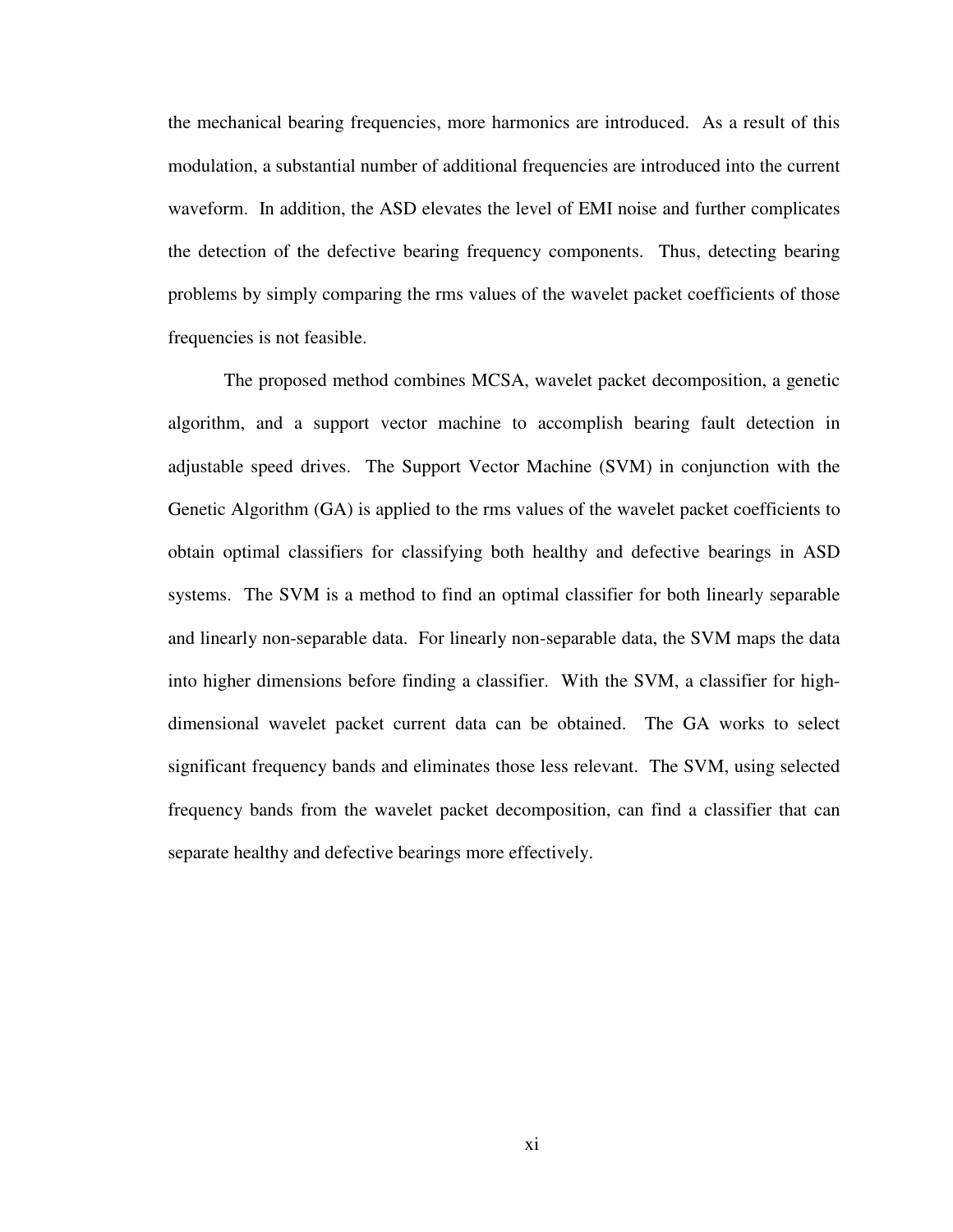# **CHAPTER 1 INTRODUCTION**

### **1.1 Relevance**

Adjustable Speed Drives (ASD's) are increasingly used for process control and energy conservation in many commercial and industrial applications. Since industry relies heavily on continuous operation of ASD systems, failures of these machines are critical and often lead to financial losses resulting from disruption of production, machine replacement, and human injury and/or fatality. A basic ASD system, consisting of a drive and a motor, costs more than twice as much as the motor alone. Bearing faults are the biggest cause of ASD failures, though the costs of the bearings are much lower than that of either the motor or the drive and certainly less than the additional expenses/liabilities associated with a catastrophic machine failure. To avoid losses and protect investment, predictive maintenance on ASD bearings is highly recommended for early detection and schedulable replacement of defective bearing when the ASD can be removed from service. Thus, significant research effort has focused on the detection of bearing faults in ASD's.

Most ASD failures are caused by bearing faults. Studies indicate that bearing problems contribute to over 40% of all motor failures [1]. Unlike line-driven motors, which run at a relatively constant speed, ASD applications, such as those in heating, ventilation and air conditioning (HVAC) systems, maintenance of negative pressure in nuclear power plants, and production lines in manufacturing plants, require ASD's to operate at variable speeds. The bearings are continuously strained as ASD motors are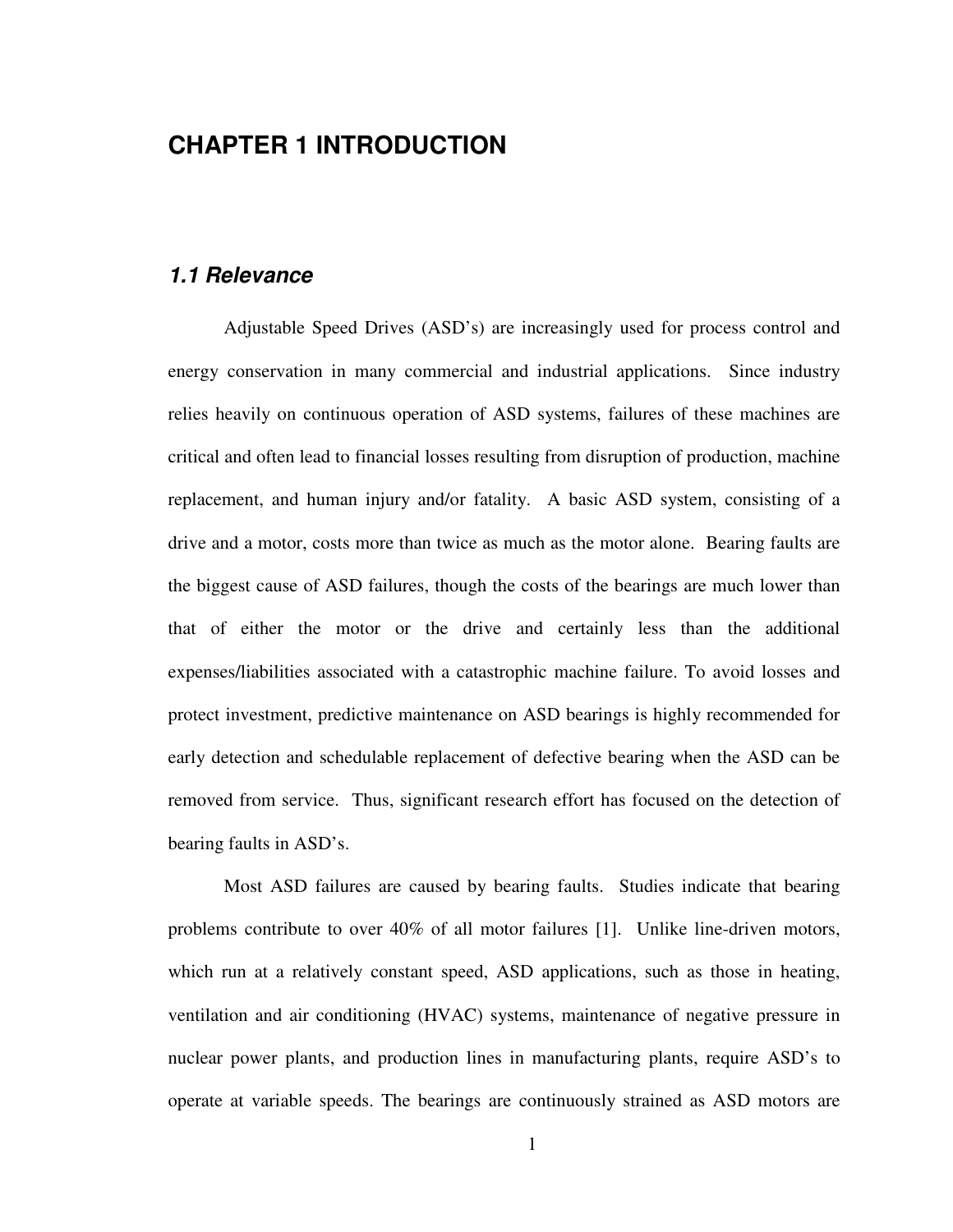accelerated and decelerated during their operations. This variation significantly increases stress on the bearings in comparison to those of line-driven motors [2]. In addition to the mechanical stresses, damage from electrical discharge machining (EDM) resulting from high  $dv/dt$  of the ASD contribute to accelerated bearing ware and bearing failures. EDM results from transient currents flowing from the motor windings to ground through the bearings via an imbalance in the stator stray capacitances. EDM creates microscopic pits on the inner and outer races of the bearings of ASD machines [3, 4]. The *dv/dt* current flowing through the capacitances induces a change in the chemical composition in the lubricant, and ultimately causes bearing lubricant breakdown [3]. Due to both the added mechanical stresses and EDM, ASD systems are more likely to experience greater frequency of bearing failures.

For the early detection of bearing defects, the health of bearings can be observed by several analytical methods. Vibrational, thermal, and acoustic analyses require the placement of sensors or transducers on the machines. Some large motors may already have these sensors built-in. However, this is not likely the case for smaller motors since it is economically impractical. To check small and medium-sized machines, the system may have to be shut down so that machines can be safely accessible and to enable the attachment of diagnostic transducers to the motors. In some critical cases, such as the negative pressure maintenance system in a nuclear power plants, periodical monitoring during the operation may be infeasible. Moreover, all these analysis techniques require a great amount of expert man-power, resulting in considerable expense. Hence, it is virtually impossible to continuously monitor the health of the bearings of ASD's with such techniques.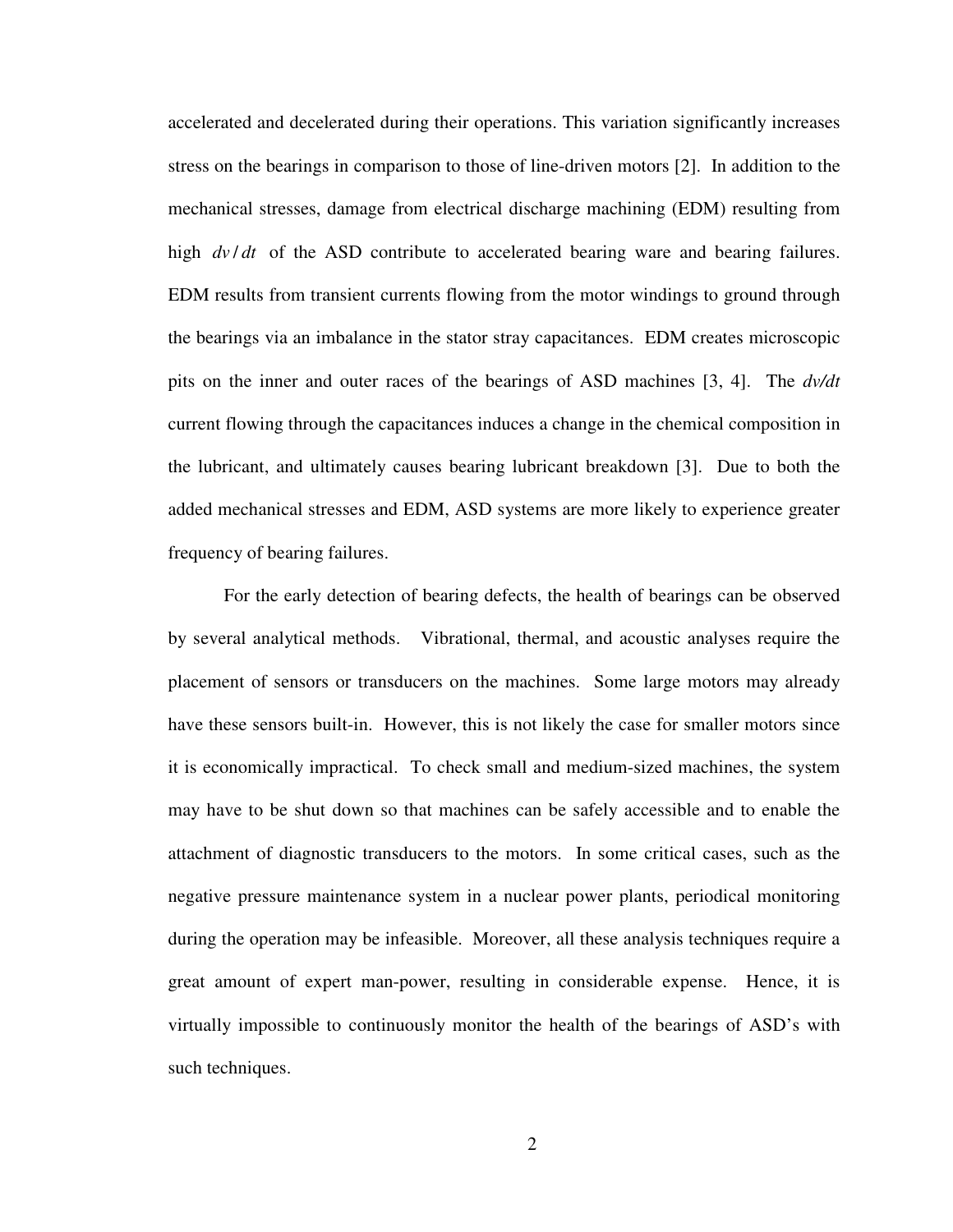As an alternative method, Motor Current Signature Analysis (MCSA) is a nonintrusive technique used to determine the health of a machine by analyzing the spectral components of its stator current [1]. In traditional MCSA, the steady state stator current of the motor is decomposed into frequency spectrum components using the Fourier Transform (FT). Then, the magnitudes of the characteristic frequency bands of the signal are compared to baseline values to detect any changes that may be indicative of failures in the motor bearings.

The ASD motor is fed by the pulse-width modulation (PWM) inverter with sharpedged voltage waveforms, which are the major source of harmonics of system fundamental [5]. Though efforts have been made to reduce harmonics, they still largely exist in ASD systems. These additional harmonics generates a number of extra modulated bearing fault characteristic frequencies present in ASD systems.

Though bearing fault detection studies on line-driven motors that rely on MCSA has been successful, investigation of bearing fault detection on ASD system are still required. Due to significant EMI noise in the stator current of ASD systems and low amplitude bearing fault signatures, it is impossible to detect a bearing fault by simply comparing current spectrum at harmonics of bearing fault characteristic frequencies.

Due to the additional fault characteristic frequency components and the considerable noise level, this study tries to effectively differentiate the healthy and faulty bearings in ASD systems. As an extension to the MCSA, various techniques including wavelet packet decomposition, genetic algorithm, and support vector machine are applied to the stator current in an ASD system to produce a classifier for bearing fault detection at different running speed.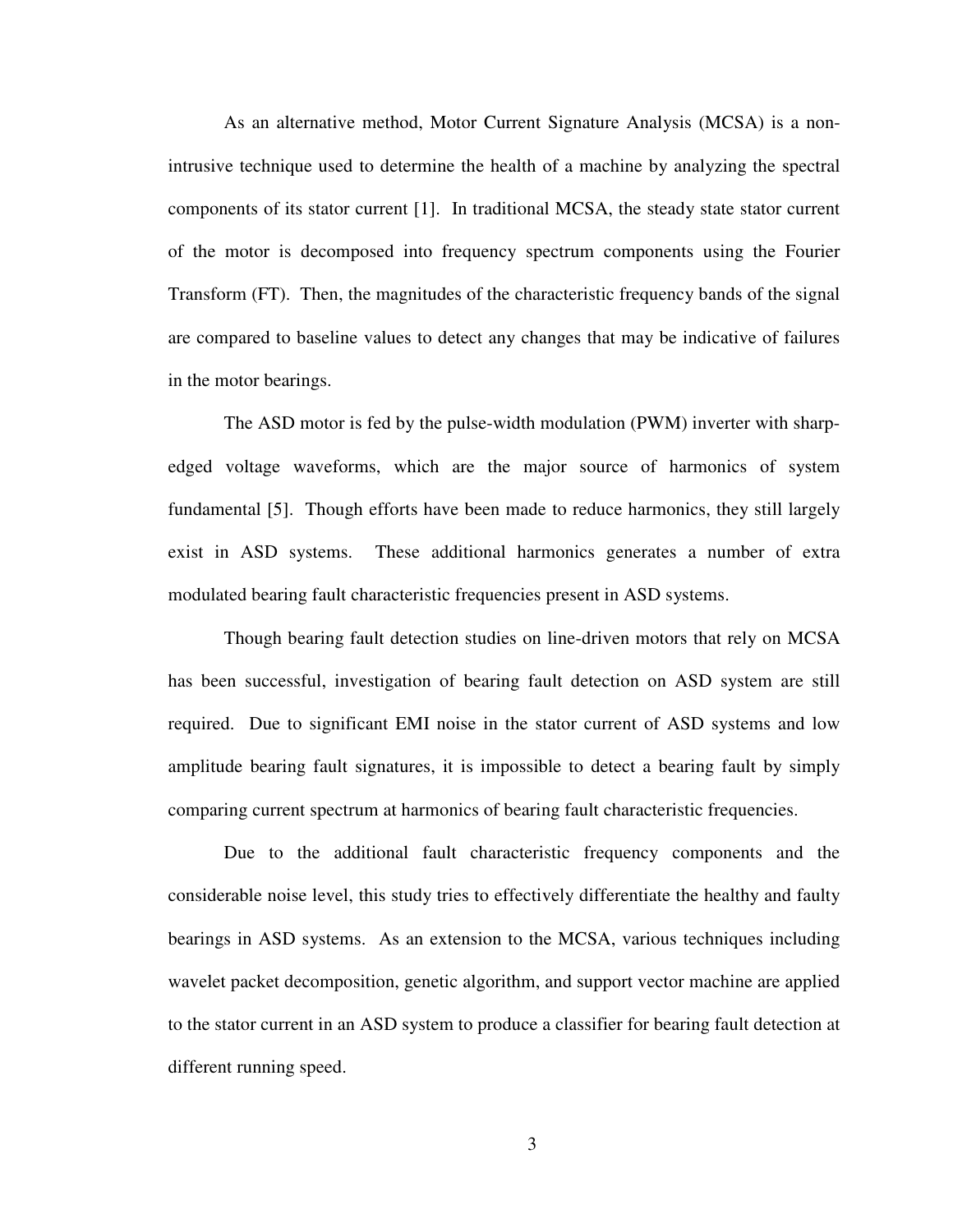## **1.2 Proposed Approach**

ASD systems have several system characteristics that make bearing fault detection more difficult than line-driven motors. In ASD systems, PWM inverter-fed motor current contains greater number of harmonics resulting from the PWM voltage waveforms. In addition, the EMI floor noise reduces the significance of bearing fault characteristic frequency components in the stator current. With the increasing complexity in detecting defective bearings, an ASD current analysis via wavelet packet decomposition, genetic algorithm, and support vector machine is used to detect ball bearing defects. The current signal from the drive is first sampled at the rate of at least twice that of the carrier frequency of the ASD. The sampled current data is then processed in five steps:

- Suppression of fundamental drive frequency.
- Wavelet packet decomposition.
- Node rms computation.
- Wavelet packet node selection with genetic algorithm.
- Classification with support vector machine.

Each of the following subsections describes each of these steps.

#### **1.2.1 System Fundamental Frequency Suppression**

The stator current data is dominated by ASD system harmonics. The system frequency component of the ASD is the fundamental frequency from the inverter that drives the motor. This fundamental frequency is considerably larger than the bearing fault frequency components in magnitude and, therefore, needs to be suppressed before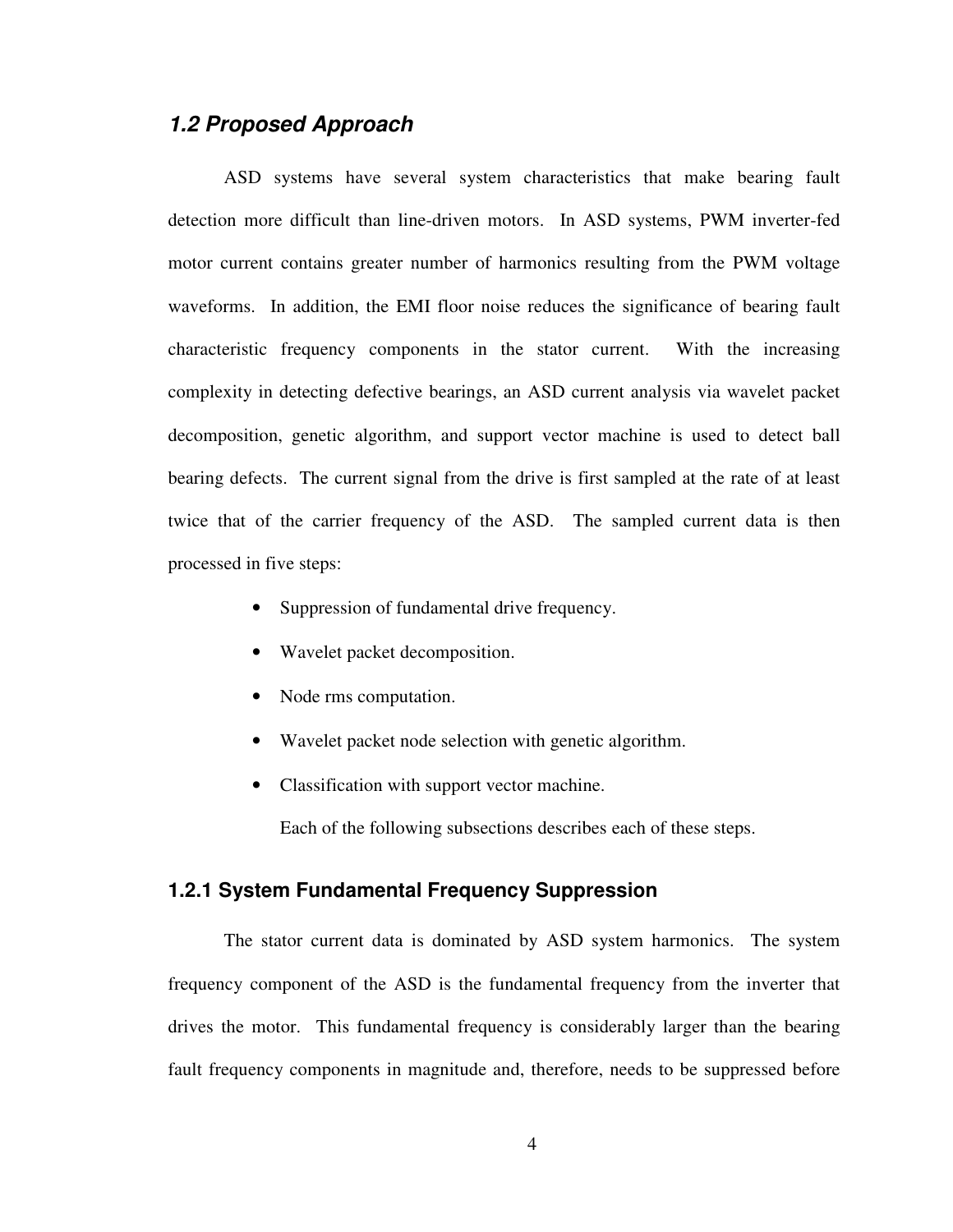the current signal is decomposed into wavelet packets. An FFT is run on the current data to determine the fundamental frequency of the PWM inverter output. Then, a second order notch filter is applied to suppress the ASD fundamental harmonic.

#### **1.2.2 Wavelet Packet Decomposition**

Wavelet packet decomposition is used to decompose the fundamental-suppressed current data into wavelet packets. Wavelet packet decomposition is implemented as twochannel filter banks with successive filtering and down-sampling. Similar to FFT frequency bins, the resulting wavelet packets are associated with the waveform spectral components. The decomposition is achieved using a special all-pass implementation of elliptic half-band IIR filters. The filter selection was based on better frequency separation and lower computational complexity [6,7,8,9].

#### **1.2.3 rms Computation**

After wavelet packet decomposition, each node, which corresponds to a frequency band, contains wavelet packet coefficients (WPC's). The nodes corresponding to the fault characteristic frequencies can then be examined. Wavelet packet coefficients of the nodes can be used to compute the rms values [10]. The rms value of each node reflects the level of the current present in the corresponding frequency band.

#### **1.2.4 Wavelet Packet Node Selection with Genetic Algorithm**

The outputs from most ASD inverters are pulse-width modulated (PWM) waveforms. The PWM motor input voltage introduces a larger number of harmonics to ASD's than the sinusoidal voltage in line-driven motors; thus a substantially greater number of the modulated characteristic frequencies in ASD's. This significantly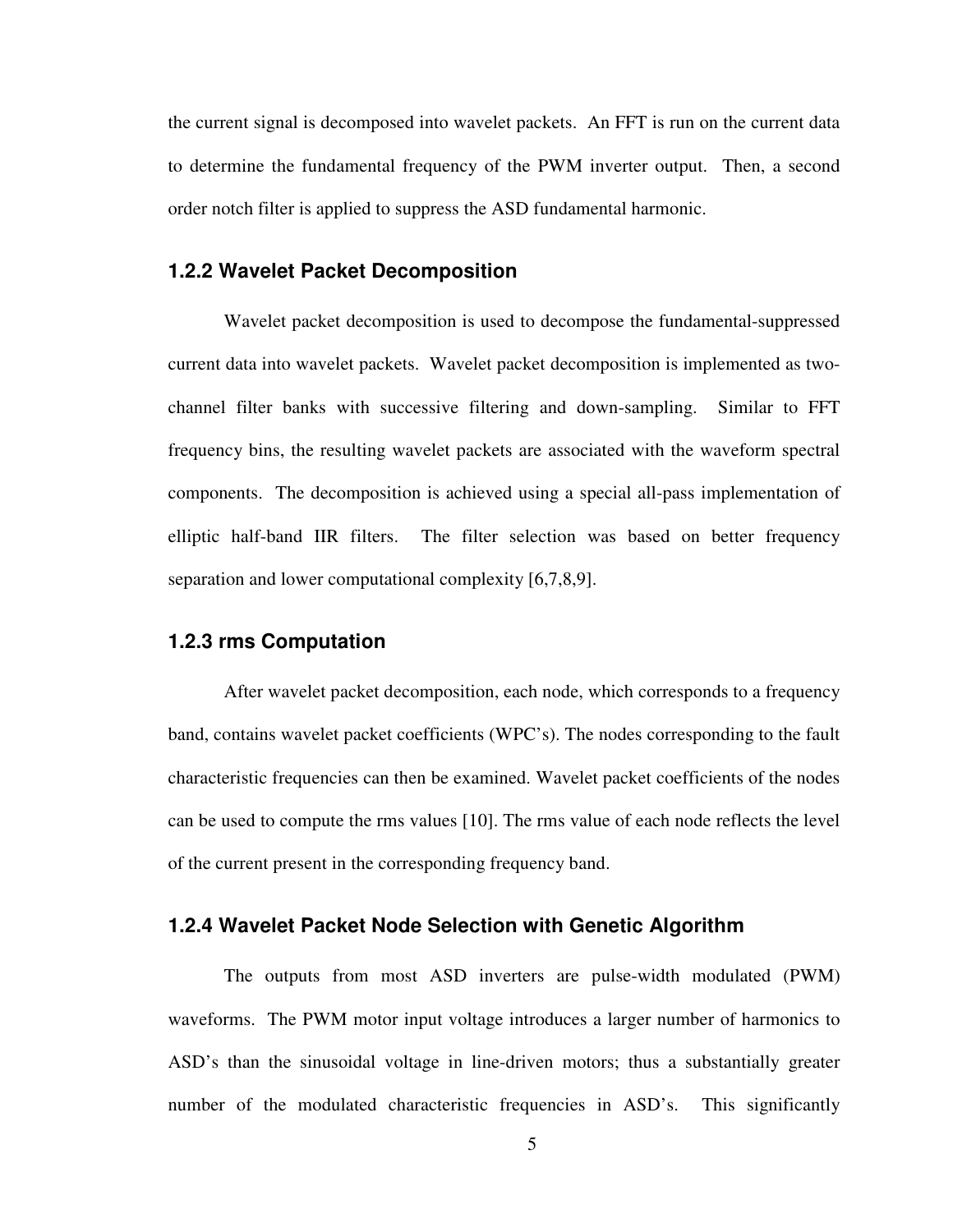increases the number of elevated frequency bands from the WPD. Moreover, the characteristic frequency components of defective bearings could contain high level of EMI noise due to the effect of ASD systems. These two factors increases the complexity in the determination of which rms values are to be chosen for comparing good and faulty bearings. Hence, it is more preferable to eliminate nodes that are irrelevant to the detection from classifier finding. The nodes of interest in which the bearing fault characteristic frequencies lie are selected using Genetic Algorithm. Through the GA, a number of sets, called chromosomes, of selected nodes are evaluated by the fitness function. The fitness function for this problem is the percent error in SVM classification. The chromosomes reproduce offspring by recombination and mutation. These newgeneration chromosomes are then evaluated. These steps are repeated until convergence.

#### **1.2.5 Classification with Support Vector Machine**

The support vector machine (SVM) is a supervised machine learning method for classification. The linear classifiers produced by the SVM are guaranteed to have maximum margins. For linearly non-separable case, the data is mapped into a higherdimensional space by applying of the kernel trick.

Through each generation of the GA, the SVM computes the fitness of each chromosome. Each fitness is the 10-fold classification error computed by the SVM. The SVM uses the rms values from nodes corresponding to a chromosome to find a classifier and the classifier is evaluated. The percent error of classification for the classifier is the fitness of the chromosome.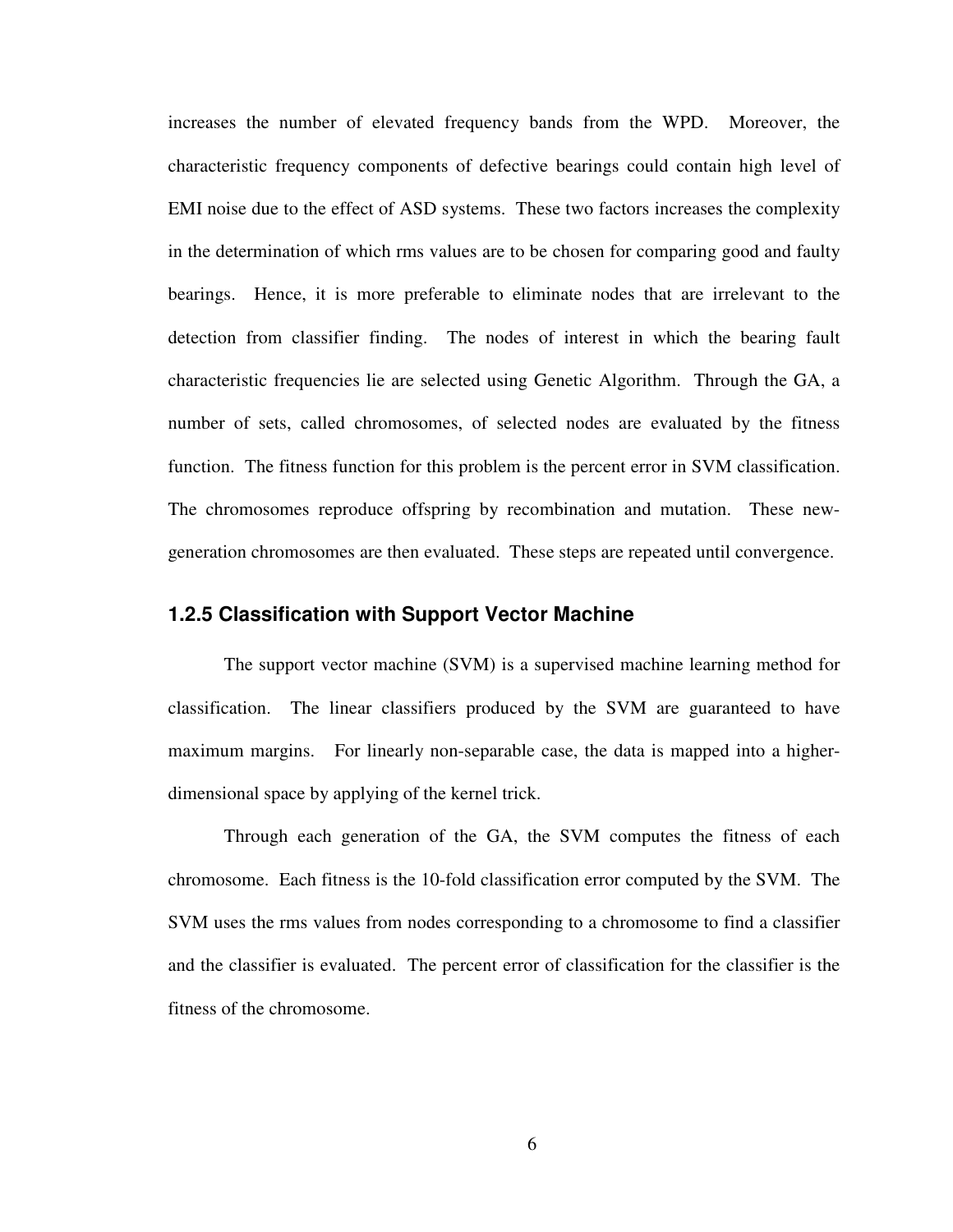In the end, the GA would select the WP nodes that are significant to classifying a bearing fault type at a fundamental frequency for the ASD. The SVM would find the final classifier using the GA-selected WP nodes.

## **1.3 Organization**

Chapter Two consists of two parts. The first part provides the literature review which explains previous works in motor fault detection using MCSA. The second part provides the background information on adjustable speed drives, bearing failures, causes and types of bearing defects, the mechanical and vibrational characteristics resulting from these defects. This part also discusses spectral frequency analysis tools, i.e., short-time Fourier transform and the wavelet theory with emphasis on wavelet packet decomposition, and the supervised machine learning tools, i.e. the genetic algorithm and the support vector machine for classification problems. Also, some background on clustering is presented since it will be compared with the proposed algorithm in classifying healthy and defective current data. In Chapter Three, the detail algorithm of the proposed method is explained. The steps of how signal processing, wavelet packet decomposition, the support vector machine, and the genetic algorithm are provided. In addition, this chapter includes the information of the hardware setup. Chapter Four shows the results from both clustering and the proposed method. The ASD current waveforms at different fundamental frequencies before and after wavelet packet decomposition are depicted. The percent errors of clustering and the proposed method are presented in this chapter. Finally, the conclusion and the future research possibilities are discussed in Chapter Five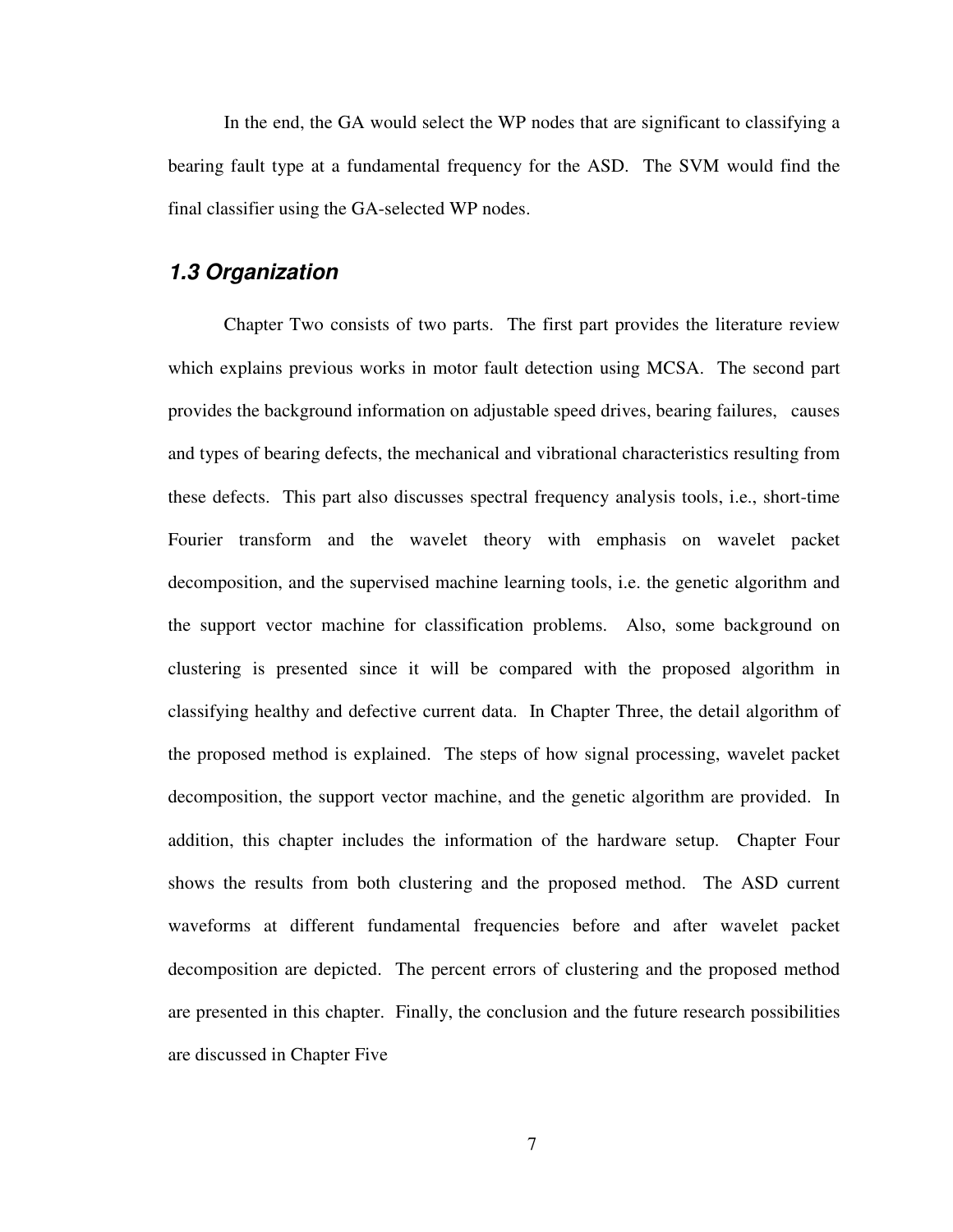## **CHAPTER 2 BACKGROUND**

In this chapter, the literature review and the theoretical background on bearing failures in adjustable speed drives, wavelet theory, the genetic algorithm, and the support vector machine are provided. These should provide a better understanding of the motivation and the underlying theory of the study.

#### **2.1 Literature Review**

Previous researches and studies involving fault detection via motor current signature analysis inspire this study to develop a technique for bearing fault detection in adjustable speed drives. Various attempts to detect faults in line driven motors, such as rotor eccentricity, broken rotor bars, and bearing defects have been successful. However, only a very limited number of studies of fault detection in ASD systems have been conducted to date.

Motor Current Signature Analysis, MCSA, was initiated by Oak Ridge National Laboratory [11]. This introduced a non-intrusive means for detecting mechanical and electrical anomalies in both machines and driven equipment. Oak Ridge was seeking a way of assessing the health of reactor cooling pump motors which are located in the reactor containment structure, and thus not accessible to intrusive measurements while the reactor is operational. Since then, the scope of fault detection using MCSA has expanded to include broken rotor bars, insulation faults, and bearing faults, etc.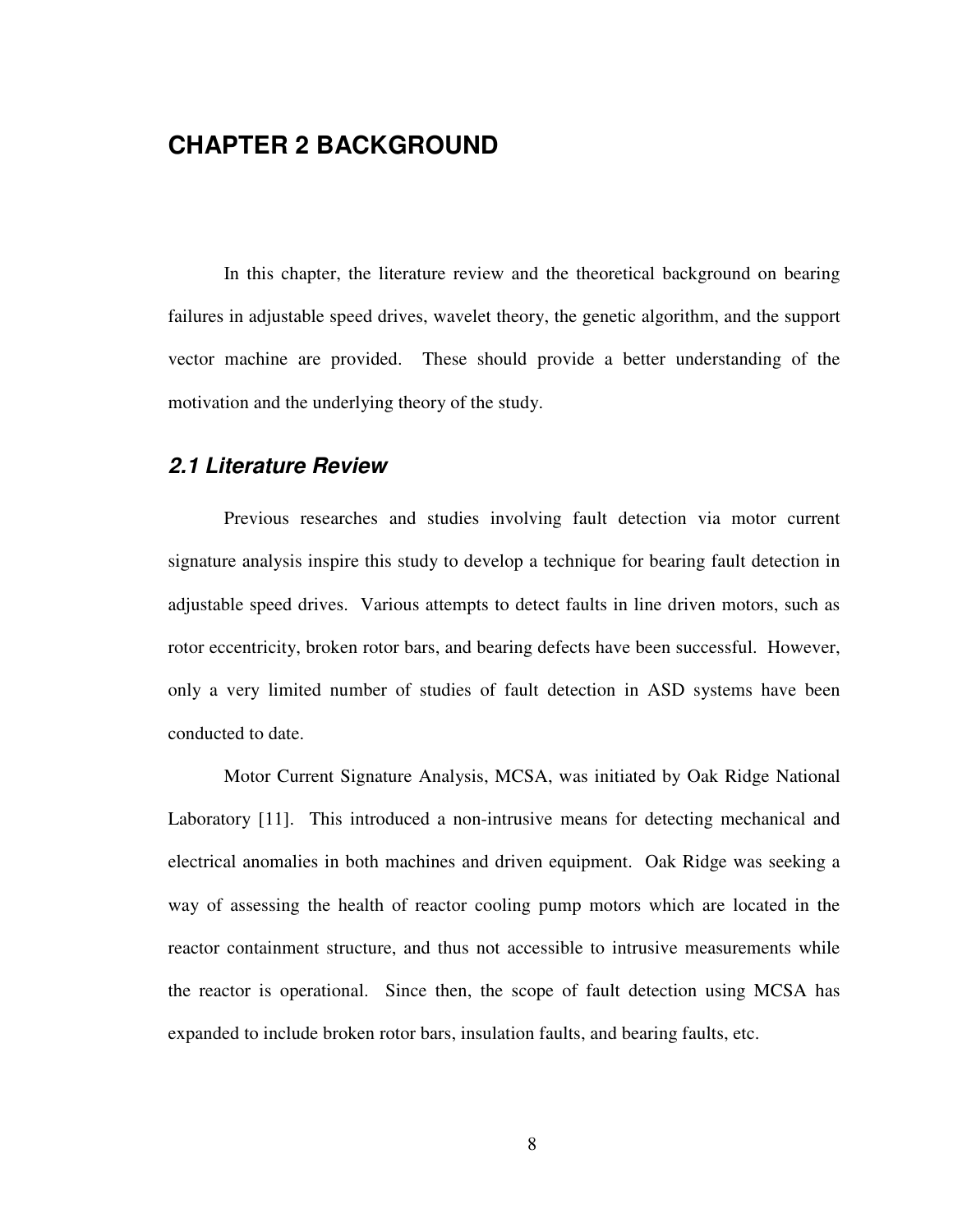Kliman demonstrated the relationship between the mechanical vibration and the stator current. [12]. Schoen and Habetler extended a Kliman's equation and showed the relationship of the mechanical bearing vibration to the motor stator current [1]. Yazici and Kliman used the STFT with statistical pattern recognition to detect broken rotor bars and bearing fault in motors. Riley, et. al, authored stator current harmonics and their causal vibrations: a preliminary investigation of sensorless vibration monitoring applications [18, 19]. Zhongming, et. Al, investigated motor mechanical faults, broken rotor bars and rotor eccentricity, through MCSA by wavelet packet decomposition [13]. Eren used wavelet packet decomposition to examine bearing faults in induction motors [6-9].

Bonnett explained the impact of PWM inverter voltage waveforms on AC motors, such as standing waves, the ringing effect, and high level noise contents [14]. Akin, et. al, demonstrated the possibility of detecting bearing faults using the additional harmonics present in PWM inverter-fed ASD systems [5].

### **2.2 Theoretical Background**

Theoretical background on ASD's and their bearing fault characteristics are given the next sections. The information on various techniques, including notch filtering, wavelet packet decomposition, the SVM, the GA, and clustering are also discussed.

#### **2.2.1 Bearing Failures in Adjustable Speed Drives**

Adjustable Speed Drives are different from line-driven induction motors. The rotational speed of an ASD can be varied. The input voltage waveform of an ASD is PWM rather than a sinusoid. Thus, the current characteristics of bearing faults in ASD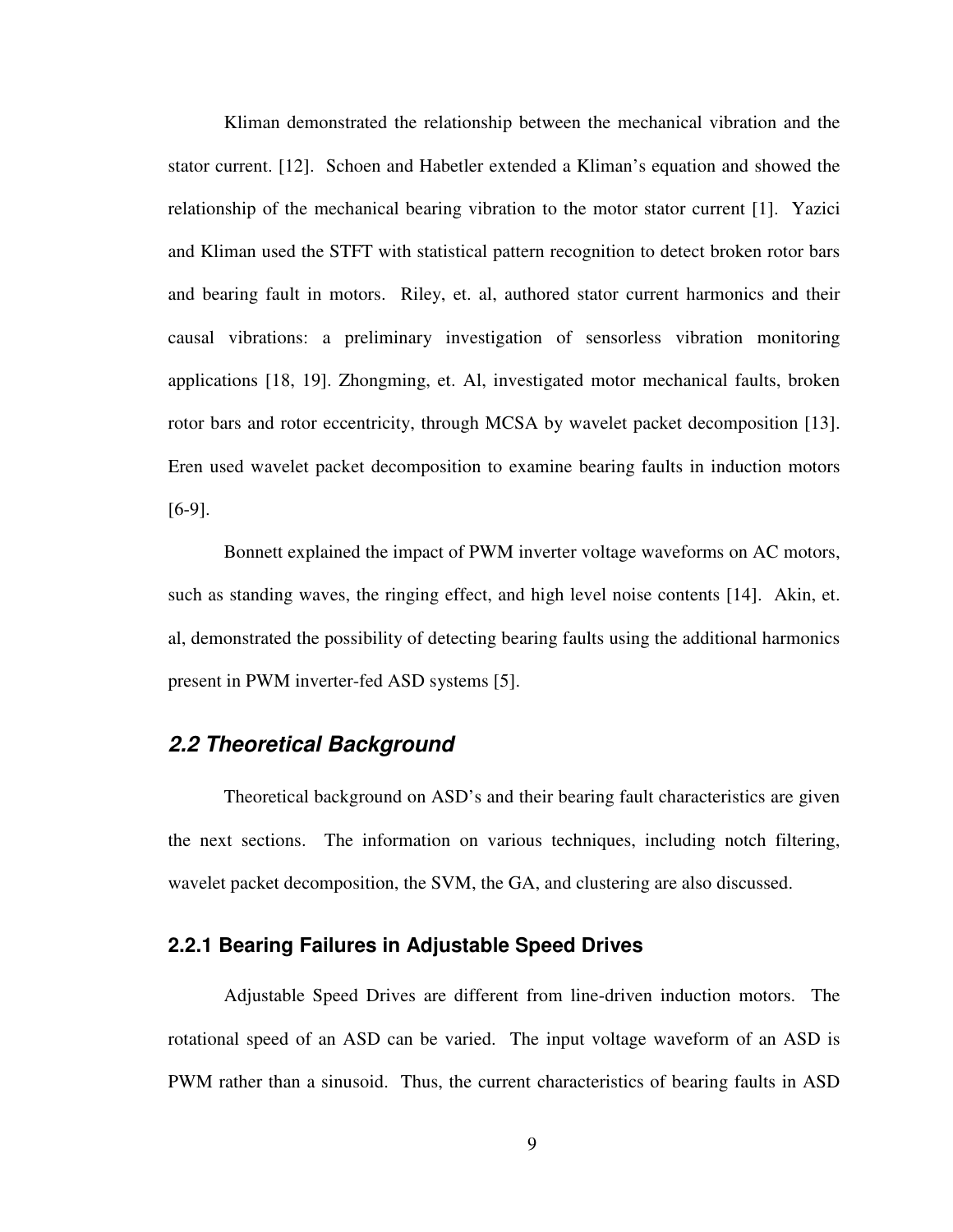systems are affected by those differences as well. This chapter provides the background information on Adjustable Speed Drives, the types of bearings, bearing failure causes as well as condition monitoring via MCSA to help better understand the study.

#### **2.2.1.1 Adjustable Speed Drives**

An adjustable speed drive system usually consists of an inverter and an induction AC motor. Early ASD's employed six-step and later twelve step waveforms. However, these drives have been largely replaced by the PWM because the substantial amount of low frequency harmonics associated with these drives created additional losses resulting in eddy current heating in both the power system supply transformers and the motor. As these drives have been largely replaced with the more efficient PWM inverters, only these ASD's will be considered in this study. The PWM inverter controls the synchronous speed of the motor and the induction motor rotates at a speed corresponding to input voltage fundamental fed by the inverter.

#### *2.2.1.1.1 AC Induction Motor*

Theoretically, the synchronous rotational speed of an AC induction motor is determined by the supplied voltage frequency and the number of poles in the stator windings, which can be described as:

$$
RPM = \frac{120 \times f}{p} \tag{2.1}
$$

where *RPM* is the number of revolutions per minute, *f* is the frequency of the supplied AC voltage in Hertz,

and *p* is the number of poles of the machine.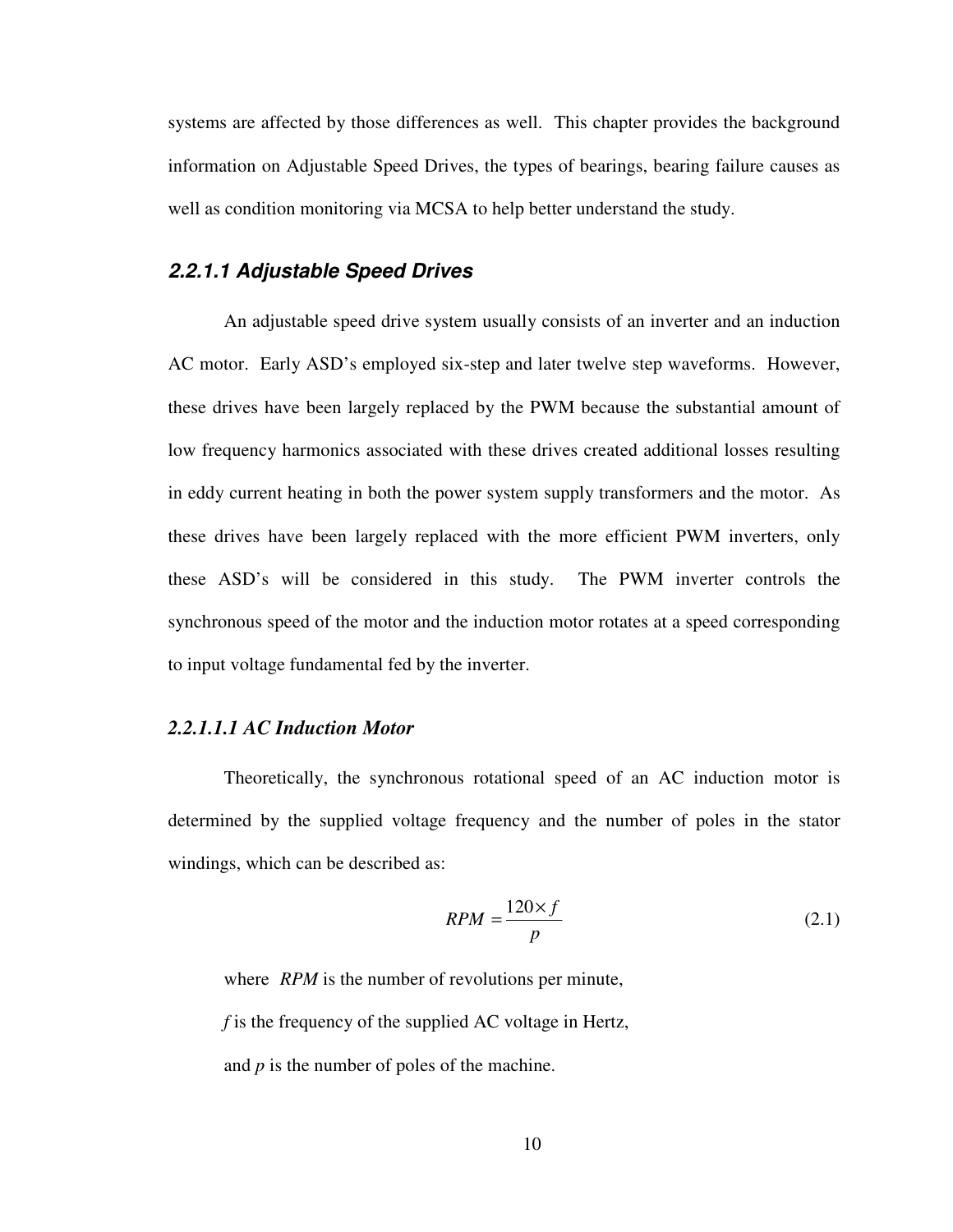For a line-driven AC machine, the input voltage is from the utility and the input waveform is nearly sinusoidal at a fixed frequency, such as 60 Hz in the United States or 50 Hz in European countries. As a result, most motors can operate only at a relatively constant speeds with the principal variation due to changes in their loads.

An adjustable speed drive also operates under the same principle. However, in the ASD case, the fundamental frequency of the input voltage is no longer fixed. If the fundamental frequency of the input voltage is varied, then the synchronous rotational speed of the motor is also varied proportionally. In this way, the rotational speed of the motor can be adjusted; thus, the term adjustable speed drive.

#### *2.2.1.1.2 Pulse-Width Modulation*

To control the rotational speed of an ASD motor via the frequency of the input voltage, a PWM inverter, which is a power electronic conversion device, is used to generate a PWM voltage waveform with a variable fundamental frequency. Ideally, a sinusoidal input voltage is required for a motor. However, a PWM-synthesized waveform yields a performance close to that of a sinusoid. The PWM generates fixedmagnitude pulses with varied duration. The PWM inverter controls the parameters of the output PWM waveform such that the fundamental of the output is of desired magnitude and frequency.

The generation of a PWM waveform involves a periodic (carrier) waveform and another periodic (modulating) waveform of lower frequency. Figure 2.1 illustrates the principle of PWM. A triangular carrier of maximum magnitude *V<sup>c</sup>* is modulated by a sinusoidal waveform  $v_m(\omega, t) = V_m \sin(\omega t)$ . The intersections of both waveforms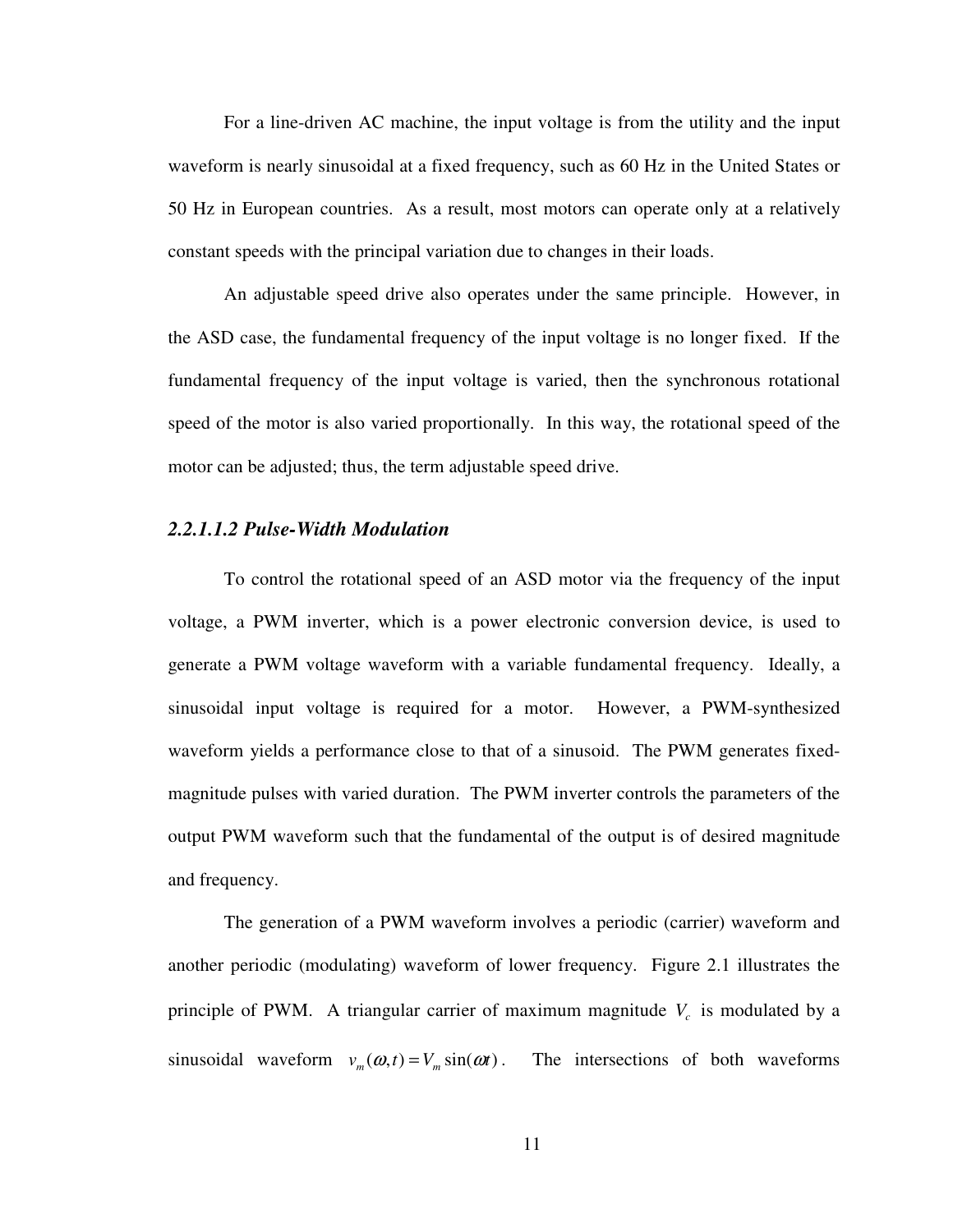determine the duration of the modulated pulses. The magnitude of the output pulses is constant.



Figure 2.1. Principle of pulse width modulation

As one can see, the dominant frequency of the modulated pulses is located around that of the carrier frequency. This, however, is filtered out by the lowpass filter action of the motor's series inductance. As a result, the pulsations are removed and the fundamental of the modulating frequency becomes governing and is the dominant frequency driving the motor.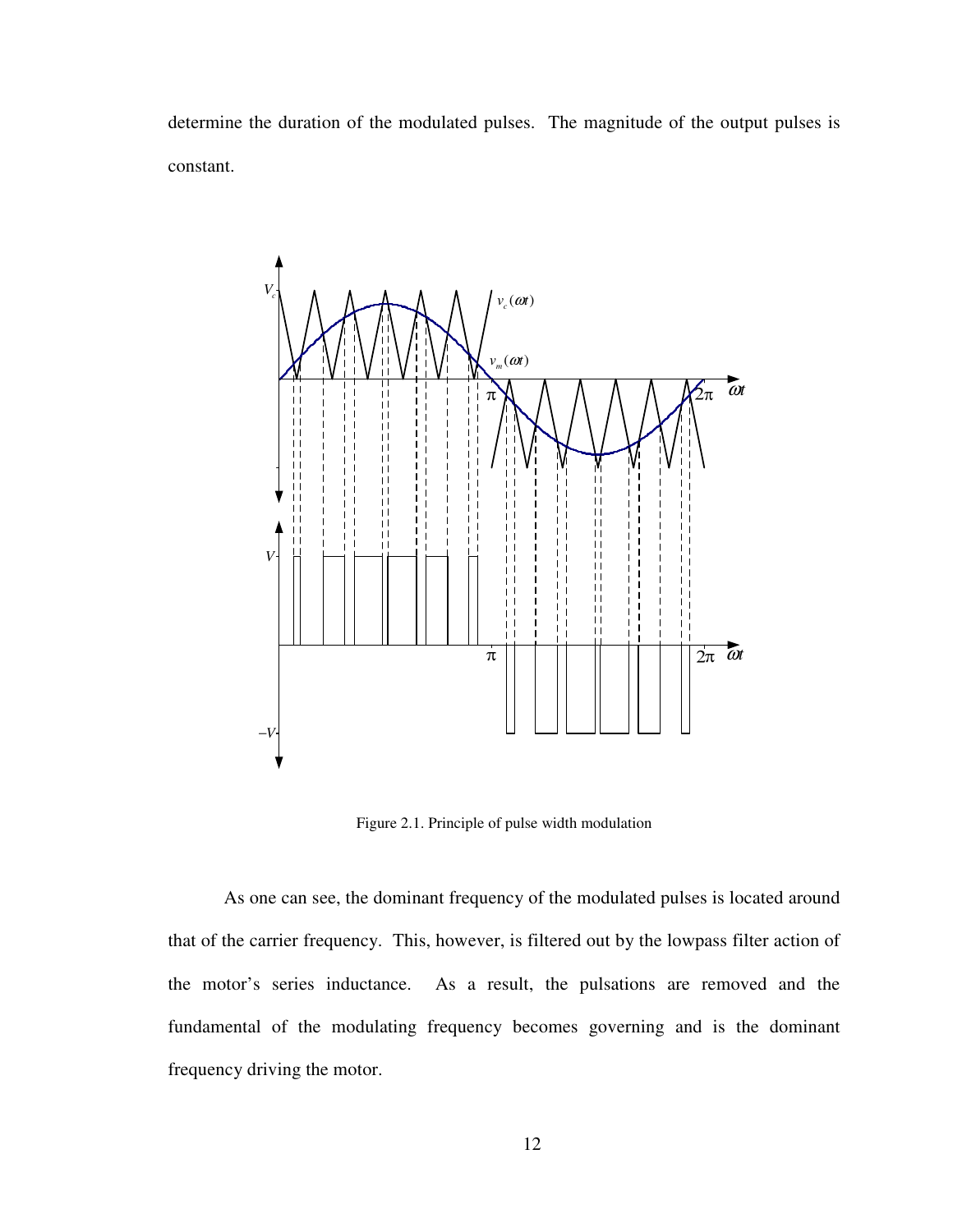The PWM input voltage also introduces harmonics *k* of the modulated waveform into the system. The harmonics  $k$  involve the following quantities: The modulation index or modulation ratio, *M* , and the carrier ratio or the frequency ratio, *p* .

$$
M = \frac{V_m}{V_c} \tag{2.2}
$$

$$
p = \frac{\text{frequency of carrier wave}}{\text{frequency of modulating wave}}
$$
 (2.3)

The harmonics *k* of the modulated waveform are given by

$$
k = l p \pm n \tag{2.4}
$$

where *l* is the carrier harmonic order and *n* is the carrier side-band.

However, the harmonic magnitudes are independent of  $p$  when  $p > 9$  [15]. That is, for  $p > 9$ , the harmonics *k* are reduced to

$$
k = n \tag{2.5}
$$

By varying the frequency of the modulating waveform, the frequency of the PWM inverter output can be controlled and, in turn, controls the rotational speed of the drive.

#### **2.2.1.2 Bearing Types**

A bearing is a device that reduces friction and at the same time allows constrained relative motion between two parts of a machine. Rotational bearings can be classified by their loads into two types: thrust and radial. In a thrust bearing, the loads are axial. A swivel stool is a typical application of this type of bearing. The load is the weight of the person sitting on the stool. The other type is designed to sustain radial loads, such as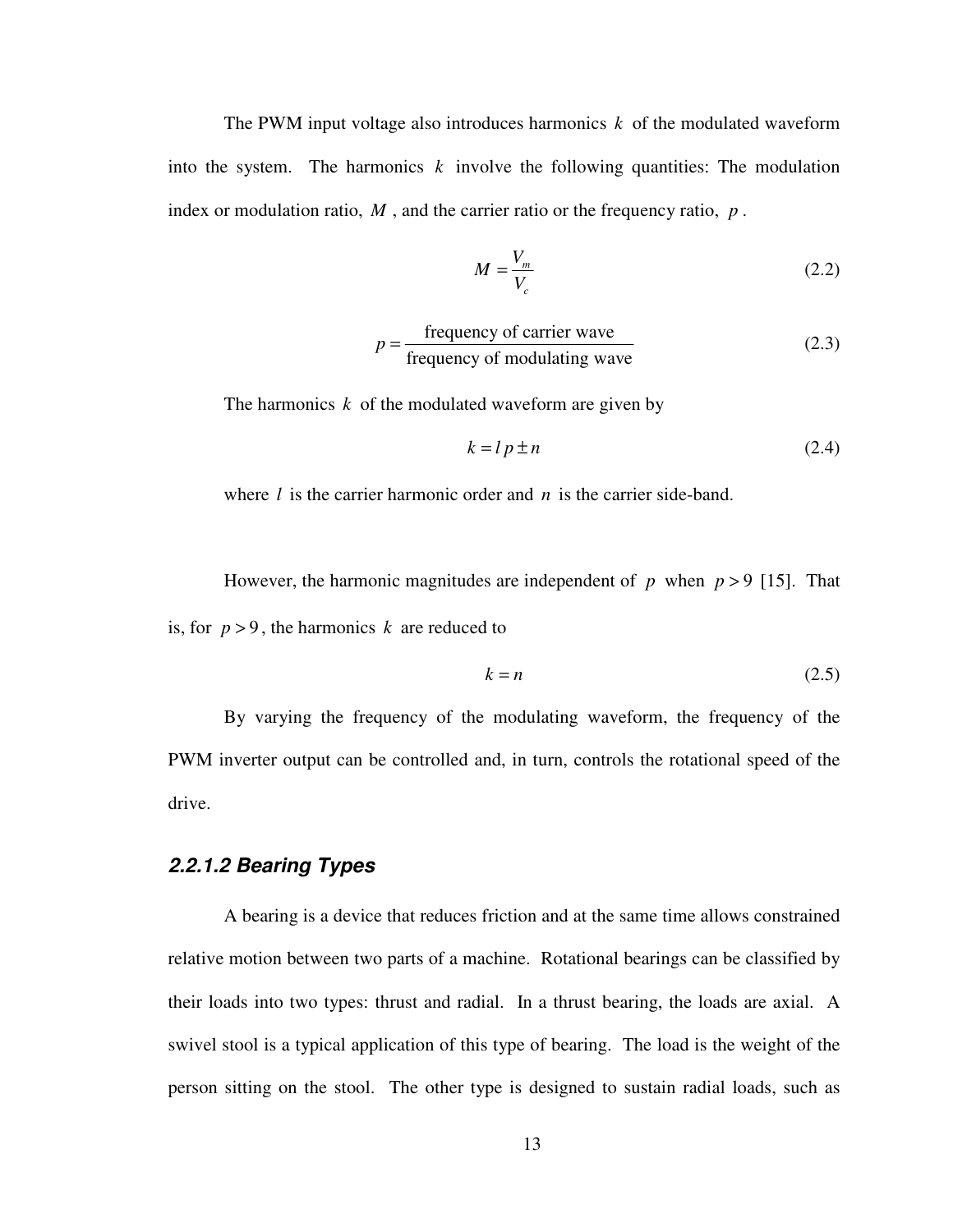those in electric motor shafts supplying the belt driven loads. There is also the combination of thrust and radial bearings, which are commonly used in the axel wheel bearings of cars.

Electric motors typically use redial-load bearings at both shaft and opposite ends. They can be sleeve and/or rolling-element bearings. Sleeve bearings are simply the shaft and the hole possibly with lubricant. They are mainly integrated in large and high-speed machines. They have nearly infinite lifetime, produce less vibration and noise, and are less sensitive to external vibrations, better axial play, and easier accessibility [16]. Sleeve bearings of sintered bronze impregnated with oil are employed lower cost machines where they have a limited lifetime and are usually not replaceable. Sleeve bearings of sintered bronze impregnated with oil are employed lower cost machines where they have a limited lifetime and are usually not replaceable. Rolling-element bearings are used in virtually all small to medium sized motors [17]. Their advantages over sleeve bearings include exact shaft guiding, lower start-up torque, and fewer leakage and maintenance problems [6].

Rolling-element bearings utilize two types of rolling elements: balls and rollers. In a ball bearing, the contacts of each ball between the inner and outer races are very small, which result in smooth operations. However, this small contact area reduces their ability to support heavy loads. The balls can fail easily if the bearing is overloaded. In a roller bearing, the rollers are cylindrical and provide more contact area between the inner and outer races. This allows the bearing to handle larger loads.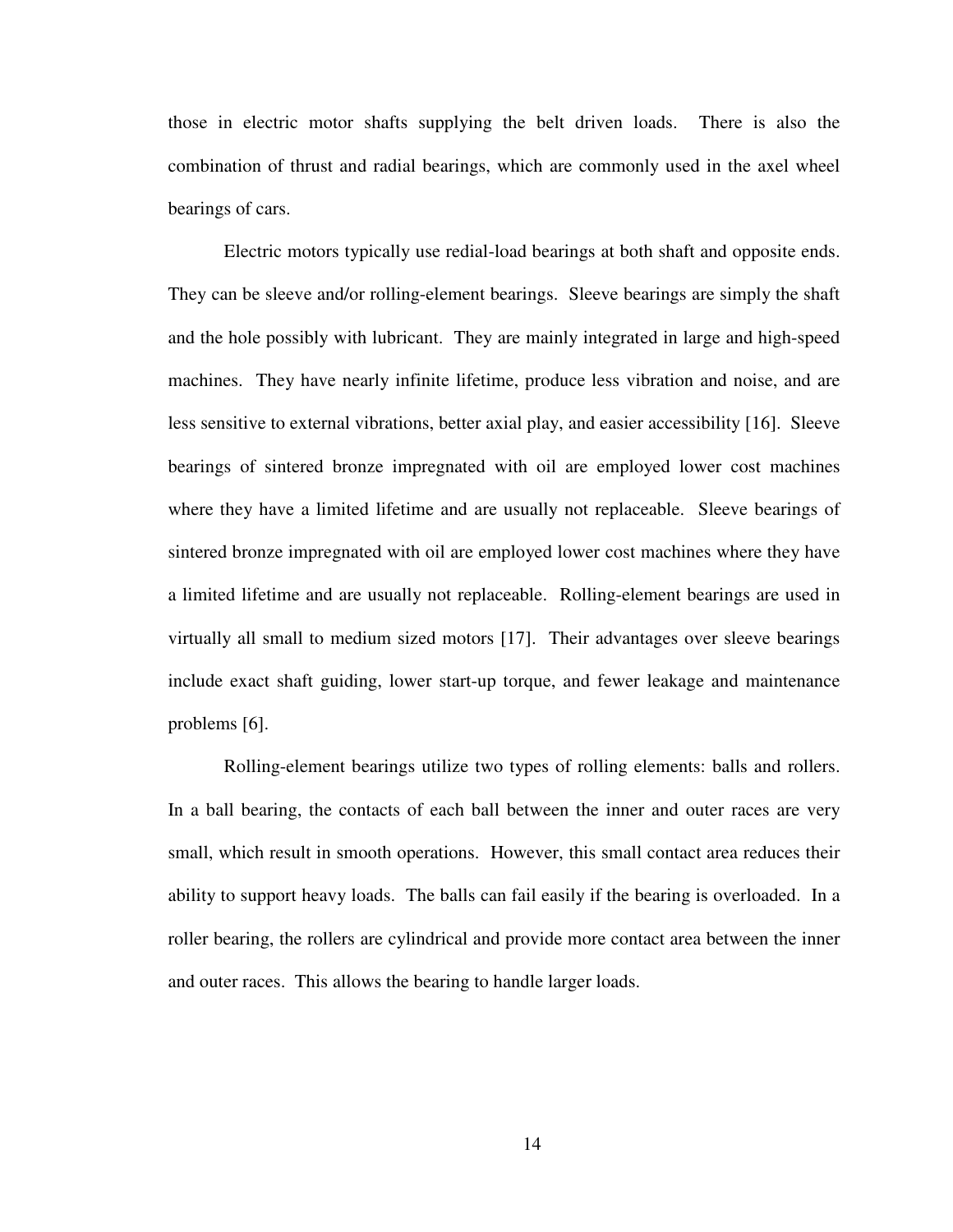#### **2.2.1.3 Bearing Failure Causes**

In electrical motors, rolling-element bearings usually undergo three major modes of bearing failure: abrasion, fatigue, and pressure-induced welding. Abrasion occurs when the bearing material is eroded by contaminants. Fatigue happens when the material is repeatedly strained and released and eventually breaks. Pressure-induced welding occurs when two pieces of metal are pressed and welded together by a very high pressure. Other kinds of failure causes, such as vibration, insufficient/contaminated lubricant, misalignment, and brinelling, eventually become one or more of the three major causes.

The life of a bearing in motors can be predicted using life rating L10 [6]. L10 is the life *n* millions of revolutions that 90 percent of the identical bearings will complete or exceed. L10 is described by

$$
L10 = \frac{10^6}{60n} \left(\frac{C}{P}\right)^a
$$
 (2.6)

where  $a = 3$  for ball bearings and  $a = 10/3$  for roller bearings  $n =$  rotation speed in RPM,  $C =$  Bearing Dynamic Load rating  $P =$ load

Most bearings do not reach their expected lifetime due to several reasons. Poor lubrication is the most significant reason that leads to early bearing failures. Also, some bearings are replaced too soon since the cost to replace them is inexpensive. Contamination and abuse are the other reasons.

In addition to the mechanical failure causes mentioned, motors in ASD systems may experience electrical effects from the PWM source that further reduce the lives of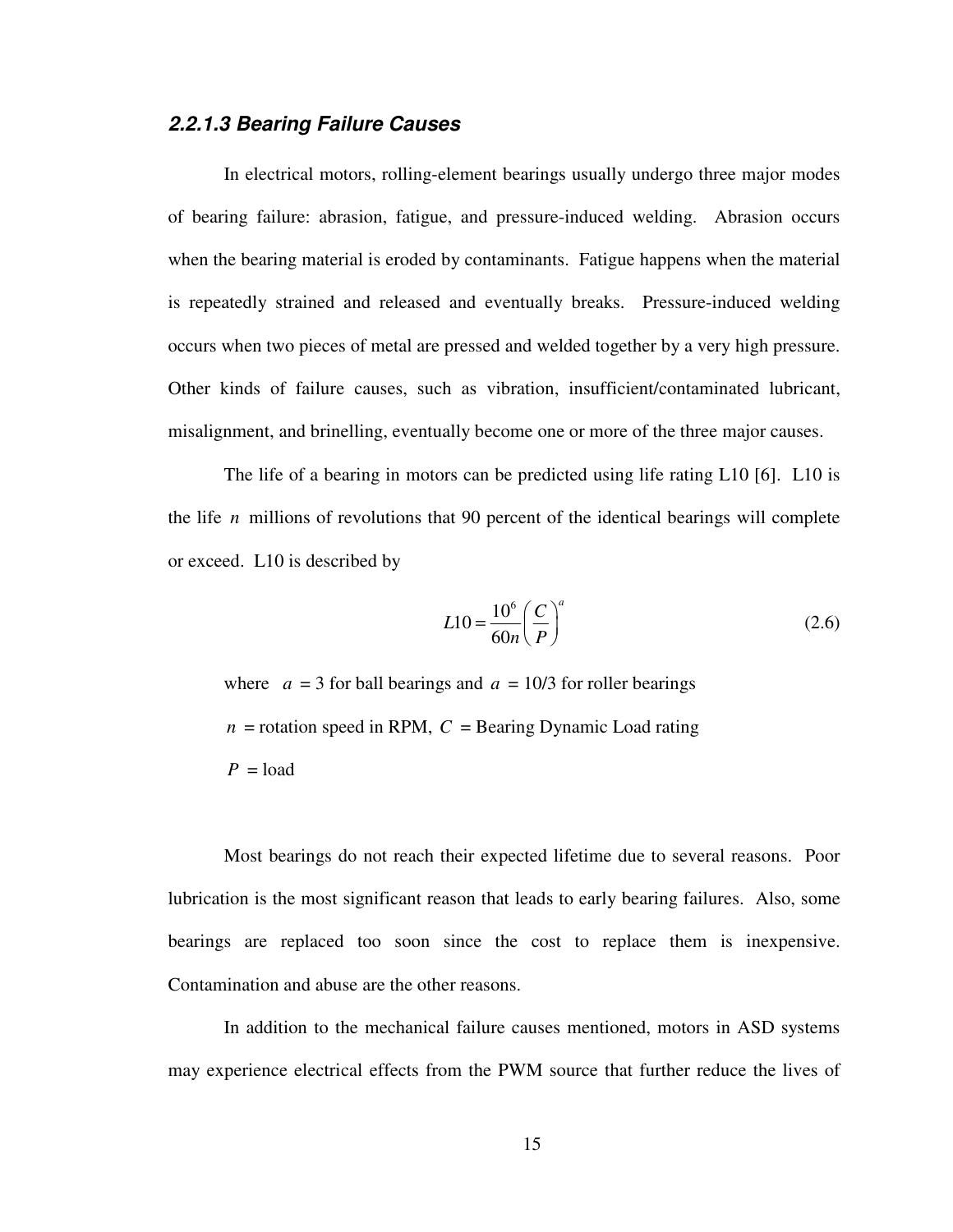their bearings. Electrical discharge machining (EDM) resulting from arcing causes microscopic pits on the inner and outer races of the motor. Imbalances in the phase winding capacitances between the stator and the rotor put the rotor at a potential relative to ground. The potential is increased by the high current through this small capacitance because of the high  $dv/dt$  of the PWM waveform. If you think of a wye connection if the legs of the wye are balanced and the supply is balanced the center point of the wye is ground for a grounded wye supply. However if the wye capacitance is imbalanced the potential of the center point of the wye is pulled toward the phase $(s)$  with the highest capacitance. Thus the rotor has a potential relative to the grounded frame of the machine. This potential appears across the bearing elements and results in the current the produces the EDM machining, which essentially damages the bearings. This introduces more vibration and abrasion to the bearings. Moreover, in motors in ASD's with PWM inverters, high  $dv/dt$  current flowing through capacitance formed by the races, lubricant film, and bearing balls can entirely change the chemical composition of lubricant. When the lubricant loses its property, the bearings could fail catastrophically.

#### **2.2.1.4 Condition Monitoring via Vibration Analysis**

Monitoring via mechanical vibration is a widely used method to monitor the condition of a machine. Defects on a machine normally introduce unbalanced operation causing characteristic vibrations. The vibration and motor current are studied [18,19] and are found to be directly related.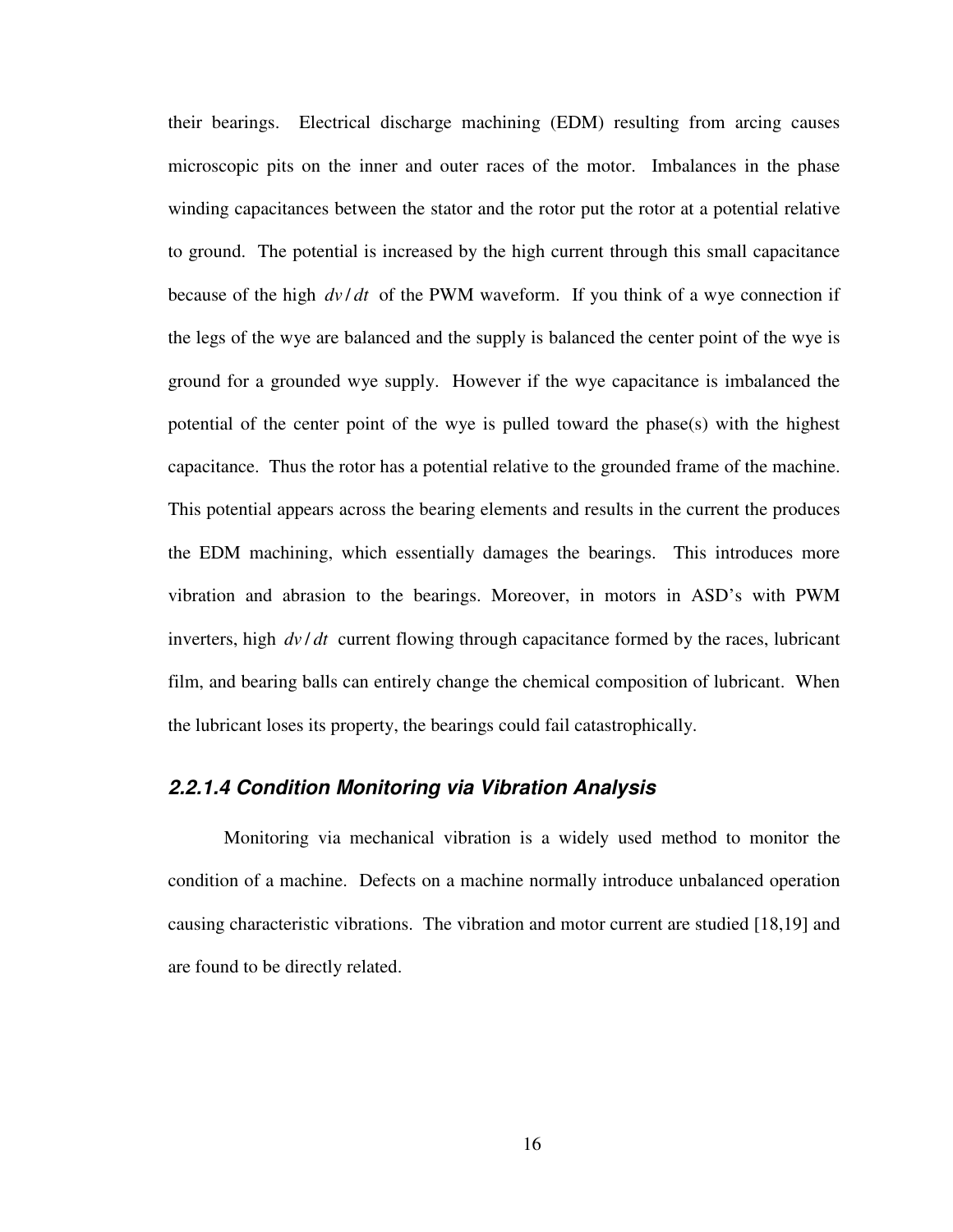#### **2.2.1.5 Condition Monitoring via MCSA**

Motor Current Signature Analysis (MCSA) is a method for monitoring machinery in the industry by means of its electrical currents. It is based on the fact that the physical condition of an operating motor affects its mechanical characteristics. Those characteristic changes, such as air gap flux density, change the machine inductances and, in turn modify the electrical current passing through the motor. The condition of the motor can be assessed by analyzing the current data. Since a motor rotates, the resulting vibrations are periodic and defect conditions usually show as recognizable frequency patterns related to the machines angular speed. MCSA can be used to diagnose problems in electrical motors such as cracked or broken rotor bars, rotor eccentricity, and bearing wear.

#### **2.2.1.6 Cracked or Broken Rotor Bars**

Cracked or broken rotor bars prevent the current from flowing in the rotor bar. This type of faults introduces spectral components into the stator current. As a result, the cracked and broken rotor bars can be detected by analyzing the current spectrum near the broken rotor bar fault frequency,  $f_{RB}$ , which can be formulated as

$$
f_{RB} = f_e \left[ \left( \frac{k}{p} \right) (1 - s) \pm s \right] \tag{2.7}
$$

where

 $k =$  harmonic index  $(k = 1, 2, 3, ...)$ *s* = per unit slip  $p$  = number of fundermental pole-pairs  $f_e$  = power supply frequency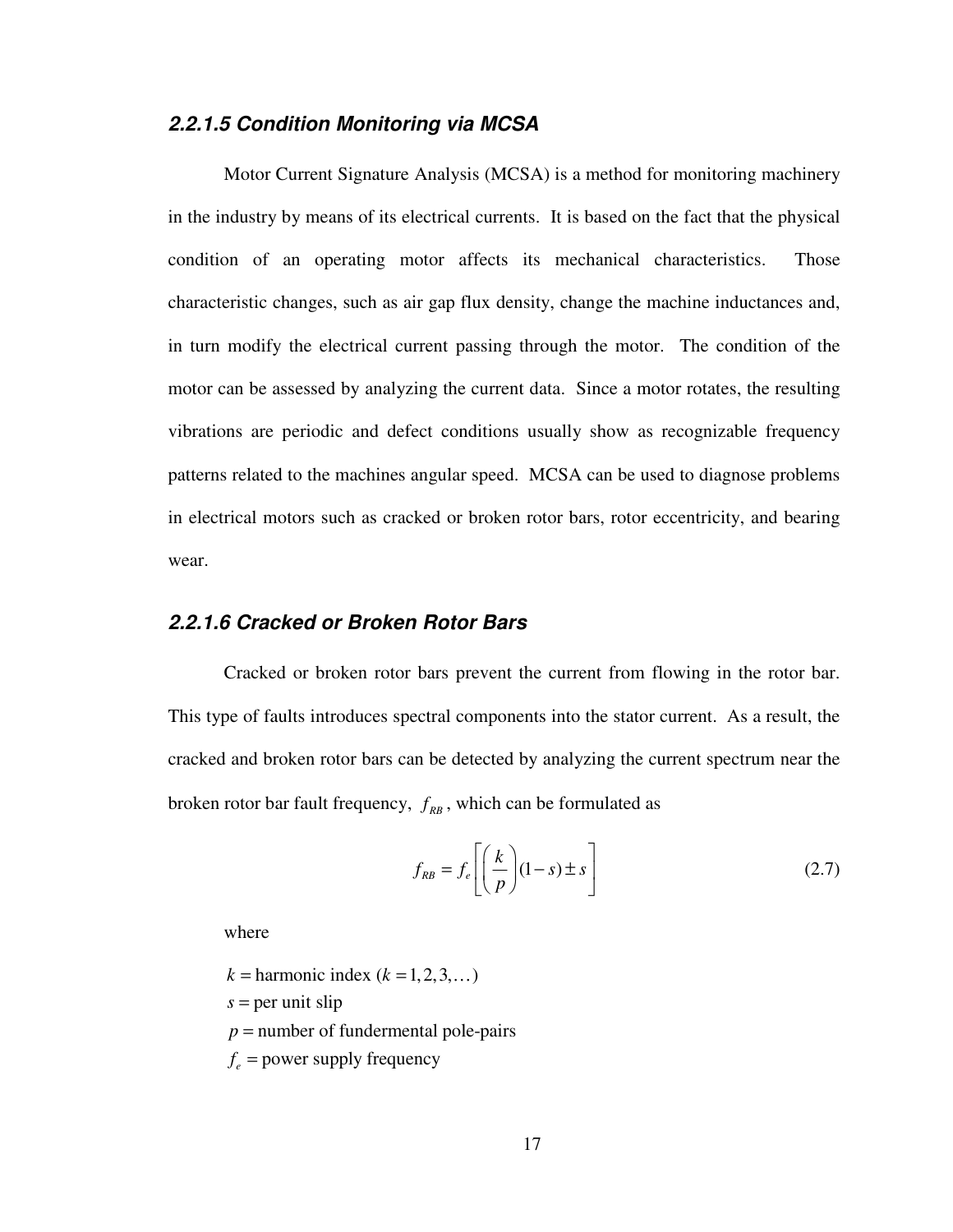Due to the structure of the windings in a motor, only the frequency component with harmonics  $k = 1, 5, 7, 11, 13$ , etc. will appear in the current. Then, the equation can be rewritten as

$$
f_{RB} = f_e \left[ 1 \pm 2ks \right] \tag{2.8}
$$

The frequency components resulting from cracked or broken rotor bar are very close to the fundamental. As a result, it is very difficult to detect this type of faults. Some other techniques to detect such faults include analysis of motor starting current and analysis of the stator-induced voltage after the power supply removal.

#### **2.2.1.7 Rotor Eccentricity**

Rotor eccentricity occurs when the rotor is unbalance or is misaligned. As the rotor rotates, it creates a point of minimum air gap at the frequency of rotation. The following equation describes the rotor eccentricity frequency  $f_{RF}$ 

$$
f_{RE} = f_e \left[ \left( \frac{k}{p/2} \right) (1 - s) \pm 1 \right] \tag{2.9}
$$

where

 $k =$  harmonic index  $(k = 1, 2, 3, ...)$ *s* = per unit slip  $p$  = number of fundermental pole-pairs

 $f_e$  = power supply frequency

The spectral magnitude of the above frequency of rotor eccentricity can be used to detect rotor unbalance and misalignment. The rotor unbalance is at 1× rotational speed while misalignment appears as  $1 \times$  and  $2 \times$  rotational speed components.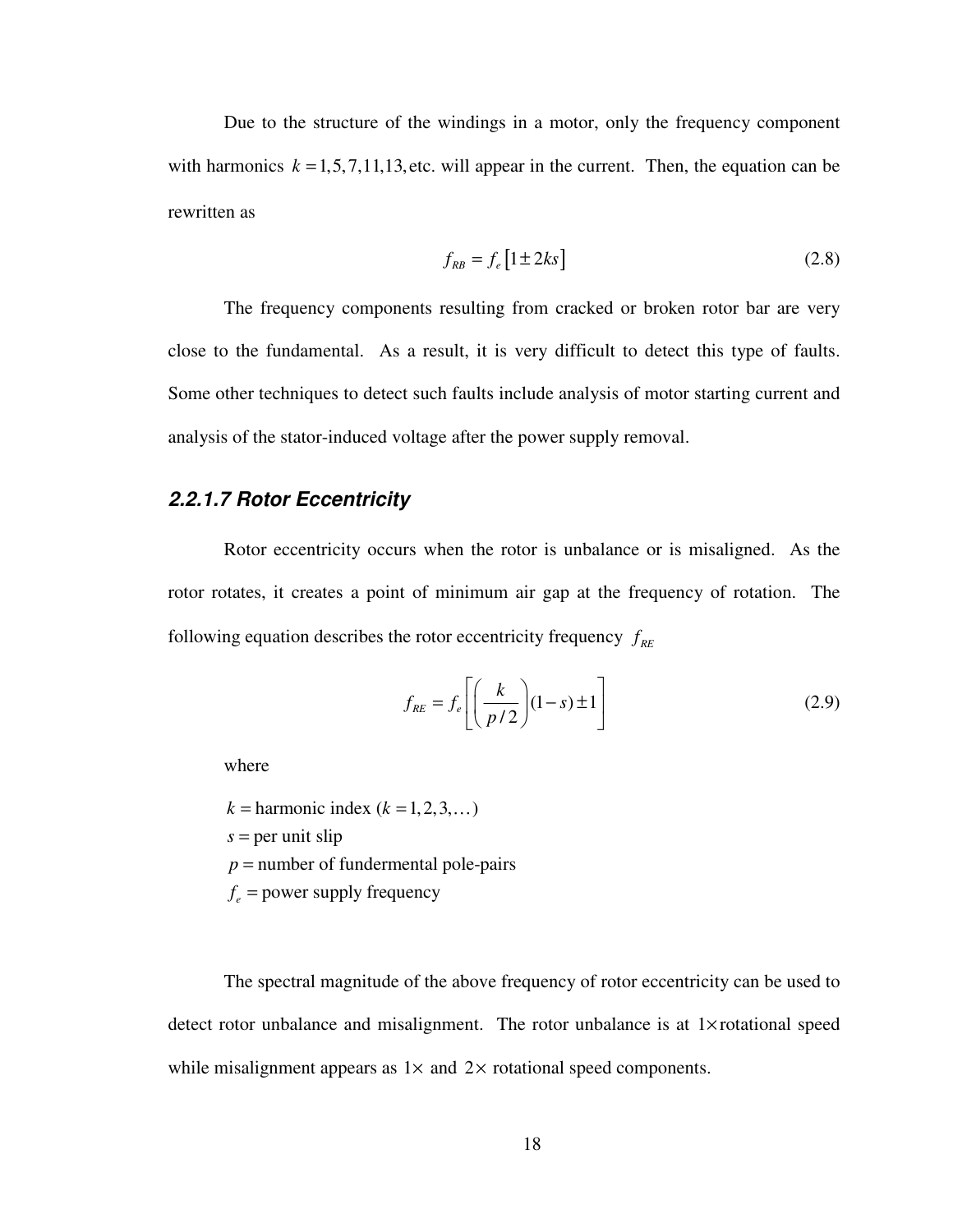#### **2.2.1.8 Bearing Faults**

Bearing faults are the major causes of motor failures. In ASD systems, bearings are more likely to be damaged from the highly accelerated/decelerated operation and the effects of electrical discharge machining resulting from high  $dv/dt$ , which are introduced by PWM input voltage. When a bearing fault occurs, the mechanical damage causes the machine to vibrate at a frequency corresponding to the bearing fault type. Four major types of bearing faults are inner race, outer race, cage, and ball defects. Early stage in the bearing failure, the vibration frequency is distinctive and later it gets buried in the noise as the fault advances [20]. This makes it more difficult to detect longrunning faults.

The important geometric properties of a ball bearing include the number of balls, each ball's diameter, and the pitch diameter. The pitch diameter is the diameter of the circle with a circumference that goes through the center of every ball. Figure 2.2 displays the geometry of a typical ball bearing.



Figure 2.2. Ball bearing geometry

Given the rotor speed and bearing dimensions, the vibration frequency of each bearing fault type can be determined. In the following subsections, the vibration frequency of each bearing faults is presented.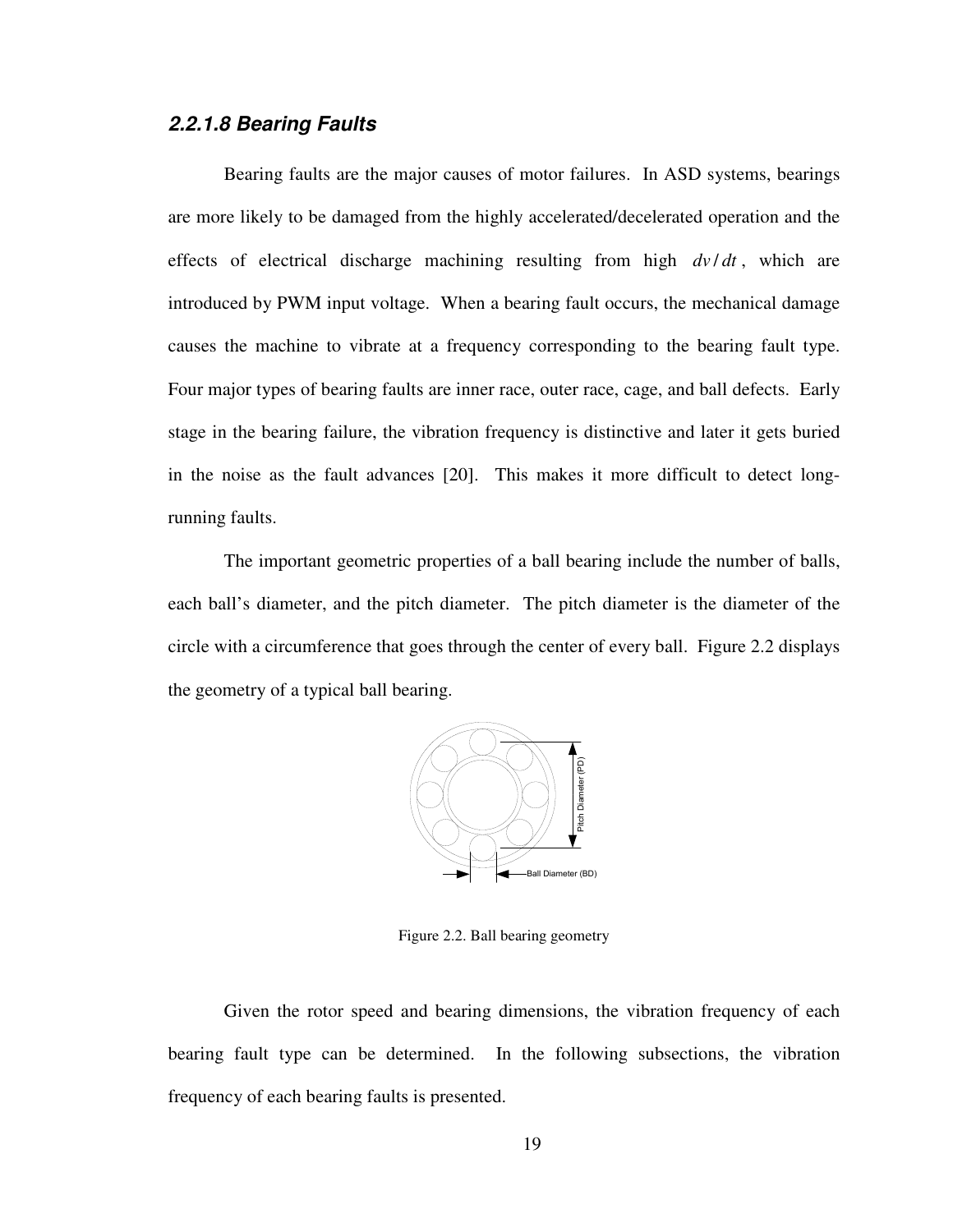#### *2.2.1.8.1 Cage Defect*

The bearing cage of a ball bearing is a device that retains and separates the balls at equal distances. It also retains the balls to roll along the raceways. When the motor is running, the cage turns at a linear velocity, which is the mean of the inner and outer race linear velocities. The cage linear velocity can be used to compute the fundamental cage defect,  $f_{CD}$ .

$$
w_{CD} = \frac{V_c}{r_c} = \frac{V_i + V_o}{D_c}
$$
 (2.10)

where

 $w_{CD}$  = frequency of the inner race in Hertz

 $V_c$  = velocity of the cage

 $r_c$  = raduis of the cage

 $V_i$  = velocity of the inner race

 $V_o$  = velocity of the outer race

 $D_c$  = diameter of the cage

$$
f_{CD} = \frac{f_i r_i + f_o r_o}{PD} = \frac{1}{PD} \left( f_i \frac{PD - BD \cos \theta}{2} + f_o \frac{PD + BD \cos \theta}{2} \right) \tag{2.11}
$$

where

 $f_i$  = frequency of the inner race in Hertz

 $r_i$  = radius of the inner race

 $f<sub>o</sub>$  = frequency of the outer race in Hertz

 $r<sub>o</sub>$  = radius of the outer race

PD = pitch diameter

*BD* = ball diameter

 $\theta$  = contact angle of the ball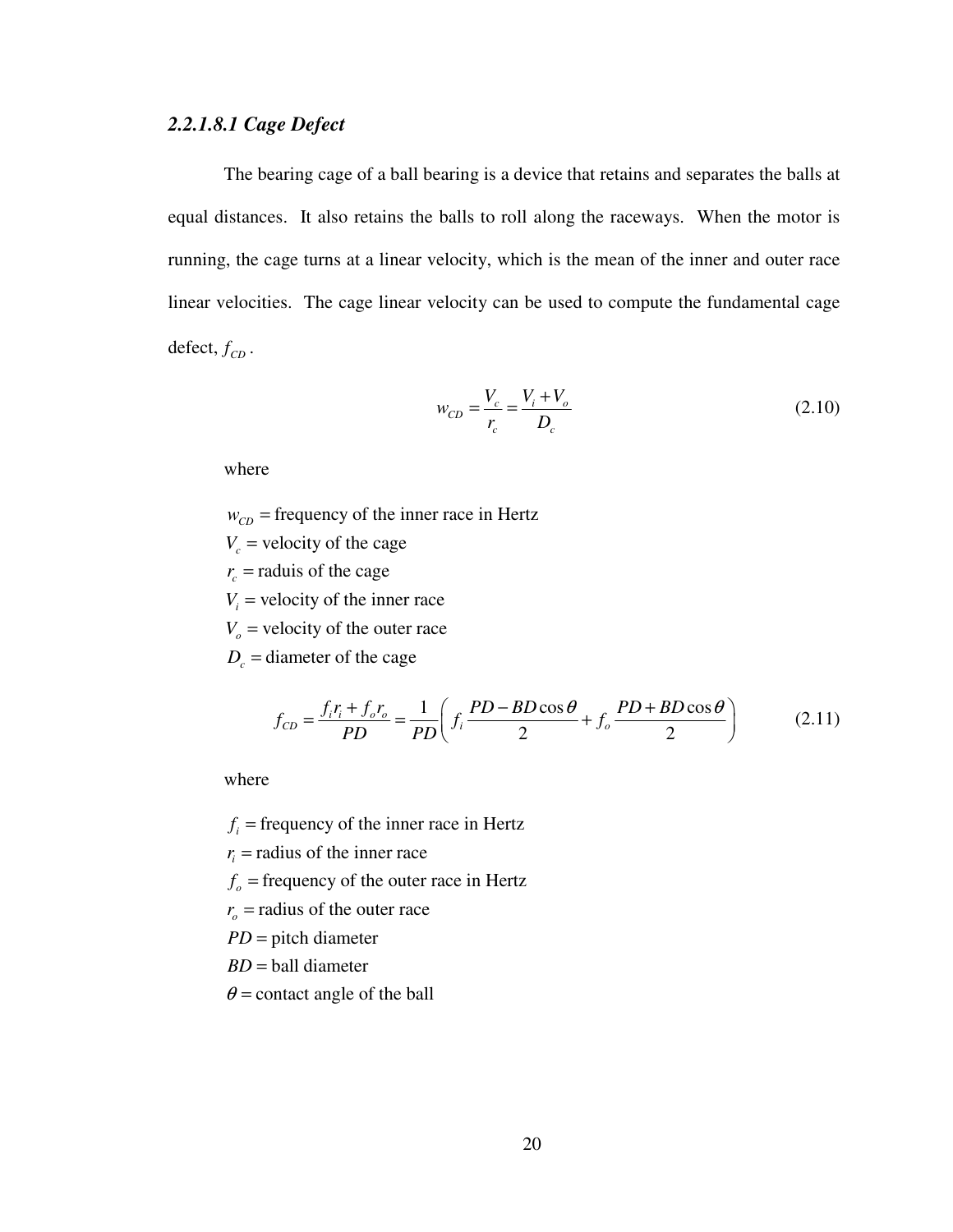For motors, the housing is stationary and the outer race is mounted to the housing. That is, the outer race is also relatively stationary. The inner race and the shaft are installed together and both rotate at the same angular speed. As a result, it can be assumed the following.

$$
f_o = 0 \text{ and } f_i = f_{rm}
$$
\n
$$
(2.12)
$$

where  $f_{rm}$  is the mechanical rotor speed in Hertz.

Equation 2.11 can be rewritten as

$$
f_{CD} = \frac{1}{2} f_{rm} (1 - \frac{BD}{PD} \cos \theta)
$$
 (2.13)

Most bearing geometric data can be obtained from the manufacturer. However, when such data is not available, the  $f_{CD}$  can be approximated for most ball bearings with 6 to 12 balls by

$$
f_{CD} = 0.4 f_{rm} \tag{2.14}
$$

#### *2.2.1.8.2 Inner Race Defect*

The inner race defect frequency,  $f_{ID}$ , is associated with the rate at which bearing balls traverse a defect point on the inner race. Each ball passes the defect point at the frequency difference of cage and inner race. Since there are *n* balls, the frequency is linearly proportional to the number of balls. The fundamental frequency of the inner race defect, then, can be computed as

$$
f_{ID} = n | f_{CD} - f_i |
$$
 (2.15)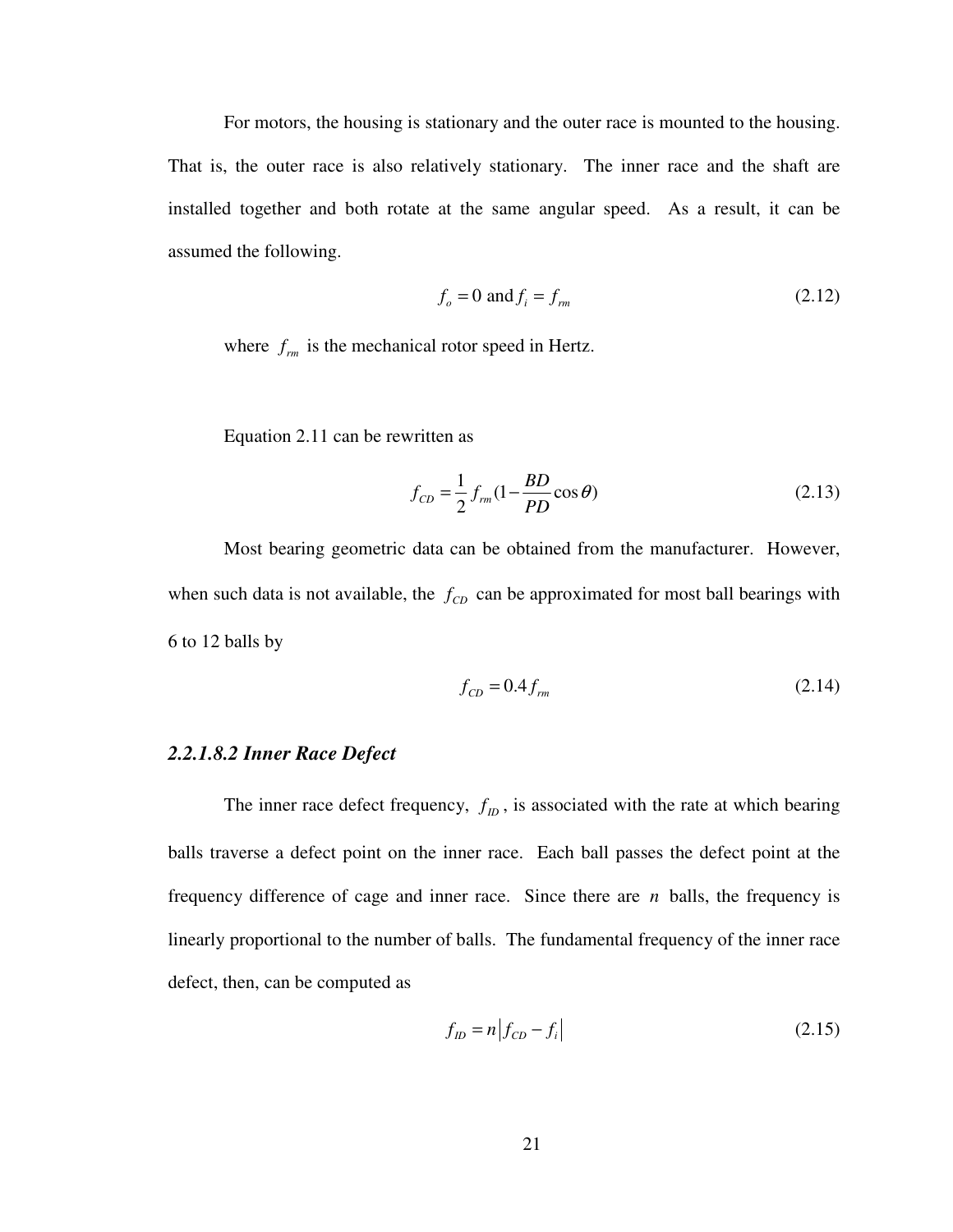Expanding Equation 2.15,

$$
f_{ID} = n \left| \frac{f_i r_i + f_o r_o}{PD} - f_i \right|
$$
  
= 
$$
n \left| \frac{f_i (r_c - \frac{BD \cos \theta}{2}) + f_o (r_c + \frac{BD \cos \theta}{2})}{PD} - f_i \right|
$$
  
= 
$$
\frac{n}{2} \left| (f_i - f_o)(1 + \frac{BD \cos \theta}{2}) \right|
$$
 (2.16)

Substituting  $f_o = 0$  and  $f_i = f_{rm}$  from Equation 2.12,  $f_{ID}$  becomes

$$
f_{ID} = \frac{n}{2} f_{rm}(1 + \frac{BD}{PD}\cos\theta)
$$
 (2.17)

The  $f_D$  can be approximated for most ball bearings with 6 to 12 balls by

$$
f_{ID} = 0.6 n f_{rm}
$$

#### *2.2.1.8.3 Outer Race Defect*

Similar to  $f_D$ , The outer race defect frequency,  $f_{OD}$ , is associated with the rate at which bearing balls traverse a defect point on the outer race. Each ball passes the defect point at the frequency difference of cage and outer race. Since there are *n* balls, the frequency is linearly proportional to the number of balls. The fundamental frequency of the outer race defect, then, can be computed as

$$
f_{OD} = n | f_{CD} - f_o |
$$
 (2.19)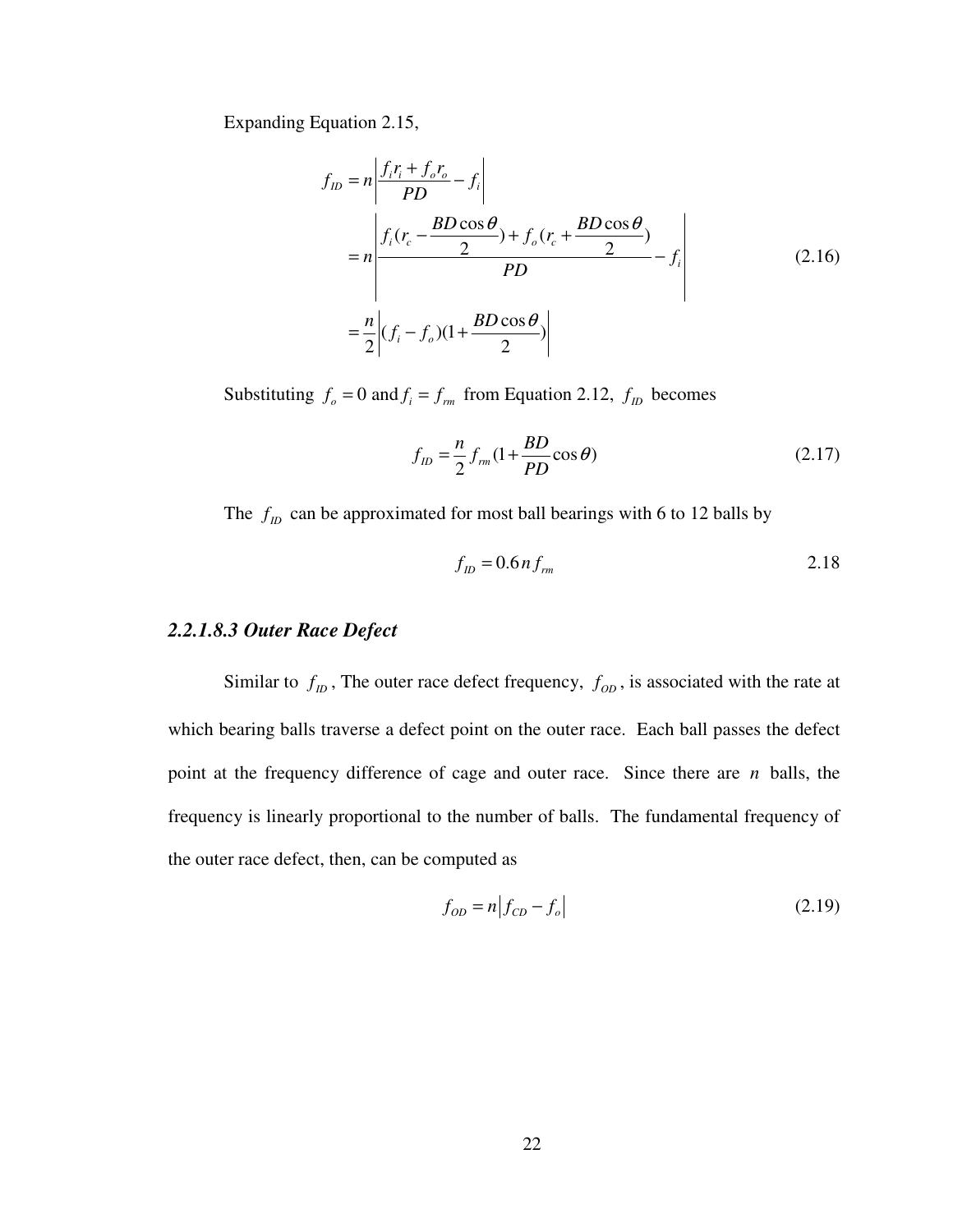Expanding Equation 2.19,

$$
f_{OD} = n \left| \frac{f_i r_i + f_o r_o}{PD} - f_o \right|
$$
  
= 
$$
n \left| \frac{f_i (r_c - \frac{BD \cos \theta}{2}) + f_o (r_c + \frac{BD \cos \theta}{2})}{PD} - f_o \right|
$$
  
= 
$$
\frac{n}{2} \left| (f_i - f_o)(1 - \frac{BD \cos \theta}{2}) \right|
$$
 (2.20)

Substituting  $f_o = 0$  and  $f_i = f_{rm}$  from Equation 2.12,  $f_{op}$  becomes

$$
f_{OD} = \frac{n}{2} f_{rm}(1 - \frac{BD}{PD} \cos \theta)
$$
 (2.21)

The  $f_{op}$  can be approximated for most ball bearings with 6 to 12 balls by

$$
f_{OD} = 0.4 n f_{rm}
$$

## *2.2.1.8.4 Ball Defect*

The fundamental ball defect frequency,  $f_{BD}$ , results from the rotation of the ball about its own axis through its center. The ball defect frequency can be formulated as

$$
f_{BD} = \left| (f_i - f_{CD}) \frac{r_i}{r_b} \right| = \left| (f_o - f_{CD}) \frac{r_o}{r_b} \right|
$$
  
=  $\frac{PD}{2BD} \left| (f_i - f_o)(1 - \frac{BD^2 \cos^2 \theta}{PD^2}) \right|$  (2.23)

Substituting  $f_o = 0$  and  $f_i = f_{rm}$  from Equation 2.12,  $f_{BD}$  becomes

$$
f_{BD} = \frac{PD}{2BD} f_{rm} (1 - \frac{BD^2 \cos^2 \theta}{PD^2})
$$
 (2.24)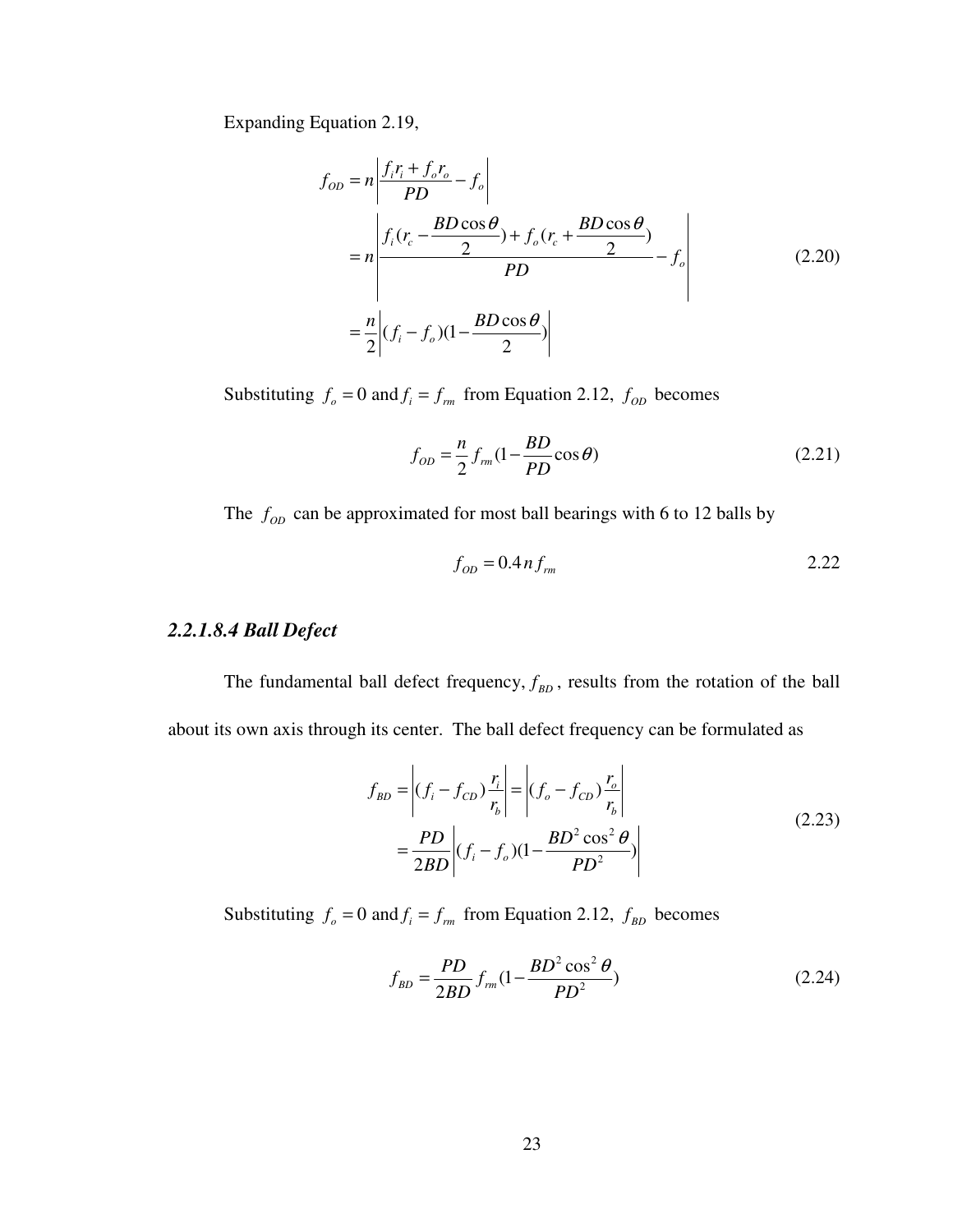## **2.2.1.9 Characteristic Frequencies**

Bearing faults create mechanical vibration with fundamental frequency presented in the previous section. These mechanical vibrations result in air gap eccentricity which subsequently produces anomalies in the air gap flux density. The changes in the flux density affect the machine inductances causing stator current distortion at the vibrational harmonics. For line-driven motors, the characteristic current frequencies,  $f_{CF}$ , due to characteristic vibration frequencies are computed by

$$
f_{CF} = \left| f_e \pm mf_v \right| \tag{2.25}
$$

where

 $f_e$  = power supply frequency in Hertz  $f_v$  = vibration frequency in Hertz *m* = vibration modulation index

In the case of the ASD, the supply to the motor is a PWM voltage waveform. Recalling the harmonic index of PWM inverters from Equation 2.5, a PWM waveform contains harmonics  $k = n$  of the fundamental frequency. The power supply for the ASD,  $f_{e,ASD}$  is composed chiefly of the *n* odd harmonics of the fundamental drive frequency,  $f_f$ . That is,

$$
f_{e,ASD} = nf_f \tag{2.26}
$$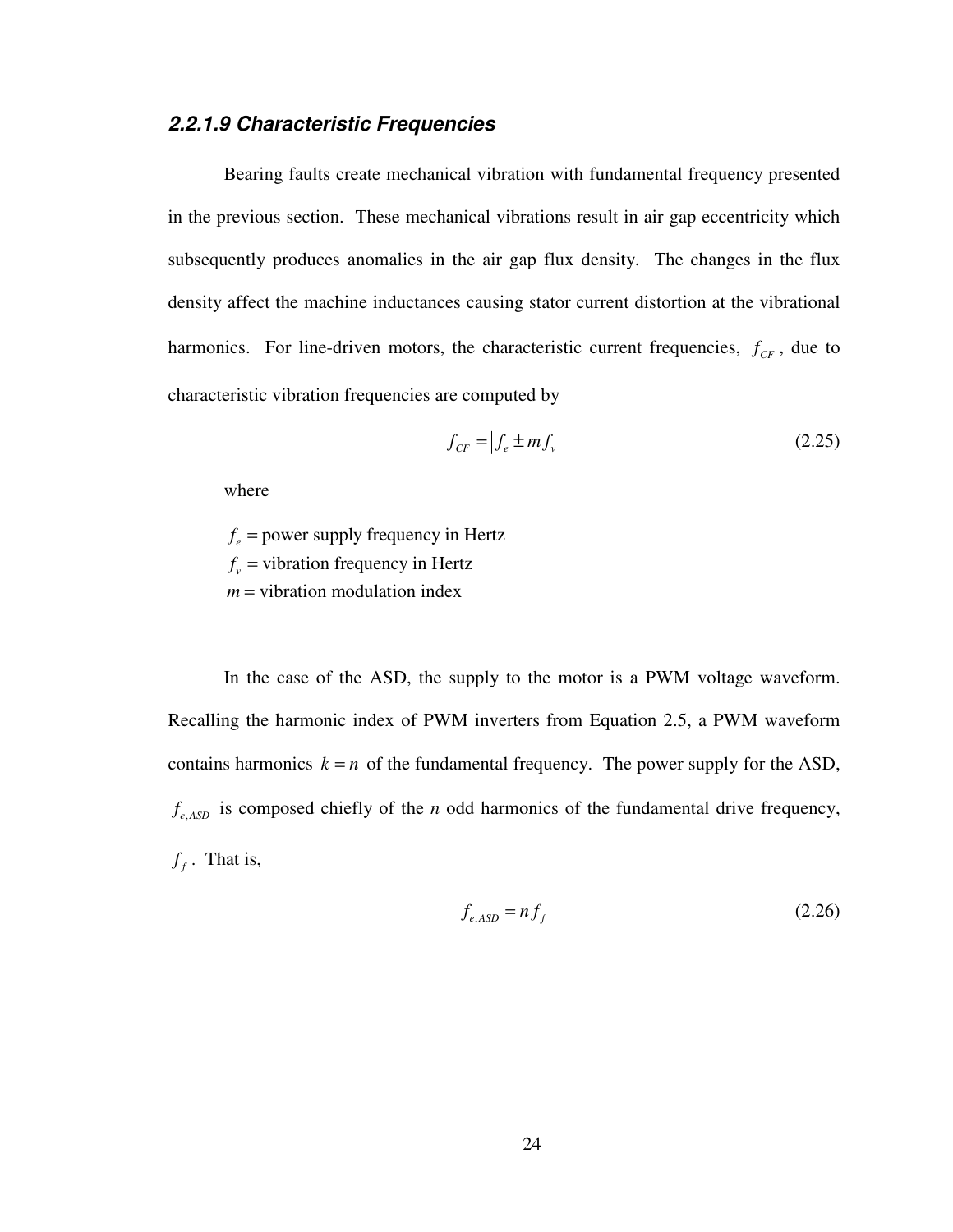Thus, the characteristic current frequency of the ASD can be written as

$$
f_{CF,ASD} = \left| nf_f \pm mf_v \right| \tag{2.27}
$$

where

 $f_f$  = fundamental supply frequency in Hertz  $f_v$  = vibration frequency in Hertz  $n =$  PWM harmonic index of fundamental supply *m* = vibration modulation index

As a result, an ASD system with a bearing defect produces the characteristic current frequency components that contain *n* times as many harmonics as a line driven motor with a bearing defect.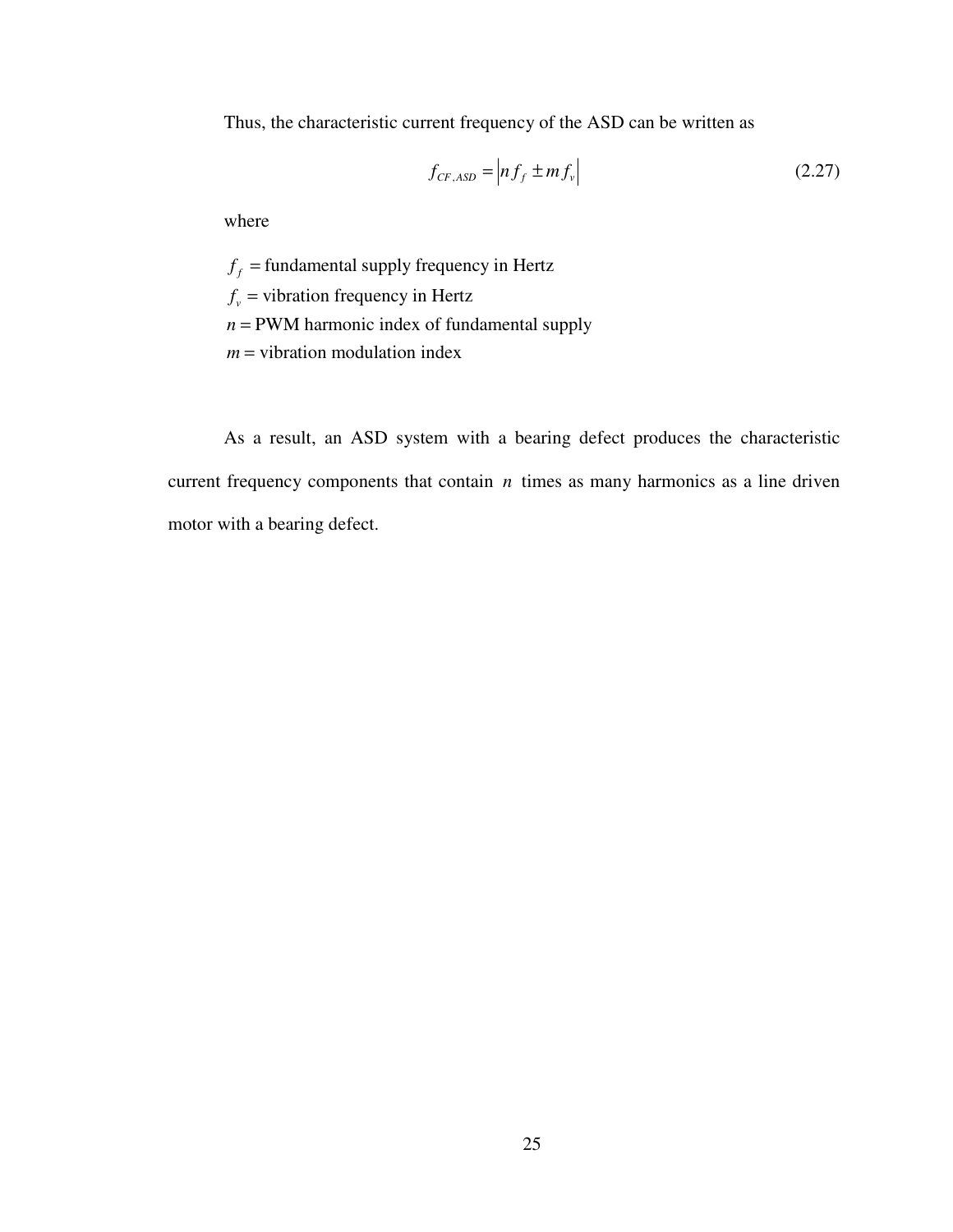## **2.2.2 Wavelet Theory**

Wavelet theory has been used widely in various fields such as mathematics, physics, sciences, and engineering. Since its introduction, it has been adopted for a great number of applications. In electrical and computer engineering and computer science areas, the wavelet transform (WT) is used in signal processing, speech recognition, computer graphics, computer vision, data compression, and data analysis. The wavelet transform has been replacing the Fourier transform, especially in non-stationary processing. Wavelet Packet Decomposition (WPD) is an extension to wavelet theory which yields finer frequency resolution.

In this chapter, the Short-Time Fourier Transform (STFT) and wavelet theory will be reviewed. Wavelets, multi-resolution analysis, and sub-band coding, and wavelet packet analysis will be discussed as well.

#### **2.2.2.1 Short Time Fourier Transform**

The Fourier transform (FT) is widely used in spectral analysis. It decomposes a signal into a continuous spectrum of frequency components. The use of FT has been limited to stationary signals—signals with no abrupt change—due to the infinite extent of the integral. In other words, FT only illustrates the overall spectrum with less time locality information. Equation 2.28 describes the Fourier transform of function  $x(t)$ .

$$
FT\left\{x(t)\right\} \equiv X(f) = \int_{-\infty}^{\infty} x(t)e^{-j2\pi ft}dt
$$
 (2.28)

Due to FT time locality property, it is impossible to decompose a signal and look at the change over time with FT. As a result, Short-Time Fourier Transform (STFT) has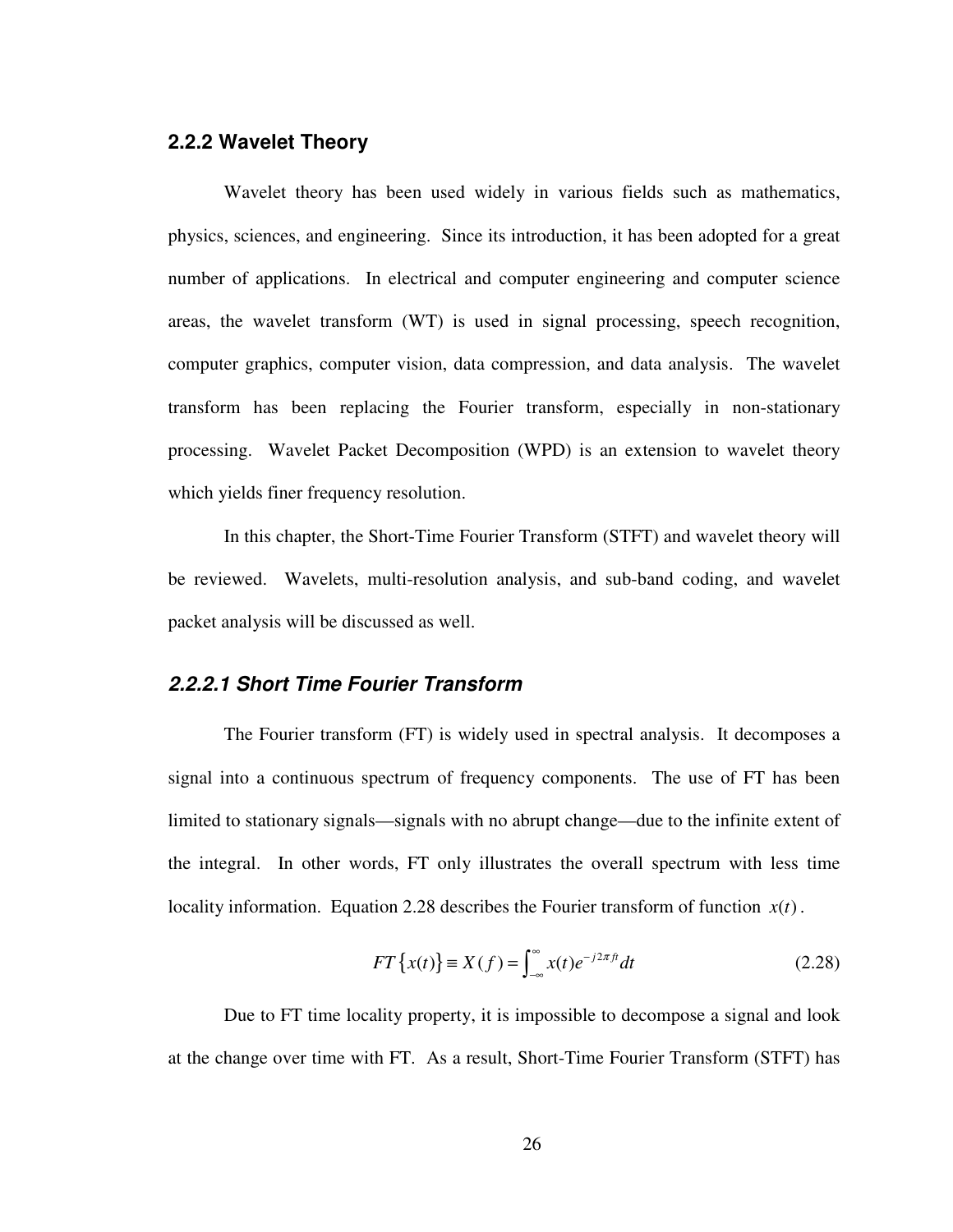been introduced to determine the sinusoidal frequency and phase content of local sections of a signal as it changes over time.

$$
STFT\{x(t)\}\equiv X(\tau,f)=\int_{-\infty}^{\infty}x(t)w(t-\tau)e^{-j2\pi ft}dt
$$
\n(2.29)

where  $w(t)$  is a window function



Figure 2.3. The frequency separation of analysis filter in STFT

In STFT, the size of window is fixed. If the transient signal energy is within the window, then STFT can produce a valid result. However, transients longer than the window can be separated and significant frequency information may be lost. A wider window yields better frequency resolution, but inferior time resolution. A narrow window yields poor frequency resolution, but good time resolution. Given window function  $w(t)$  and its Fourier transform  $W(f)$ , Equations (2.30) and (2.31) describe the frequency bandwidth and time spread, respectively. ∆*f* and ∆*t* are frequency and time resolutions, respectively.

$$
\Delta f^2 = \frac{\int f^2 |W(f)|^2 df}{\int |W(f)|^2 df}
$$
 (2.30)

$$
\Delta t^2 = \frac{\int t^2 \left| w(t) \right|^2 dt}{\int \left| w(t) \right|^2 dt}
$$
 (2.31)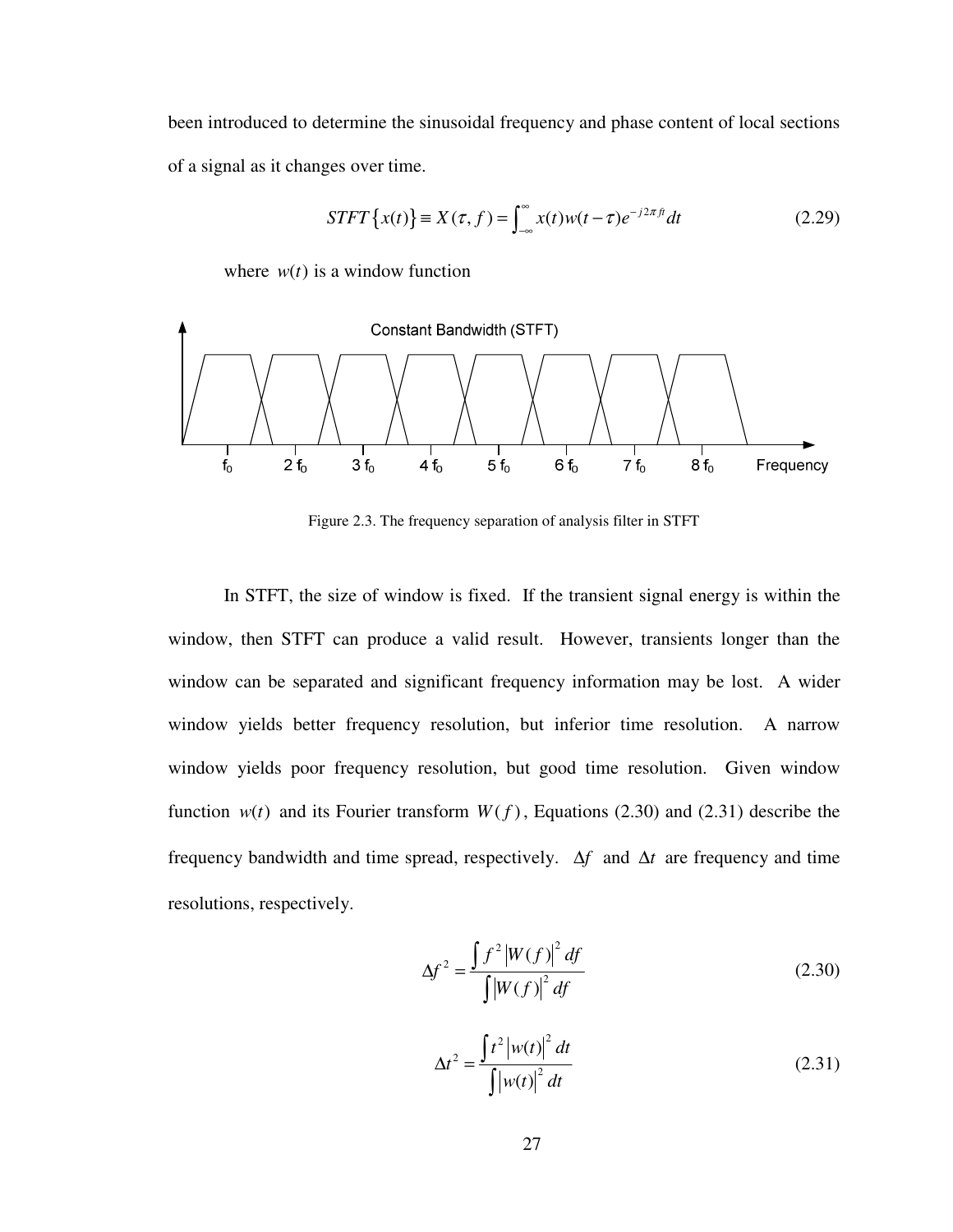This property is related to the Heisenberg inequality (uncertainty principle). It is impossible to have both high frequency and time resolution. There must be a balance between the two. The product of frequency and time resolution has a lower limit.

$$
\Delta t \Delta f \ge \frac{1}{4\pi} \tag{2.32}
$$

The shortcoming of the STFT is in the analysis of non-stationary signals. Frequency and time resolution must be well compromised since transients needs be located and long-term behavior needs be identified. Often, such compromise is impossible due to the nature of non-stationary signals.

## **2.2.2.2 Continuous Wavelet Transform**

The wavelet transform is more suitable for non-stationary signal processing. It is a new approach to overcome the resolution problem in STFT by decomposing a signal into time/frequency space simultaneously. A signal is represented by a finite length or fast decaying oscillating waveform called the mother wavelet  $\psi(t)$ . The mother wavelet is scaled and translated to match the signal. Child wavelets can be obtain from the mother wavelet by

$$
\Psi_{a,b}(t) = \frac{1}{\sqrt{a}} \Psi(\frac{t-b}{a})
$$
\n(2.33)

Scale *a* is positive and *b* defines the translation or shift. The continuous wavelet coefficients are defined as

$$
CWT_x^{\psi}(a,b) = \langle x, \psi_{a,b} \rangle = \int x(t) \psi_{a,b}^*(t) dt
$$
 (2.34)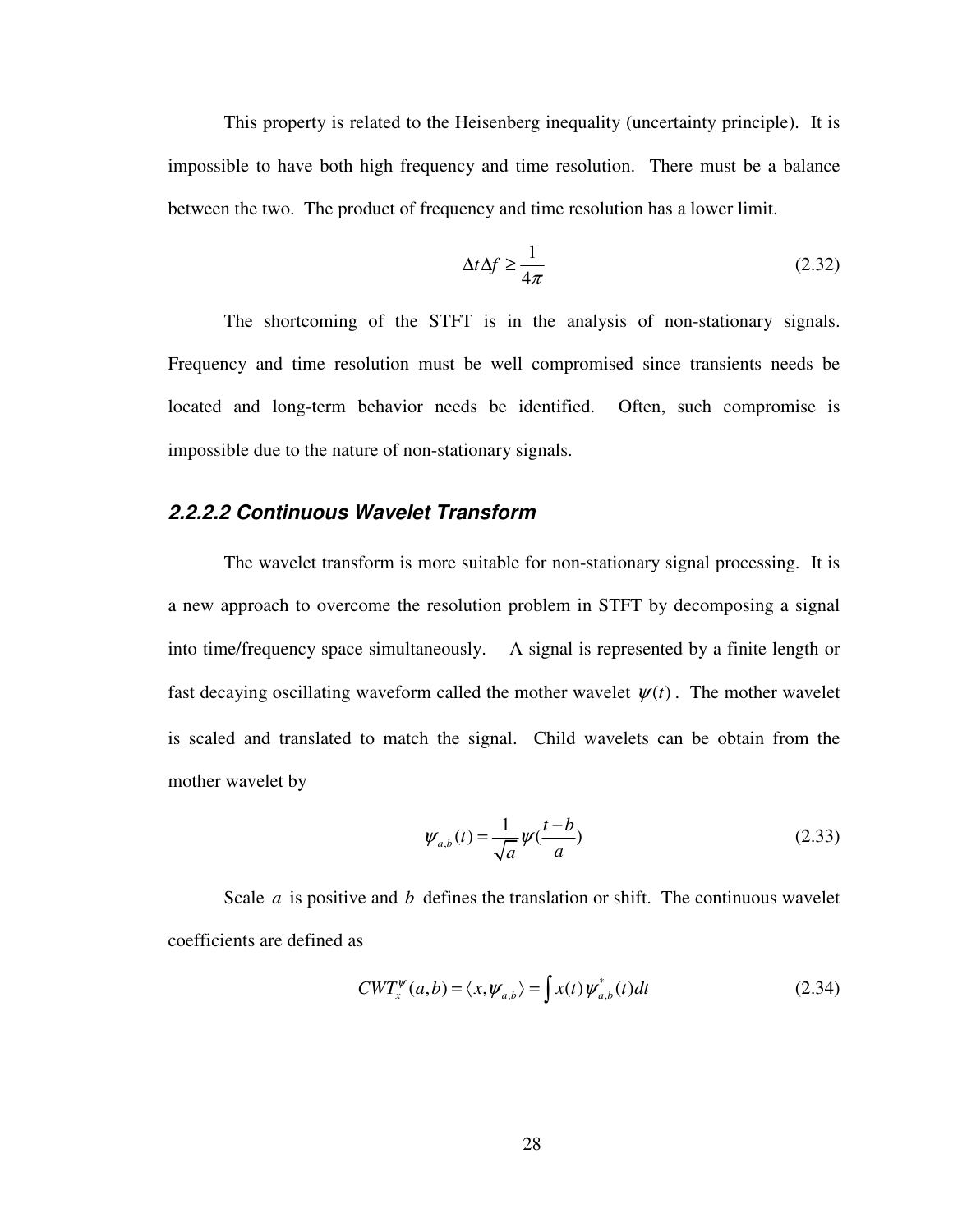## **2.2.2.3 Discrete Wavelet Transform**

Wavelets can be discretized by replacing scaling and translating parameters as follows.

$$
a = a_0^j \text{ and } b = kb_0 a_0^j \tag{2.35}
$$

Equation (2.33) them becomes

$$
\psi_{a,b}(t) = a_0^{-j/2} \psi(a_0^{-j}t - kb_0)
$$
\n(2.36)

Usually,  $a_0 = 2$  and  $b_0 = 1$  are chosen for dyadic sampling and decomposition. If a perfect reconstruction is required, the mother wavelet must be an orthogonal basis, which must satisfy

$$
\langle \psi_{j,k}(t), \psi_{m,n}(t) \rangle = \begin{cases} 1, & j = m \text{ and } k = n \\ 0, & \text{otherwise} \end{cases}
$$
 (2.37)



Figure 2.4. The frequency separation of analysis filter bank in WT

The Discrete Wavelet Transform decomposes a signal into logarithmically spaced frequency components as shown in Figure 2.4. High frequency components have finer time resolution, but coarser frequency resolution. On the contrary, low frequency components have coarser time resolution, but finer frequency resolution.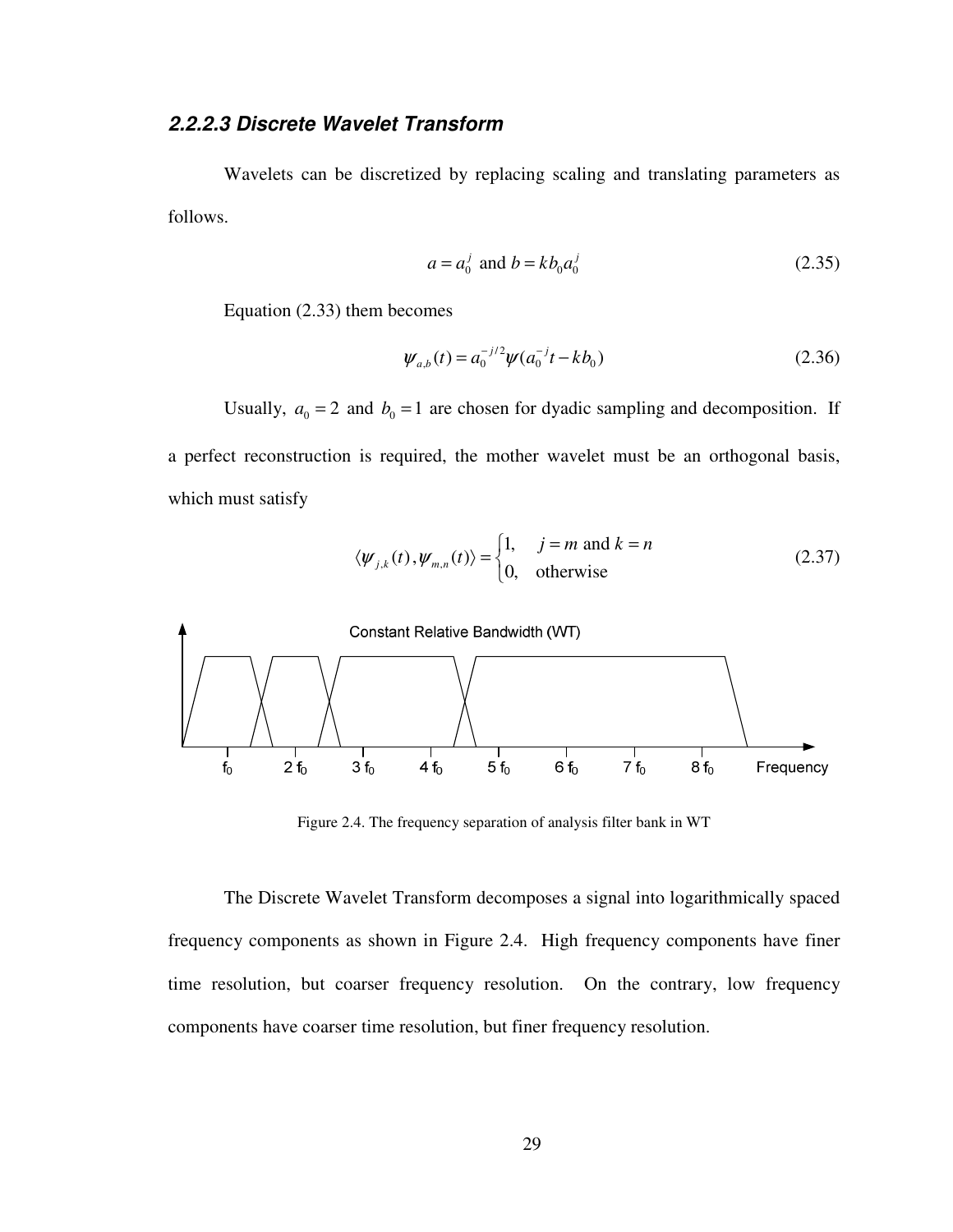# **2.2.2.4 Multiresolution Analysis**

Multiresolution analysis was introduced by Mallat and Meyer. Daubechies demonstrated the relation between Multiresolution analysis and wavelet bases. Multiresolution analysis can be viewed as decomposition of a signal into a smooth background and fluctuations or details.

At level  $j = J$ , the scale is unity and at level j, the scale is  $2^{-j}$ . For each level *j*, the next level of resolution is  $j-1$ . At a new resolution level,  $f_{j-1}(t)$  is decomposed into a smooth part  $f_j(t)$  and the details  $d_j(t)$ .

$$
f_{j-1}(t) = f_j(t) + d_j(t)
$$
\n(2.38)

The signal  $f(t)$  can then be written as

$$
f(t) = f_j(t) + \sum_{k=j}^{\infty} d_k(t)
$$
 (2.39)

The space of the signal is square integrable,  $L^2(\mathbb{R})$ , is composed of a sequence of subspaces  $\{W_k\}$  and  $V_j$ .  $f_j(t)$  is in subspace  $V_j$  and  $d_k(t)$  are in subspace  $W_k$ . From Equation (2.38), subspaces can also be decomposed as follows

$$
V_{j-1} = V_j \oplus W_j \tag{2.40}
$$

where  $V_j \perp W_j$   $\forall j \in \mathbb{Z}$ 

The decomposition can be done further such that

$$
V_{j-1} = W_j \oplus V_j = W_j \oplus W_{j+1} \oplus V_{j+1} = \dots = W_j \oplus W_{j+1} \oplus W_{j+2} \oplus \dots \oplus W_j \oplus V_j \tag{2.41}
$$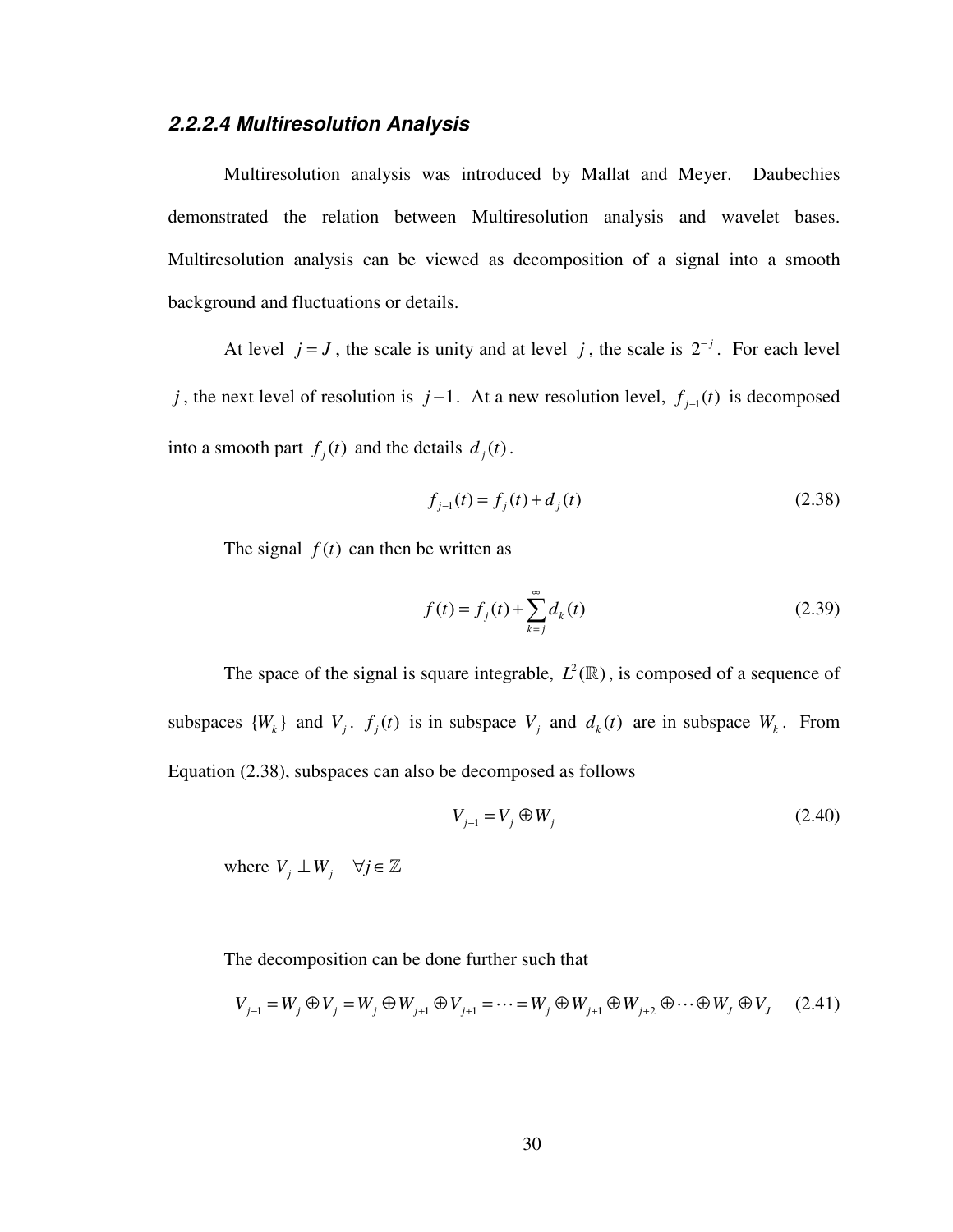A nested sequence  $\{V_j\}_{j\in\mathbb{Z}}$  is a multiresolution analysis of  $L^2(\mathbb{R})$  if the following requirements are satisfied.

i) 
$$
\cdots \subset V_j \subset V_{j-1} \subset \cdots \subset V_1 \subset V_0 \subset V_{-1} \subset \cdots \subset L^2(\mathbb{R})
$$
 (2.42)

ii) 
$$
\bigcap_{j} V_{j} = \{0\}, \quad \overline{\bigcap_{j} V_{j}} = L^{2}(\mathbb{R})
$$
 (2.43)

$$
f(t) \in V_j \iff f(\frac{t}{2}) \in V_{j+1}
$$
\n(2.44)

iv) 
$$
f(t) \in V_j \Rightarrow f(t - 2^j k) \in V_j
$$
 (2.45)

where exists the scaling function 
$$
\phi(t)
$$
  
such that  $\phi(t-k)$  is an orthonormal basis of  $V_0$ . (2.46)

An orthogonal basis of subspace  $V_j$  can be formed by dilating and translating the scaling function  $\phi$  of a multiresolution analysis.

$$
\phi_{j,k}(t) = 2^{-j/2} \phi(2^{-j}t - k)
$$
\n(2.47)

# **2.2.2.5 Sub-band Filtering Schemes**

Daubechies has demonstrated that the wavelet transform can be achieved by using multirate filter banks. Lowpass and highpass filters, which are quadrature mirror filters, are used for two-channel analysis. Figure 2.5 shows the wavelet analysis filter bank with lowpass,  $h_{-k}^*$ , and highpass,  $g_{-k}^*$ , filters.

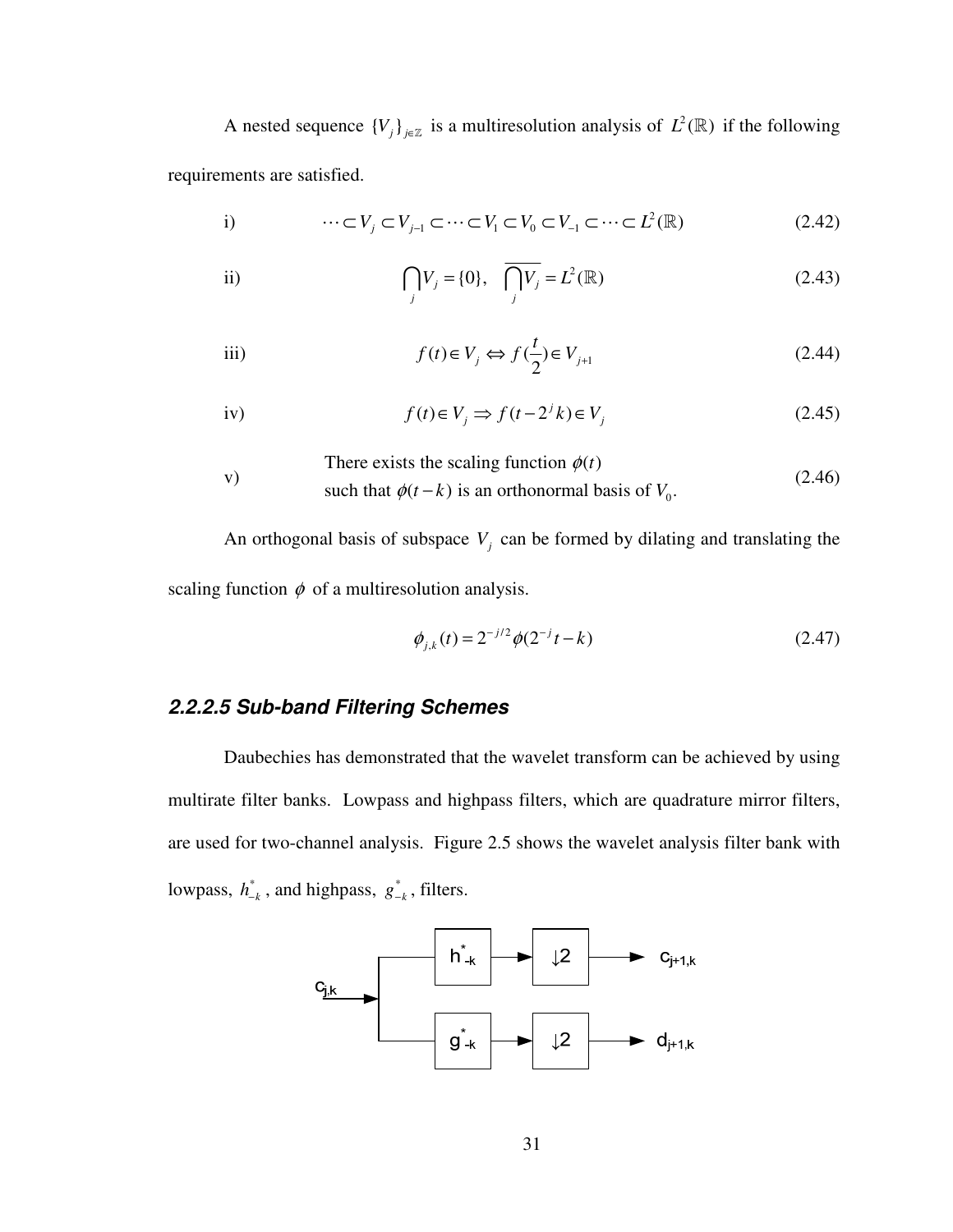The perfect reconstruction of the analyzed signal can be recovered with the synthesis filter bank. The relationship between the lowpass and highpass filters is defined by

$$
g_k = -1^k h_{k+1} \tag{2.48}
$$

 Figure 2.6 illustrates the two-band synthesis filter bank which is used to reconstruct the signal.



Figure 2.6. Two-band synthesis filter bank

The decomposition using two-band filter bank is dyadic. The signal is decomposed into low and high frequency components. The output from the lowpass filter is then fed as the input into the filter bank. This is done recursively so that the decomposition is dyadic as shown in Figure 2.7.

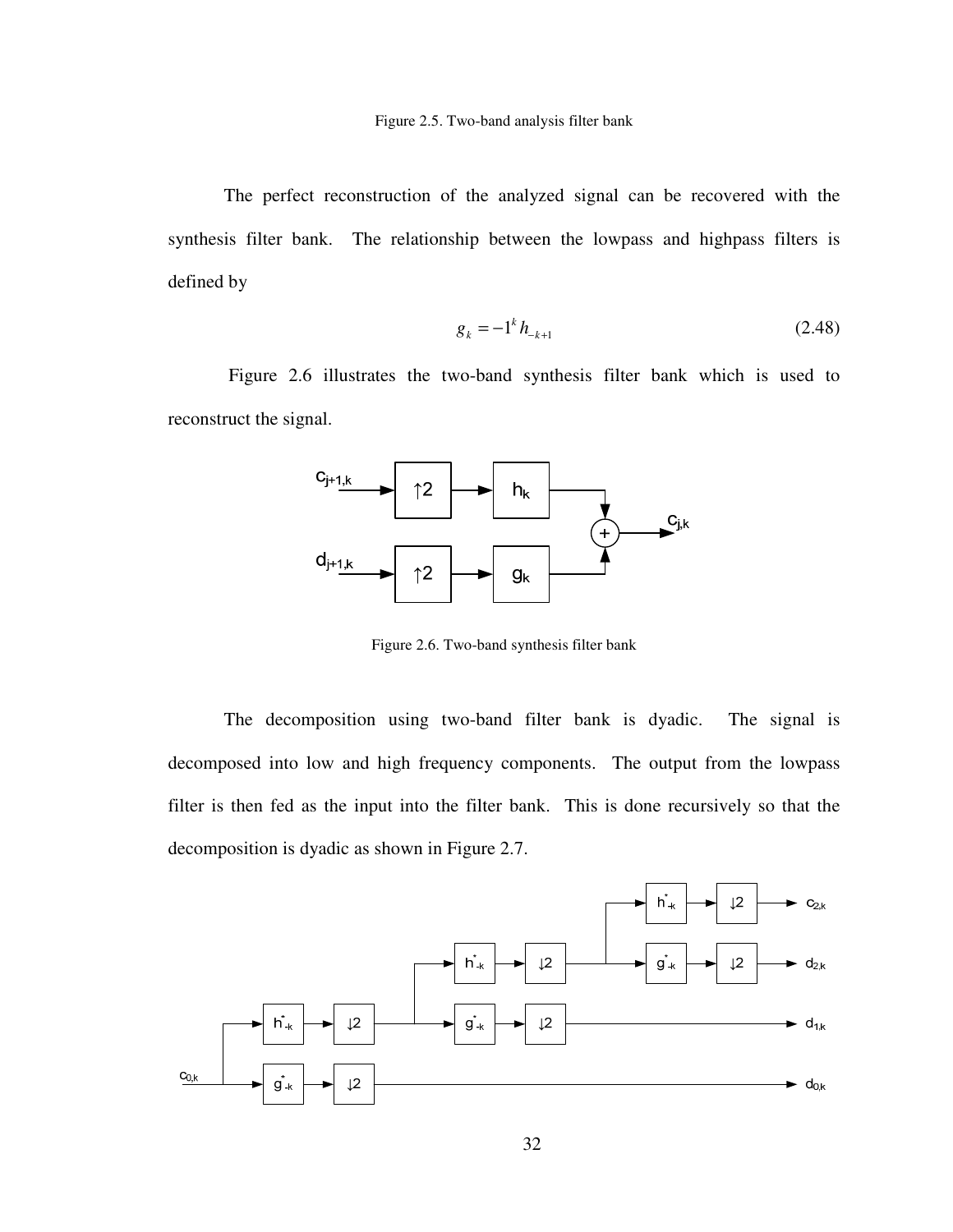Figure 2.7. Dyadic wavelet decomposition filter bank

The wavelet coefficients for level  $j$  can be computed from the scaling coefficients form level *j* −1 as shown in Equations 2.49 and 2.50.

$$
\psi_{j,k}(x) = \sum_{n} g_{n-2k} \phi_{j-1,n}(x)
$$
\n(2.49)

$$
\langle f, \psi_{j,k} \rangle = \sum_{n} \overline{g_{n-2k}} \langle f, \phi_{j-1,n} \rangle \tag{2.50}
$$

The scaling coefficients for level  $j$  can be computed from the scaling coefficients form level  $j-1$  as follows.

$$
\phi_{j,k}(x) = \sum_{x} h_{n-2k} \phi_{j-1,n}(x)
$$
\n(2.51)

$$
\left\langle f, \phi_{j,k} \right\rangle = \sum_{n} \overline{h_{n-2k}} \left\langle f, \phi_{j-1,n} \right\rangle \tag{2.52}
$$

This process can be repeated until the desired level *J* is reached.

# **2.2.2.6 Wavelet Packet Decomposition**

The wavelet packets generalize the link between multiresolution analysis and wavelets. It provides better time localization for higher frequencies in exchange for poor frequency resolution. The wavelet packet was introduced by Coifman, Meyer, and Wickerhauser. The idea of wavelet packet decomposition is that a two-channel filter bank is applied to both the scaling coefficients and the wavelet coefficients. The frequency separation from the wavelet packet decomposition is very similar to that of STFT as depicted in Figure 2.8.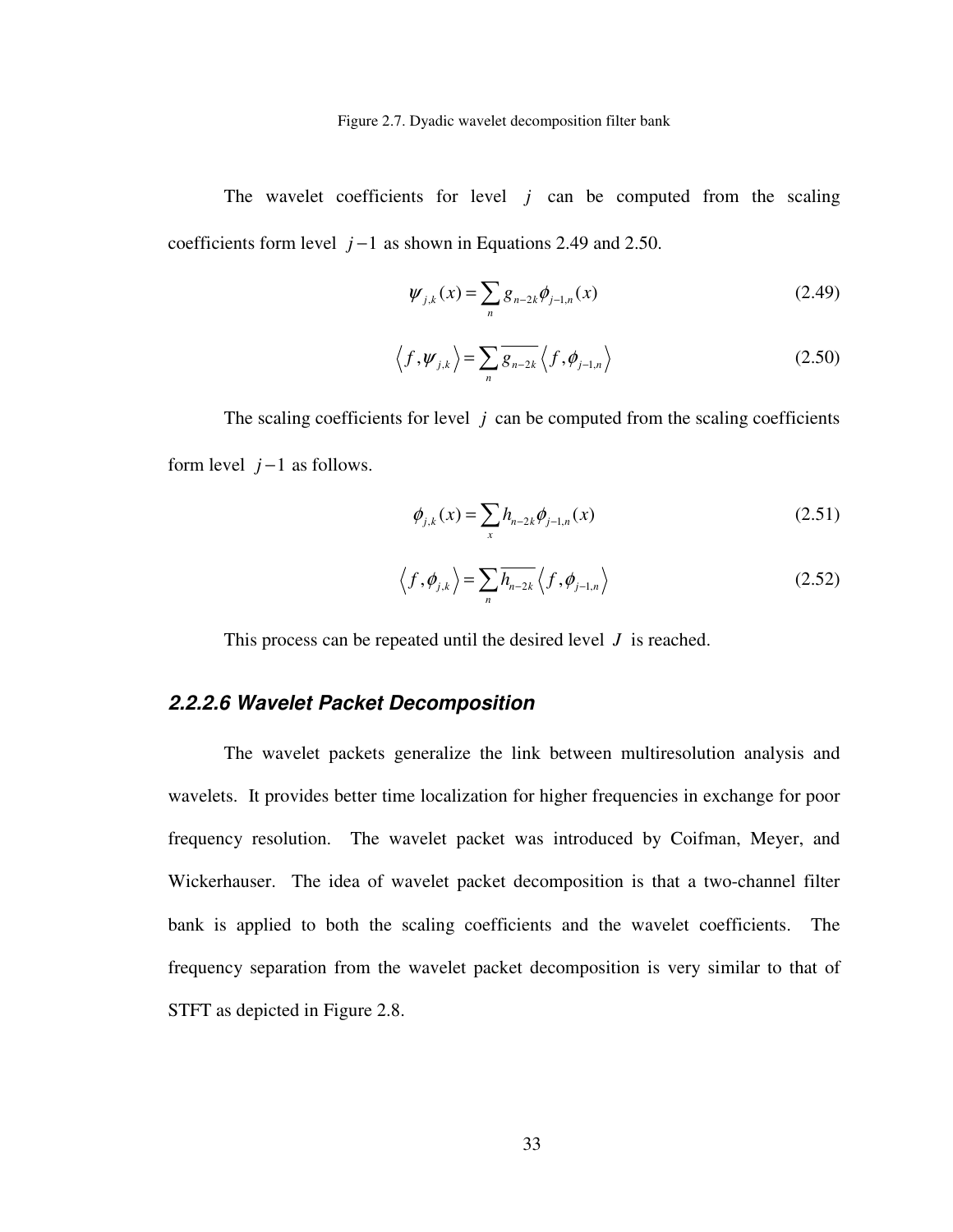

Figure 2.8. Frequency separation by WPD

Theorem (Coifman, Meyer, Wickerhauser) [21] Let  $\{\theta_j(t-2^jn)\}_{n\in\mathbb{Z}}$  be an orthonormal basis of a space U*j*. Let *h* and *g* be a pair of conjugate mirror filters. Define

$$
\theta_{j+1}^{0}(t) = \sum_{n=-\infty}^{+\infty} h[n] \theta_j(t - 2^{j}n)
$$
 and 
$$
\theta_{j+1}^{1}(t) = \sum_{n=-\infty}^{+\infty} g[n] \theta_j(t - 2^{j}n)
$$
 (2.53)

The family is

$$
\left\{\theta_{j+1}^0(t-2^{j+1}n), \theta_{j+1}^1(t-2^{j+1}n)\right\}_{n\in\mathbb{Z}}\tag{2.54}
$$

The theorem reveals that, setting  $U_j = W_j$ , new bases can be derived by dividing the detail spaces. Vector spaces can be recursively split and represented in a binary tree. Space  $\mathbf{W}_{j}^{p}$  denotes space at level *j* and node *p*.

Wavelet packet decomposition yields the wavelet packet coefficients,  $d_j^p$  $d_{j,k}^p$ , of node  $(j, p)$ . The coefficients for odd and even nodes are described in Equations (2.55) and (2.56), respectively.

$$
d_{j+1,k}^{2p} = d_{j,k}^{p} * \overline{h}(2k)
$$
 (2.55)

$$
d_{j+1,k}^{2p+1} = d_{j,k}^p * \overline{g}(2k)
$$
 (2.56)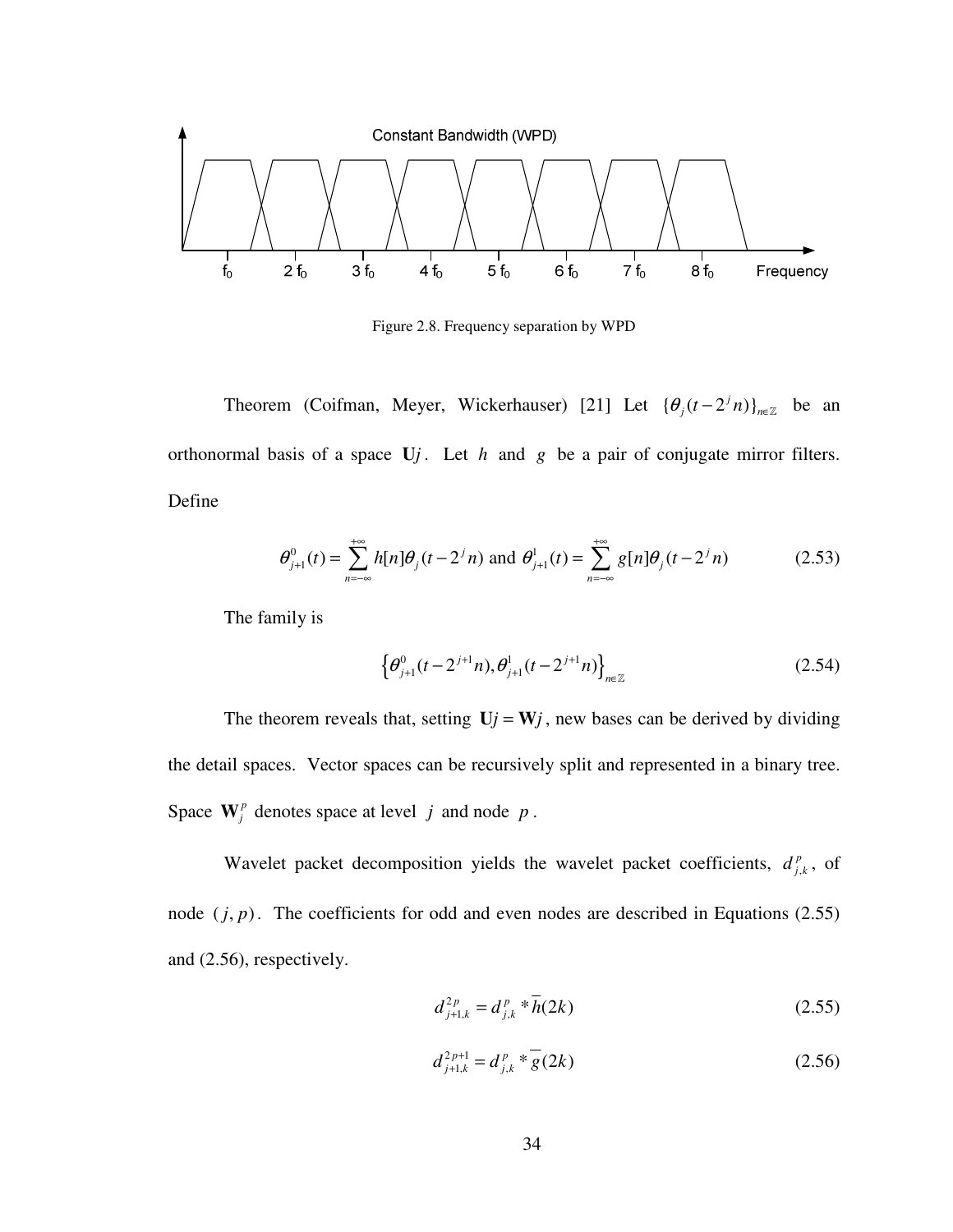It is very important to note that the frequency order of the wavelet decomposed results is not in increasing frequency order. However, they are in sequential binary gray code order.



Figure 2.9. Wavelet Packet Decomposition via two-channel filter banks

The WP coefficients obtained from the above equations can be used to compute the rms value of each corresponding node as described in Equation (2.57).

$$
x_{\rm rms}(j, p) = \sqrt{\frac{1}{K} \sum_{k} (d_{j,k}^{p})^2}
$$
 (2.57)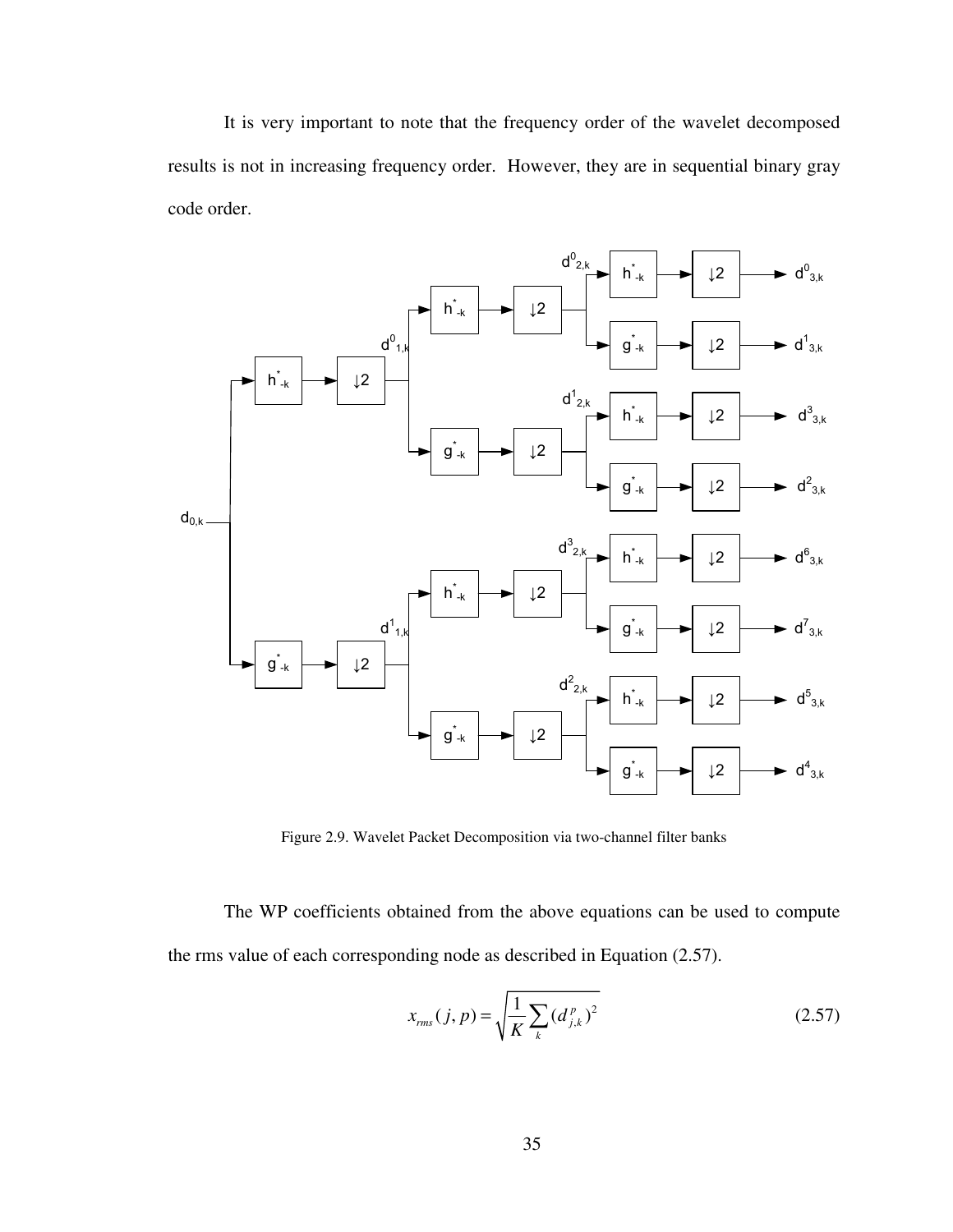The total rms value for depth *j* can be computed by

$$
x_{\rm rms}(j) = \sqrt{\frac{1}{P} \sum_{p} x_{\rm rms}^2(j, p)}
$$
 (2.58)

## **2.2.3 Genetic Algorithm**

The Genetic Algorithm (GA) is a technique to obtain approximate or exact solutions to optimization problems. It was first introduced by John Holland in 1975 [22]. The GA is a class of Evolutionary Computation and is classified as global optimization heuristics. The solutions to an optimization in the GA are achieved by a series of the reproduction (crossover and mutation) and selection of the chromosomes (solution candidates) from the previous generations.

These problems can be hard-to-solve problems such as traveling salesman prolem (TSP) or optimization problems such as finding Black Jack's best strategy. Chromosomes are the representations of tentative solutions which can be evaluated by a Fitness function. Fitness function determines how fit a chromosome is. These chromosomes undergo genetic operations—selection, crossover or reproduction, and mutation—to produce next-generation chromosomes. This occurs repeatedly until chromosomes of acceptable solutions are discovered or time eventually runs out.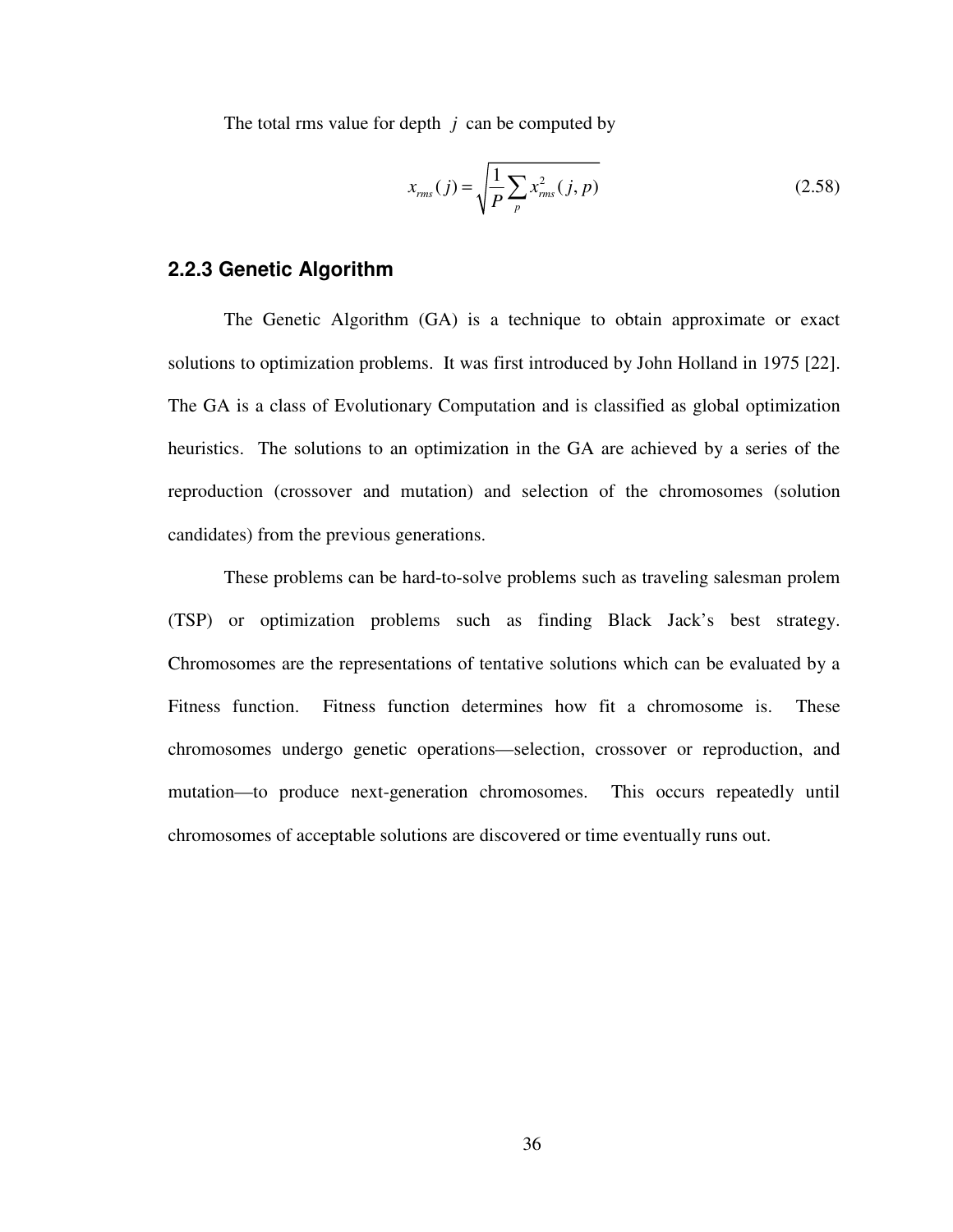

Figure 2.10 Flowchart of a typical genetic algorhim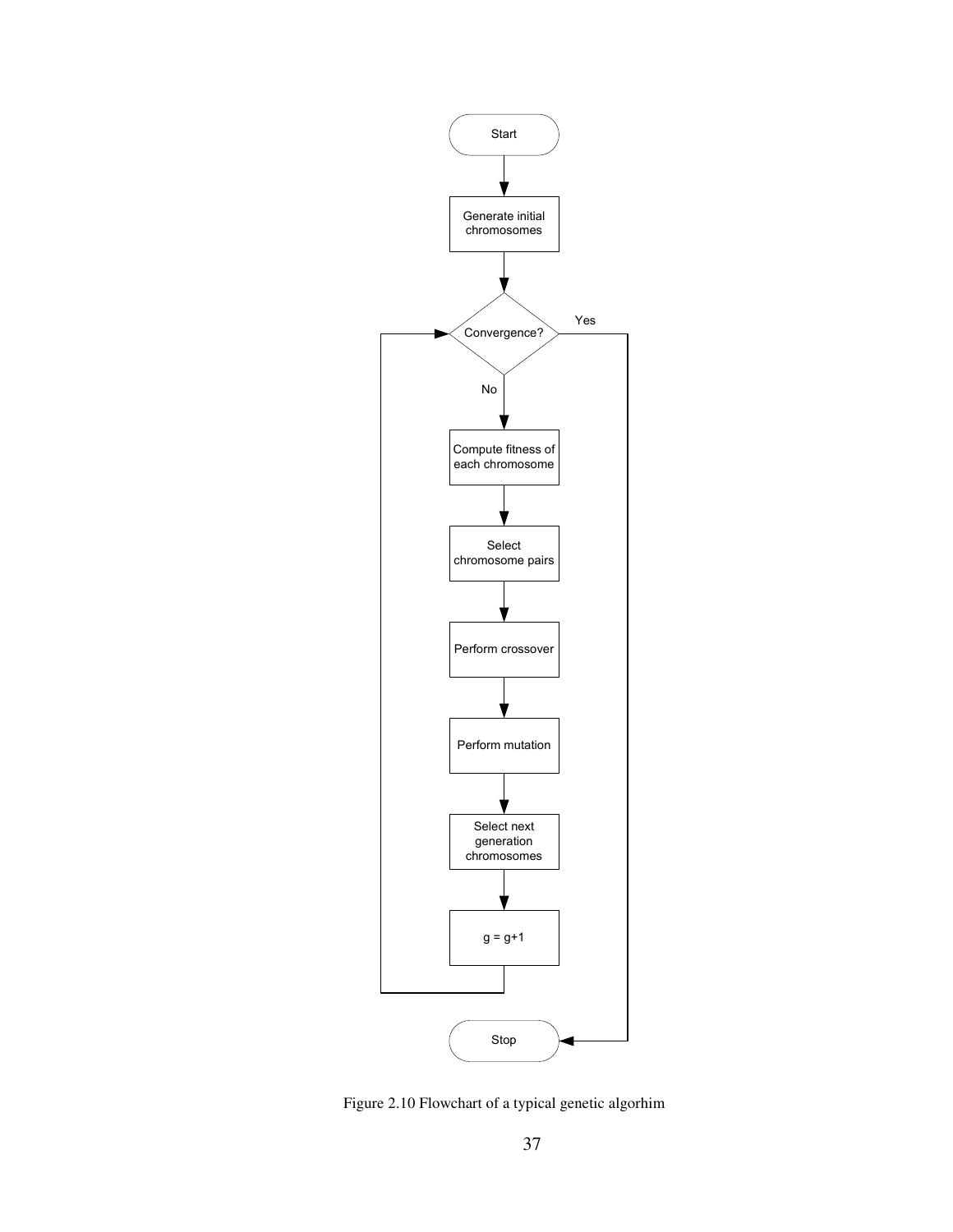# **2.2.3.1 Genetic Algorithm Pseudocode**

The pseudocode of a general GA can be summarized as follows:

- 1: Let generation  $g \leftarrow 0$ .
- 2: Initialize the initial generation set of chromosomes  $C_g = \{C_{g,n} \mid n = 1,...,N\}$  $\rightarrow$  $..., N$ , where

 $C_{g,n}$ is a vector of *I* variables and represents a candidate solution at generation *g* .

- 3: Evaluate the fitness of each individual  $C_{g,n} \in C_g$  $\rightarrow$ .
- 4: While (no convergence)
- 5:  $g \leftarrow g + 1$ .

 $\rightarrow$ 

- 6: Select parents from  $C_{g-1}$  and reproduce offspring  $O_g$  via crossover of the selected parents.
- 7: Mutate offspring in  $O<sub>g</sub>$ .
- 8: Select the new generation  $C_g$  from the previous generation  $C_{g-1}$  (elites) and the offspring  $O_g$ .
- 9: Evaluate the fitness of each individual  $C_{g,n} \in C_g$  $\rightarrow$ .
- 10: Check for convergence.

11: End while

## **2.2.3.2 Chromosome Representation**

The GA utilizes a population of chromosomes, each of which represents a candidate solution to the problem. A chromosome is composed of genes, which allow inheritance to function. Each gene represents a variable in the solution. For example, in the traveling salesman problem (TSP), a chromosome consists of a number of genes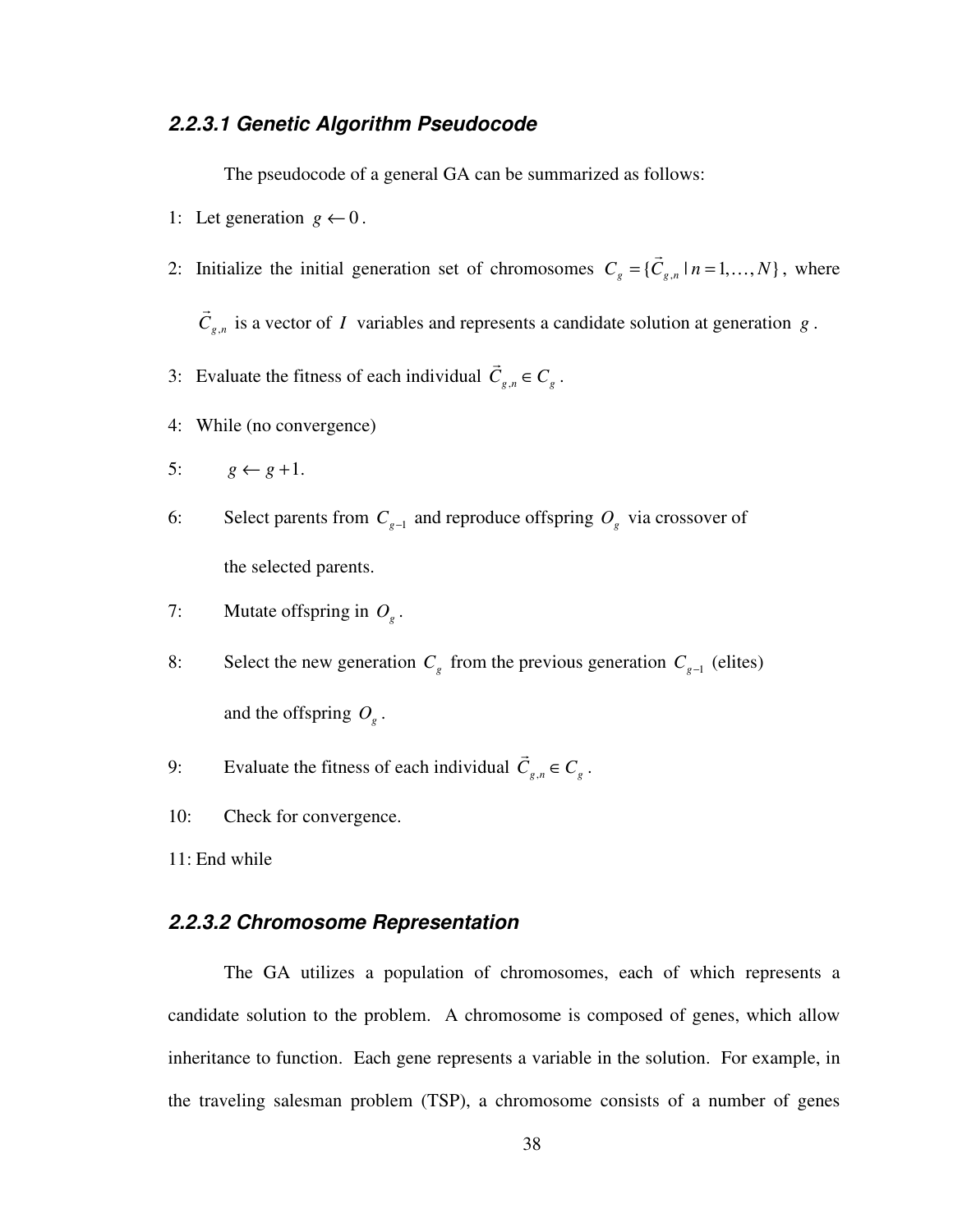equal to the number of cities. A gene is the city identification. The order of genes in a chromosome indicates the order of the cities to visit.



Figure 2.11 A chromosome in a genetic algorithm

In the case of *I* binary variables, a chromosomes represents a binary vector (or bit string) of fixed length. Each bit represents each binary variable and the length of the bit string is equal to the number of the binary variables.

In the case of an integer or continuous-valued variables, each variable can be encoded as a *D*-bit vector. These vectors are concatenated to form a bit string, i.e. a chromosome. The length of the bit string is greater than the number of variables.

## **2.2.3.3 Crossover**

A crossover in the GA is a genetic operator to reproduce offspring from a pair of chosen chromosomes. The crossover is achieved by recombining two chromosomes. Parent chromosomes are chosen from the population in the current generation. Random parts of the chosen chromosome pair are exchanged to form the offspring pair.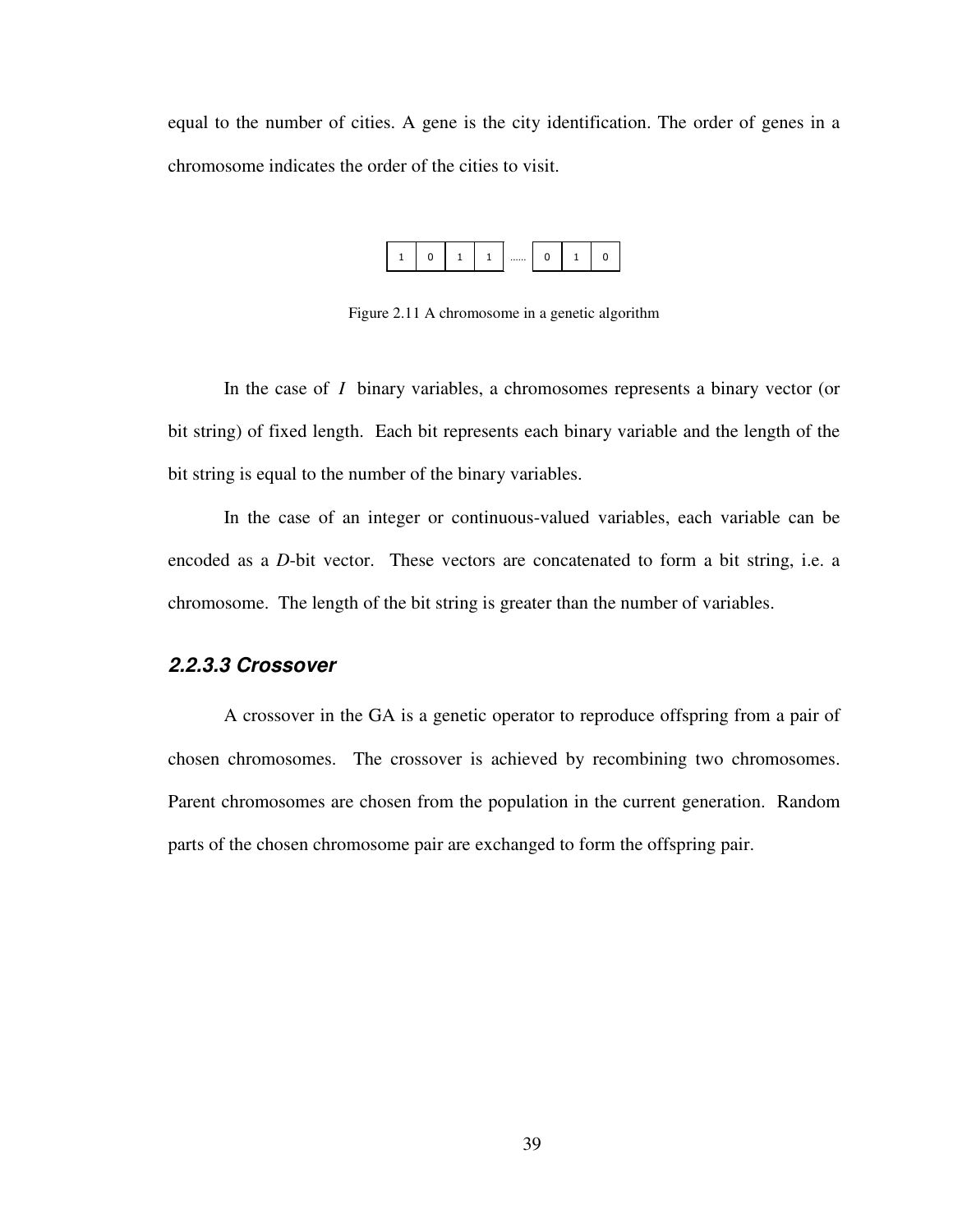

Figure 2.12 One-point crossover (a) and two-point crossover (b)

For the fixed length chromosomes, there are two types of crossover techniques *One-point Crossover* A crossover point is selected. All genes beyond that point are swapped between the two parents.

*Two-point Crossover* Two crossover points are selected. All genes between the points are swapped between the two parents.

## **2.2.3.4 Mutation**

Mutation is a genetic operator that randomly changes some genes in a chromosome in order to maintain genetic diversity. Possibly, chromosomes in the population can become very similar. A crossover on these chromosomes may not introduce new distinct solutions; thus, local extrema. Mutation avoids this from happening by randomly changing some genes. This increases the distinctiveness of chromosomes and allows chromosomes to skip the local extrema.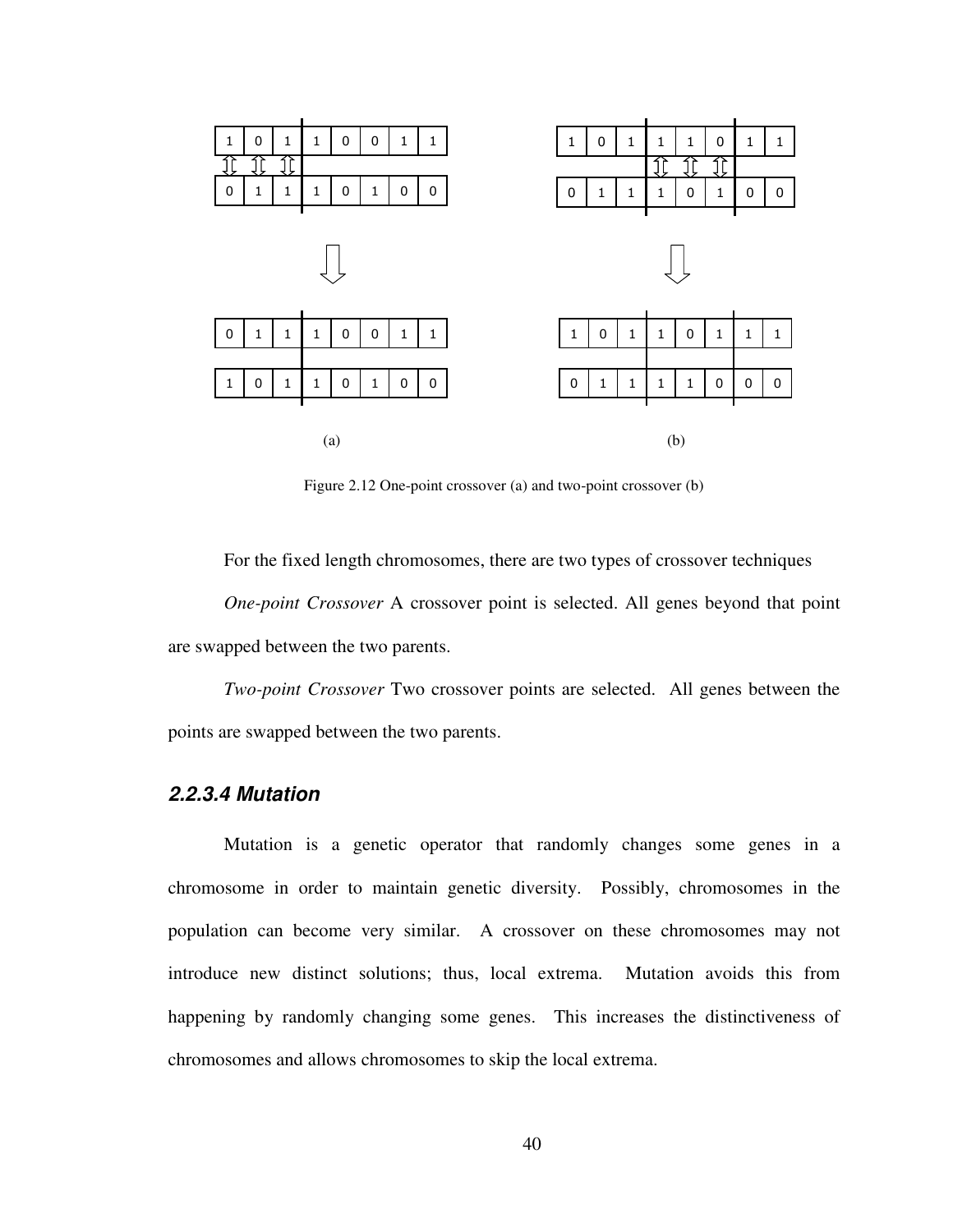

Figure 2.13 Mutation

## **2.2.4 Support Vector Machine**

The Support Vector Machine (SVM) is a new approach in supervised machine learning methods, which can be used in classification and regression. In this study, the focus is on finding classifiers. For a linearly separable data set, the SVM provides the optimal linear decision boundary. In other words, the SVM yields a hyperplane that with maximum margins for a given two-class data set. The SVM can also discover a nonlinear decision boundary that separates the data effectively. In the non-linear case, this is done by the kernel trick, a mapping of the data into a higher dimensional space by means of a kernel.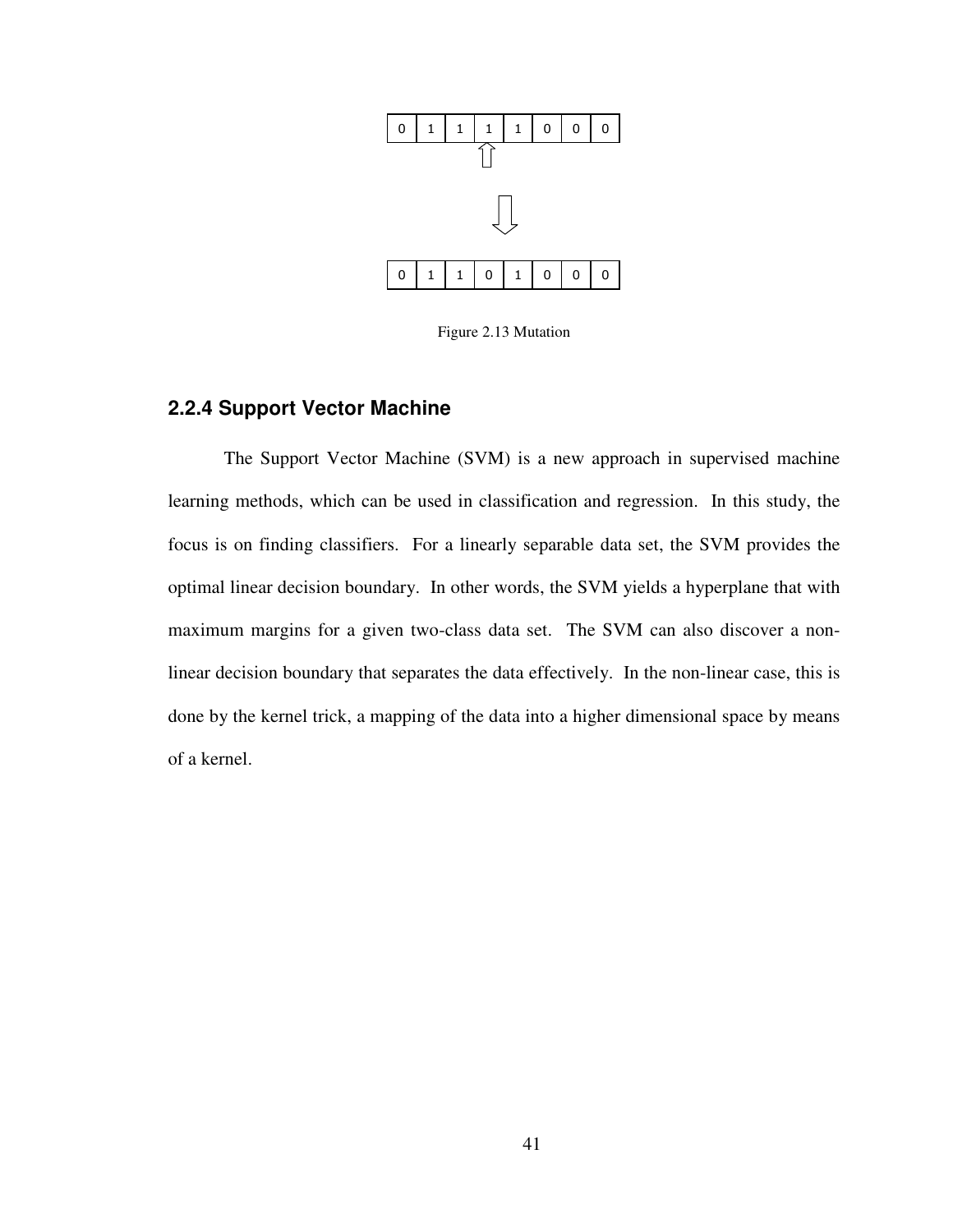

Figure 2.14. Support Vector Machine yields direction 2 of which margin is larger than that of direction 1

Figure 2.14 illustrates an example of a linearly separable two class problem. An encircled data point indicates a support vector, a data point closest to the boundary. With other methods such as the Perceptron Algorithm, direction 1 may be used as the linear decision boundary. However, the SVM guarantees to produce the optimal the linear decision boundary (direction 2) in linearly separable case.

## **2.2.4.1 Linear Case**

The SVM can be used to find linear classifiers. It is mainly different from other linear classifiers in that the hyperplane separating two classes is unique. The linear boundary found using the SVM yields the maximum margin as well.

In general, a hyperplane can be described as

$$
g(\mathbf{x}) = \mathbf{w}^T \mathbf{x} + b = 0 \tag{2.59}
$$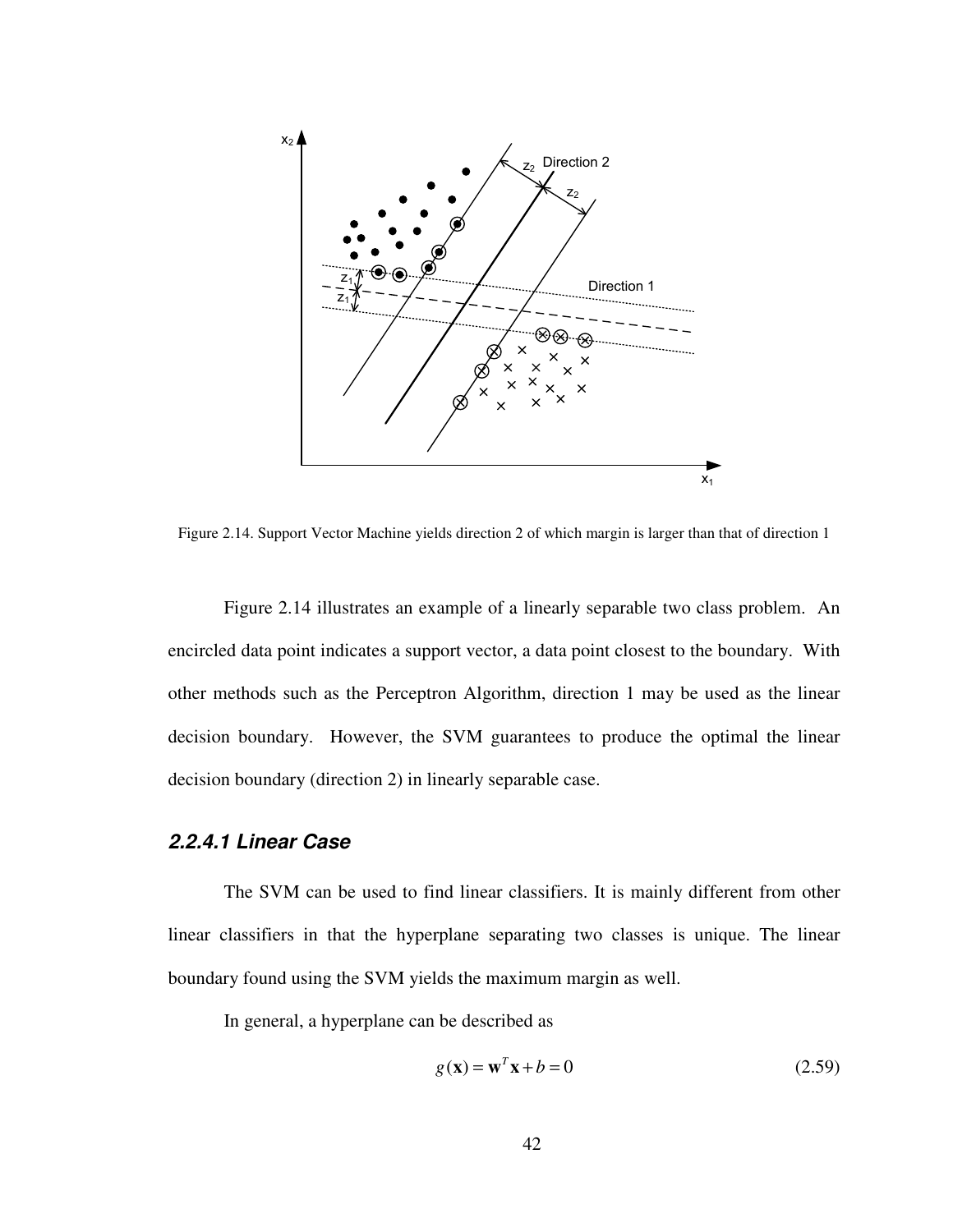Using the SVM, a linear classifier for data  $\mathbf{X} = {\mathbf{x}_1, \mathbf{x}_2, ..., \mathbf{x}_N}$  with class labels  $\mathbf{t} = \{t_1, t_2, ..., t_N\}$ , where  $t_n \in \{\pm 1\}$ , can be built.

The distance between the margin and the hyperplane is equal to  $g(\mathbf{x})$ **w** which can

be scaled to  $\frac{1}{\sqrt{1}}$ **w** . The distance between the two margins is  $\frac{2}{\pi}$ **w** .

Also,

$$
\forall \mathbf{x} \in \mathbf{\omega}_1, \ \mathbf{w}^T \mathbf{x} + b \ge 1 \tag{2.60}
$$

$$
\forall \mathbf{x} \in \omega_2, \ \mathbf{w}^T \mathbf{x} + b \le -1 \tag{2.61}
$$

## *2.2.4.1.1 Linearly Separable*

In linearly separable case, since the maximum margin or the maximum separation between the two classes is required, the hyperplane can be computed so that to

minimize 
$$
J(\mathbf{w}) = \frac{1}{2} ||\mathbf{w}||^2
$$
 (2.62)

subject to 
$$
t_i(\mathbf{w}^T \mathbf{x}_i + b) \ge 1
$$
, where  $i = 1, 2, ..., N$  (2.63)

To minimize the above criterion function subject to the constraint, the Lagrangian function

$$
L(\mathbf{w}, b, \lambda) = \frac{1}{2} \mathbf{w}^T \mathbf{w} - \sum_{i=1}^N \lambda_i [t_i(\mathbf{w}^T \mathbf{x}_i + b) - 1]
$$
(2.64)

needs to be maximized.  $\lambda_i$  is the Lagrange multiplier. The Karush-Kuhn-Tucker (KKT) conditions must also be satisfied. This yields

$$
\mathbf{w} = \sum_{i=1}^{N} \lambda_i t_i \mathbf{x}_i \tag{2.65}
$$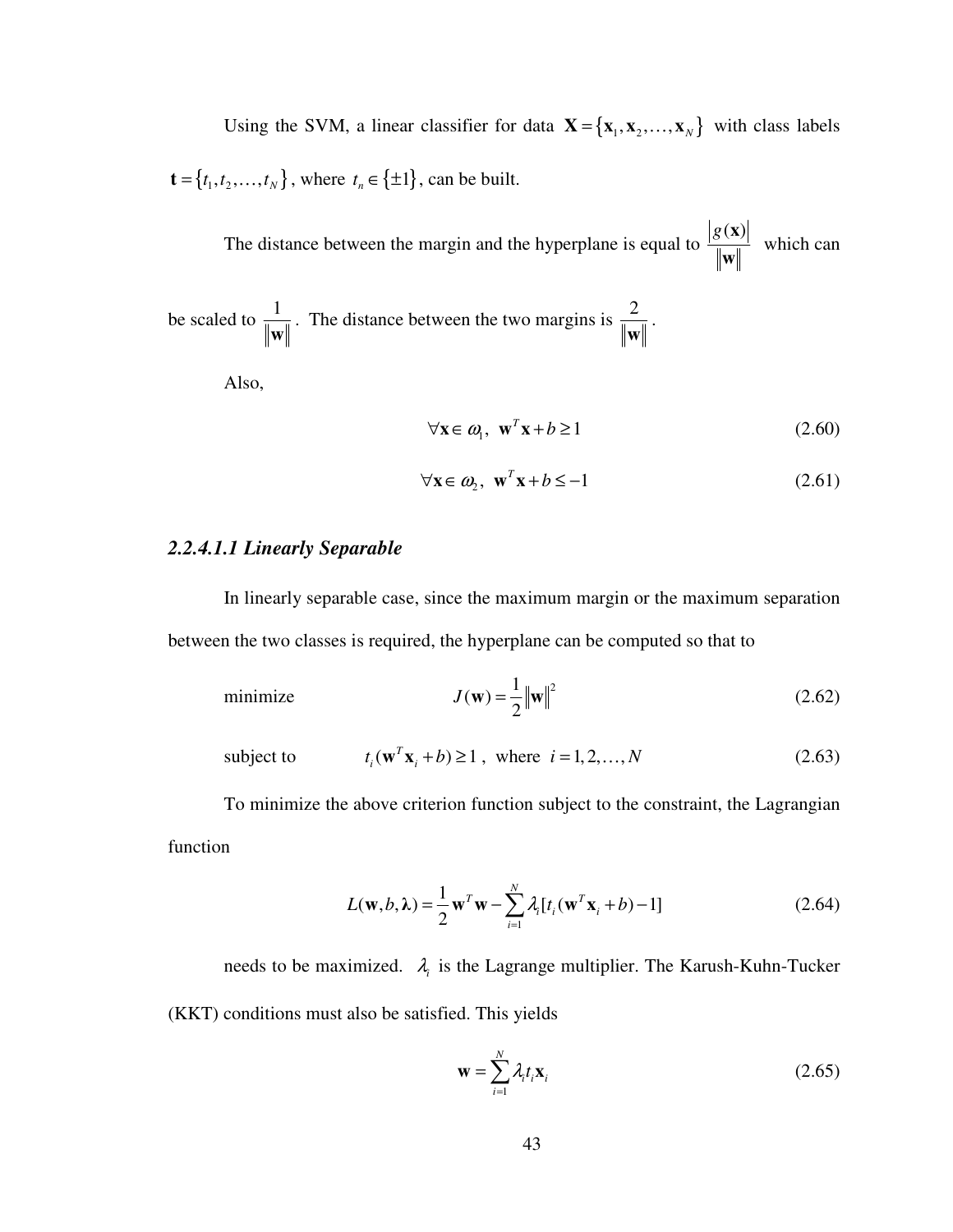$$
\sum_{i=1}^{N} \lambda_i t_i = 0 \tag{2.66}
$$

$$
\lambda \ge 0 \tag{2.67}
$$

To compute the hyperplane, it is necessary that Lagrange multipliers  $\lambda$  are known. These Lagrange multipliers can found by optimizing them using the following equation:

$$
\max_{\lambda} \left( \sum_{i=1}^{N} \lambda_i - \frac{1}{2} \sum_{i=1}^{N} \sum_{j=1}^{N} \lambda_i \lambda_j t_i t_j \mathbf{x}_i^T \mathbf{x}_j \right) \tag{2.68}
$$

subject to 
$$
\sum_{i=1}^{N} \lambda_i t_i = 0, \ \lambda \ge 0
$$
 (2.69)

Then, the hyperplane can be found by substituting the Lagrange multipliers in

$$
\mathbf{w} = \sum_{i=1}^{N} \lambda_i t_i \mathbf{x}_i \tag{2.70}
$$

$$
b = \frac{1}{N_{\rm s}} \sum_{\mathbf{x}_i \in \rm s} \left( t_i - \mathbf{w}^T \mathbf{x}_i \right) \tag{2.71}
$$

where *S* is the set of support vectors and  $N<sub>S</sub>$  is the number of support vectors.

# *2.2.4.1.2 Linearly Non-Separable*

In linearly non-separable case, slack variables,  $\xi$ , are introduced so that

$$
t_i(\mathbf{w}^T \mathbf{x}_i + b) \ge 1 - \xi_i
$$
 (2.72)

Each data vector can belong to one of the following three categories:

- 1) The vector is outside the margin band and correctly classified. ( $\xi_i = 0$ )
- 2) The vector is inside the margin band and correctly classified.  $(0 < \xi_i \le 1)$
- 3) The vector is misclassified. ( $\xi$  > 1)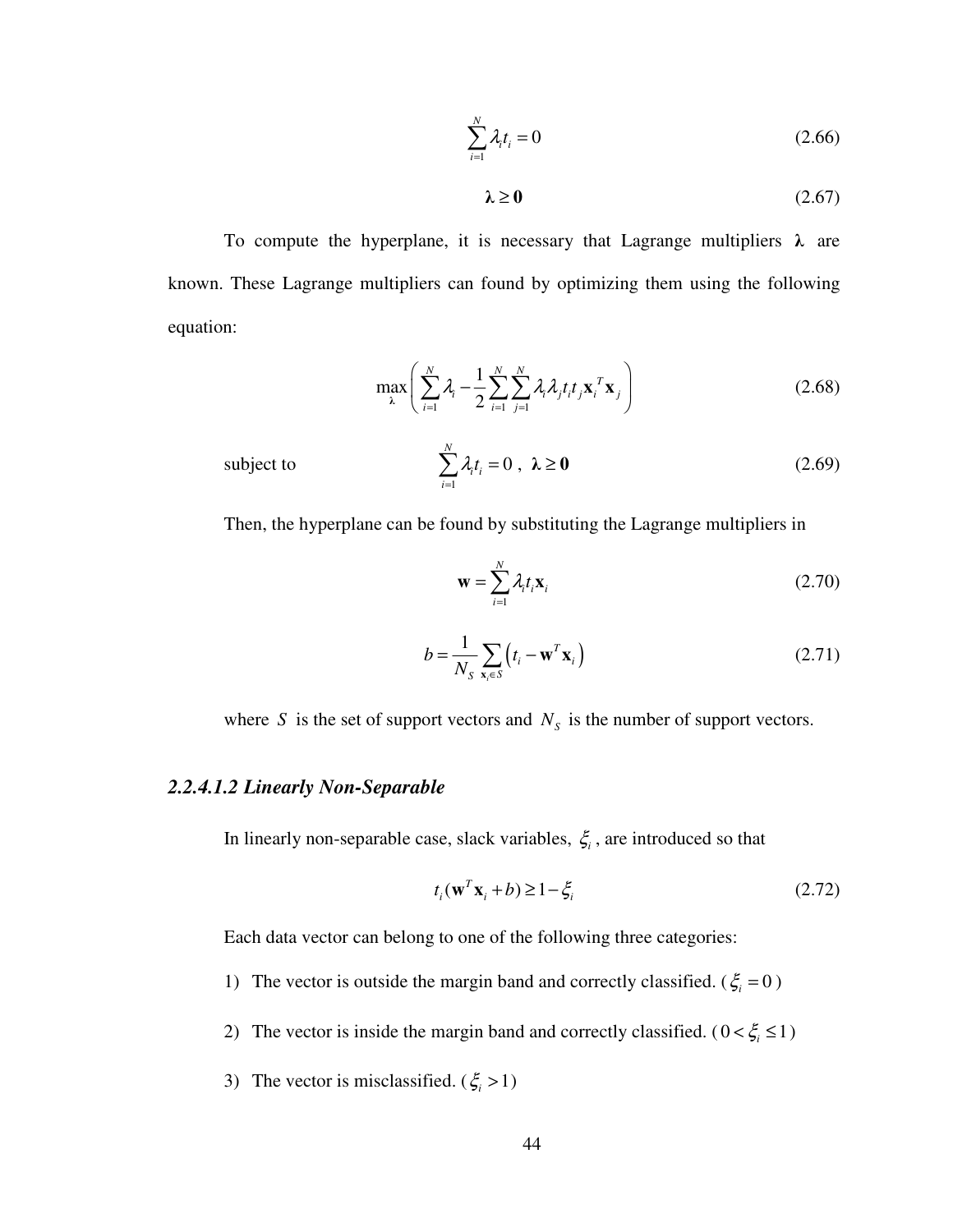The criterion function becomes

$$
J(\mathbf{w}, b, \xi) = \frac{1}{2} ||\mathbf{w}||^2 + C \sum_{i=1}^{N} I(\xi_i)
$$
 (2.73)

where *C* is a control parameter, which needs to be minimized subject to

$$
t_i(\mathbf{w}^T \mathbf{x}_i + b) \ge 1 - \xi_i
$$
 (2.74)

$$
\xi_i \ge 0
$$
, where  $i = 1, 2, ..., N$  (2.75)

Then, the Lagrangian function becomes

$$
L(\mathbf{w}, b, \xi, \lambda, \mu) = \frac{1}{2} ||\mathbf{w}||^2 + C \sum_{i=1}^{N} \xi_i - \sum_{i=1}^{N} \mu_i \xi_i
$$
  
-
$$
\sum_{i=1}^{N} \lambda_i [t_i (\mathbf{w}^T \mathbf{x}_i + b) - 1 + \xi_i],
$$
 (2.76)

where  $\lambda_i$  and  $\mu_i$  are Lagrange multipliers.

With the KKT conditions, the Lagrange function is maximized subject to

$$
\max_{\lambda} \left( \sum_{i=1}^{N} \lambda_i - \frac{1}{2} \sum_{i=1}^{N} \sum_{j=1}^{N} \lambda_i \lambda_j t_i t_j \mathbf{x}_i^T \mathbf{x}_j \right) \tag{2.77}
$$

$$
\sum_{i=1}^{N} \lambda_i y_i = 0 \tag{2.78}
$$

$$
0 \le \lambda_i \le C \text{ , where } i = 1, 2, \dots, N \tag{2.79}
$$

Finally, quadratic programming of the Lagrange function subject to the constraints needs to be performed to determine the hyperplane.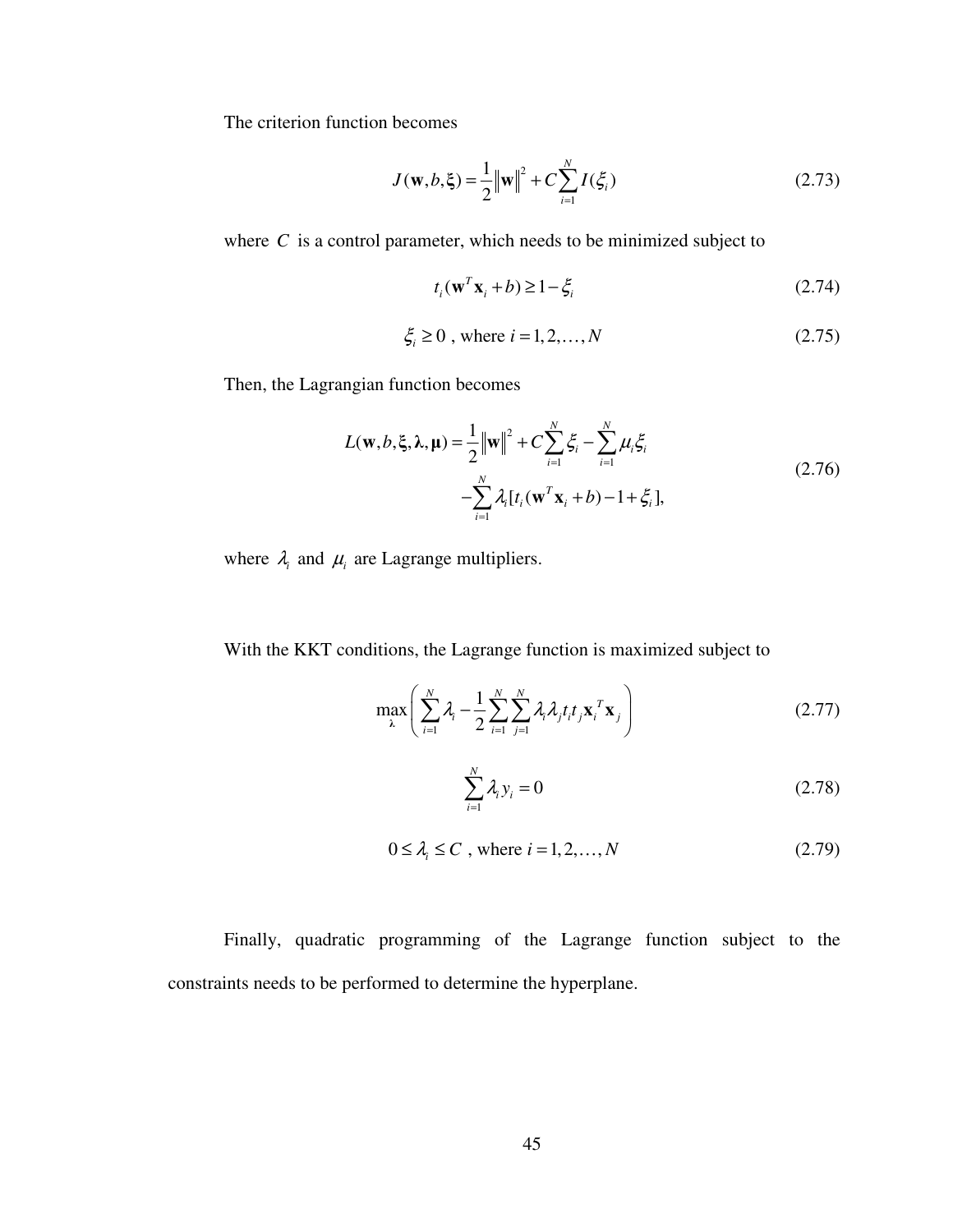# **2.2.4.2 Non-Linear Case**

The SVM for non-linear data is similar to the linear SVM previously explained. The difference is that the non-linear data are mapped into higher dimensional space. That is,

$$
\mathbf{x} \in R^l \xrightarrow{K} \mathbf{y} \in R^k \tag{2.80}
$$

Then, boundary finding method of the SVM can be performed.

By means of Mercer's Theorem, the Kernel function can be used to perform the mapping. The following are kernel functions used in this study.

## *Polynomials*

$$
K(\mathbf{x}, \mathbf{z}) = (\mathbf{x}^T \mathbf{z} + 1)^q \text{ , where } q > 0 \tag{2.81}
$$

*Radial Basis Functions* 

$$
K(\mathbf{x}, \mathbf{z}) = \exp\left(-\frac{\|\mathbf{x} - \mathbf{z}\|^2}{\sigma^2}\right)
$$
 (2.82)

*Hyperbolic Tangent* 

$$
K(\mathbf{x}, \mathbf{z}) = \tanh\left(\beta \mathbf{x}^T \mathbf{z} - \gamma\right) \tag{2.83}
$$

 $\beta$  = 2 and  $\gamma$  = 1 are recommended for Mercer's conditions (Kernel trick).

To find the Lagrange multipliers of the SVM for a chosen kernel function, we need to perform the following optimization task:

$$
\max_{\lambda} \left( \sum_{i=1}^{N} \lambda_i - \frac{1}{2} \sum_{i=1}^{N} \sum_{j=1}^{N} \lambda_i \lambda_j t_i t_j K(\mathbf{x}_i, \mathbf{x}_j) \right)
$$
(2.84)

subject to 
$$
0 \leq \lambda_i \leq C, \quad i = 1, 2, ..., N
$$
 (2.85)

$$
\sum_{i=1}^{N} \lambda_i t_i = 0 \tag{2.86}
$$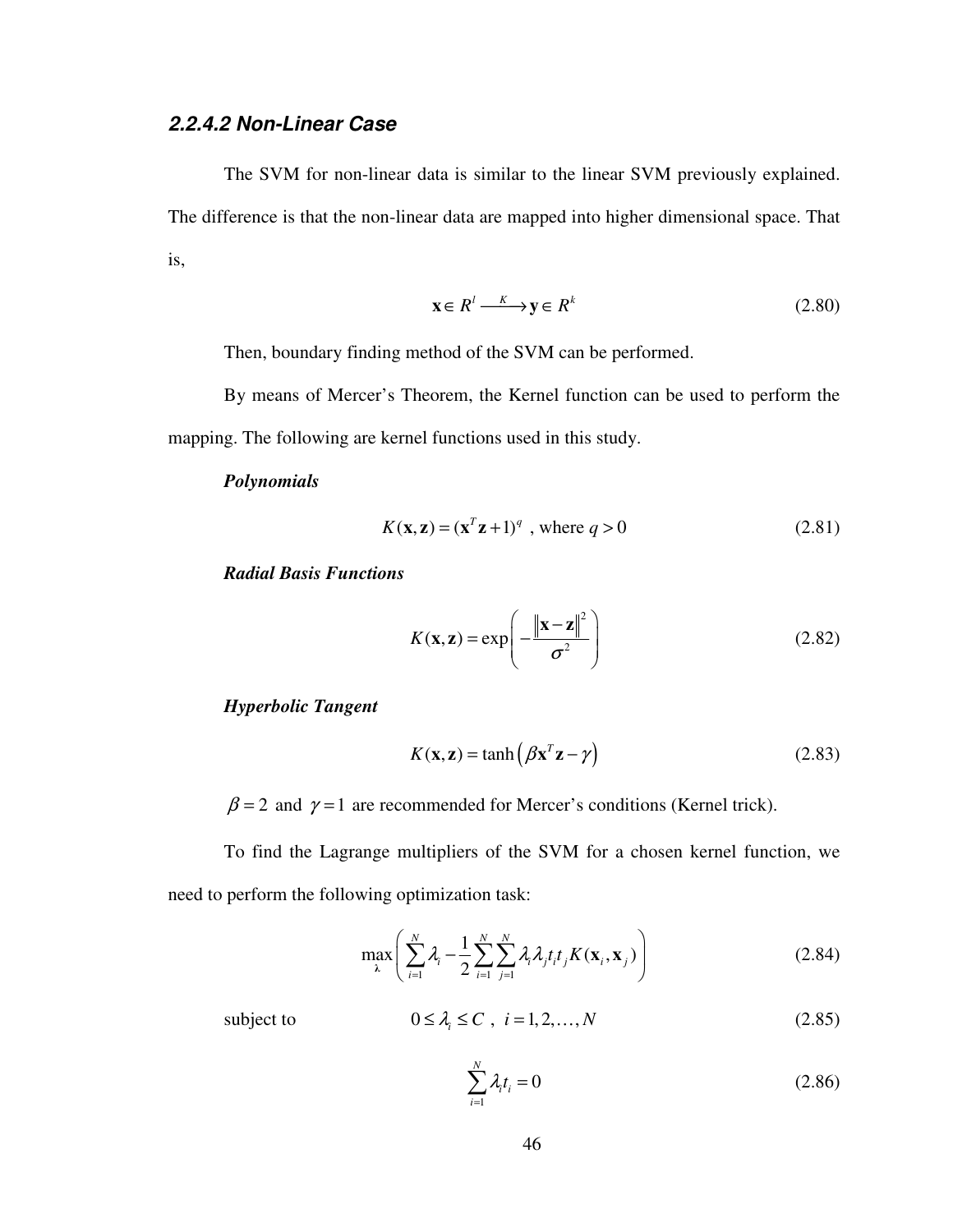The Lagrange multipliers  $\lambda_i > 0$  indicates  $\mathbf{x}_i$  is a support vector. After the Lagrange multipliers have been obtained, the value of *b* can be computed by

$$
b = \frac{1}{N_s} \sum_{\mathbf{x}_i \in S} \left( t_i - \sum_{\mathbf{x}_j \in S} \lambda_j t_j K(\mathbf{x}_i, \mathbf{x}_j) \right)
$$
(2.87)

where *S* is the set of support vectors and  $N<sub>S</sub>$  is the number of support vectors.

The resulting classifier then becomes

$$
g(\mathbf{x}) = \sum_{\mathbf{x}_i \in S} \lambda_i t_i K(\mathbf{x}, \mathbf{x}_i) + b
$$
 (2.88)

$$
\mathbf{x} \in \begin{cases} \boldsymbol{\omega}_1, g(\mathbf{x}) > 0 \\ \boldsymbol{\omega}_2, g(\mathbf{x}) < 0 \end{cases} \tag{2.89}
$$

## **2.2.5 Clustering**

In addition to the proposed method, Fuzzy C-Mean (FCM) and Hard C-Mean (HCM) clustering techniques were applied to the data to verify whether the healthy and defective bearing data could be easily grouped.

Clustering is an unsupervised machine learning method to classify unknown data into different groups so that the data in each group shares common characteristics. Clustering starts with a number of clusters, each with a prototype or centroid. During each iteration, the distance of all vectors to each prototype is computed. Then, the prototypes are updated. This is repeated until the convergence condition is met.

The general theory of FCM and HCM is presented in the next subsections. The underlying detail of the clustering is not presented since one can find it in most pattern recognition textbooks.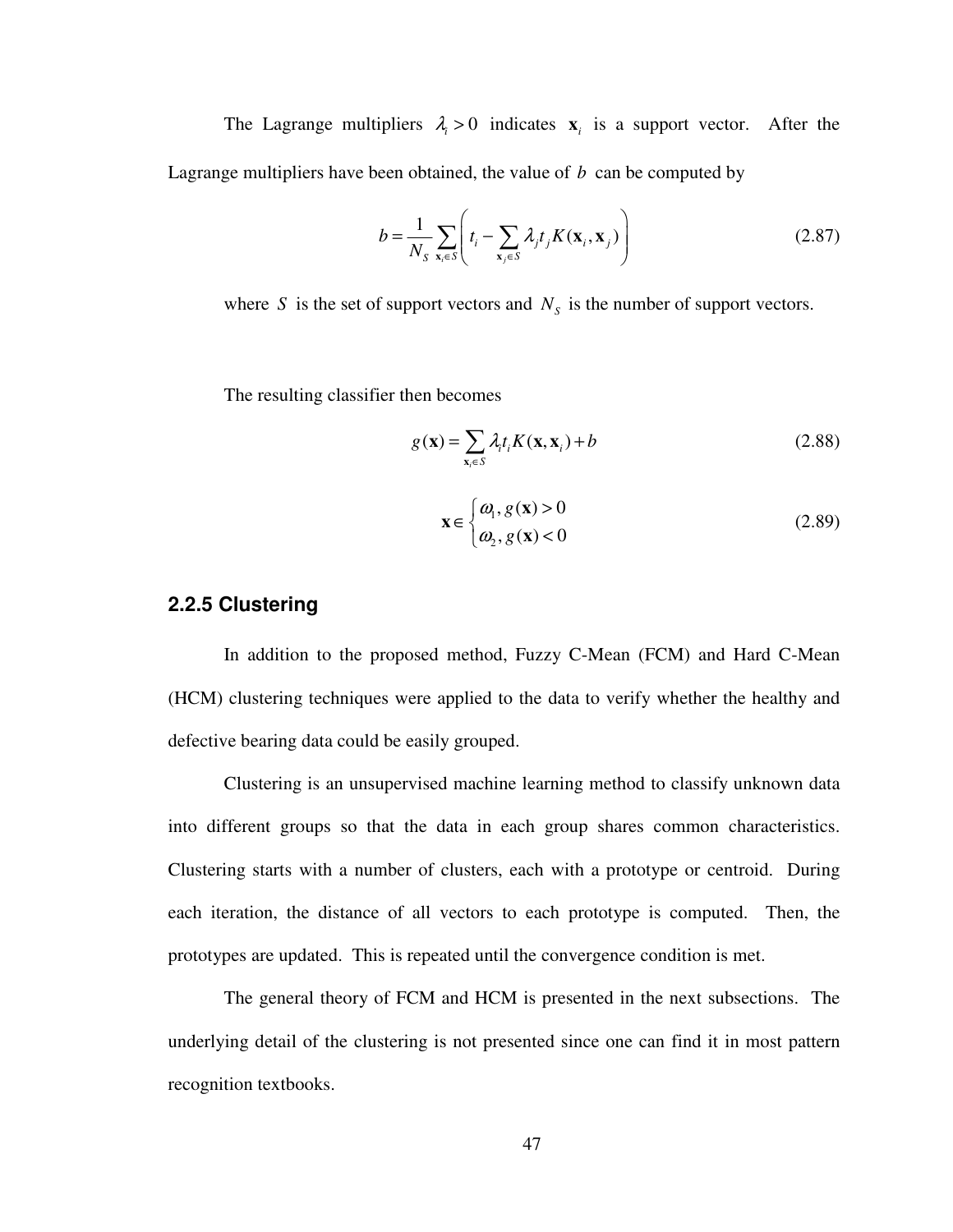# **2.2.5.1 Fuzzy C-Mean Clustering**

To cluster  $X = {\bar{x}_1, ..., \bar{x}_N}$  into *c* clusters  ${A_i}_{i=i}^c$ , we have prototypes

$$
V = {\vec{v}_1, ..., \vec{v}_c},
$$
\n(2.90)

partition matrix

$$
U_{c \times N} = (u_{ik}), \t\t(2.91)
$$

where  $u_{ik}$  is the membership of  $\bar{x}_k$  $\vec{x}_k$  in  $A_i$ ,

the criterion function

$$
J_q(U, V) = \sum_{k=1}^{N} \sum_{i=1}^{c} (u_{ik})^q \cdot d(\vec{x}_k, \vec{v}_i),
$$
 (2.92)

where  $d(\vec{x}_k, \vec{v}_i)$  is a distance measure and *q* is the fuzzifier,

and a constraint

$$
\sum_{i=1}^{c} u_{ik} = 1 \tag{2.93}
$$

where  $u_{ik} \in [0,1]$ .

Minimizing  $J_q(U, V)$  with the constraint, we have

$$
u_{ik} = \frac{\left(\frac{1}{d(\bar{x}_k, \bar{v}_i)}\right)^{\frac{1}{q-1}}}{\sum_{j=1}^{c} \left(\frac{1}{d(\bar{x}_k, \bar{v}_j)}\right)^{\frac{1}{q-1}}}
$$
(2.94)

and

$$
\bar{v}_i = \frac{\sum_{k=1}^{N} (u_{ik})^q \cdot \bar{x}_k}{\sum_{k=1}^{N} (u_{ik})^q}
$$
(2.95)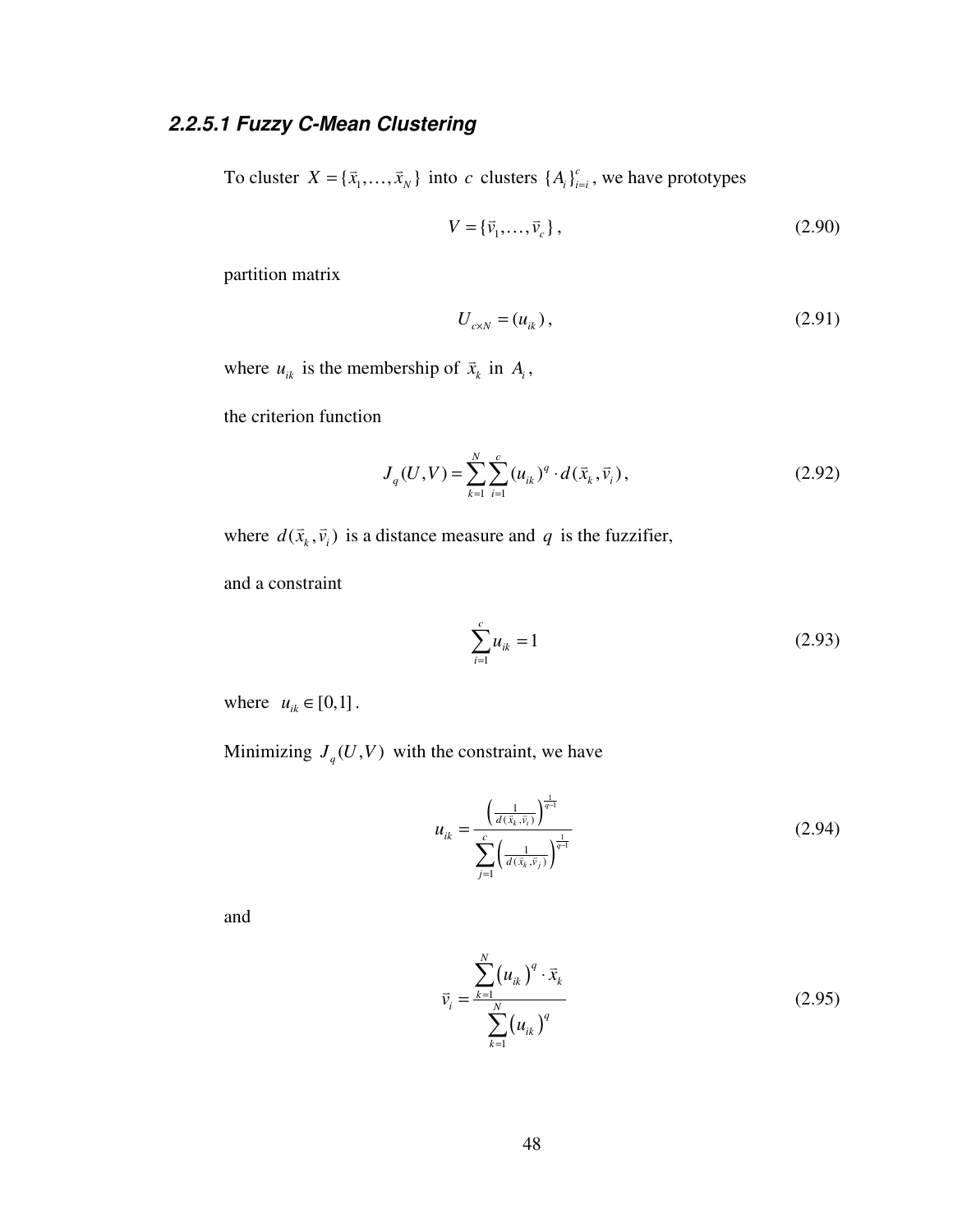*FCM Algorithm* can be summarized as follows:

- 1: Fix *c*.
- 2: Pick a distance measure  $d(\vec{x}_k, \vec{v}_i)$ .
- 3: Pick  $q > 1$  and  $\varepsilon > 0$ .
- 4: Set  $t = 0$ .
- 5: Initialize  $V^{(0)} = {\vec{v}_1^{(0)}, \dots, \vec{v}_c^{(0)}}$ .
- 6: Do
- 7: Compute  $U^{(t)} = \{u_{ik}\}_{i=1,k=1}^{c}$
- 8: Increment *t*.
- 9: Recompute  $V^{(t)} = {\vec{v}_i}_{i=1}^c$

10: Until convergence based on  $\varepsilon$ .

## **2.2.5.2 Hard C-Mean Clustering**

Hard C-Means clustering is a restricted version of FCM with  $u_{ik} = \{0,1\}$  and  $q = 1$ . The algorithm is adapted from what is given in class in order to eliminate the calculation of *V* problem in the first iteration, i.e. if  $\sum u_{ik}^{(l-1)}$ 1 *N l*<sub>*l*</sub> *(l ik k*  $u_{ik}^{(l)}$  $\sum_{k=1} u_{ik}^{(l-1)}$  for cluster  $A_i$  is equal to

zero, then  $\vec{v}_i$  $\vec{v}_i$  will always be  $\vec{0}$  $\overline{a}$ forever.

*HCM Algorithm* can be summarized as follows:

1: Fix *c*. 2: Pick a distance measure  $d(\vec{x}_k, \vec{v}_i)$ . 3: Pick  $\varepsilon > 0$ . 4: Set  $l = 1$ . 5: Initialize  $V^{(0)} = {\vec{v}_1^{(0)}, \dots, \vec{v}_c^{(0)}}$ . 6: Do 7: For  $i = 1$  to  $c$ 8: For  $k = 1$  to  $N$ 9: Compute  $\left\{d(\vec{x}_k,\vec{v}_j)^{(l)}\right\}$  $(i)$  | 1,  $i = \arg \min \left\{ d(\vec{x}_k, \vec{v}_j) \right\}$ 0, otherwise *l*  $\begin{cases} \n\frac{d}{dt} = \n\end{cases}$ ,  $\mathbf{r} = \mathbf{u} \boldsymbol{\xi} \min_j [\mathbf{u}(\mathbf{x}_k, \mathbf{v}_j)]$  $i = \arg \min \{ d(\vec{x}_k, \vec{v})$  $u_{ik}^{(l)} = \begin{cases} 1, & i = 1 \end{cases}$  $=\{$  $\overline{\mathcal{L}}$  $\Rightarrow$   $\Rightarrow$   $\Rightarrow$ 10: End For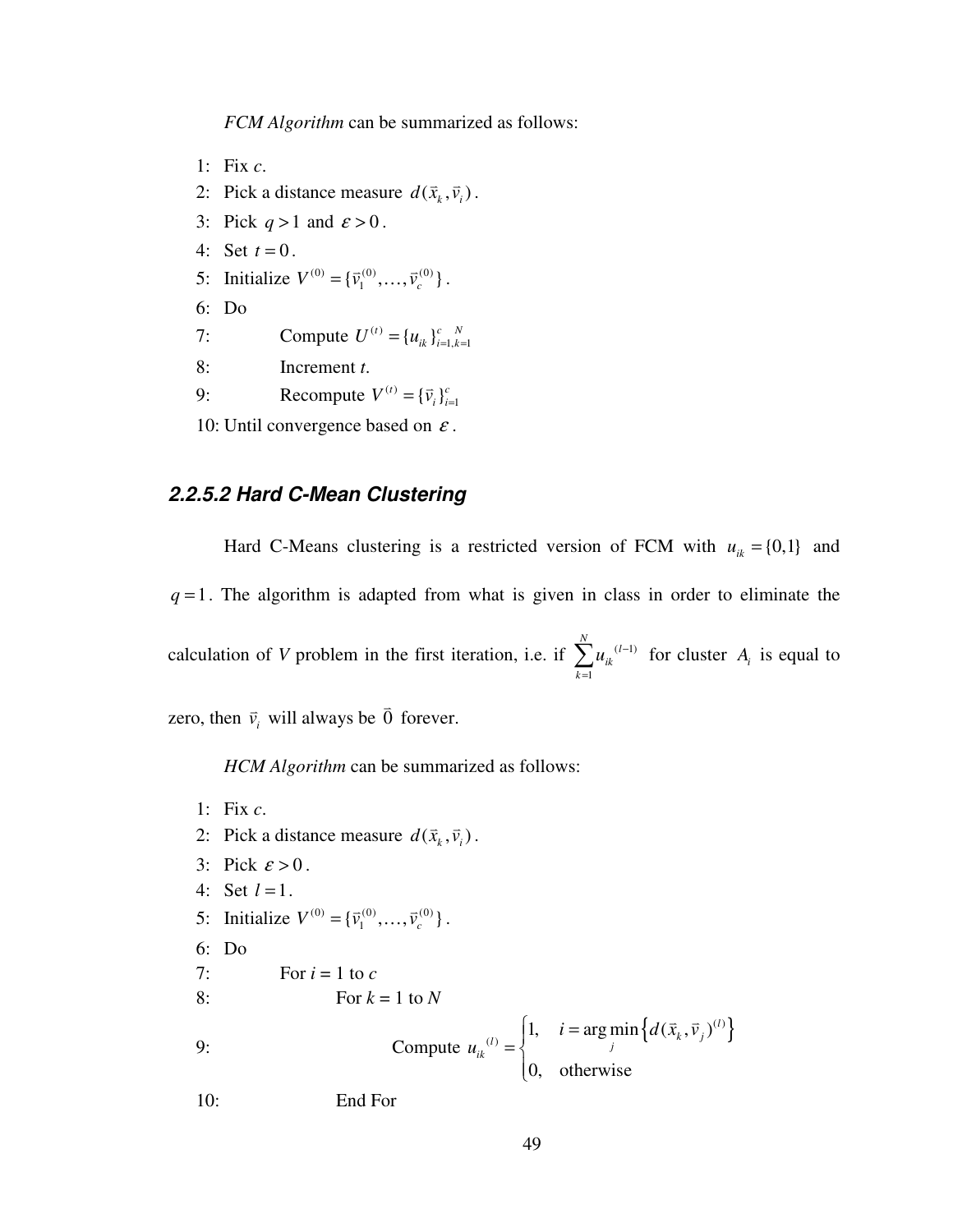11: End For

12: For  $i = 1$  to  $c$ 

13: 
$$
\text{Recompute } \vec{v}_i^{(l)} = \frac{\sum_{k=1}^{N} u_{ik}^{(l-1)} \cdot \vec{x}_k}{\sum_{k=1}^{N} u_{ik}^{(l-1)}}
$$

14: End For

15: Until convergence based on  $\varepsilon$ .

# **2.2.5.3 Distance Measure**

The only distance measure experimented was the Euclidean distance, which is defined as in Equation 2.96.

*N*

## *Euclidean Distance*

$$
d_e^2(\vec{x}, \vec{y}) = (\vec{x} - \vec{y})^T (\vec{x} - \vec{y})
$$
\n(2.96)

This chapter describes the background information on ASD's, the characteristic of bearing faults, and theoretical background of the techniques used. Having been described, these techniques are incorporated into the proposed method in the next chapter. The algorithm of the implementation of signal processing, wavelet packet decomposition, the support vector machine, and the genetic algorithm are discussed. In addition, it includes the information of the hardware setup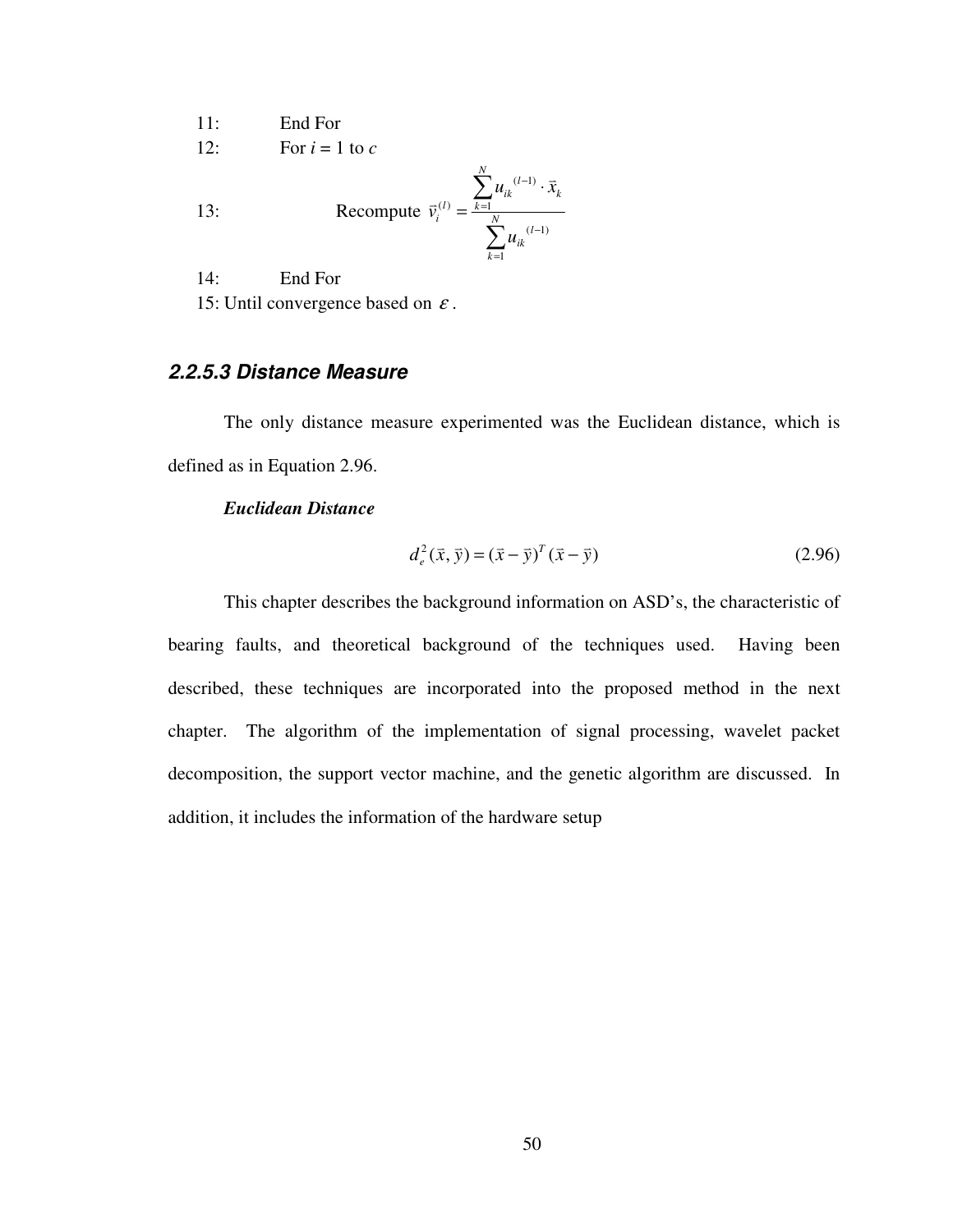# **CHAPTER 3 IMPLEMENTATION OF ALGORITHM**

In this study, stator current data from the ASD system are collected from both healthy and defective bearings for an ASD system fundamental frequency and defect type. Several process steps are then applied to the data to detect ball bearing defects. The detailed implementation of the bearing fault detection for ASD systems is discussed in this chapter. The method combines various techniques, including the wavelet packet transform, the genetic algorithm, and the support vector machine. In addition, details of the hardware system, its setup, and data acquisition are also provided.

# **3.1 Procedures**

To generate an SVM classifier, the captured stator current data must undergo several processes. First, the fundamental frequency of the current samples is suppressed. Then, the resulting signal is decomposed into wavelet packet nodes, where each node corresponds to a frequency band and contains wavelet packet coefficients (WPC's). The RMS value of each node can be computed from the WPC's. Only nodes into which the characteristic frequencies and modulated characteristic frequencies fall are used in the next step. In this method, the GA is used for the feature (or node) selection to be used in the SVM. The GA selects initial chromosomes (or sets) of nodes of interest and, then, computes the fitness of each chromosome, or the SVM classification error, and then recombines the chromosomes to produce the next-generation chromosomes of nodes. The process is repeated until convergence is reached. In the end, the GA-generated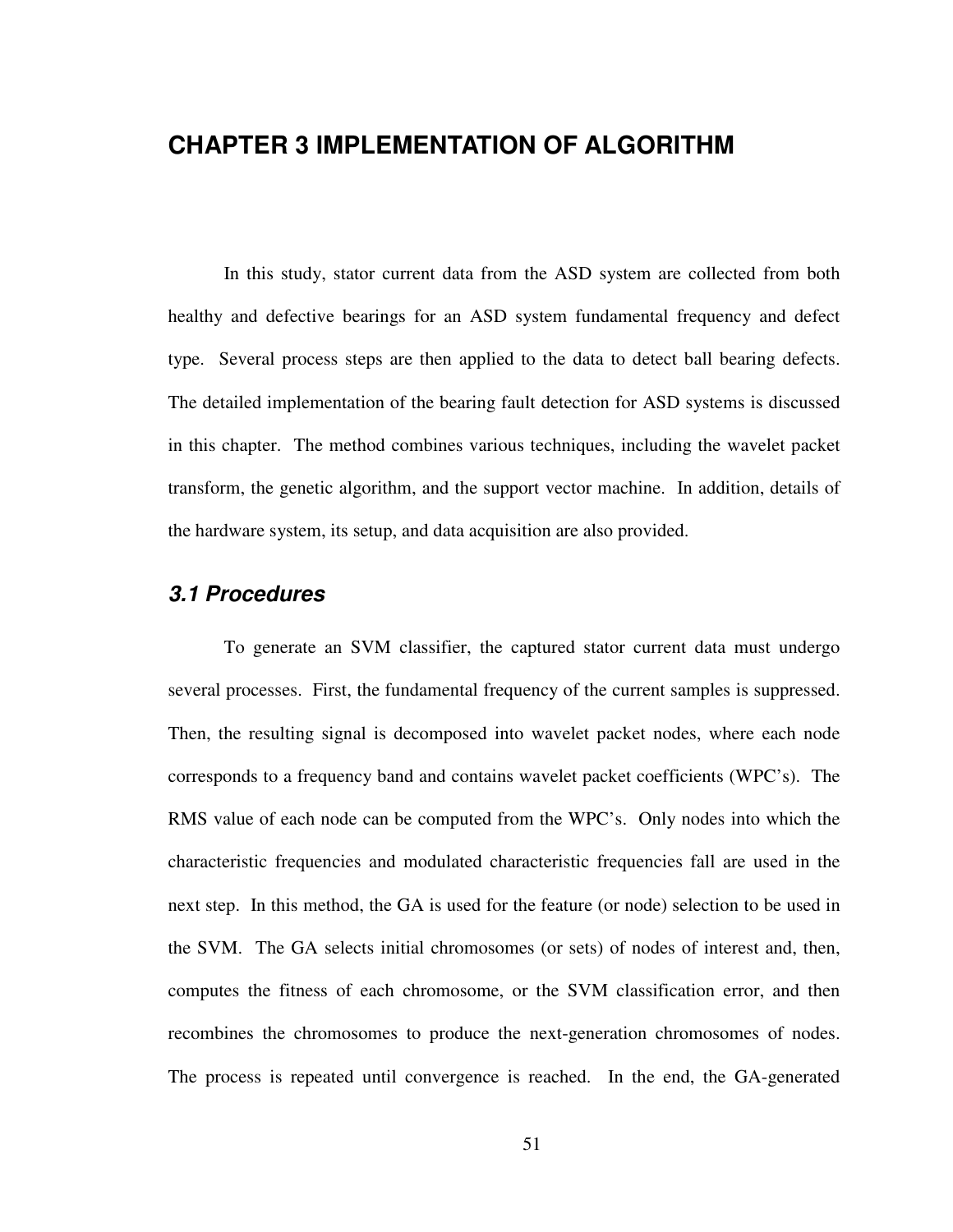chromosome of WP nodes which yields the best SVM classifier is chosen and the SVM classifier is determined. Figure 3.1 shows the overview of the proposed method. Figure 3.1 depicts the steps of the algorithm presented in this study.



Figure 3.1. Steps of the proposed algorithm

## **3.1.1 Current Sampling**

The data acquisition is accomplished by using an industrial circuit monitor, namely the SquareD CM4000 series Circuit Monitor. It is capable of sampling 3-phase voltages and currents, or 8 channels, at up to 30,720 Hz per channel. The Circuit Monitor is equipped with an onboard non-volatile memory for storing captured waveform data. The data on the non-volatile memory can be uploaded to the PC via either the serial or Ethernet connection. Since the carrier frequency of the PWM inverter is fixed at 9.2 kHz, the stator current data is sampled at the maximum sampling capability of the circuit monitor to avoid aliasing. The length of the current data to be sampled is determined by the number of levels of wavelet packet decomposition. In this study, the stator current data of the ASD motor is sampled at 30,720 points per second for 3 seconds, or 92,160 samples in total, by the SquareD CM4000 Circuit Monitor.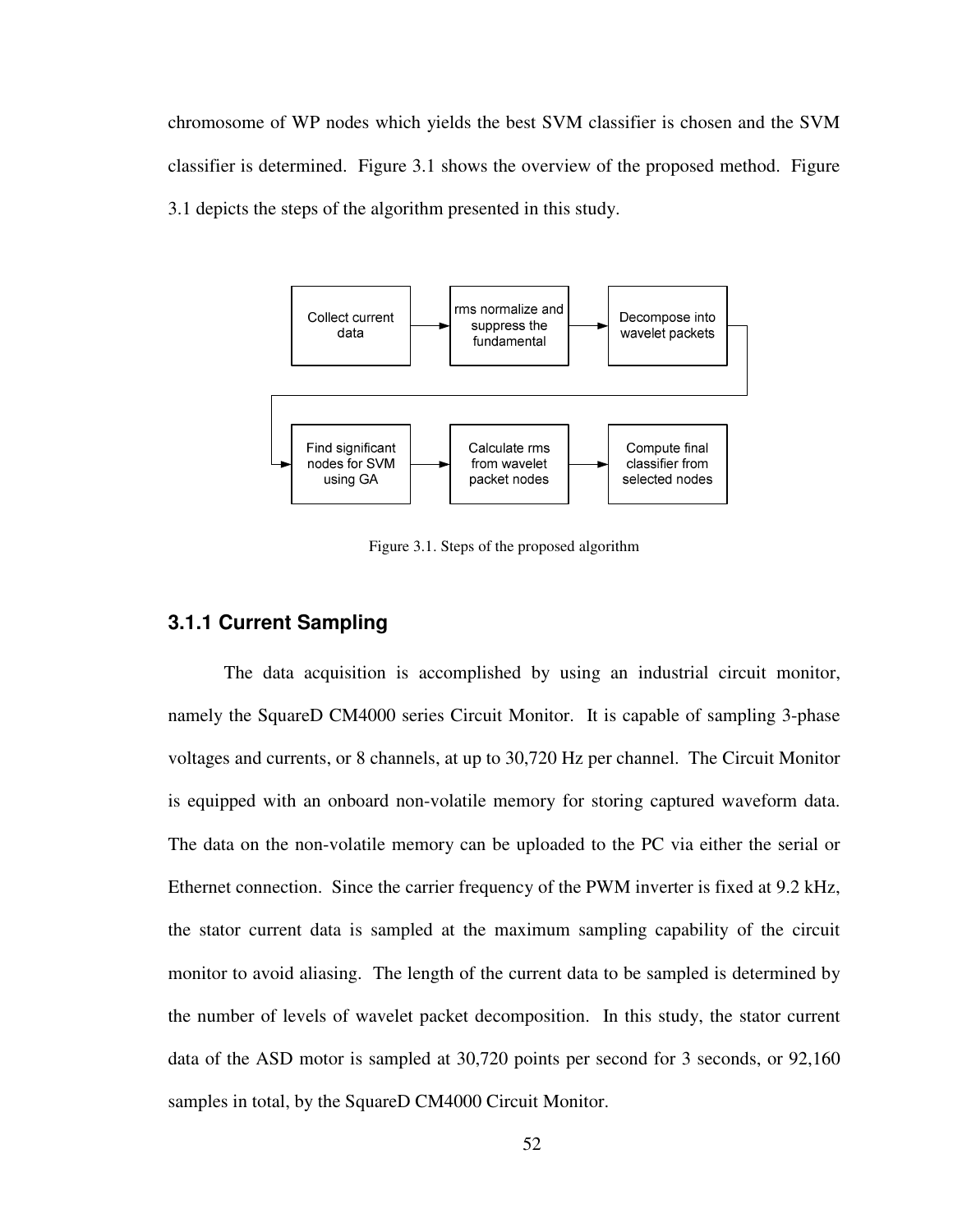# **3.1.2 Signal Preprocessing**

Each captured ASD current waveform is preprocessed before it is decomposed into wavelet packets. First, the current data is normalized by its rms value.

$$
x_{\rm rms} = \sqrt{\frac{1}{N} \sum_{n} x^2(n)} \tag{3.1}
$$

where  $n = 0, ..., N - 1$ 

$$
x'(n) = \frac{x(n)}{x_{rms}}
$$
 (3.2)

Because the sampled current waveform contains a significant system fundamental component, it needs to be suppressed. The characteristic frequency fault harmonics induced by bearing faults are used to differentiate the good and defective bearings. However, the magnitude of the bearing fault induced frequency components is relatively much smaller than that of the system fundamental and is likely to be overwhelmed. As a result, the system fundamental must be suppressed to reduce its significance before the signal is decomposed into wavelet packets.

A second-order notch filter is used for system fundamental suppression. The transfer function of the notch filter is given by

$$
H(z^{-1}) = \frac{A(\beta z^{-1})}{A(\alpha z^{-1})} = \frac{1 + \beta a z^{-1} + \beta^2 z^{-2}}{1 + \alpha a z^{-1} + \alpha^2 z^{-2}}
$$
(3.3)

where

$$
0 \le \alpha < 1, \quad 0 \le \beta \le 1 \tag{3.4}
$$

and

$$
a = -2\cos(\omega) \text{ for } -\pi \le \omega \le \pi \tag{3.5}
$$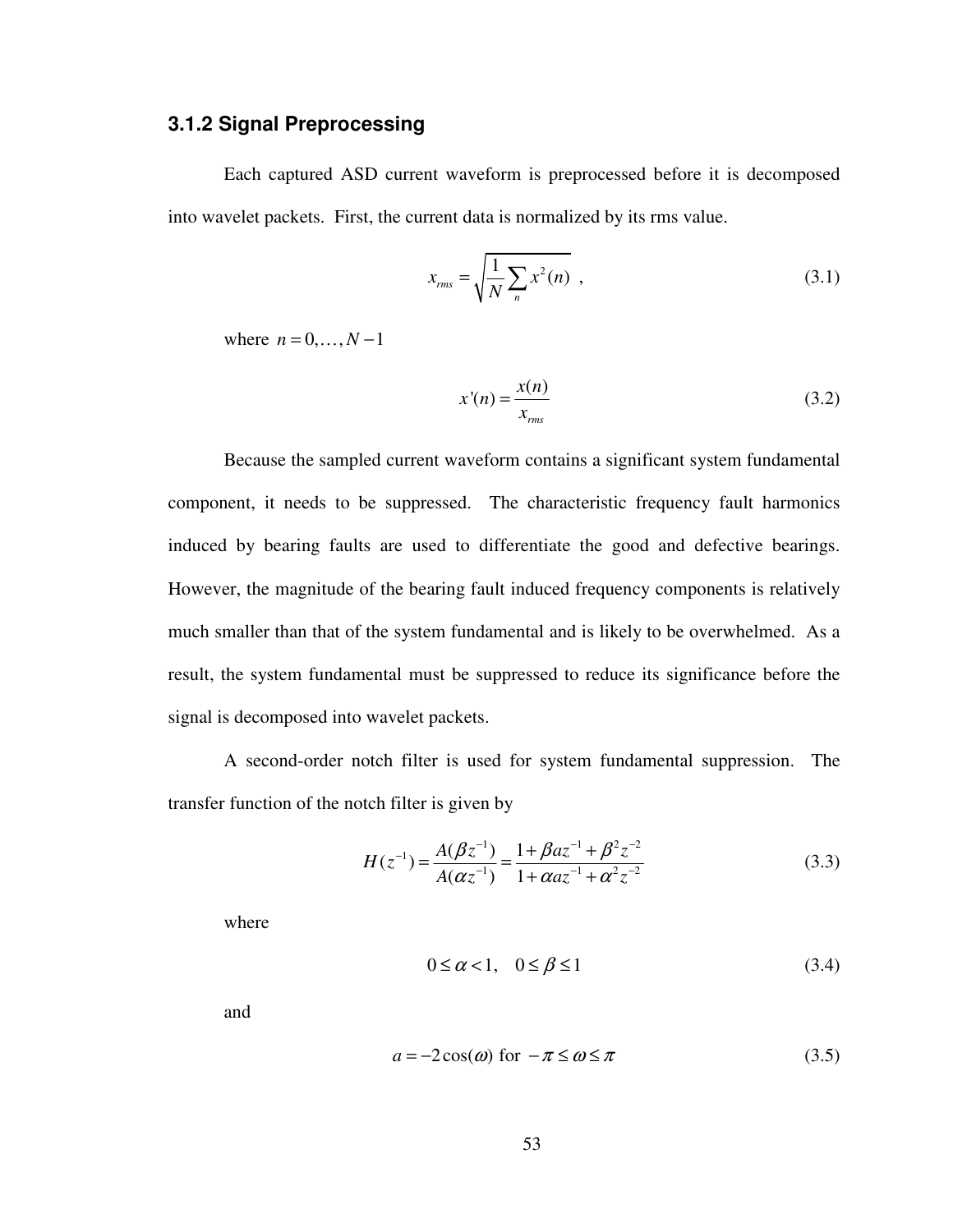The parameter *a* corresponds to the frequency to suppress. The values of  $\alpha$  and  $\beta$  reflect the poles and zeros, respectively, which control the filter gain and bandwidth.

The system frequency to be suppressed is determined by the FFT. The highest peak of the spectrum indicates the system fundamental. The frequency value is then substituted in Equation (3.3)

## **3.1.3 Wavelet Packet Decomposition**

The data samples are to be wavelet packet decomposed into 7.5 Hz frequency bands. With the sampling frequency of 30.72 kHz, this requires 11 levels of WPD. The preprocessed current waveform data is decomposed into 7.5 Hz wavelet packets. Since the number of samples must be a power of 2, only  $2^{16}$ , or 65,536, points of the notch filtered data are used. For the waveform data sampled at 30,720 Hz, the decomposition is performed with 11-level wavelet packet decomposition. There are 2,048 (or  $2^{11}$ ) resulting wavelet packets (or nodes) and each wavelet packet contains 32 coefficients, which are used to compute its rms value to represents the 7.5 Hz frequency band.



Figure 3.2. Elliptic IIR half-band filter composed of all-pass filters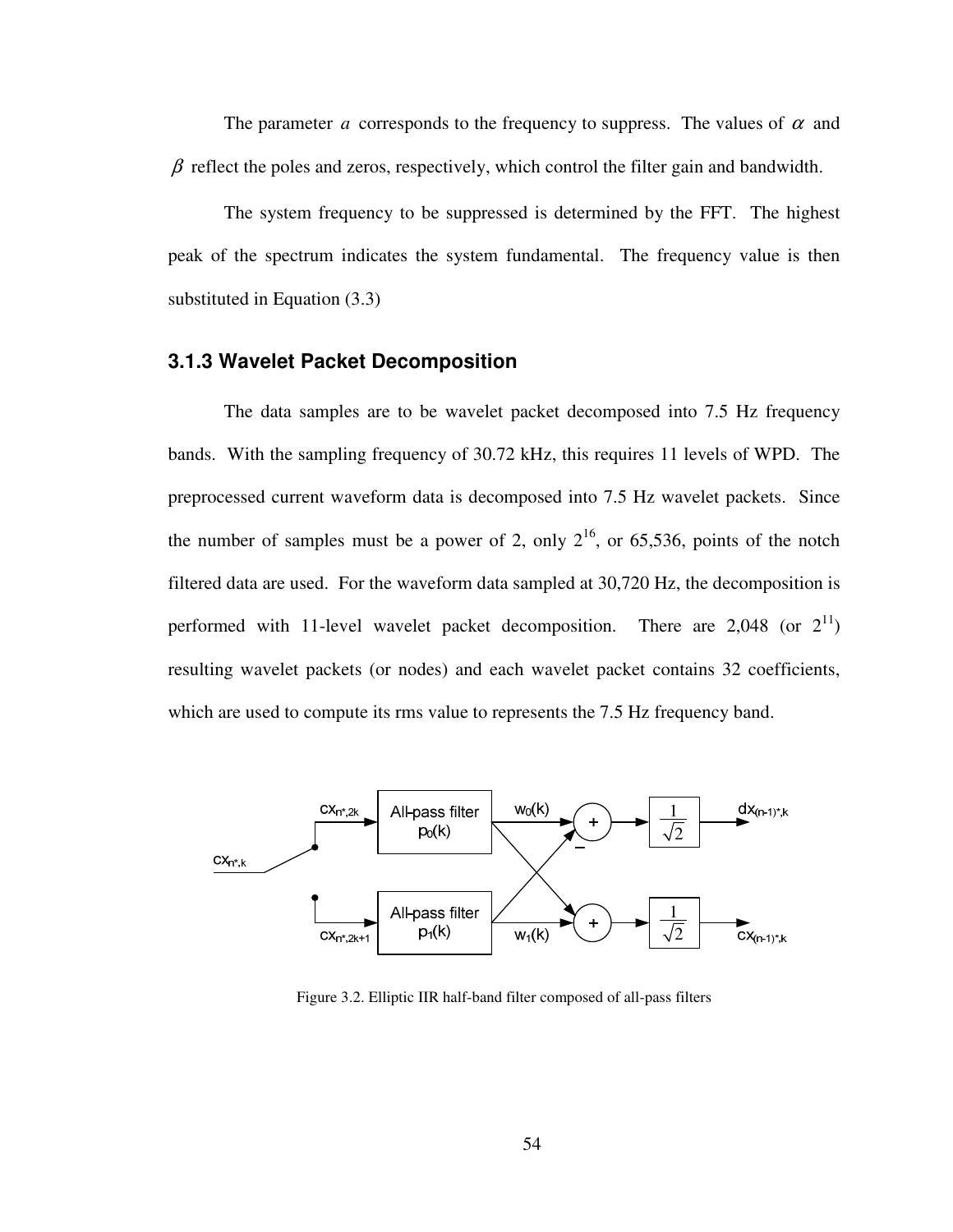The wavelet packet filter used in the study is using a special all-pass implementation of elliptic half-band IIR  $(L=3)$  filters. The filter offers good frequency separation between adjacent bands and low computational complexity [6].

## **3.1.4 rms Calculations of Characteristic Frequency Bands**

The result from the wavelet packet decomposition is the wavelet packet coefficients. The coefficients of each wavelet packet frequency band represent the time localization of its respective frequency range. The rms value of node  $(j, p)$  can be computed using the wavelet packet coefficients,  $d_{j}^{p}$  $d_{j,k}^p$ , by

$$
x_{\text{rms}}(j, p) = \sqrt{\frac{1}{K} \sum_{k} (d_{j,k}^{p})^2}
$$
 (3.6)

where

$$
d_{j+1,k}^{2p} = d_{j,k}^{p} * \overline{h}(2k)
$$
 (3.7)

and

$$
d_{j+1,k}^{2p+1} = d_{j,k}^p * g(2k)
$$
 (3.8)

#### **3.1.5 Wavelet Packet Node Selection using Genetic Algorithm**

Since the magnitudes of the fault induced frequency components are very small and the ASD current contains high random EMI noise resulting from the PWM input voltage waveform, the noise magnitudes at some frequencies are high and overshadow the magnitudes of the fault harmonics. This would reduce the significance of the frequency bands of interest and reduce the ability to detect bearing faults. Therefore, only frequency bands least affected by the EMI noise should be used in classification.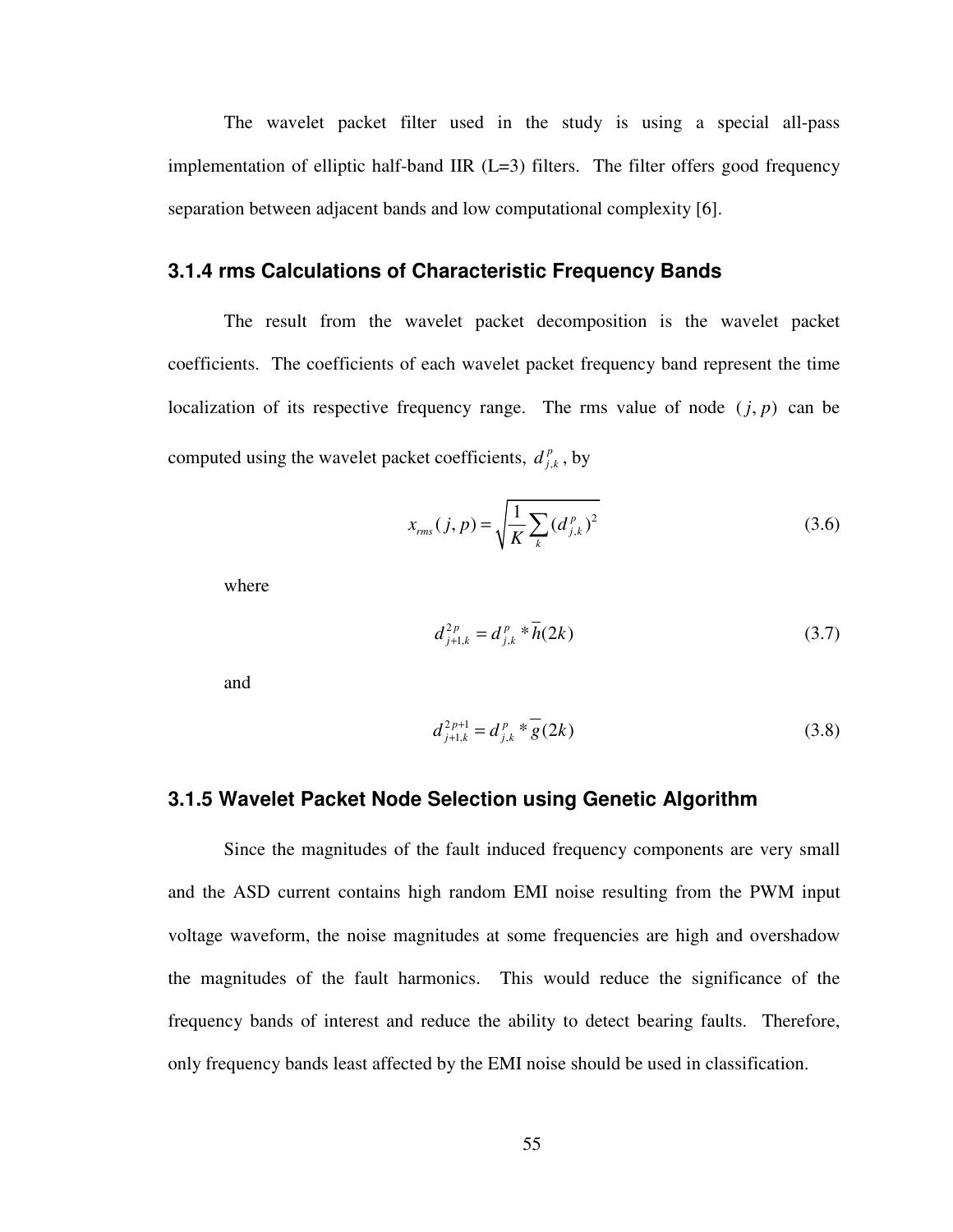Recalling Equation (2.27),

$$
f_{CF,ASD} = \left| nf_f \pm mf_v \right| \tag{3.9}
$$

where

 $f_f$  = fundamental supply frequency in Hertz  $f_v$  = vibration frequency in Hertz  $n =$  PWM harmonic index of fundamental supply *m* = vibration modulation index

Significant wavelet packet nodes are selected by the genetic algorithm. The wavelet packet nodes of interest for a system fundamental and a bearing fault type can be determined from the frequencies of interest (Equation 3.9). The rms values of these wavelet packet nodes in an ASD system with bearing defects would be measurably larger than those in a system with no defects. However, the ASD current contains high random EMI noise, which diminishes the significance of fault induced frequency components. Using only frequency bands least affected by the EMI noise in the classification is highly preferable.

To select significant wavelet packet nodes, the genetic algorithm is used. Each chromosome in this study consists of a binary string. Each binary value, or gene, in the string represents a wavelet packet node of interest. If the value of a gene is 1, then, the corresponding wavelet packet node is used in classification. Otherwise, the node is not.

The fitness of each chromosome can be evaluated using the SVM. The rms values of the wavelet packet nodes are selected according to the chromosomes. An SVM classifier can be determined from a set of good and defective bearing data. A ten-fold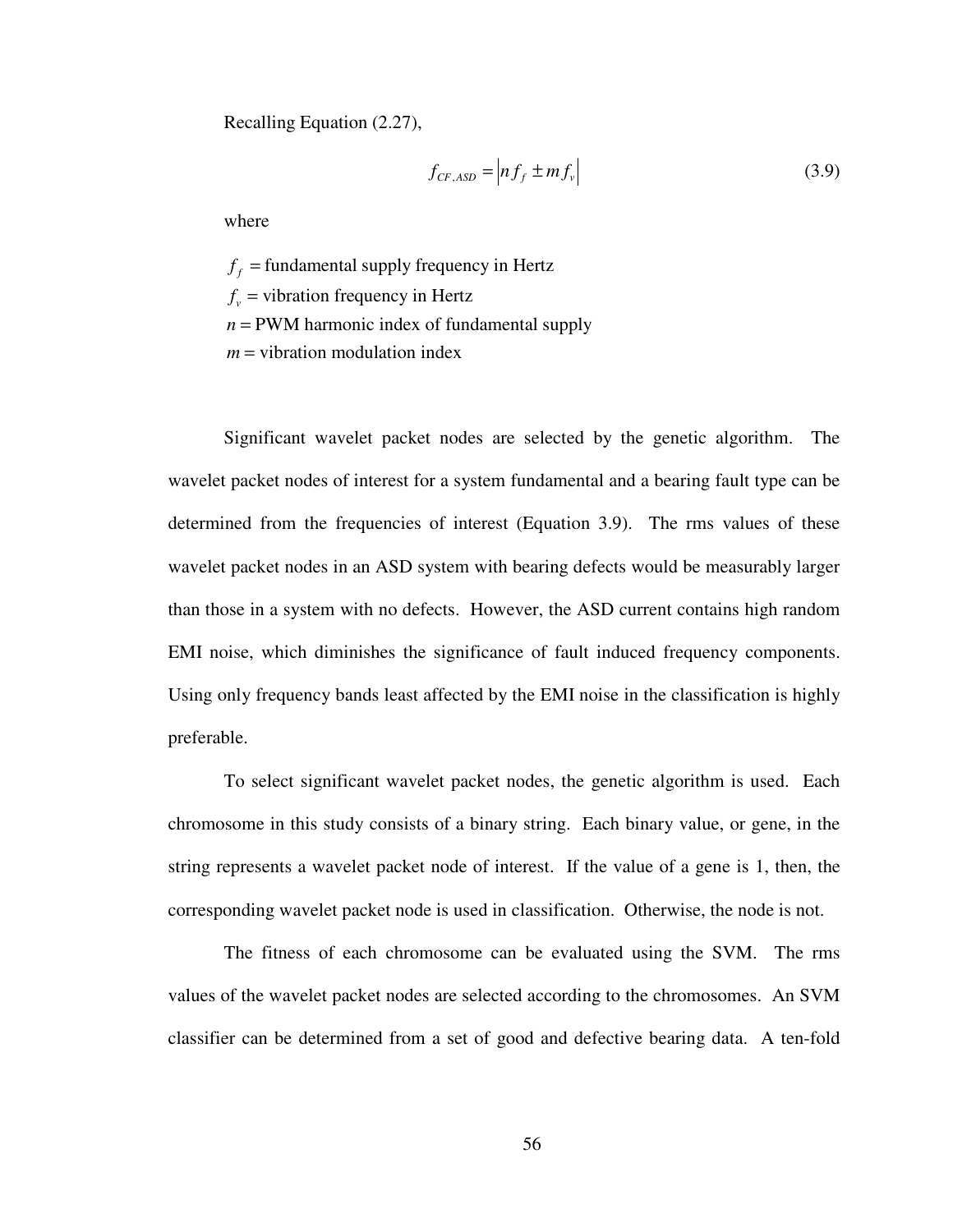classification error can be computed. This classification error reveals how well the set of wavelet packet nodes can produce an SVM classifier.

In each generation, the chromosomes reproduce offspring by recombination and mutation and some of the elites are kept. The reproduction strategy applied in the study is two-point crossover and section mutation. Some of the top chromosomes or elites, chromosomes with highest fitness, are kept in the next-generation population as well.

In this study, the convergence condition is when the best chromosome has not changed for a number of generations or when the number of generations exceeds the limit. When the GA converges, the resulting chromosome yields a set of wavelet packet nodes that produces the least percent error for the bearing fault condition at the system frequency. These nodes contain pronounced fault induced frequency components and are supposedly least affected by the EMI noise.

# **3.1.6 Decision Boundary Finding with Support Vector Machine**

For each bearing fault type and each ASD system fundamental, the rms values of the wavelet packet nodes corresponding to bearing fault characteristic frequencies selected by the GA are used as features in the SVM classification. A class label vector is created. Each entry in this vector corresponds to a WP node rms vector from either the healthy or defective bearing. If a WP node rms vector is from the healthy bearing, it is labeled as 1 in the class label vector. Otherwise, it is labeled as -1. With a set of WP node rms vectors and the class label vector and a given kernel, the SVM produces a classifier.

In this study, a ten-fold classification error is computed. That is, the WP node rms vectors are divided into 2 groups. In the first group, ninety percent of the vectors are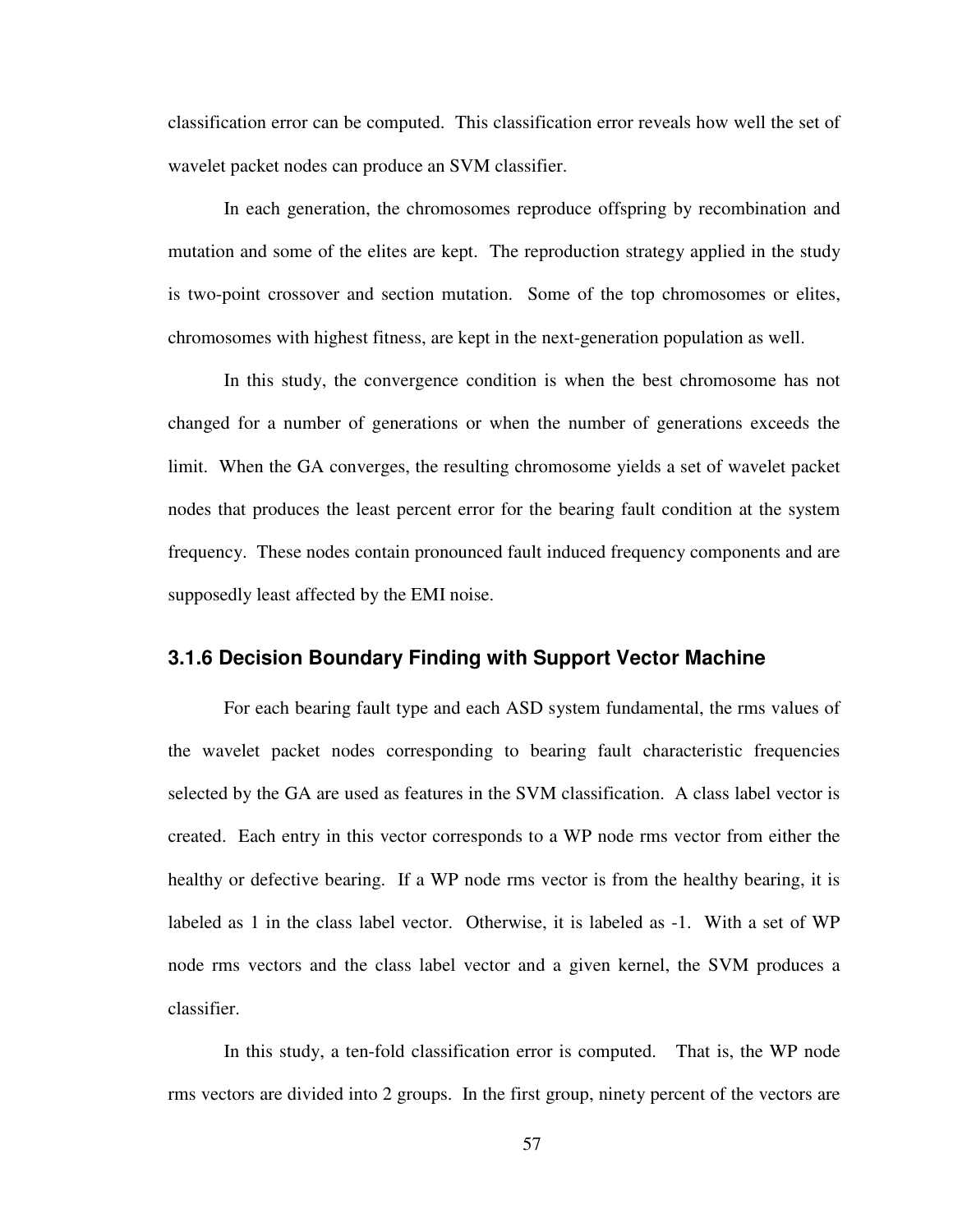used in classifier calculation; in the other group, the other ten percent is used to evaluate the resulting classifier. This is performed 10 times. In each time, the groups contain different vectors. The fitness is the average percent error of the ten-fold classification error. Figure 3.3 illustrates the steps to determine the 10-fold classification error.

Ultimately, after the GA converges, the final set of WP nodes is determined. The final SVM classifier can be computed using all the vectors for the bearing fault type and the ASD system frequency.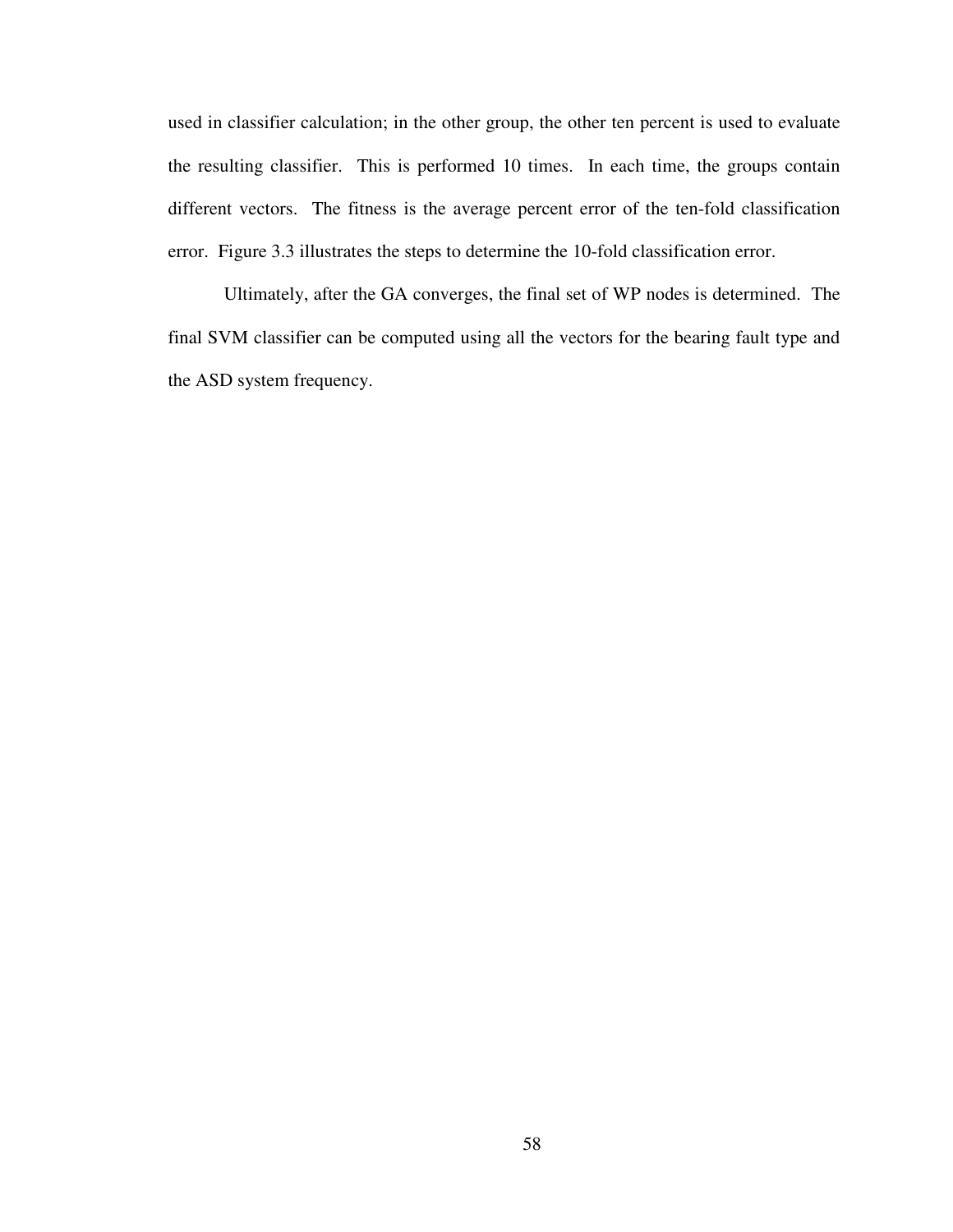

Figure 3.3. Steps to determine the ten-fold classification error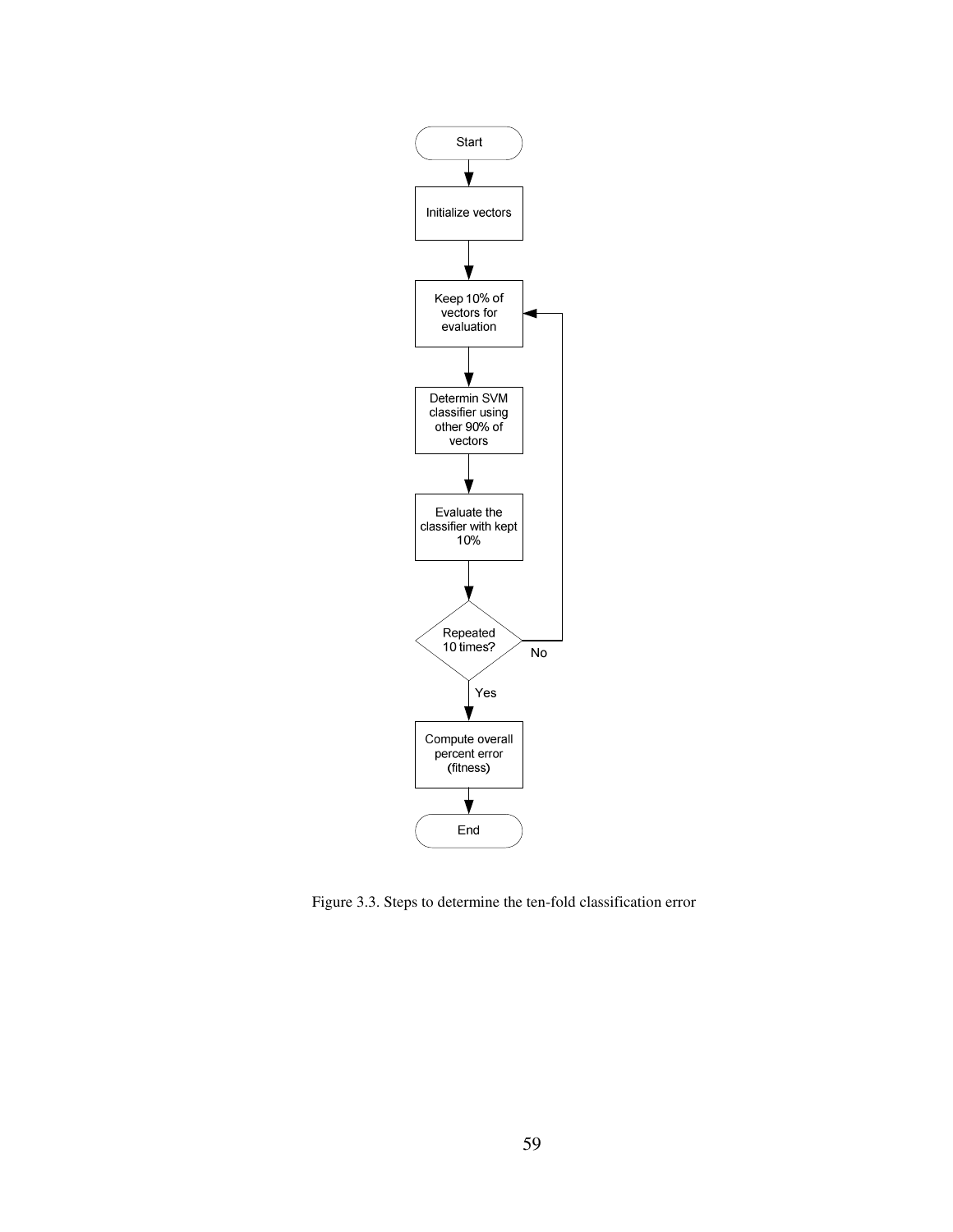## **3.2 Hardware Setup**

The test ASD test system consists of an inverter capable of outputting PWM voltage waveforms with fundamental frequencies from 0.1 to 400 Hz and a carrier frequency of 9.2 kHz and a 1-hp, 3450 rpm, 208-volt, 60-Hz, 3-phase, 2-pole induction motor. Due to the specifications of the motor, the maximum output frequency of the inverter is limited to 60 Hz to prevent any damages. Both end bearings are 6203-ZZ-C3 (8 balls). Outer race and cage defects on the shaft end ball bearing were tested against a healthy bearing. For each defect case, the PWM outputs from the inverter at 15, 30, 45, and 60 Hz are used, which produce no load speeds of 897.6, 1797, 2697, and 3596 rpm, respectively. The current data is sampled at 30,720 Hz for 3 seconds.

The outer race defect was tested with a belt driven load to provide a radial load on the bearing. In the tests a single 1.59 mm (1/16 inch) diameter hole was drilled on the outer race to simulate an outer race defect. Table 3.1 shows the vibration frequencies of the outer race defect when the ASD system runs at different fundamental frequencies.

| System freq. (Hz) | Rotor speed (rpm) | $f_{OD}$ (Hz $\,$ |
|-------------------|-------------------|-------------------|
| 15                | 897.6             | 47.9              |
| 30                | 1797              | 95.8              |
| 45                | 2697              | 143.8             |
| 60                | 3596              | 191 R             |

Table 3.1. Outer race defect vibration frequencies at different ASD system frequencies

Table 3.2 shows characteristic frequencies resulting from the modulation of PWM fundamental and the outer race defect vibration frequency as described by Equation 3.5. Here only the first thirty frequencies are listed. The corresponding wavelet packet node number into which each frequency falls is also shown. It is important to note that some adjacent characteristic frequencies are in the same frequency band and, thus, have the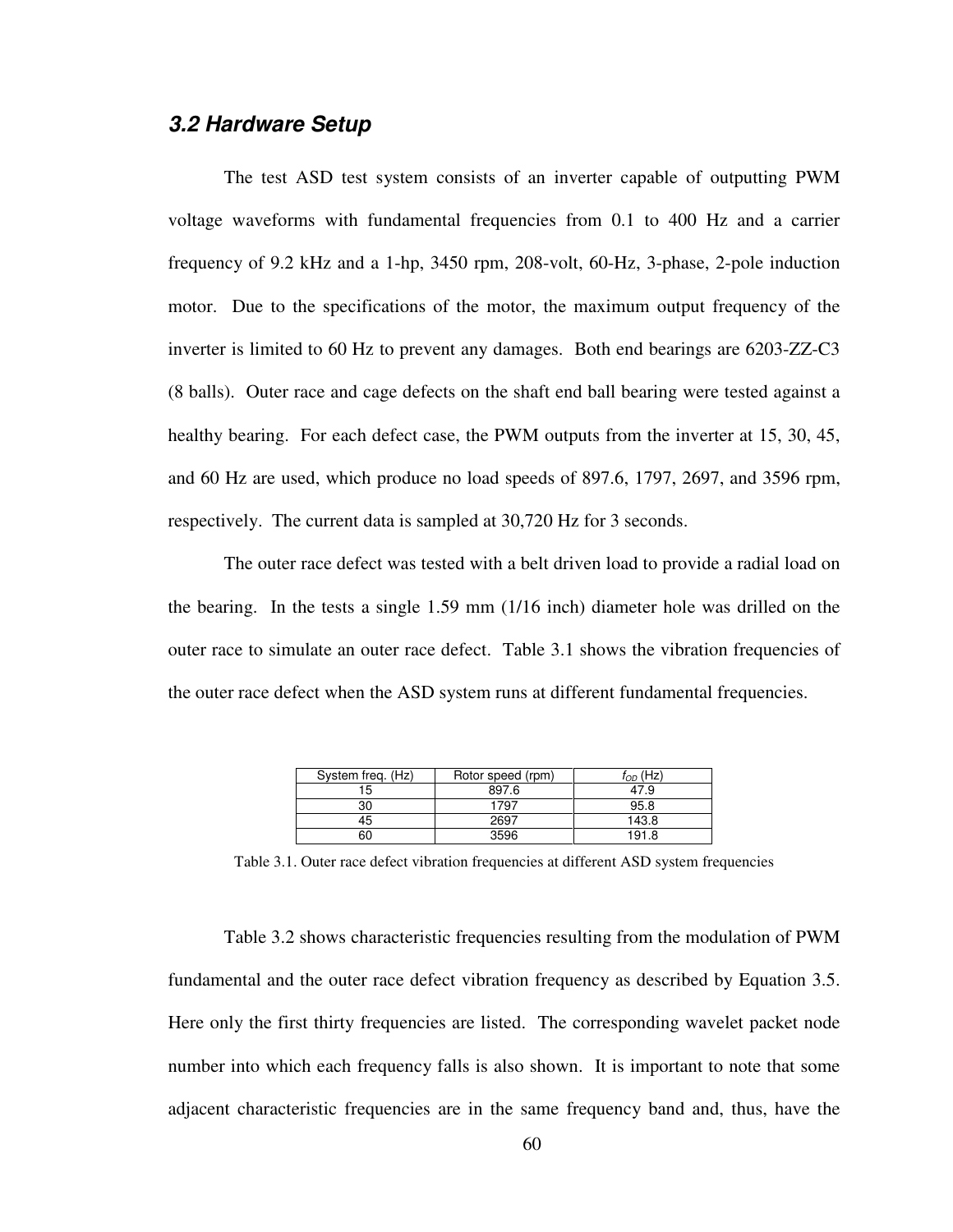same WP node number. The rms values of these WP nodes are used to create an SVM classifier.

| Motor Input Fundamental Frequency   |                         |                              |               |                              |                         |                              |                      |  |  |  |
|-------------------------------------|-------------------------|------------------------------|---------------|------------------------------|-------------------------|------------------------------|----------------------|--|--|--|
| 15 Hz                               |                         | 30 Hz                        |               | 45 Hz                        |                         | 60 Hz                        |                      |  |  |  |
| <b>Fault Harmonic</b><br>Freq. (Hz) | <b>WP Node</b><br>No    | Fault Harmonic<br>Freq. (Hz) | WP Node<br>No | Fault Harmonic<br>Freq. (Hz) | <b>WP Node</b><br>No    | Fault Harmonic<br>Freq. (Hz) | <b>WP Node</b><br>No |  |  |  |
| 2.9                                 | $\mathbf{1}$            | 5.8                          | $\mathbf{1}$  | 8.8                          | 2                       | 11.8                         | $\overline{c}$       |  |  |  |
| 8.6                                 | $\boldsymbol{2}$        | 17.5                         | 3             | 26.5                         | $\overline{\mathbf{4}}$ | 35.4                         | $\mathbf 5$          |  |  |  |
| 9.3                                 | $\boldsymbol{2}$        | 18.3                         | 3             | 27.3                         | $\overline{\mathbf{4}}$ | 36.4                         | $\mathbf 5$          |  |  |  |
| 15.0                                | 3                       | 30.0                         | 5             | 45.0                         | $\overline{7}$          | 60.0                         | 9                    |  |  |  |
| 20.7                                | 3                       | 41.7                         | 6             | 62.7                         | 9                       | 83.6                         | 12                   |  |  |  |
| 21.4                                | 3                       | 42.5                         | 6             | 63.5                         | 9                       | 84.6                         | 12                   |  |  |  |
| 27.1                                | $\overline{\mathbf{4}}$ | 54.2                         | 8             | 81.2                         | 11                      | 108.2                        | 15                   |  |  |  |
| 32.9                                | 5                       | 65.8                         | 9             | 98.8                         | 14                      | 131.8                        | 18                   |  |  |  |
| 38.6                                | 6                       | 77.5                         | 11            | 116.5                        | 16                      | 155.4                        | 21                   |  |  |  |
| 39.3                                | 6                       | 78.3                         | 11            | 117.3                        | 16                      | 156.4                        | 21                   |  |  |  |
| 45.0                                | $\overline{7}$          | 90.0                         | 13            | 135.0                        | 19                      | 180.0                        | 25                   |  |  |  |
| 50.7                                | $\overline{7}$          | 101.7                        | 14            | 152.7                        | 21                      | 203.6                        | 28                   |  |  |  |
| 51.4                                | $\overline{7}$          | 102.5                        | 14            | 153.5                        | 21                      | 204.6                        | 28                   |  |  |  |
| 57.1                                | 8                       | 114.2                        | 16            | 171.2                        | 23                      | 228.2                        | 31                   |  |  |  |
| 62.9                                | 9                       | 125.8                        | 17            | 188.8                        | 26                      | 251.8                        | 34                   |  |  |  |
| 68.6                                | 10                      | 137.5                        | 19            | 206.5                        | 28                      | 275.4                        | 37                   |  |  |  |
| 69.3                                | $10$                    | 138.3                        | 19            | 207.3                        | 28                      | 276.4                        | 37                   |  |  |  |
| 75.0                                | 11                      | 150.0                        | 21            | 225.0                        | 31                      | 300.0                        | 41                   |  |  |  |
| 80.7                                | 11                      | 161.7                        | 22            | 242.7                        | 33                      | 323.6                        | 44                   |  |  |  |
| 81.4                                | 11                      | 162.5                        | 22            | 243.5                        | 33                      | 324.6                        | 44                   |  |  |  |
| 87.1                                | 12                      | 174.2                        | 24            | 261.2                        | 35                      | 348.2                        | 47                   |  |  |  |
| 92.9                                | 13                      | 185.8                        | 25            | 278.8                        | 38                      | 371.8                        | 50                   |  |  |  |
| 98.6                                | 14                      | 197.5                        | 27            | 296.5                        | 40                      | 395.4                        | 53                   |  |  |  |
| 99.3                                | 14                      | 198.3                        | 27            | 297.3                        | 40                      | 396.4                        | 53                   |  |  |  |
| 105.0                               | 15                      | 210.0                        | 29            | 315.0                        | 43                      | 420.0                        | 57                   |  |  |  |
| 110.7                               | 15                      | 221.7                        | 30            | 332.7                        | 45                      | 443.6                        | 60                   |  |  |  |
| 111.4                               | 15                      | 222.5                        | 30            | 333.5                        | 45                      | 444.6                        | 60                   |  |  |  |
| 117.1                               | 16                      | 234.2                        | 32            | 351.2                        | 47                      | 468.2                        | 63                   |  |  |  |
| 122.9                               | 17                      | 245.8                        | 33            | 368.8                        | 50                      | 491.8                        | 66                   |  |  |  |
| 128.6                               | 18                      | 257.5                        | 35            | 386.5                        | 52                      | 515.4                        | 69                   |  |  |  |
| 129.3                               | 18                      | 258.3                        | 35            | 387.3                        | 52                      | 516.4                        | 69                   |  |  |  |
| 135.0                               | 19                      | 270.0                        | 37            | 405.0                        | 55                      | 540.0                        | 73                   |  |  |  |
| 140.7                               | 19                      | 281.7                        | 38            | 422.7                        | 57                      | 563.6                        | 76                   |  |  |  |
| 141.4                               | 19                      | 282.5                        | 38            | 423.5                        | 57                      | 564.6                        | 76                   |  |  |  |
| 147.1                               | 20                      | 294.2                        | 40            | 441.2                        | 59                      | 588.2                        | 79                   |  |  |  |
| 152.9                               | 21                      | 305.8                        | 41            | 458.8                        | 62                      | 611.8                        | 82                   |  |  |  |
| 158.6                               | 22                      | 317.5                        | 43            | 476.5                        | 64                      | 635.4                        | 85                   |  |  |  |
| 159.3                               | 22                      | 318.3                        | 43            | 477.3                        | 64                      | 636.4                        | 85                   |  |  |  |

Table 3.2. Outer Race Defect Harmonic Frequencies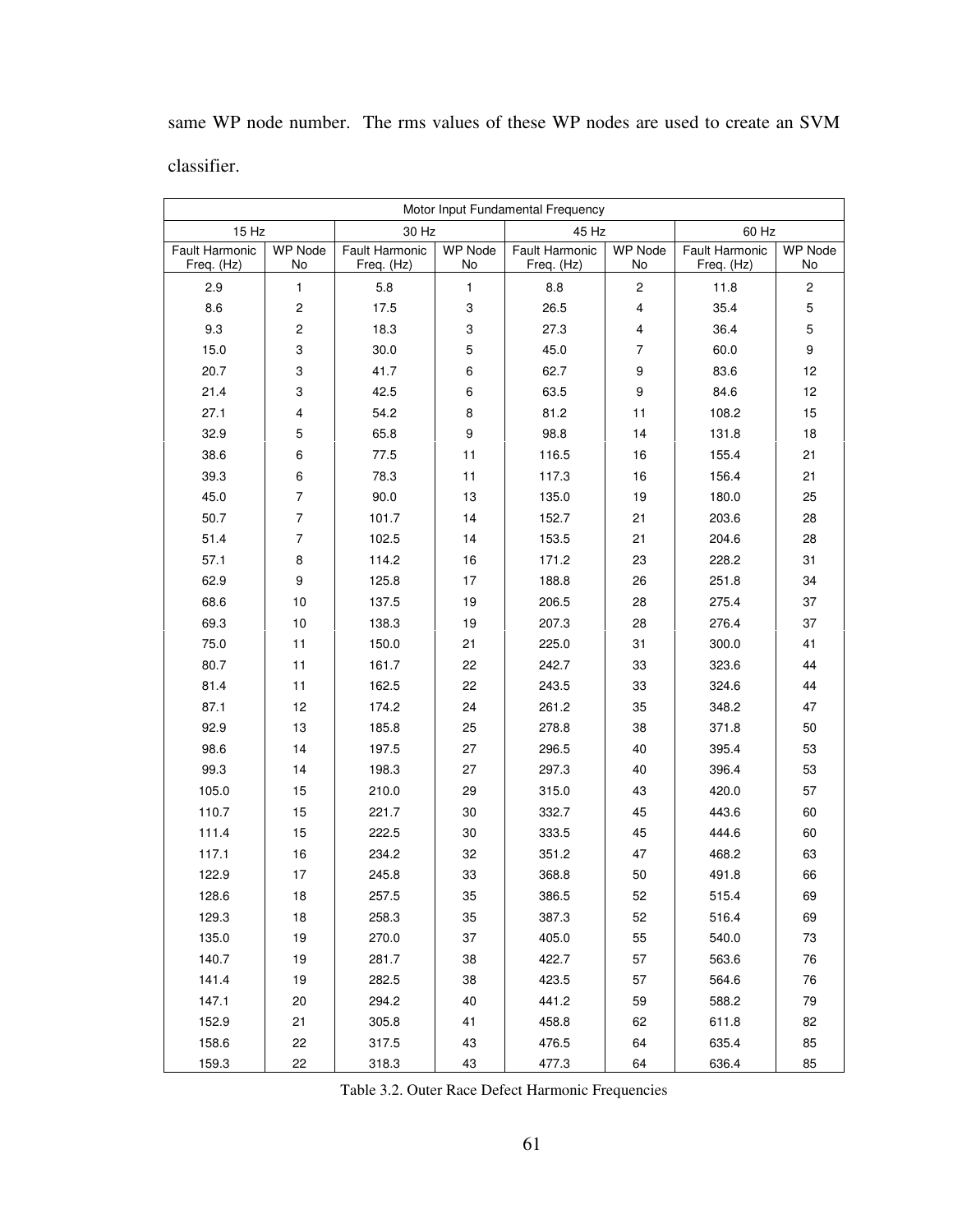In the bearing cage defect case, the bearing cage was deformed between two adjacent balls with a center punch to interfere with normal cage rotation. The bearing cage defect mechanical frequencies are show in Table 3.3.

| System freg. (Hz) | Rotor speed (rpm) | (Hz)<br>t <sub>CD</sub> |  |  |
|-------------------|-------------------|-------------------------|--|--|
| 15                | 897.6             | 5.98                    |  |  |
| 30                | 1797              | 12.0                    |  |  |
| 45                | 2697              | 18.0                    |  |  |
| 60                | 3596              | 24.0                    |  |  |

Table 3.3. Cage defect vibration frequencies at different ASD system frequencies

Similarly, Table 3.4 lists the characteristic frequencies produced by means of modulation between the PWM input voltage and cage defect vibration and their corresponding WP nodes.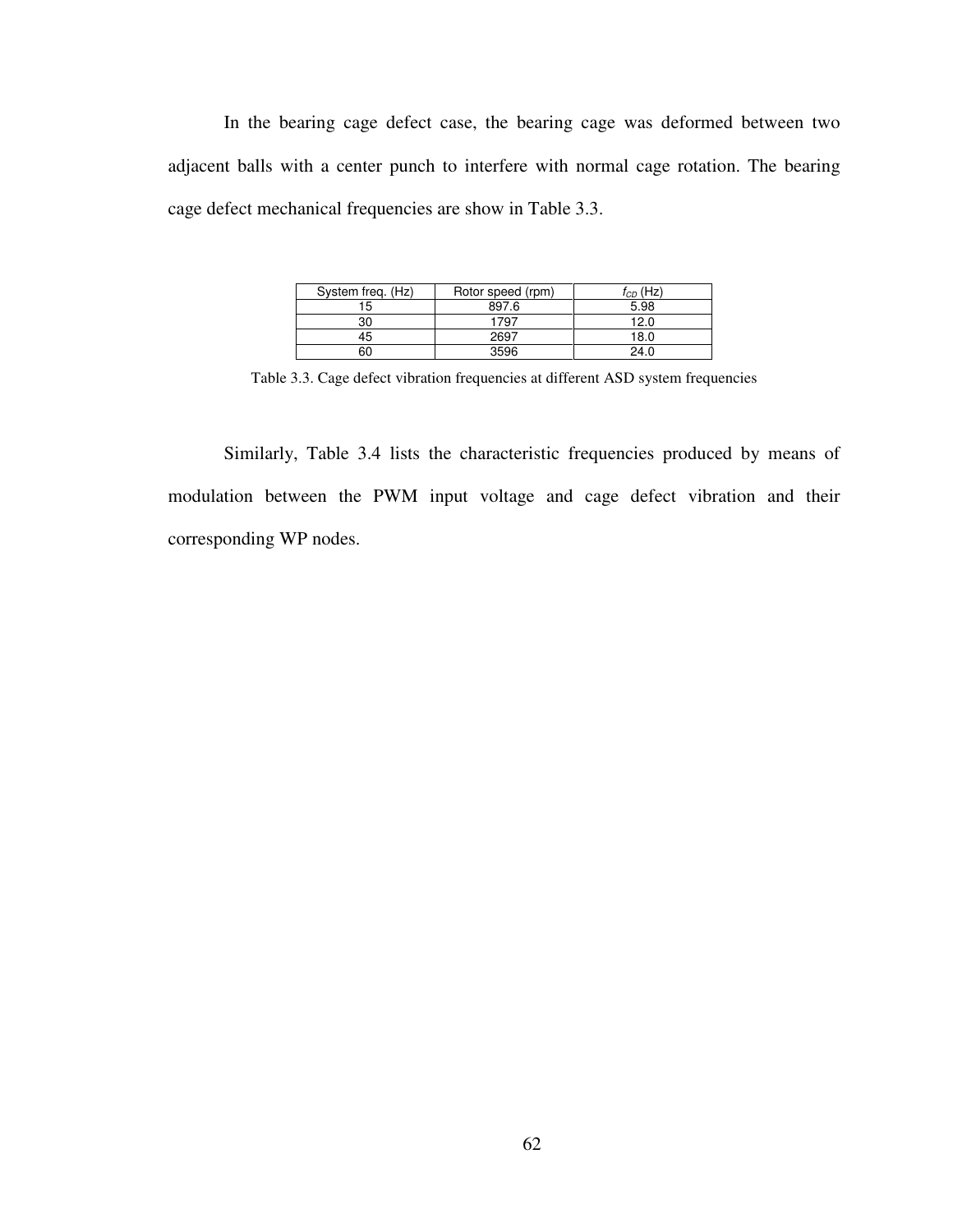| Motor Input Fundamental Frequency |                         |                              |               |                                     |                      |                              |                         |  |  |
|-----------------------------------|-------------------------|------------------------------|---------------|-------------------------------------|----------------------|------------------------------|-------------------------|--|--|
| 15 Hz                             |                         | 30 Hz                        |               | 45 Hz                               |                      | 60 Hz                        |                         |  |  |
| Fault Harmonic<br>Freq. (Hz)      | <b>WP Node</b><br>No    | Fault Harmonic<br>Freq. (Hz) | WP Node<br>No | <b>Fault Harmonic</b><br>Freq. (Hz) | <b>WP Node</b><br>No | Fault Harmonic<br>Freq. (Hz) | <b>WP Node</b><br>No    |  |  |
| 3.0                               | $\mathbf{1}$            | 5.9                          | $\mathbf{1}$  | 8.9                                 | $\boldsymbol{2}$     | 11.9                         | $\overline{\mathbf{c}}$ |  |  |
| 3.0                               | 1                       | 6.0                          | 1             | 9.0                                 | $\mathbf 2$          | 12.1                         | $\overline{\mathbf{c}}$ |  |  |
| 9.0                               | $\boldsymbol{2}$        | 18.0                         | 3             | 27.0                                | 4                    | 36.0                         | $\mathbf 5$             |  |  |
| 15.0                              | 3                       | 30.0                         | 5             | 45.0                                | $\overline{7}$       | 60.0                         | 9                       |  |  |
| 21.0                              | 3                       | 42.0                         | 6             | 63.0                                | 9                    | 84.0                         | 12                      |  |  |
| 27.0                              | 4                       | 54.0                         | 8             | 81.0                                | 11                   | 108.0                        | 15                      |  |  |
| 27.1                              | $\overline{\mathbf{4}}$ | 54.1                         | 8             | 81.1                                | 11                   | 108.1                        | 15                      |  |  |
| 33.0                              | 5                       | 65.9                         | 9             | 98.9                                | 14                   | 131.9                        | 18                      |  |  |
| 33.0                              | 5                       | 66.0                         | 9             | 99.0                                | 14                   | 132.1                        | 18                      |  |  |
| 39.0                              | 6                       | 78.0                         | 11            | 117.0                               | 16                   | 156.0                        | 21                      |  |  |
| 45.0                              | $\overline{7}$          | 90.0                         | 13            | 135.0                               | 19                   | 180.0                        | 25                      |  |  |
| 51.0                              | $\overline{7}$          | 102.0                        | 14            | 153.0                               | 21                   | 204.0                        | 28                      |  |  |
| 57.0                              | 8                       | 114.0                        | 16            | 171.0                               | 23                   | 228.0                        | 31                      |  |  |
| 57.1                              | 8                       | 114.1                        | 16            | 171.1                               | 23                   | 228.1                        | 31                      |  |  |
| 63.0                              | 9                       | 125.9                        | 17            | 188.9                               | 26                   | 251.9                        | 34                      |  |  |
| 63.0                              | 9                       | 126.0                        | 17            | 189.0                               | 26                   | 252.1                        | 34                      |  |  |
| 69.0                              | 10                      | 138.0                        | 19            | 207.0                               | 28                   | 276.0                        | 37                      |  |  |
| 75.0                              | 11                      | 150.0                        | 21            | 225.0                               | 31                   | 300.0                        | 41                      |  |  |
| 81.0                              | 11                      | 162.0                        | 22            | 243.0                               | 33                   | 324.0                        | 44                      |  |  |
| 87.0                              | 12                      | 174.0                        | 24            | 261.0                               | 35                   | 348.0                        | 47                      |  |  |
| 87.1                              | 12                      | 174.1                        | 24            | 261.1                               | 35                   | 348.1                        | 47                      |  |  |
| 93.0                              | 13                      | 185.9                        | 25            | 278.9                               | 38                   | 371.9                        | 50                      |  |  |
| 93.0                              | 13                      | 186.0                        | 25            | 279.0                               | 38                   | 372.1                        | 50                      |  |  |
| 99.0                              | 14                      | 198.0                        | 27            | 297.0                               | 40                   | 396.0                        | 53                      |  |  |
| 105.0                             | 15                      | 210.0                        | 29            | 315.0                               | 43                   | 420.0                        | 57                      |  |  |
| 111.0                             | 15                      | 222.0                        | 30            | 333.0                               | 45                   | 444.0                        | 60                      |  |  |
| 117.0                             | 16                      | 234.0                        | 32            | 351.0                               | 47                   | 468.0                        | 63                      |  |  |
| 117.1                             | 16                      | 234.1                        | 32            | 351.1                               | 47                   | 468.1                        | 63                      |  |  |
| 123.0                             | 17                      | 245.9                        | 33            | 368.9                               | 50                   | 491.9                        | 66                      |  |  |
| 123.0                             | 17                      | 246.0                        | $33\,$        | 369.0                               | 50                   | 492.1                        | 66                      |  |  |
| 129.0                             | 18                      | 258.0                        | 35            | 387.0                               | 52                   | 516.0                        | 69                      |  |  |
| 135.0                             | 19                      | 270.0                        | 37            | 405.0                               | 55                   | 540.0                        | 73                      |  |  |
| 141.0                             | 19                      | 282.0                        | 38            | 423.0                               | 57                   | 564.0                        | 76                      |  |  |
| 147.0                             | 20                      | 294.0                        | 40            | 441.0                               | 59                   | 588.0                        | 79                      |  |  |
| 147.1                             | 20                      | 294.1                        | 40            | 441.1                               | 59                   | 588.1                        | 79                      |  |  |
| 153.0                             | 21                      | 305.9                        | 41            | 458.9                               | 62                   | 611.9                        | 82                      |  |  |
| 153.0                             | 21                      | 306.0                        | 41            | 459.0                               | 62                   | 612.1                        | 82                      |  |  |
| 159.0                             | 22                      | 318.0                        | 43            | 477.0                               | 64                   | 636.0                        | 85                      |  |  |
| 165.0                             | 23                      | 330.0                        | 45            | 495.0                               | 67                   | 660.0                        | 89                      |  |  |
| 171.0                             | 23                      | 342.0                        | 46            | 513.0                               | 69                   | 684.0                        | 92                      |  |  |

Table 3.4. Cage Defect Harmonic Frequencies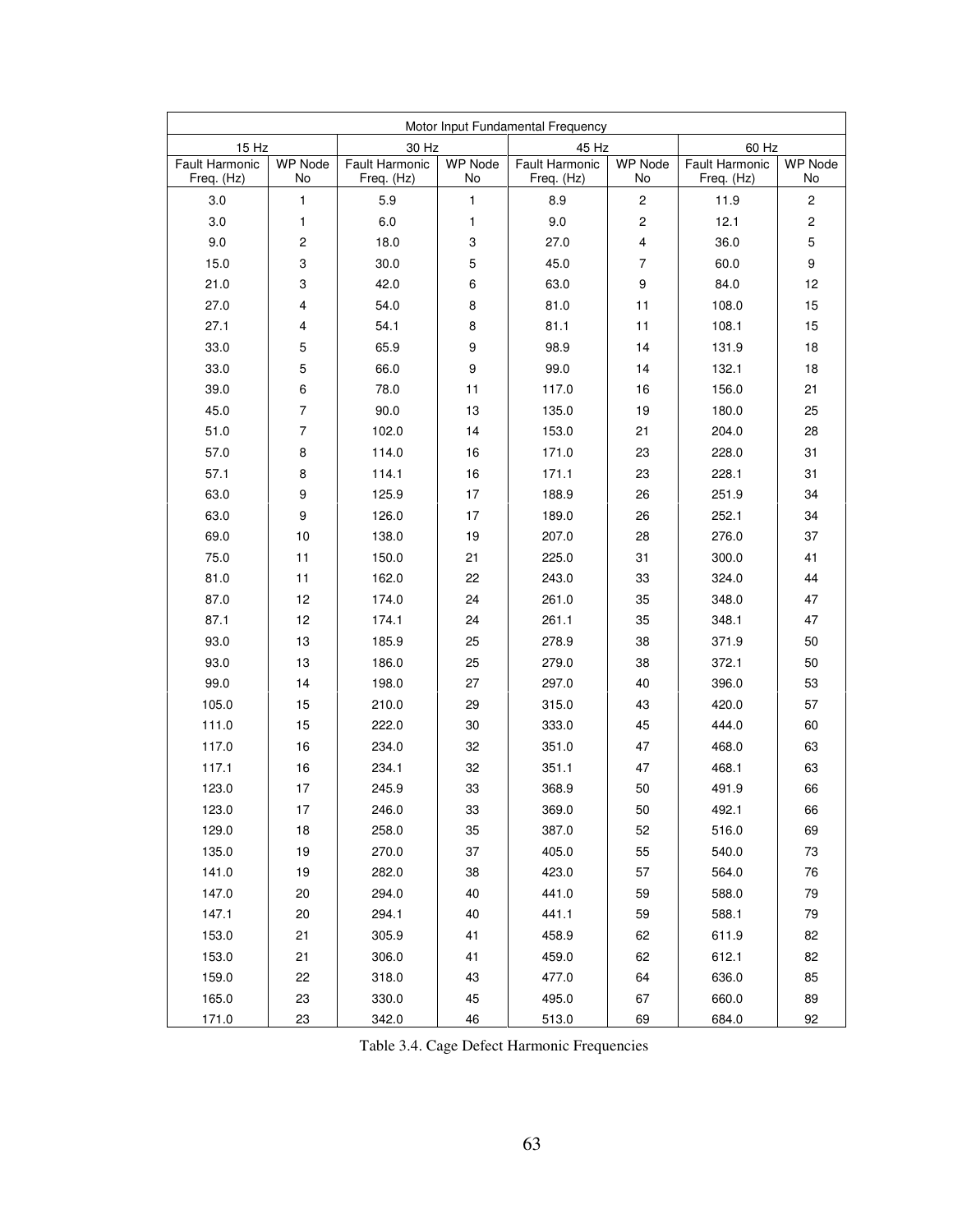In this chapter, the steps of the proposed algorithm have been discussed. In the next chapter, the results of the algorithm from both clustering and the proposed method are provided. The ASD current waveforms at different fundamental frequencies before and after wavelet packet decomposition are presented. The percent errors of clustering and the proposed method are presented as well as the WP nodes selected by the algorithm.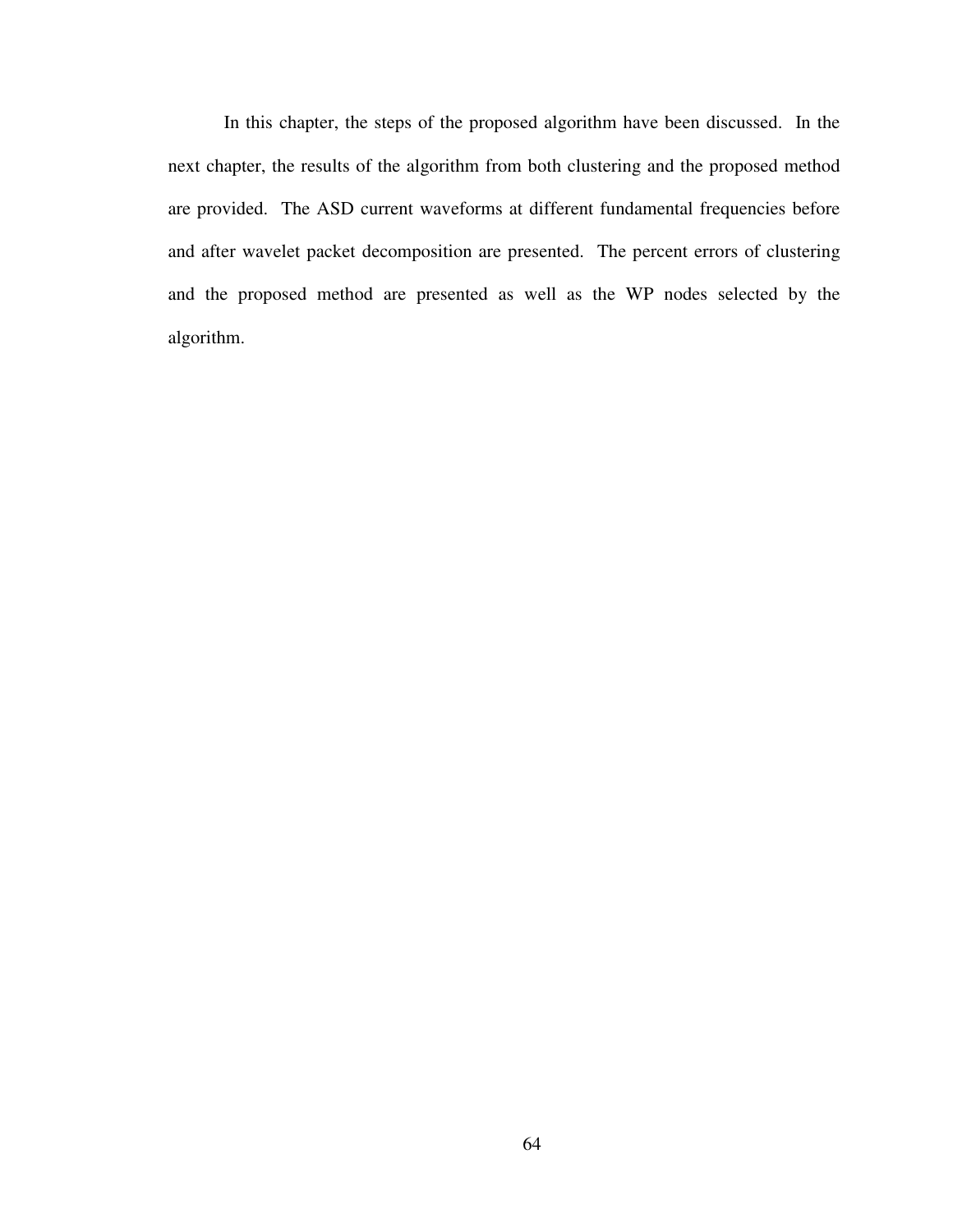# **CHAPTER 4 RESULTS OF IMPLEMENTATION**

The ASD test system was set up according to Section 3.2. The ASD current data waveforms were captured using the SquareD circuit monitor at 30,720 Hz for 3 seconds as mentioned in the previous chapter. A total of xx data captures were performed as follows: Four ASD system fundamental frequencies, 15, 30, 45, and 60 Hz, were measured for each type of bearing condition. Three types of bearing conditions healthy, cage defect, and outer race defect—were monitored. In the bearing cage defect case, the bearing cage was deformed between two adjacent balls with a center punch to interfere with normal cage rotation. In the bearing outer race defect, a single 1.59 mm (1/16 inch) diameter hole was drilled on the outer race to simulate an outer race defect. In this chapter, illustrations of the captured current data and the results from clustering and the proposed method are presented. The results from clustering are to be compared with the results from the proposed method.

The characteristic frequencies of each bearing condition at each fundamental can be computed using Equation 3.9. The speed of the ASD at no load with the fundamental at 15, 30, 45, and 60 Hz was 897.6, 1,797, 2,697, and 3,596 RPM or 14.96, 29.95, 44.95, and 59.93 revolutions per second, respectively.

The time domain plots of samples of ASD current waveform data at system fundamental frequencies of 15, 30, 45, and 60 Hz are displayed in Figure 4.1. Noise resulting from the PWM inverter switching and EMI appear in large quantity in all fundamentals.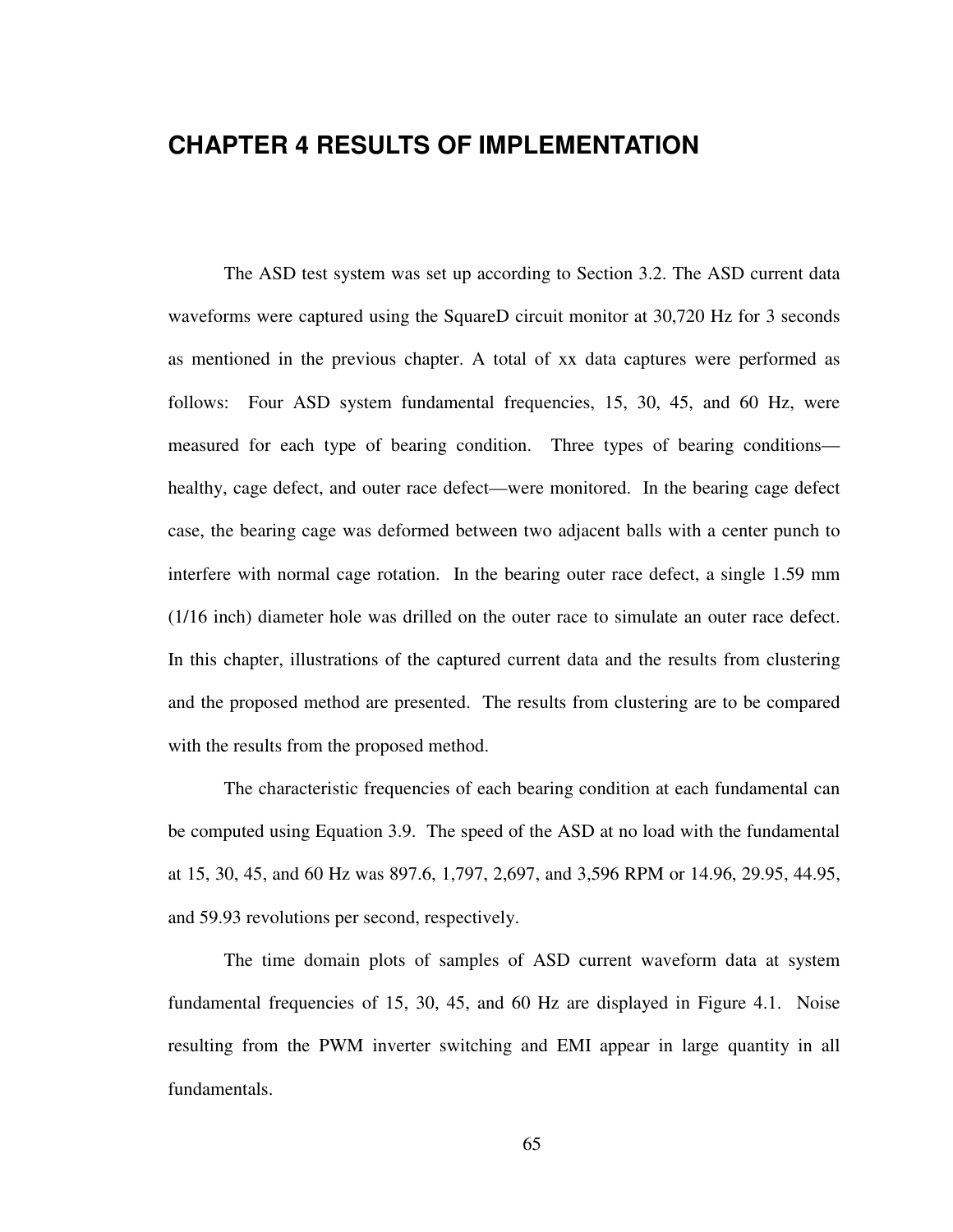

Figure 4.1. ASD current data with the system fundamental of 15, 30, 45, and 60 Hz

Each captured current waveform was normalized by its rms value and the fundamental frequency component in the waveform was removed using the aforementioned notch filter. The spectrum of the current waveforms after rms normalization and fundamental removal can be computed using the FFT. Figures 4.2-4.5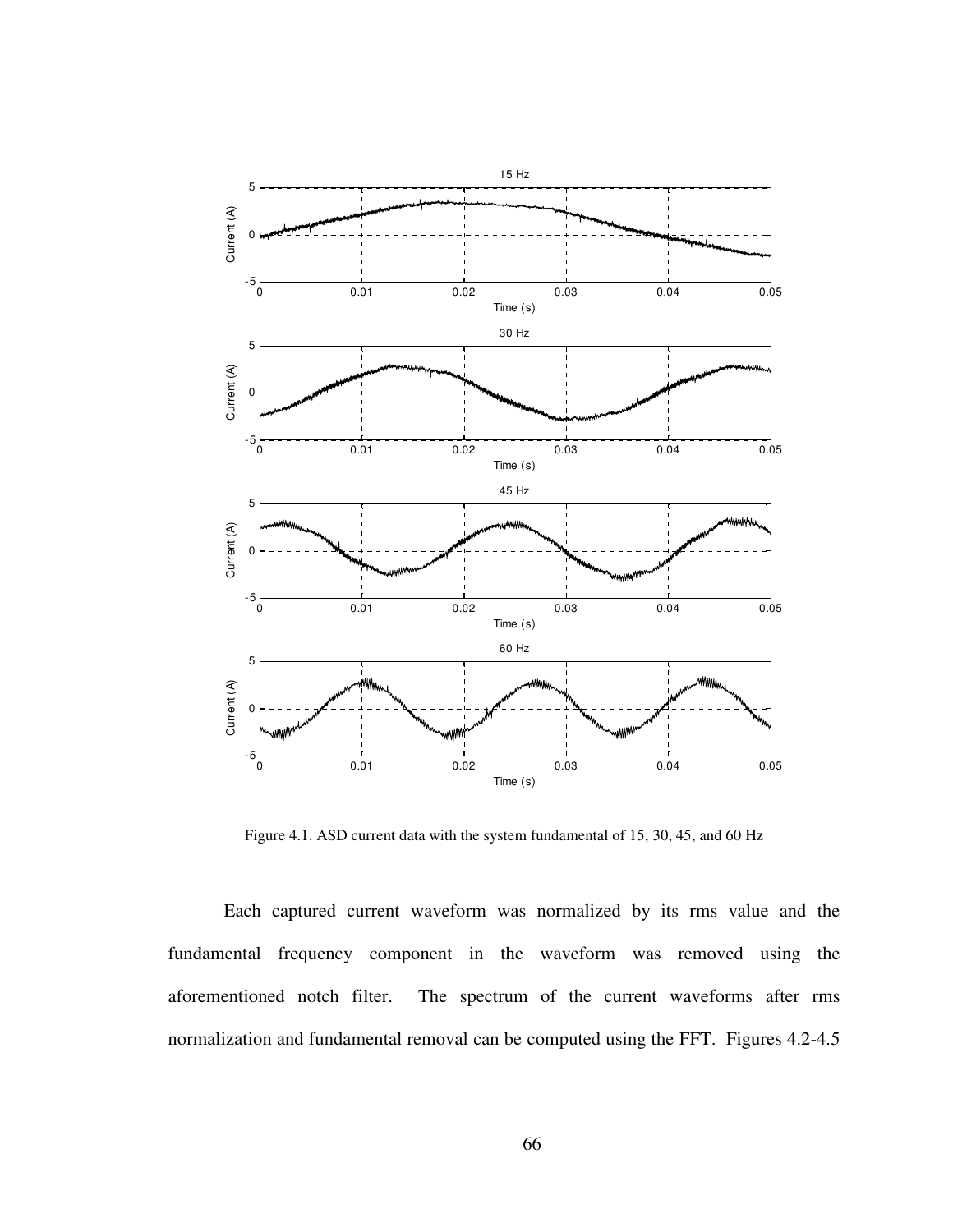illustrate the FFT of rms-normalized current data of the ASD system with healthy, cage defect, and outer race defect bearings at system fundamental of 15, 30, 45, and 60 Hz.



Figure 4.2. FFT of the rms-normalized ASD current data at 15 Hz with (a) healthy, (b) cage defect, and (c)

outer race defect bearings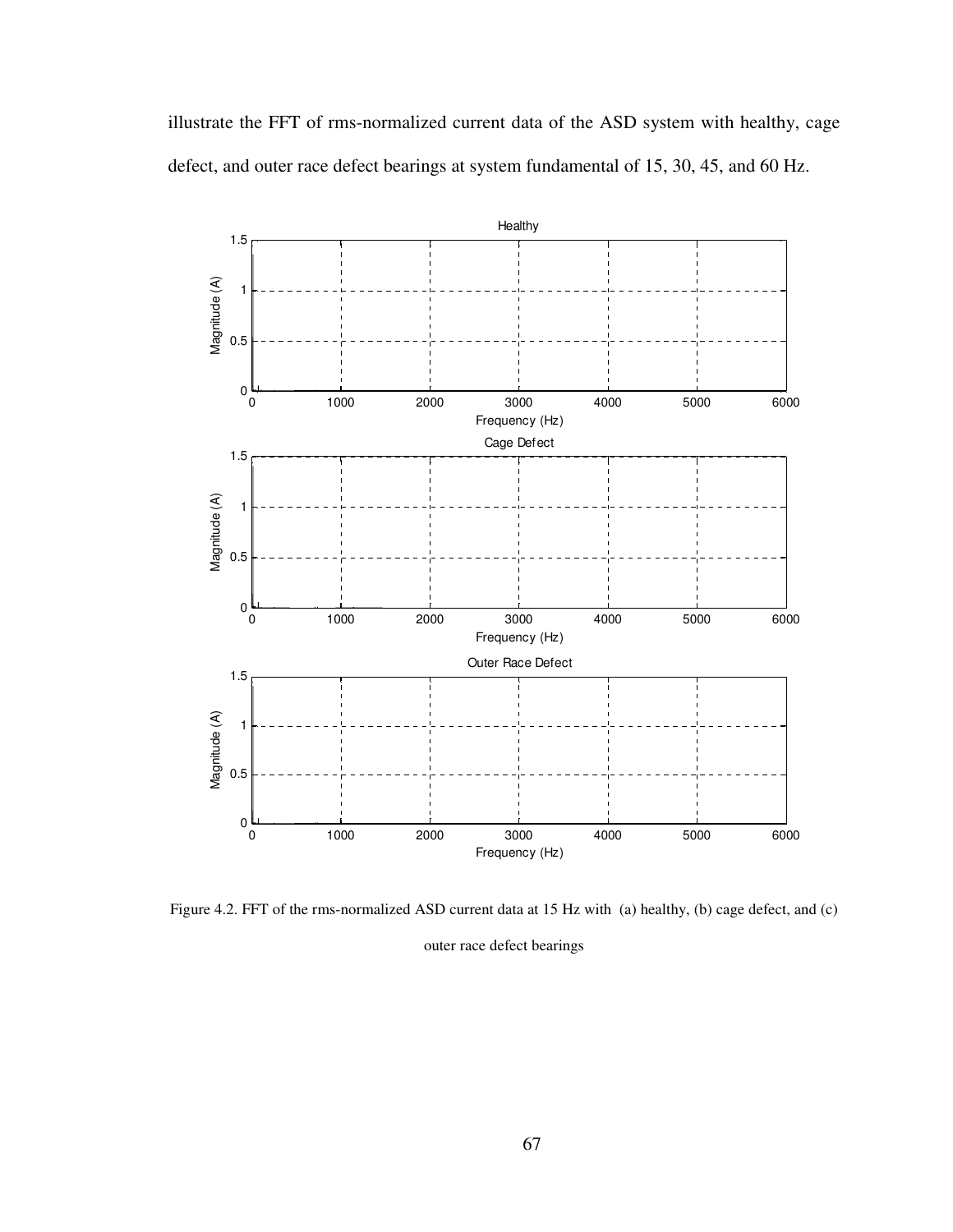

Figure 4.3. FFT of the rms-normalized ASD current data at 30 Hz with (a) healthy, (b) cage defect, and (c)

outer race defect bearings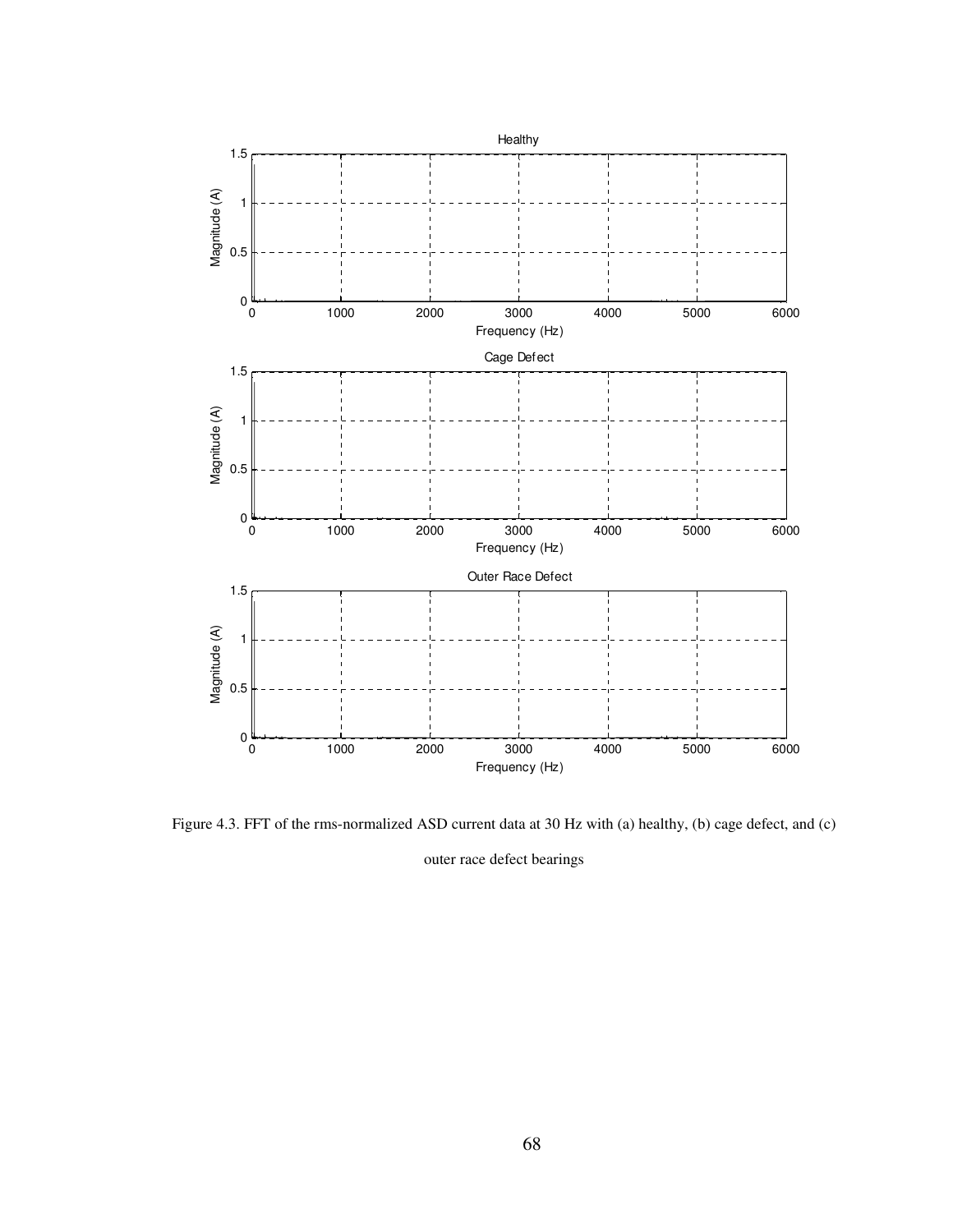

Figure 4.4. FFT of the rms-normalized ASD current data at 45 Hz with (a) healthy, (b) cage defect, and (c)

outer race defect bearings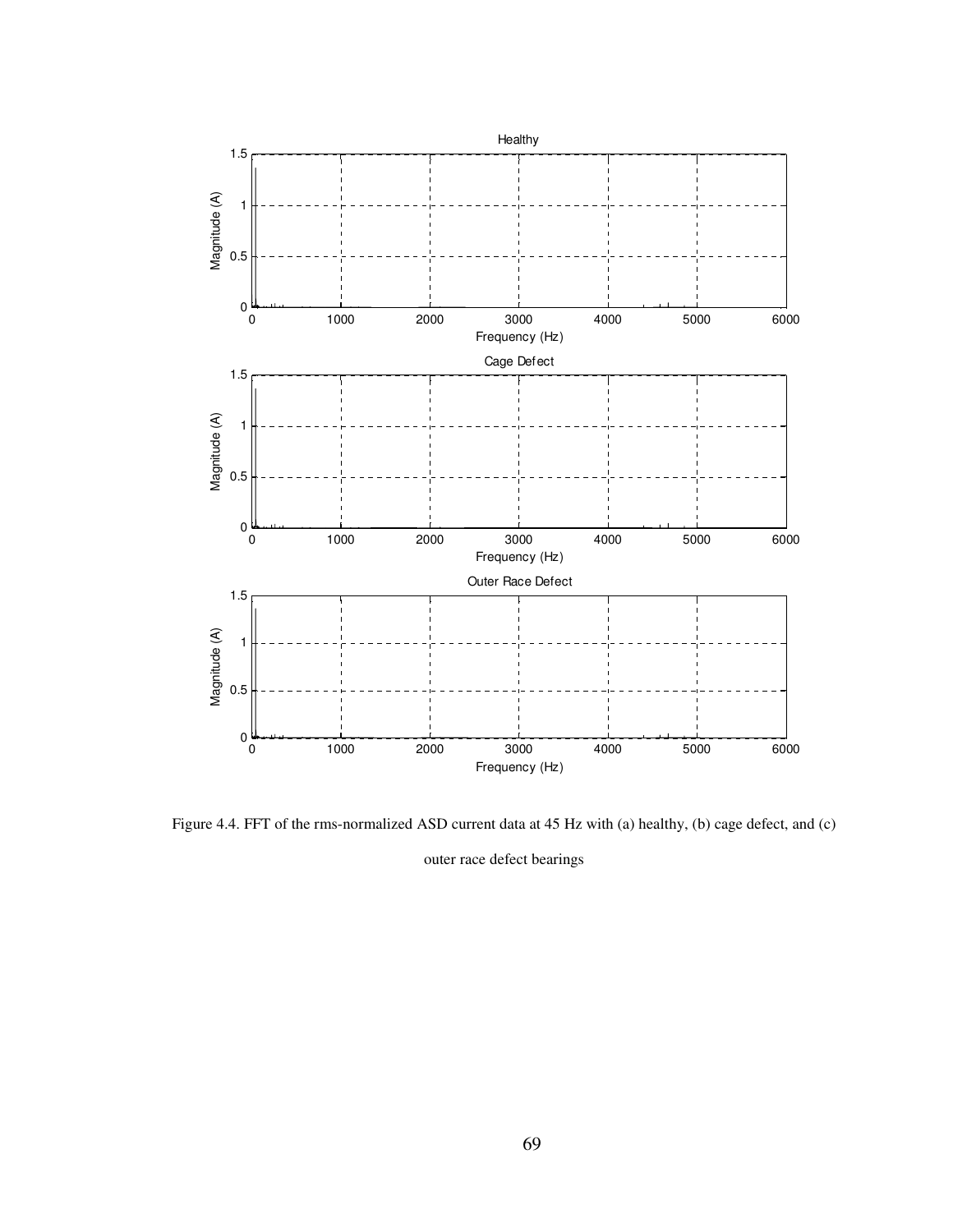

Figure 4.5. FFT of the rms-normalized ASD current data at 60 Hz with (a) healthy, (b) cage defect, and (c) outer race defect bearings

Figures 4.6-4.9 illustrate the FFT of rms-normalized fundamental-removed current data of the ASD system with healthy, cage defect, and outer race defect bearings at system fundamental of 15, 30, 45, and 60 Hz.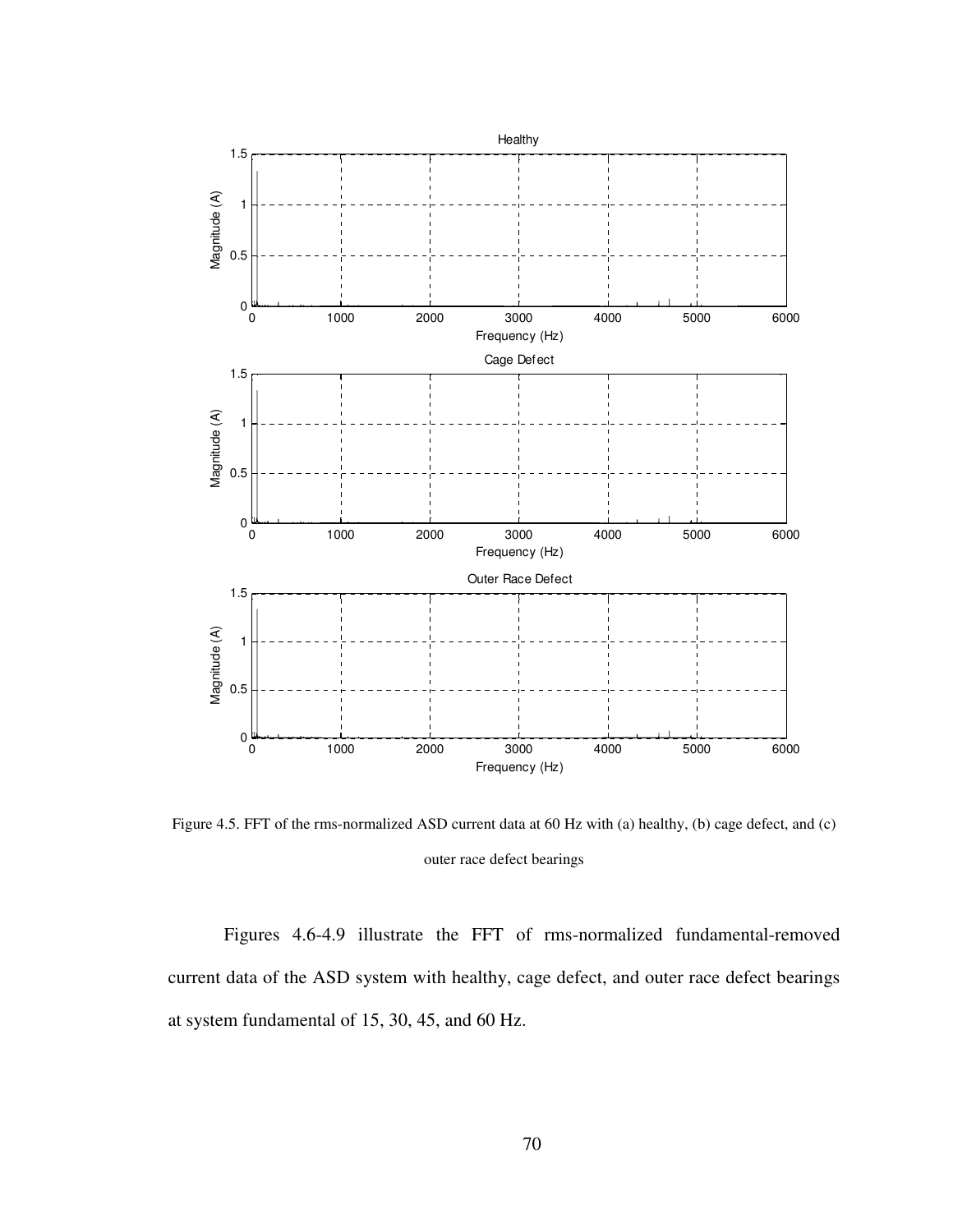

Figure 4.6. FFT of the rms-normalized fundamental-removed ASD current data at 15 Hz with (a) healthy,

(b) cage defect, and (c) outer race defectbearings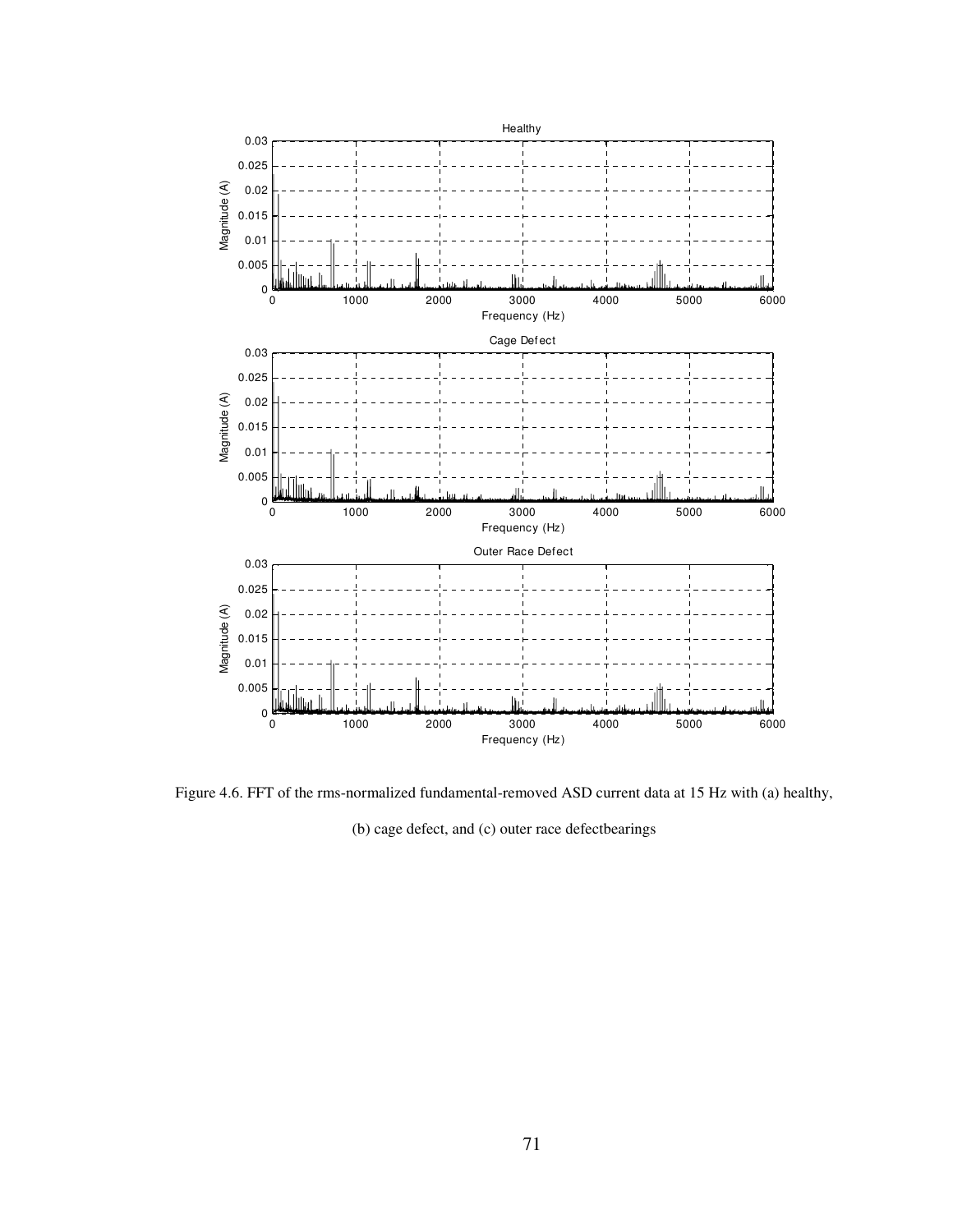

Figure 4.7. FFT of the rms-normalized fundamental-removed ASD current data at 30 Hz with (a) healthy,

(b) cage defect, and (c) outer race defect bearings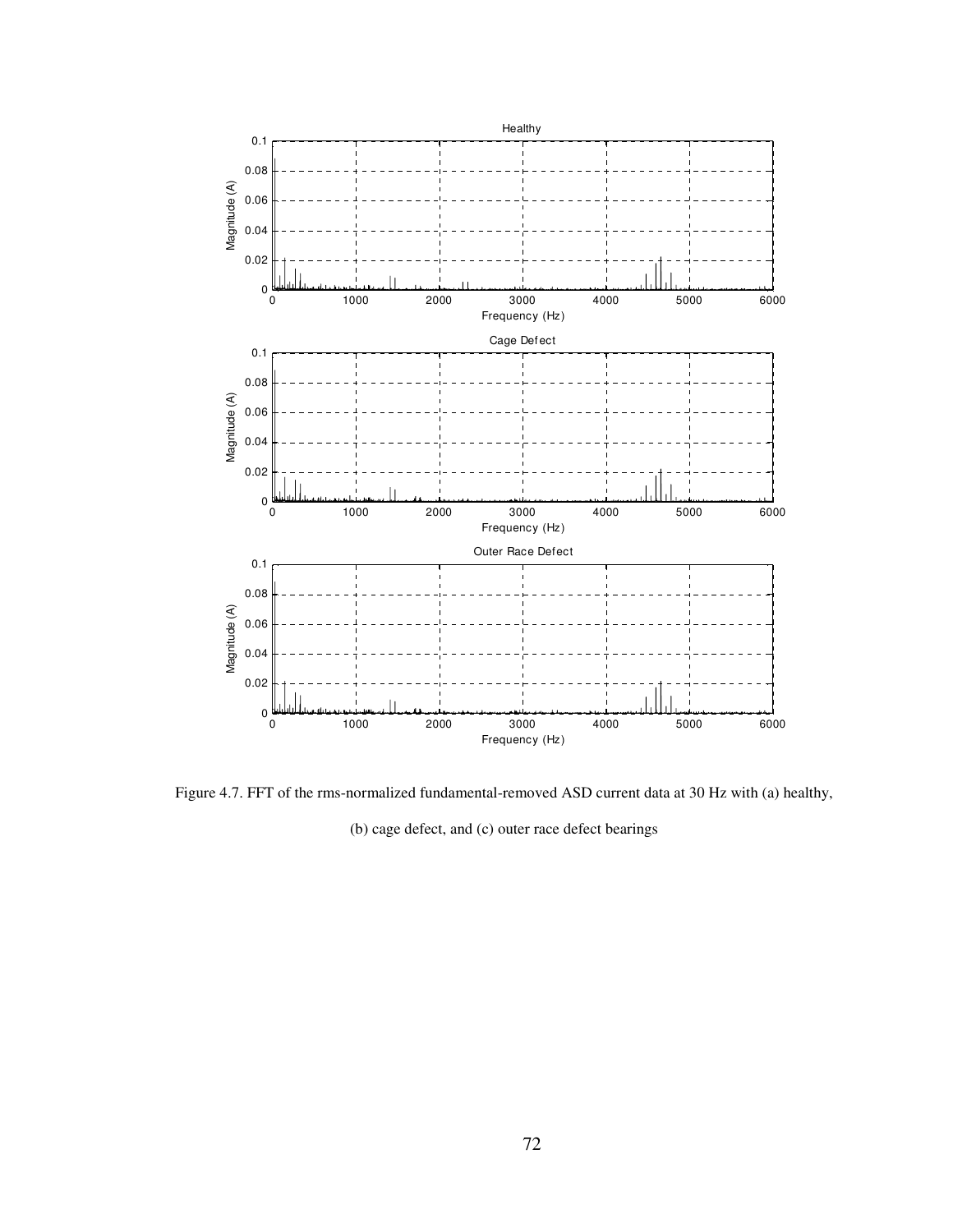

Figure 4.8. FFT of the rms-normalized fundamental-removed ASD current data at 45 Hz with (a) healthy,

(b) cage defect, and (c) outer race defect bearings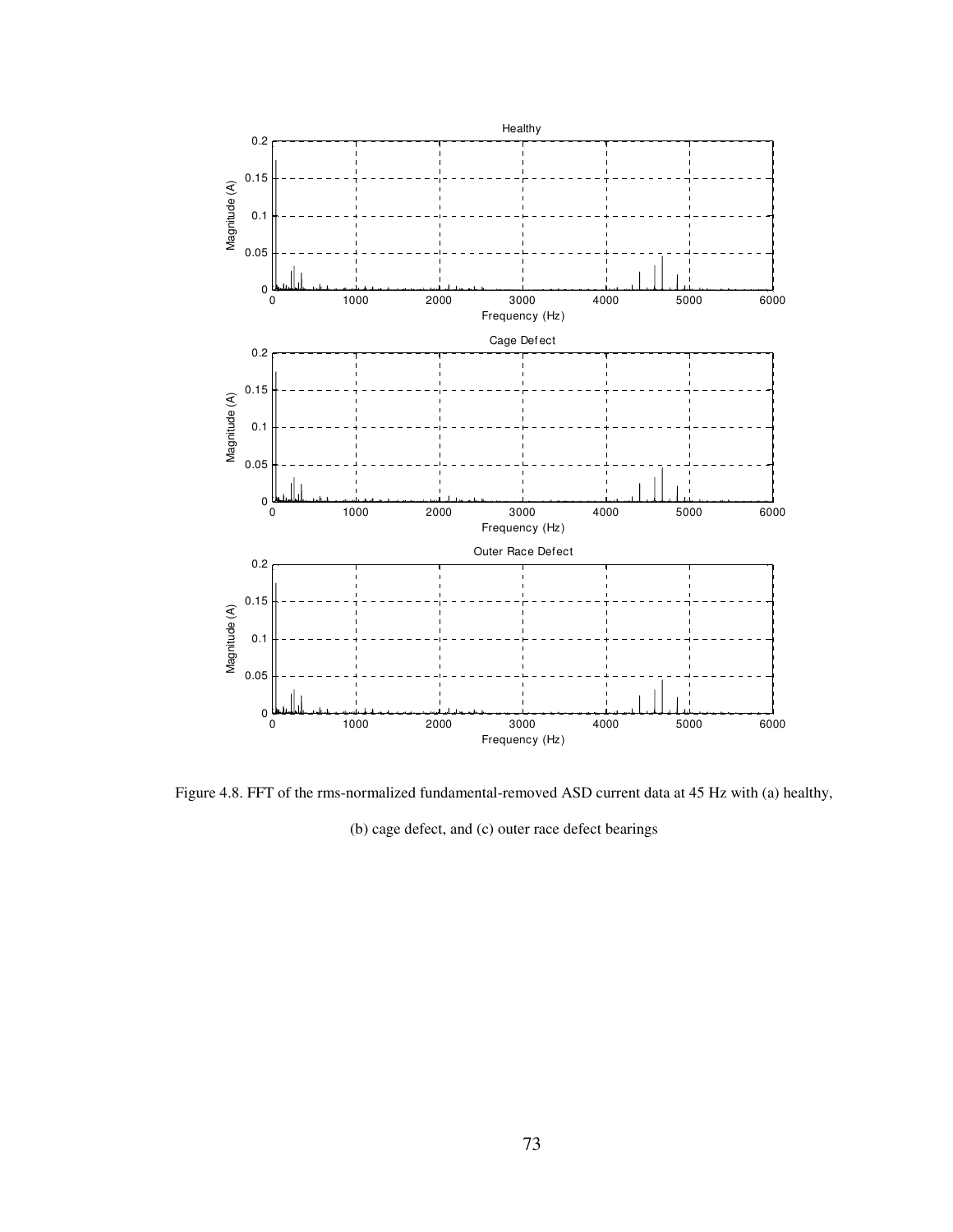

Figure 4.9. FFT of the rms-normalized fundamental-removed ASD current data at 60 Hz with (a) healthy, (b) cage defect, and (c) outer race defect bearings

From the FFT plots above, one can see, even though it was already notch filtered, the fundamental components still retained its dominance though it was suppressed by some 2.662, 6.353, 12.79, and 19.98 % respectively for the 15, 30, 45, and 60 Hz fundamentals.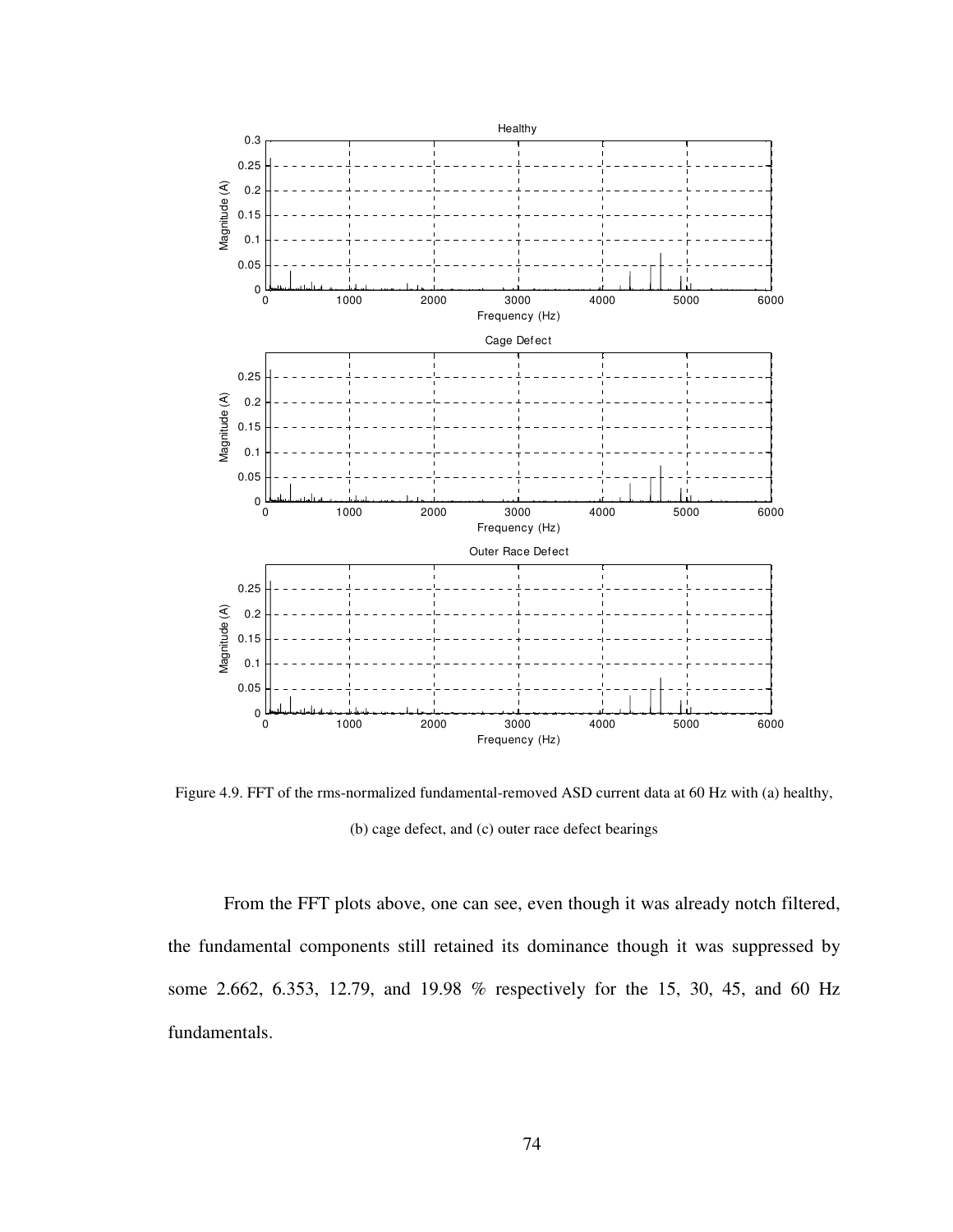Eleven-level wavelet packet decomposition was applied to the rms-normalized fundamental-removed ASD current data. There were 92,160 data points per capture. After rms normalization and fundamental removal, only the last 65,536 points were used in wavelet packet decomposition since the number of data points must be divisible by  $2^{11}$ , where 11 is the number of WP decomposition levels. Each WP node would be equal to a 7.5 Hz band and contain  $65,536/2^{11} = 32$  points which were used to compute the WP node's rms value.

The WP nodes of interest are ones that the characteristic frequencies fall into. The rms values of these WP nodes are used in clustering and in the proposed method.

At the fundamental of 15 Hz, the mechanical vibration of a bearing cage defect and a bearing outer race defect resulted in characteristic frequency at 5.98 and 47.87 Hz, respectively. Figure 4.10 and Figure 4.11 display the average WP node rms values of the current at the frequencies of interest for healthy, cage defect, and outer race defect bearings.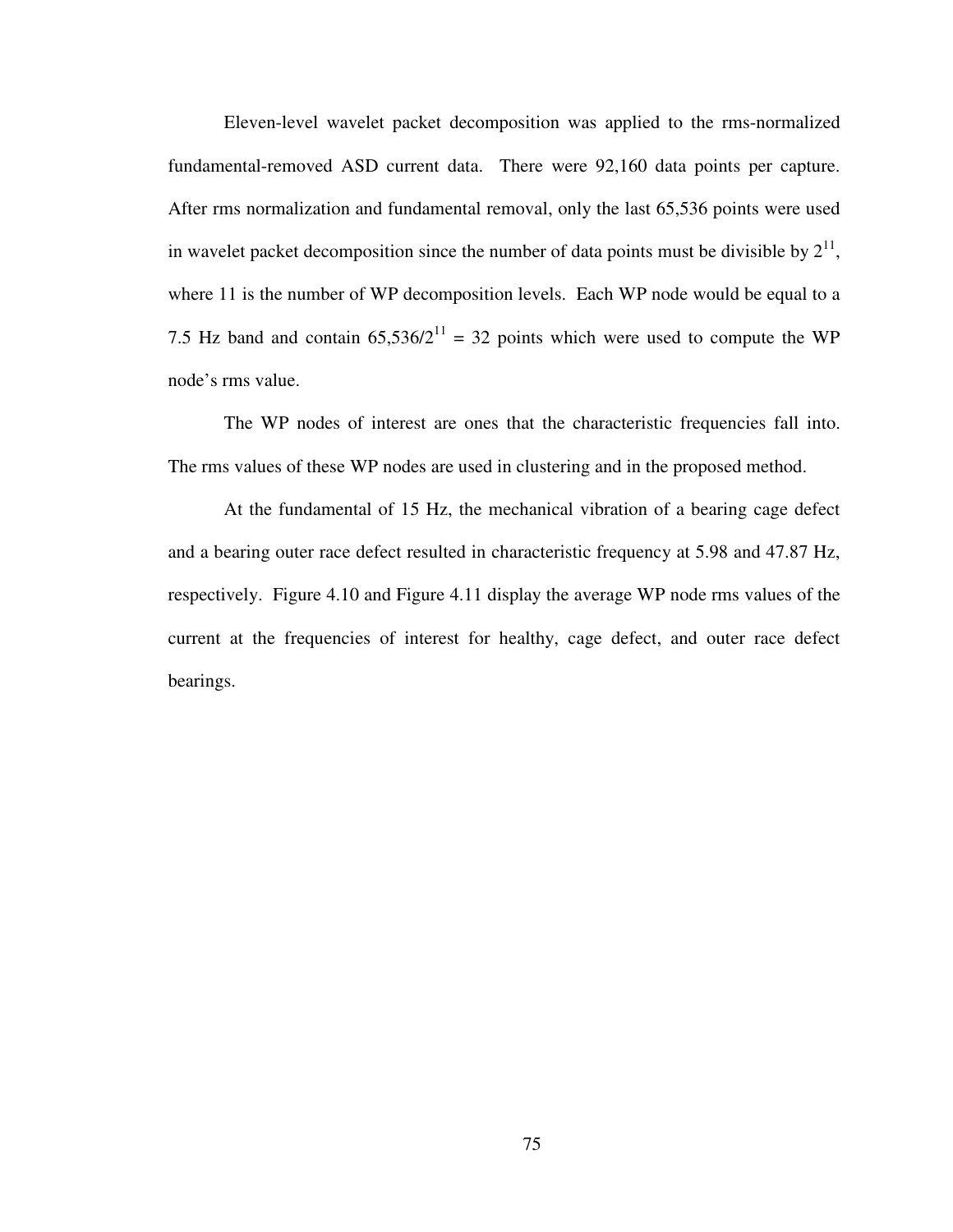

Figure 4.10. Average WP node rms values of the cage defect characteristic frequencies at the fundamental

of 15 Hz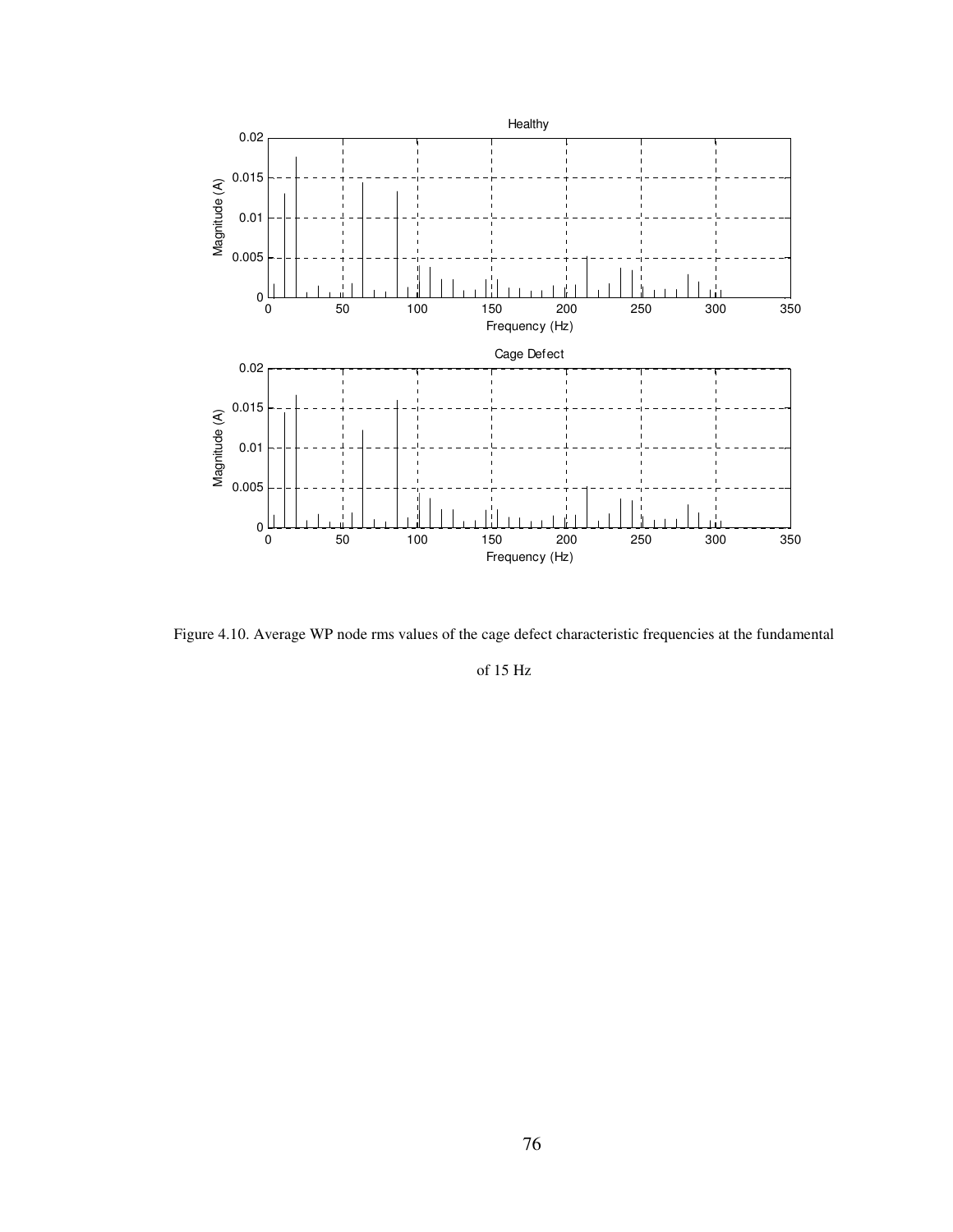

Figure 4.11. Average WP node rms values of the outer race defect characteristic frequencies at the

fundamental of 15 Hz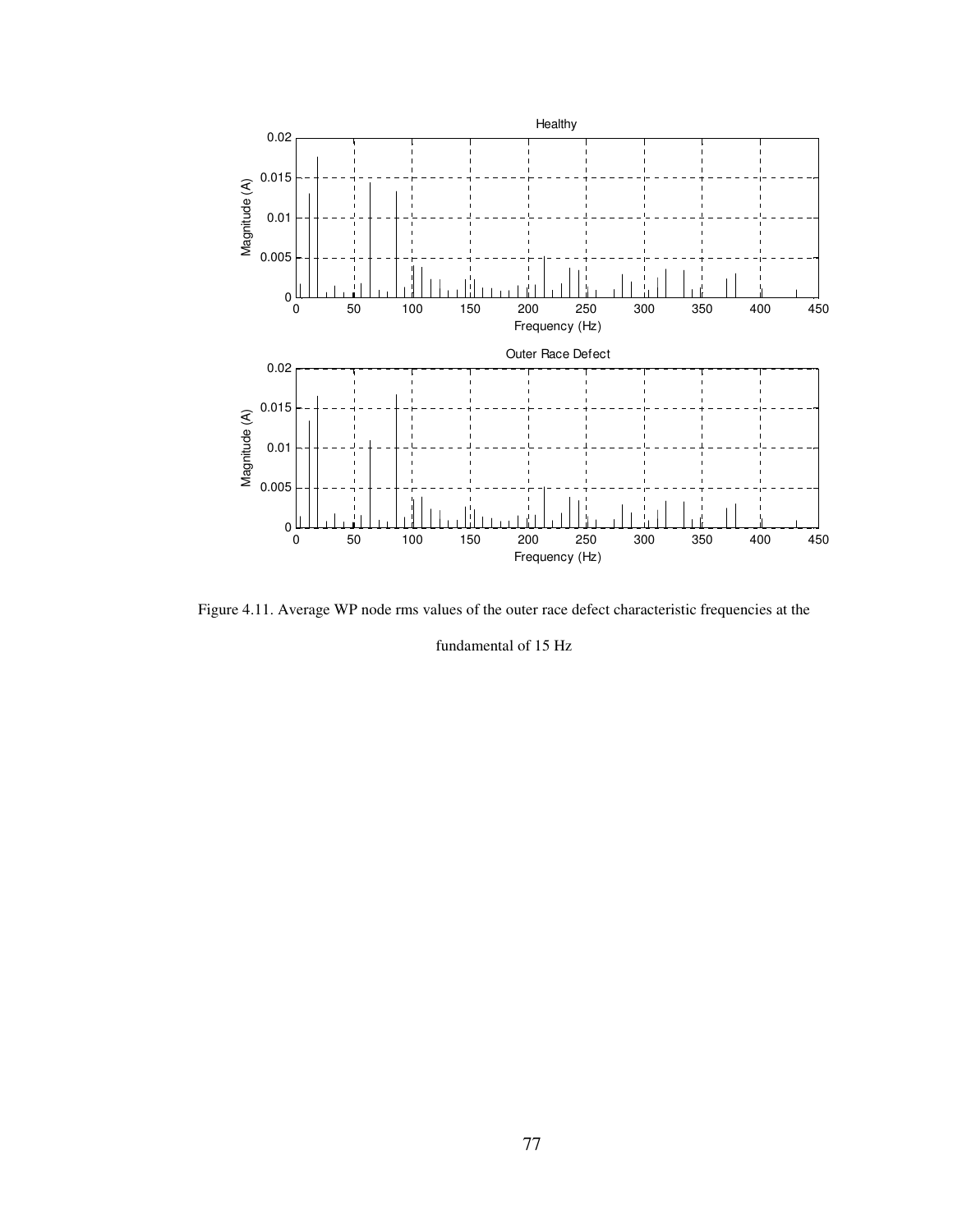At the fundamental of 30 Hz, the mechanical vibration of bearing cage defect and bearing outer race defect resulted in characteristic frequency at 11.98 and 95.84 Hz, respectively. Figure 4.12 and Figure 4.13 display the average WP node rms values of the current at the frequencies of interest for healthy, cage defect, and outer race defect bearings.



Figure 4.12. Average WP node rms values of the cage defect characteristic frequencies at the fundamental

of 30 Hz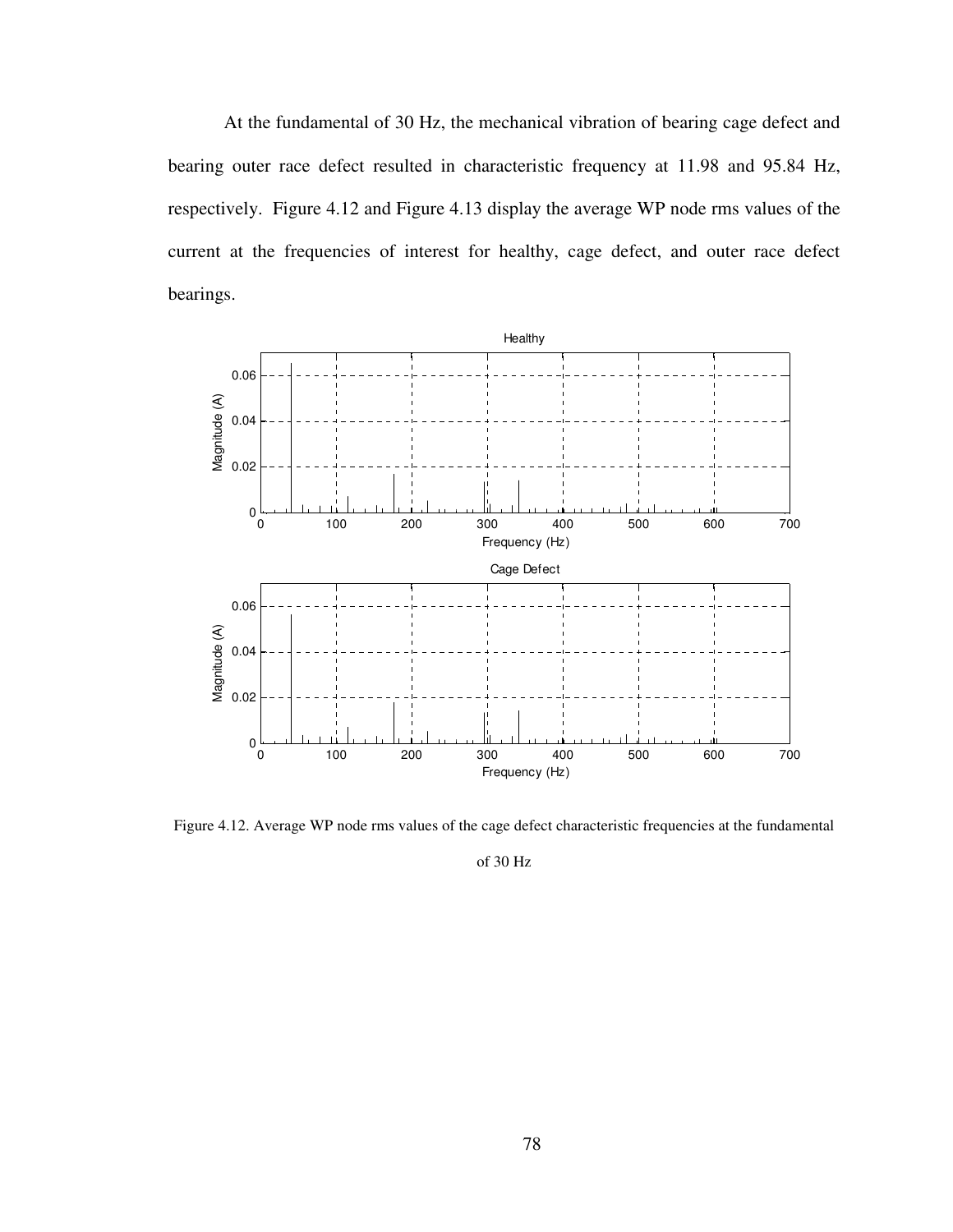

Figure 4.13. Average WP node rms values of the outer race defect characteristic frequencies at the fundamental of 30 Hz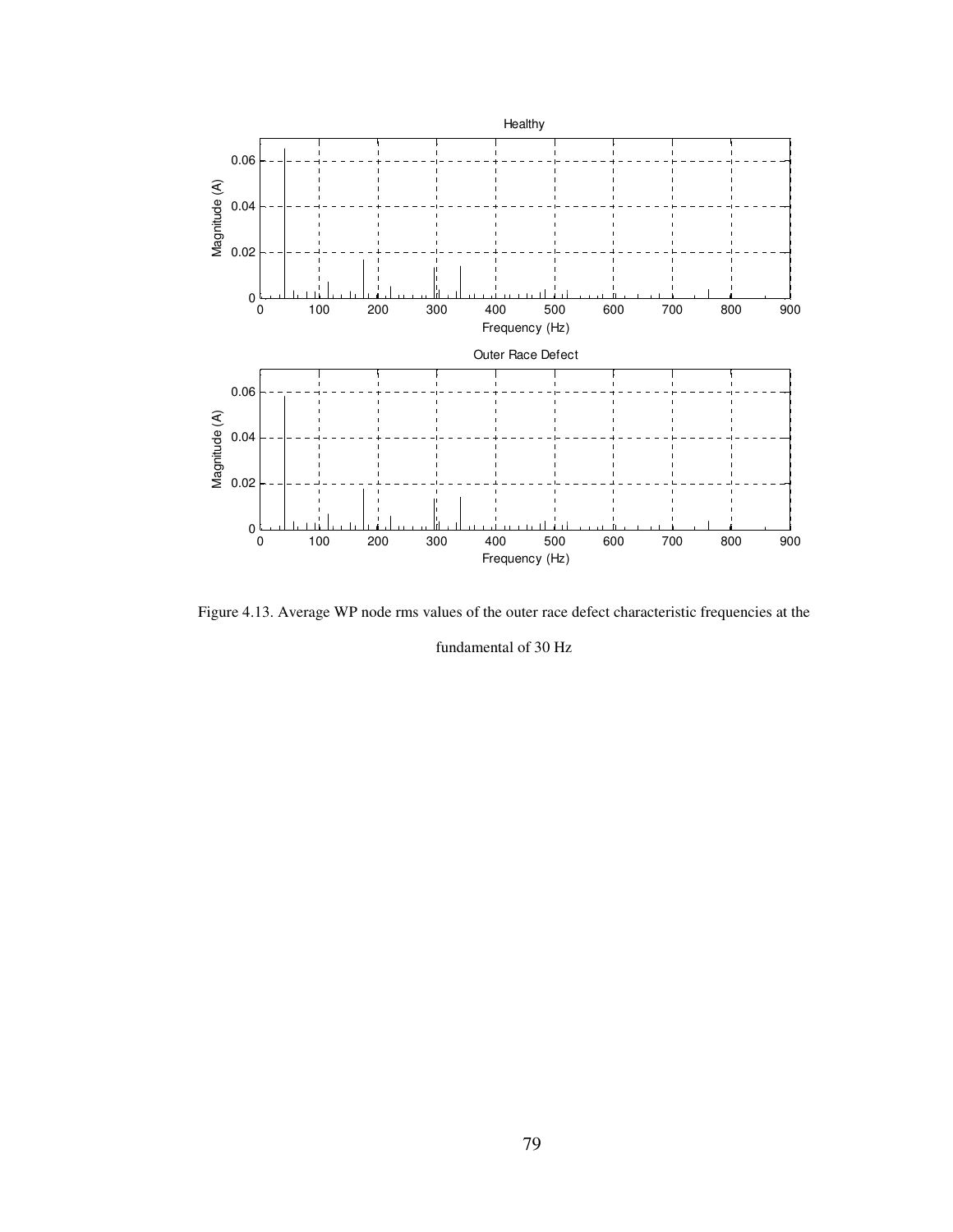At the fundamental of 45 Hz, the mechanical vibration of bearing cage defect and bearing outer race defect resulted in characteristic frequency at 17.98 and 143.84 Hz, respectively. Figure 4.14 and Figure 4.15 display the average WP node rms values of the current at the frequencies of interest for healthy, cage defect, and outer race defect bearings.



Figure 4.14. Average WP node rms values of the cage defect characteristic frequencies at the fundamental

of 45 Hz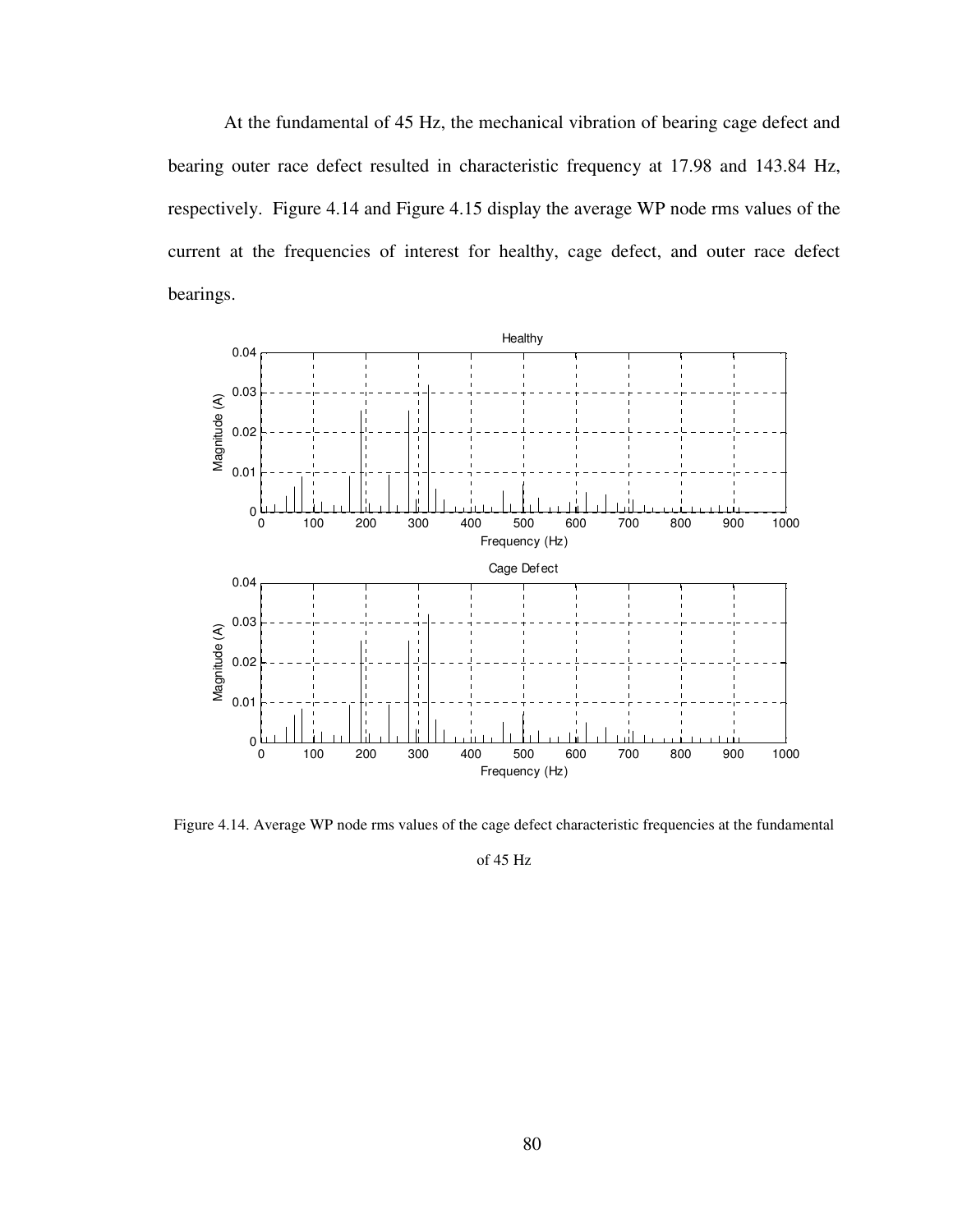

Figure 4.15. Average WP node rms values of the outer race defect characteristic frequencies at the

fundamental of 45 Hz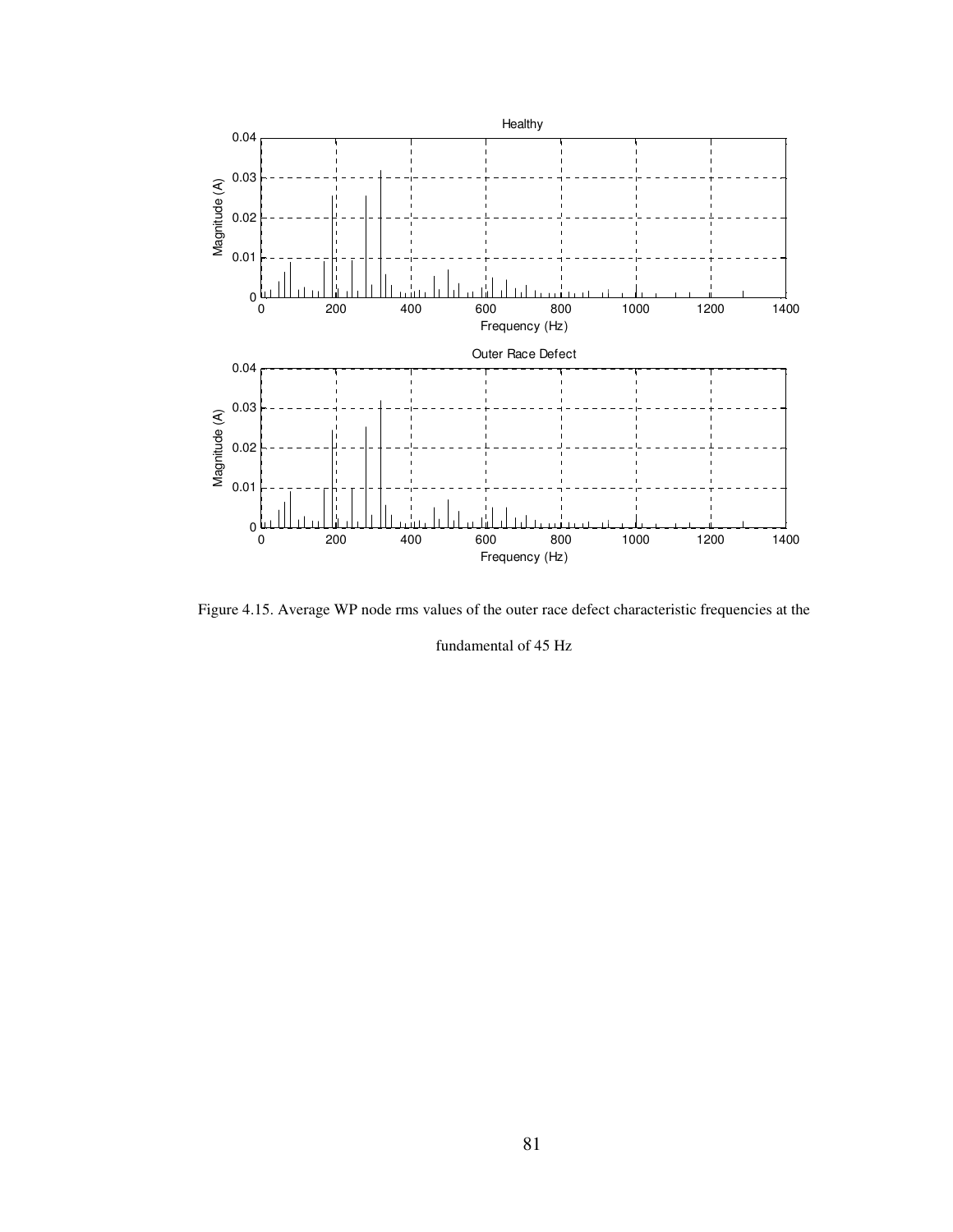At the fundamental of 60 Hz, the mechanical vibration of bearing cage defect and bearing outer race defect resulted in characteristic frequency at 23.97 and 191.79 Hz, respectively. Figure 4.16 and Figure 4.17 display the average WP node rms values of the current at the frequencies of interest for healthy, cage defect, and outer race defect bearings.



Figure 4.16. Average WP node rms values of the cage defect characteristic frequencies at the fundamental

of 60 Hz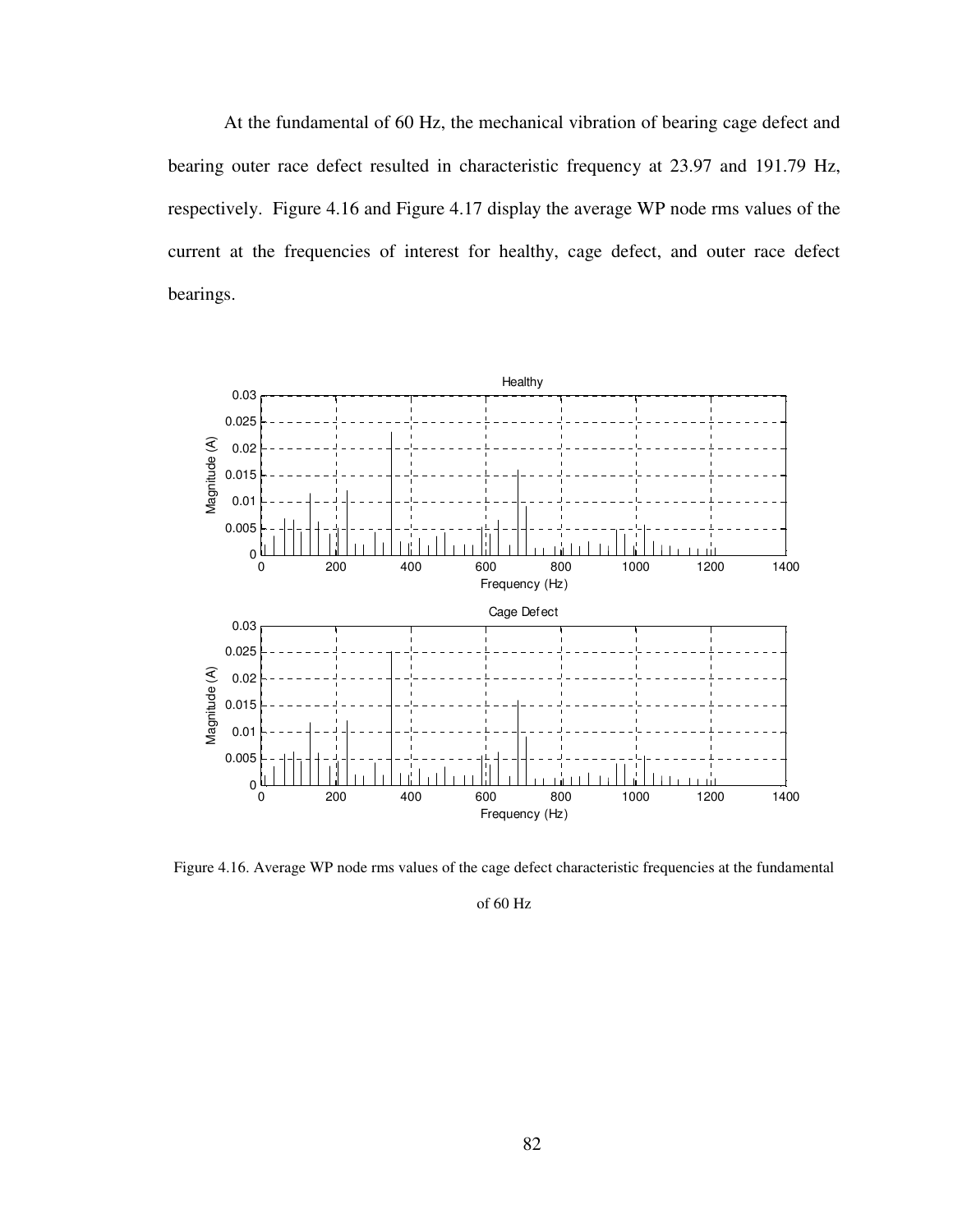

Figure 4.17. Average WP node rms values of the outer race defect characteristic frequencies at the fundamental of 60 Hz

The plots of the average WP rms values suggest that it is almost impossible to separate the healthy and defective bearings by simply comparing the WP rms values of the nodes of interest. The comparison of the results of clustering and the proposed method is shown below.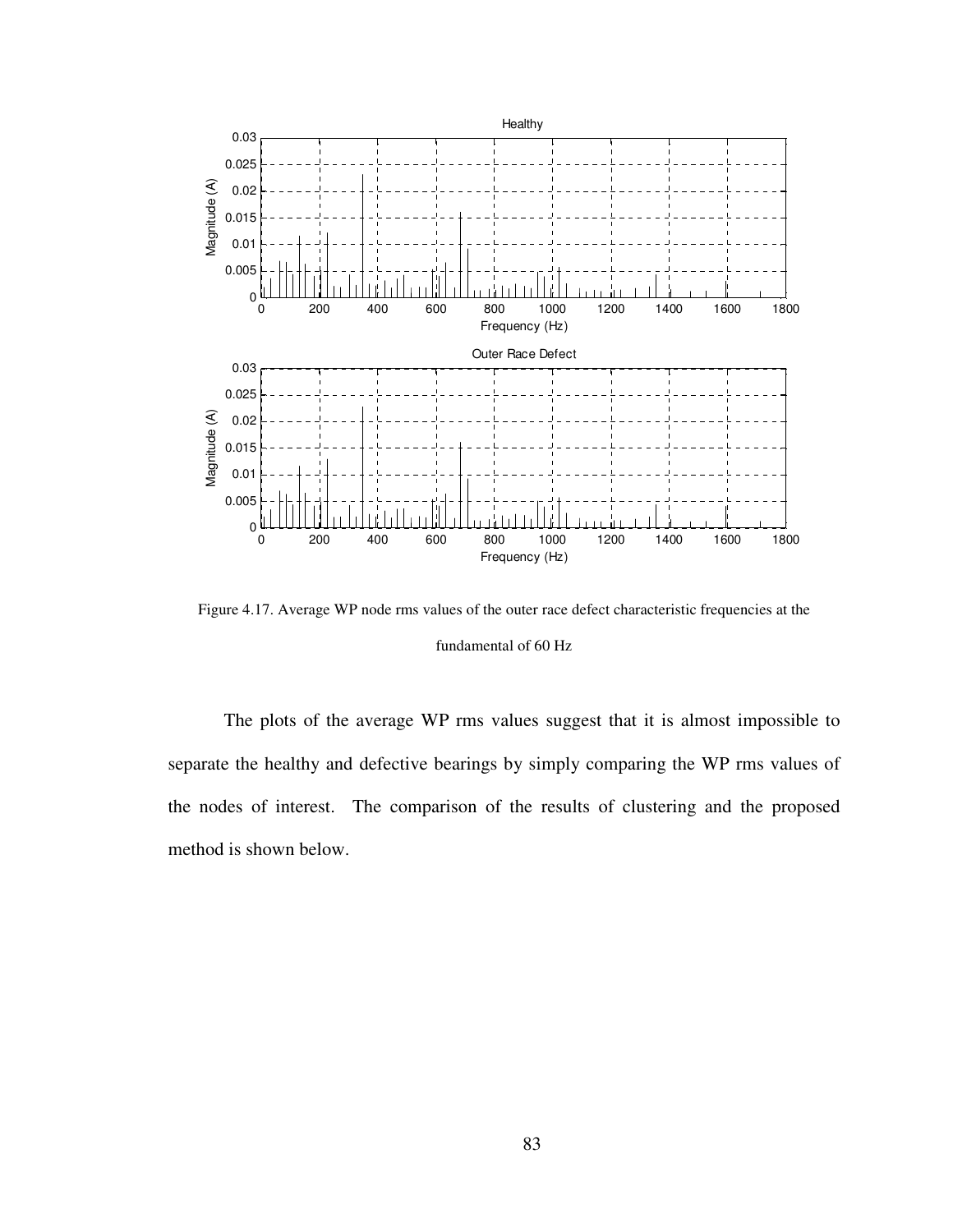## **4.1 Results from Clustering**

In the bearing cage defect case, the clustering classification error is shown in Figure 4.18. The plot reveals that the classification errors at the fundamentals of 15, 30, 45, and 60 Hz are 40%, 50%, 34%, and 43%, respectively.



Figure 4.18. Clustering classification error for bearing cage defect

In the bearing outer race defect case, the clustering classification error is displayed in Figure 4.19. The plot shows that the classification errors at the fundamentals of 15, 30, 45, and 60 Hz are 38%, 47%, 28%, and 49%, respectively.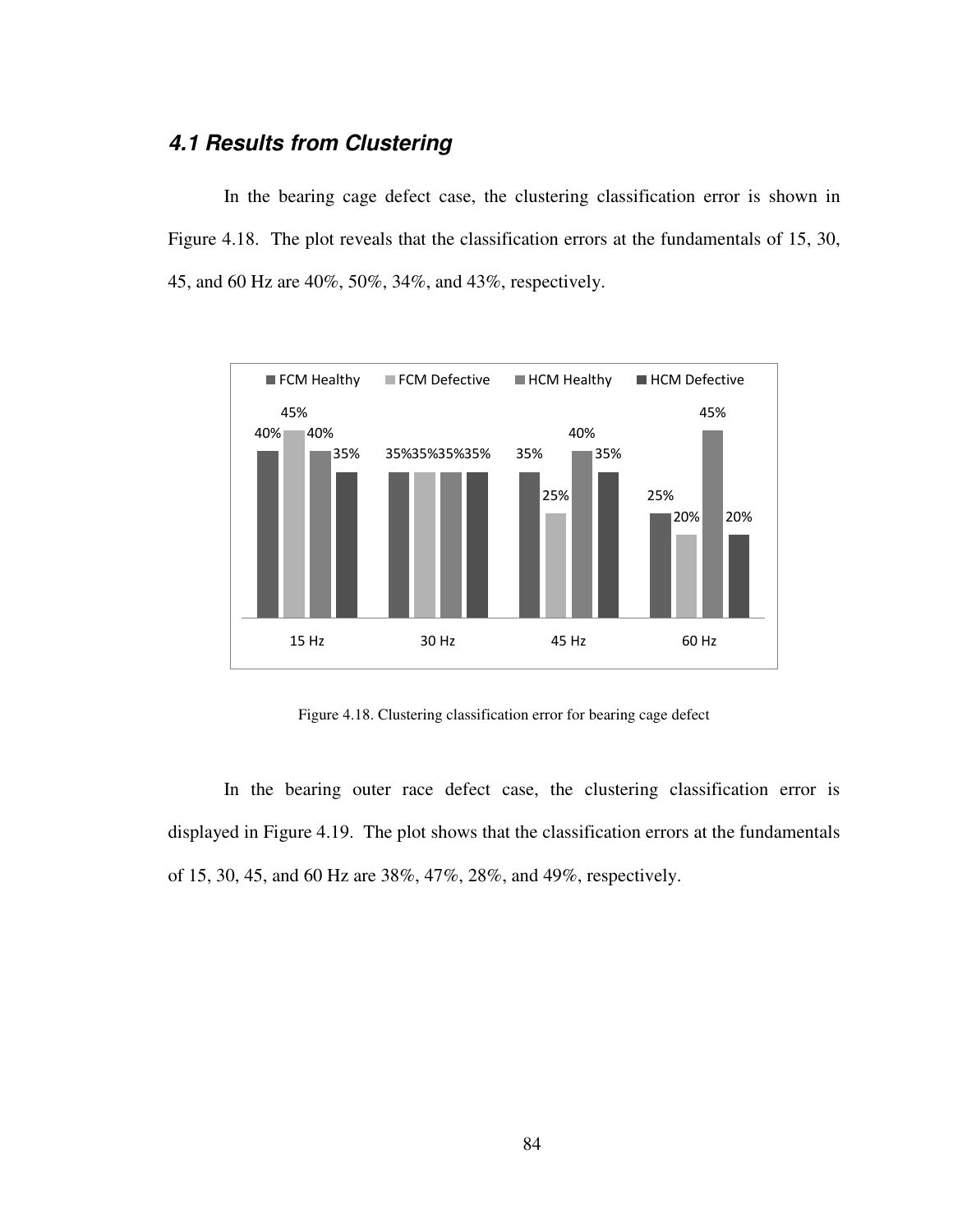

Figure 4.19. Clustering classification error for bearing outer race defect

In both bearing defect cases, these are close to random assignments. The results from clustering suggested that this method cannot find the similarity of the WP node rms values from healthy and defective bearings.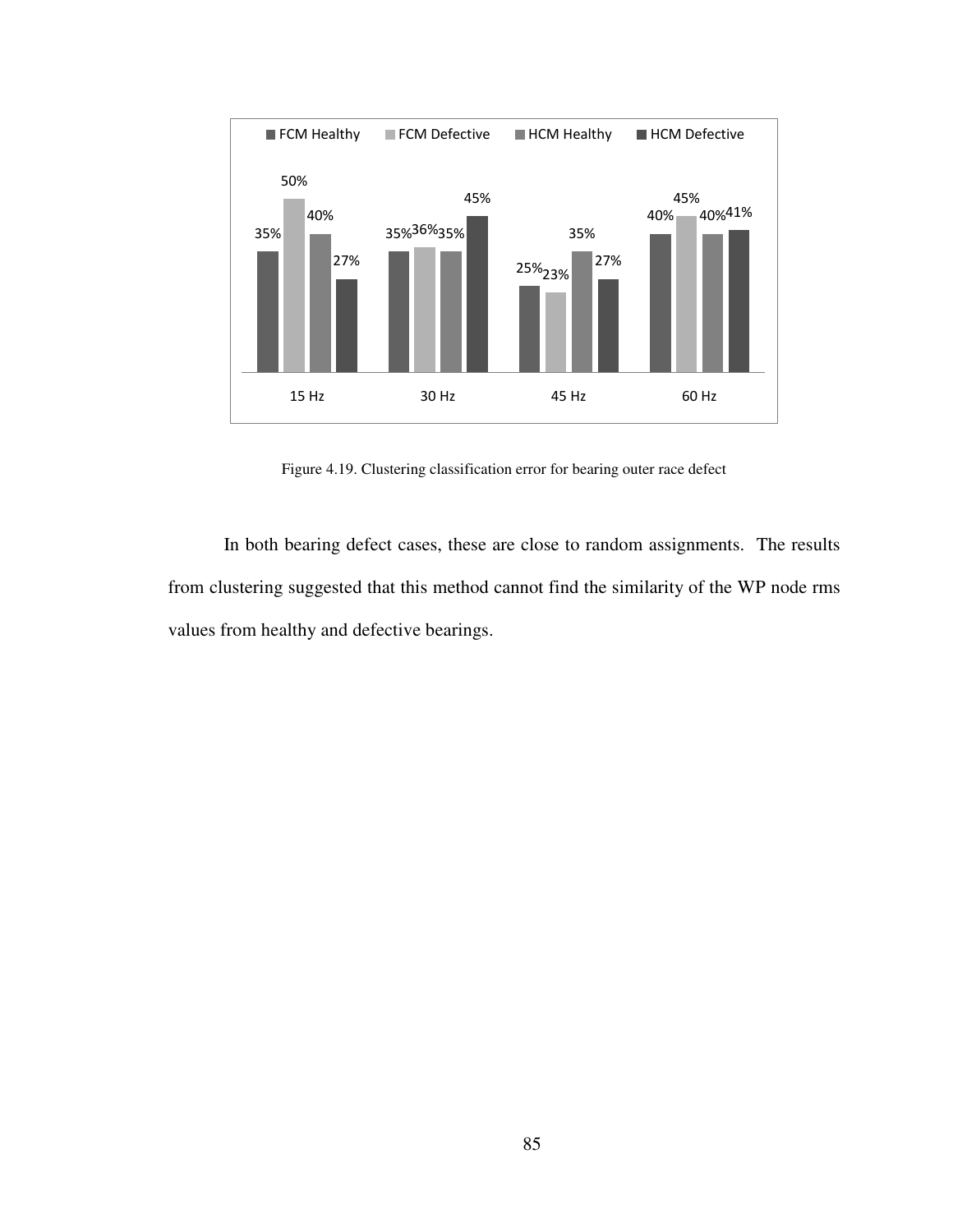## **4.2 Results from the Proposed Method**

In this section, the results of the proposed method are presented. The WP nodes of interest for each fundamental frequency and defect type were selected using the GA. The SVM determines the SVM classifier from the selected nodes. The SVM classifiers are then used to compute the 10-fold classification error. Three types of kernel functions, polynomials, radial basis function, hyperbolic tangent, were evaluated.

#### **4.2.1 Cage Defect**

In the cage defect case, the plot of the classification errors is depicted in Figure 4.20. The average percent errors categorized by the fundamental frequency are 5.62%, 11.7%, 16.9%, and 114.2% for 15, 30, 45, and 60 Hz, respectively. The average percent errors categorized by kernel functions are 11.7%, 14.4%, and 10.2% for polynomials, radial basis function, and hyperbolic tangent kernels, respectively.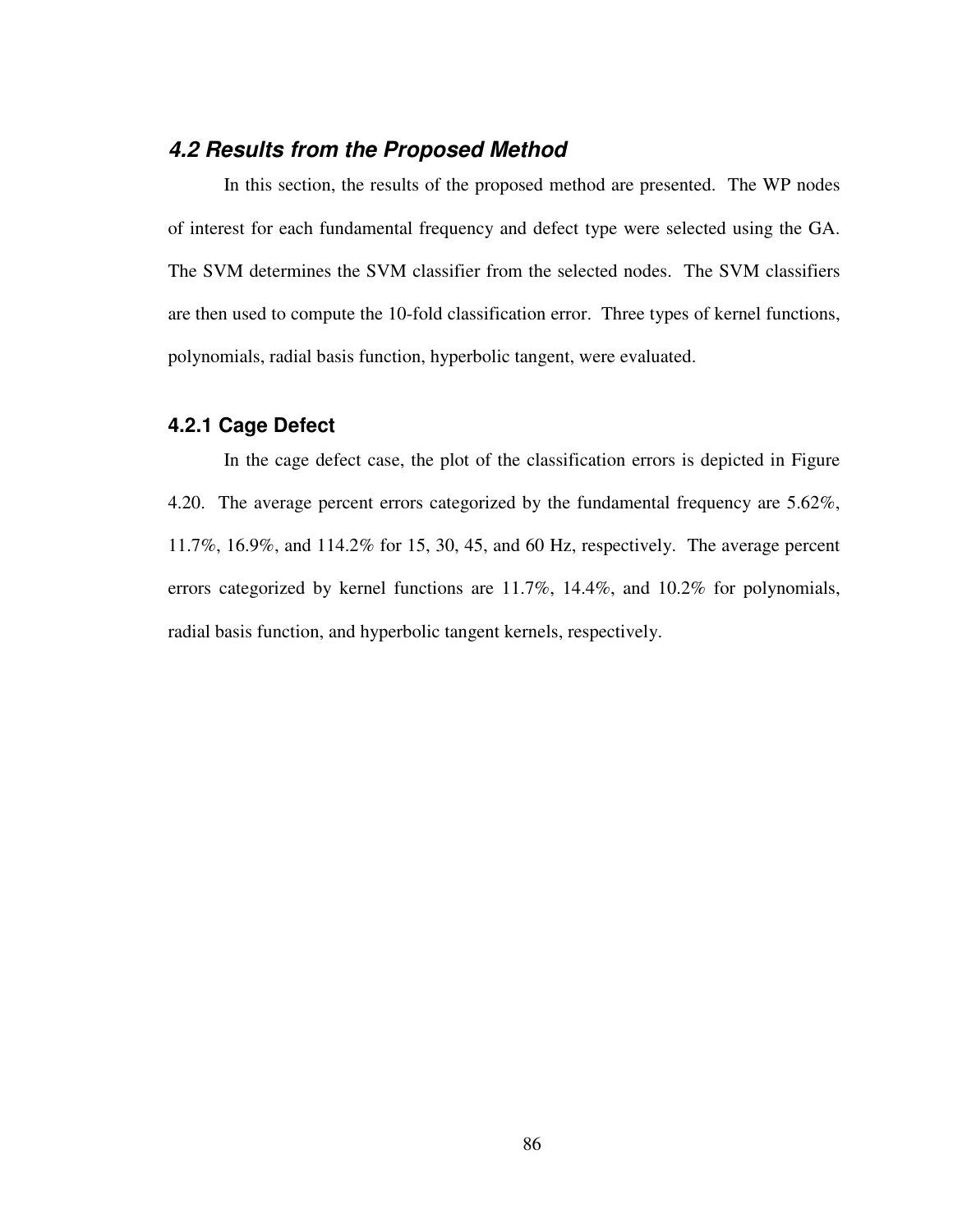

(a)



<sup>(</sup>b)

Figure 4.20. Average classification errors of the proposed method for bearing cage defect with (a) the standard deviation and (b) the average percent errors of false positive and false negative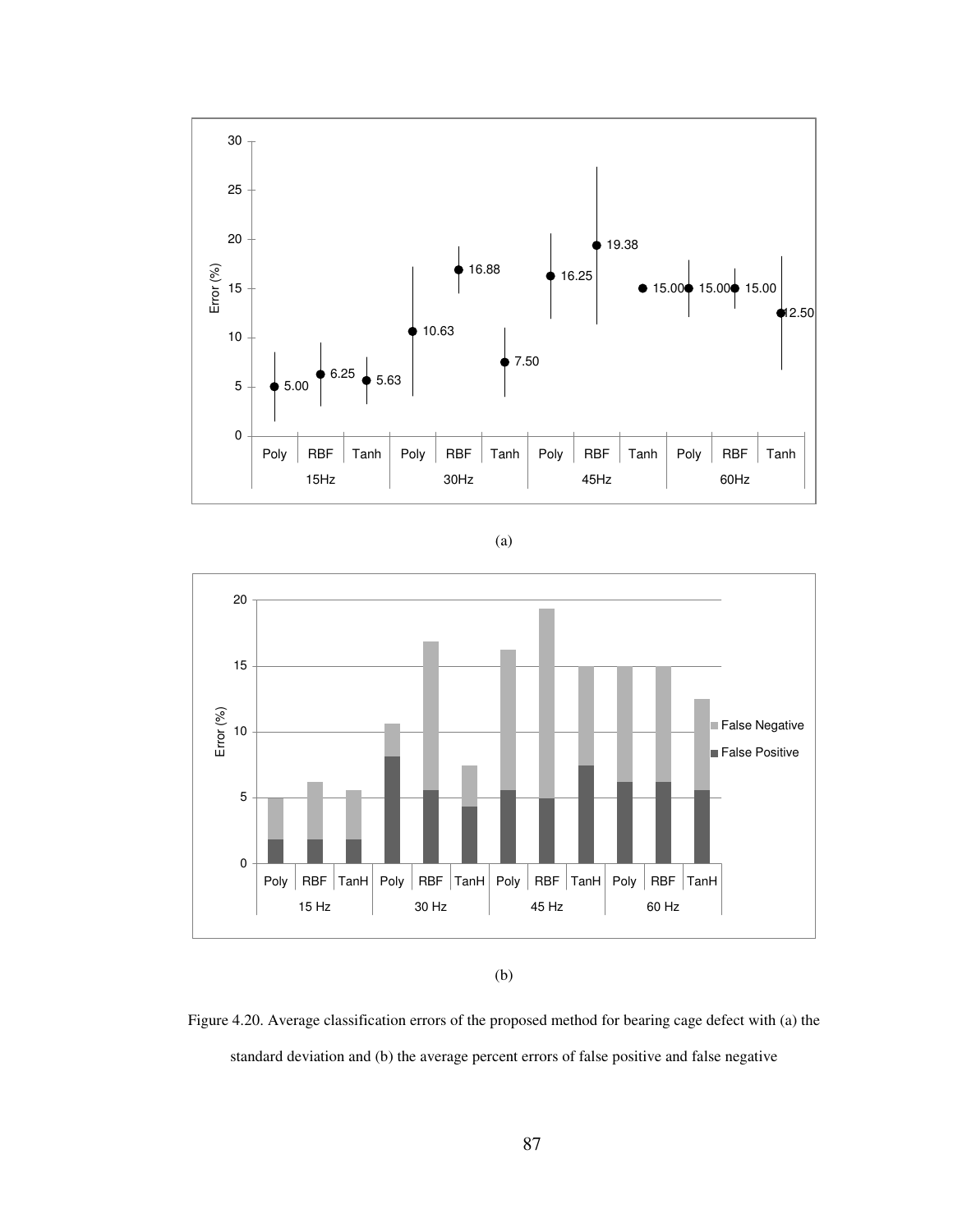The nodes selected by the GA and their corresponding frequency bands for the cage defect at the fundamental of 15, 30, 45, and 60 Hz are shown in Tables 4.1-4.4.

|                | Poly  |                     |      | <b>RBF</b> |                     | Tanh |       |                     |  |
|----------------|-------|---------------------|------|------------|---------------------|------|-------|---------------------|--|
| Node           |       | Frequency Band (Hz) | Node |            | Frequency Band (Hz) | Node |       | Frequency Band (Hz) |  |
|                | Lower | Upper               |      | Lower      | Upper               |      | Lower | Upper               |  |
| $\overline{c}$ | 7.5   | 15.0                | 5    | 30.0       | 37.5                | 5    | 30.0  | 37.5                |  |
| 4              | 22.5  | 30.0                | 7    | 45.0       | 52.5                | 6    | 37.5  | 45.0                |  |
| 5              | 30.0  | 37.5                | 8    | 52.5       | 60.0                | 7    | 45.0  | 52.5                |  |
| 6              | 37.5  | 45.0                | 11   | 75.0       | 82.5                | 8    | 52.5  | 60.0                |  |
| 8              | 52.5  | 60.0                | 12   | 82.5       | 90.0                | 9    | 60.0  | 67.5                |  |
| 9              | 60.0  | 67.5                | 22   | 157.5      | 165.0               | 19   | 135.0 | 142.5               |  |
| 14             | 97.5  | 105.0               | 24   | 172.5      | 180.0               | 23   | 165.0 | 172.5               |  |
| 17             | 120.0 | 127.5               | 25   | 180.0      | 187.5               | 24   | 172.5 | 180.0               |  |
| 18             | 127.5 | 135.0               | 26   | 187.5      | 195.0               | 29   | 210.0 | 217.5               |  |
| 19             | 135.0 | 142.5               | 30   | 217.5      | 225.0               | 30   | 217.5 | 225.0               |  |
| 21             | 150.0 | 157.5               | 34   | 247.5      | 255.0               | 31   | 225.0 | 232.5               |  |
| 23             | 165.0 | 172.5               | 38   | 277.5      | 285.0               | 32   | 232.5 | 240.0               |  |
| 25             | 180.0 | 187.5               | 39   | 285.0      | 292.5               | 36   | 262.5 | 270.0               |  |
| 28             | 202.5 | 210.0               | 40   | 292.5      | 300.0               | 37   | 270.0 | 277.5               |  |
| 30             | 217.5 | 225.0               | 41   | 300.0      | 307.5               |      |       |                     |  |
| 32             | 232.5 | 240.0               |      |            |                     |      |       |                     |  |
| 41             | 300.0 | 307.5               |      |            |                     |      |       |                     |  |

Table 4.1. Nodes selected by the GA and corresponding frequency bands for cage defect with the

fundamental of 15 Hz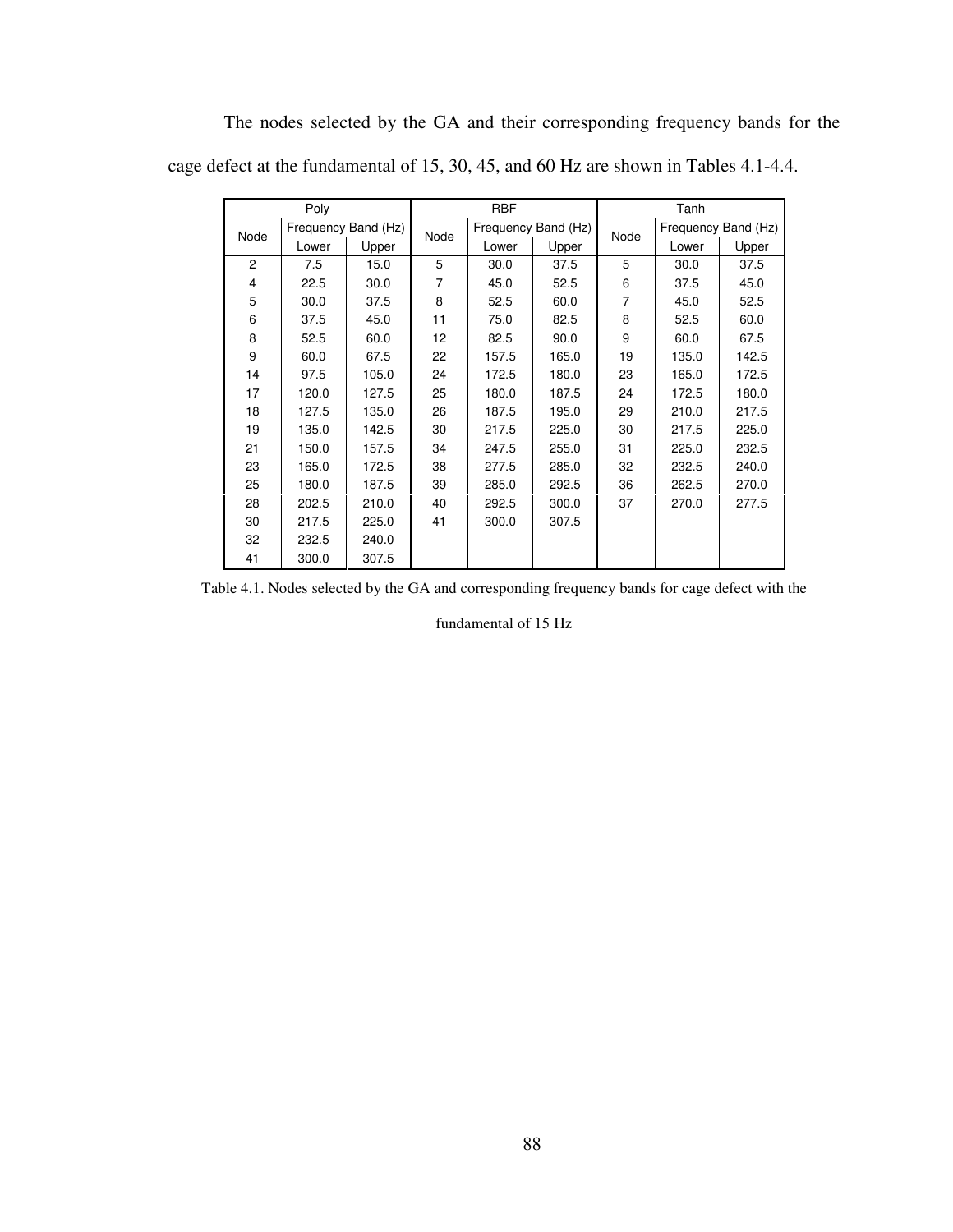|      | Poly  |                     |      | <b>RBF</b> |                     |      | Tanh  |                     |
|------|-------|---------------------|------|------------|---------------------|------|-------|---------------------|
| Node |       | Frequency Band (Hz) | Node |            | Frequency Band (Hz) | Node |       | Frequency Band (Hz) |
|      | Lower | Upper               |      | Lower      | Upper               |      | Lower | Upper               |
| 1    | 0.0   | 7.5                 | 3    | 15.0       | 22.5                | 6    | 37.5  | 45.0                |
| 6    | 37.5  | 45.0                | 8    | 52.5       | 60.0                | 11   | 75.0  | 82.5                |
| 16   | 112.5 | 120.0               | 11   | 75.0       | 82.5                | 14   | 97.5  | 105.0               |
| 19   | 135.0 | 142.5               | 16   | 112.5      | 120.0               | 16   | 112.5 | 120.0               |
| 29   | 210.0 | 217.5               | 17   | 120.0      | 127.5               | 22   | 157.5 | 165.0               |
| 30   | 217.5 | 225.0               | 32   | 232.5      | 240.0               | 25   | 180.0 | 187.5               |
| 33   | 240.0 | 247.5               | 41   | 300.0      | 307.5               | 29   | 210.0 | 217.5               |
| 35   | 255.0 | 262.5               | 43   | 315.0      | 322.5               | 30   | 217.5 | 225.0               |
| 41   | 300.0 | 307.5               | 54   | 397.5      | 405.0               | 33   | 240.0 | 247.5               |
| 43   | 315.0 | 322.5               | 56   | 412.5      | 420.0               | 37   | 270.0 | 277.5               |
| 49   | 360.0 | 367.5               | 61   | 450.0      | 457.5               | 40   | 292.5 | 300.0               |
| 53   | 390.0 | 397.5               | 65   | 480.0      | 487.5               | 41   | 300.0 | 307.5               |
| 54   | 397.5 | 405.0               | 69   | 510.0      | 517.5               | 45   | 330.0 | 337.5               |
| 57   | 420.0 | 427.5               | 70   | 517.5      | 525.0               | 46   | 337.5 | 345.0               |
| 61   | 450.0 | 457.5               | 73   | 540.0      | 547.5               | 51   | 375.0 | 382.5               |
| 62   | 457.5 | 465.0               | 80   | 592.5      | 600.0               | 54   | 397.5 | 405.0               |
| 67   | 495.0 | 502.5               | 81   | 600.0      | 607.5               | 59   | 435.0 | 442.5               |
| 69   | 510.0 | 517.5               |      |            |                     | 61   | 450.0 | 457.5               |
| 70   | 517.5 | 525.0               |      |            |                     | 67   | 495.0 | 502.5               |
| 77   | 570.0 | 577.5               |      |            |                     | 69   | 510.0 | 517.5               |
| 80   | 592.5 | 600.0               |      |            |                     | 70   | 517.5 | 525.0               |
|      |       |                     |      |            |                     | 73   | 540.0 | 547.5               |
|      |       |                     |      |            |                     | 78   | 577.5 | 585.0               |

Table 4.2. Nodes selected by the GA and corresponding frequency bands for cage defect with the

fundamental of 30 Hz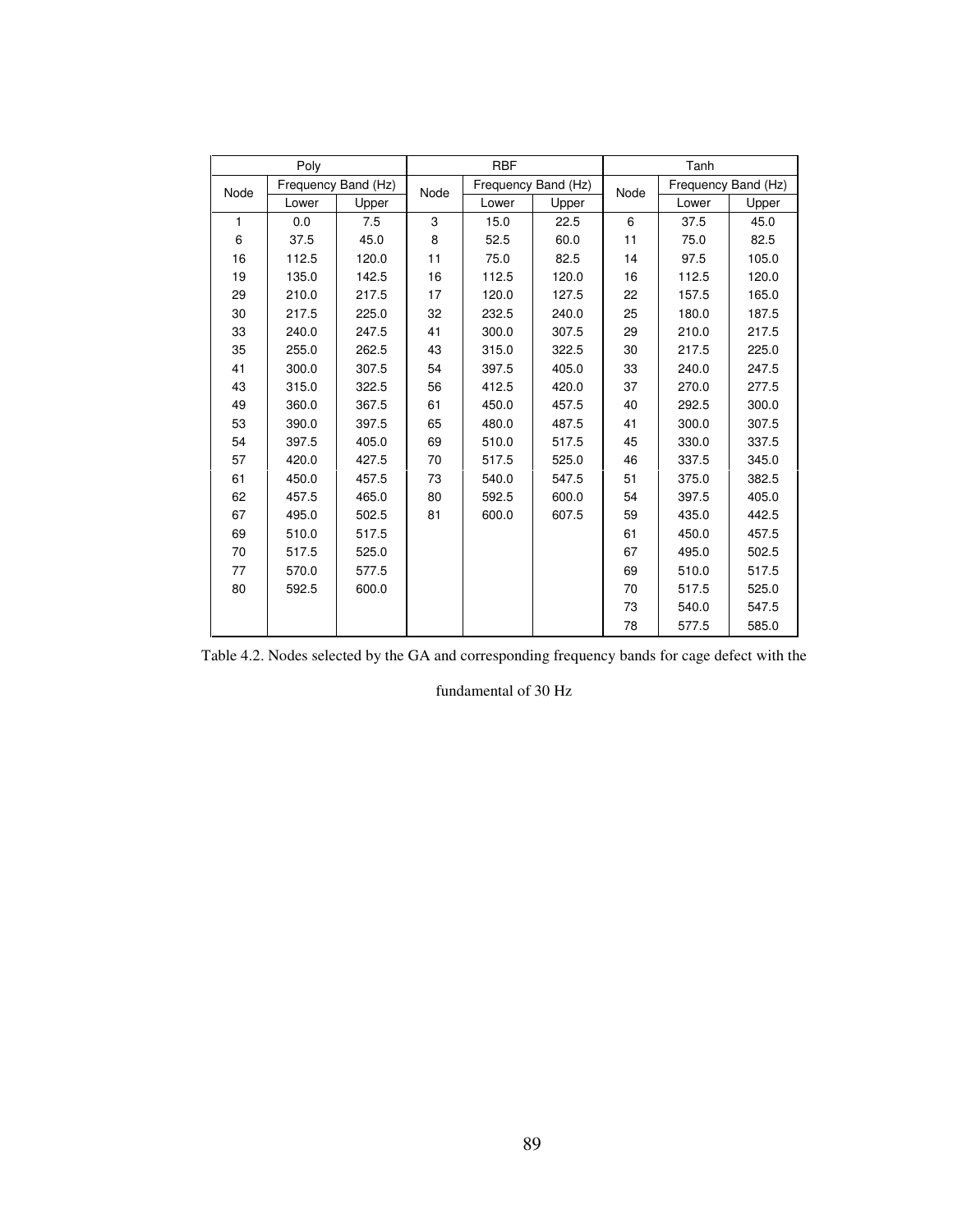|                | Poly  |                     |      | <b>RBF</b> |                     | Tanh           |       |                     |  |
|----------------|-------|---------------------|------|------------|---------------------|----------------|-------|---------------------|--|
| Node           |       | Frequency Band (Hz) | Node |            | Frequency Band (Hz) | Node           |       | Frequency Band (Hz) |  |
|                | Lower | Upper               |      | Lower      | Upper               |                | Lower | Upper               |  |
| $\overline{7}$ | 45.0  | 52.5                | 14   | 97.5       | 105.0               | $\overline{7}$ | 45.0  | 52.5                |  |
| 11             | 75.0  | 82.5                | 19   | 135.0      | 142.5               | 9              | 60.0  | 67.5                |  |
| 14             | 97.5  | 105.0               | 21   | 150.0      | 157.5               | 16             | 112.5 | 120.0               |  |
| 16             | 112.5 | 120.0               | 35   | 255.0      | 262.5               | 28             | 202.5 | 210.0               |  |
| 19             | 135.0 | 142.5               | 38   | 277.5      | 285.0               | 33             | 240.0 | 247.5               |  |
| 21             | 150.0 | 157.5               | 50   | 367.5      | 375.0               | 35             | 255.0 | 262.5               |  |
| 43             | 315.0 | 322.5               | 55   | 405.0      | 412.5               | 40             | 292.5 | 300.0               |  |
| 45             | 330.0 | 337.5               | 64   | 472.5      | 480.0               | 43             | 315.0 | 322.5               |  |
| 52             | 382.5 | 390.0               | 81   | 600.0      | 607.5               | 71             | 525.0 | 532.5               |  |
| 59             | 435.0 | 442.5               | 86   | 637.5      | 645.0               | 79             | 585.0 | 592.5               |  |
| 64             | 472.5 | 480.0               | 95   | 705.0      | 712.5               | 86             | 637.5 | 645.0               |  |
| 67             | 495.0 | 502.5               | 105  | 780.0      | 787.5               | 88             | 652.5 | 660.0               |  |
| 71             | 525.0 | 532.5               | 112  | 832.5      | 840.0               | 91             | 675.0 | 682.5               |  |
| 74             | 547.5 | 555.0               | 115  | 855.0      | 862.5               | 95             | 705.0 | 712.5               |  |
| 86             | 637.5 | 645.0               | 117  | 870.0      | 877.5               | 105            | 780.0 | 787.5               |  |
| 88             | 652.5 | 660.0               | 122  | 907.5      | 915.0               | 107            | 795.0 | 802.5               |  |
| 98             | 727.5 | 735.0               |      |            |                     | 115            | 855.0 | 862.5               |  |
| 105            | 780.0 | 787.5               |      |            |                     |                |       |                     |  |
| 107            | 795.0 | 802.5               |      |            |                     |                |       |                     |  |
| 110            | 817.5 | 825.0               |      |            |                     |                |       |                     |  |
| 115            | 855.0 | 862.5               |      |            |                     |                |       |                     |  |
| 117            | 870.0 | 877.5               |      |            |                     |                |       |                     |  |
| 119            | 885.0 | 892.5               |      |            |                     |                |       |                     |  |

Table 4.3. Nodes selected by the GA and corresponding frequency bands for cage defect with the

fundamental of 45 Hz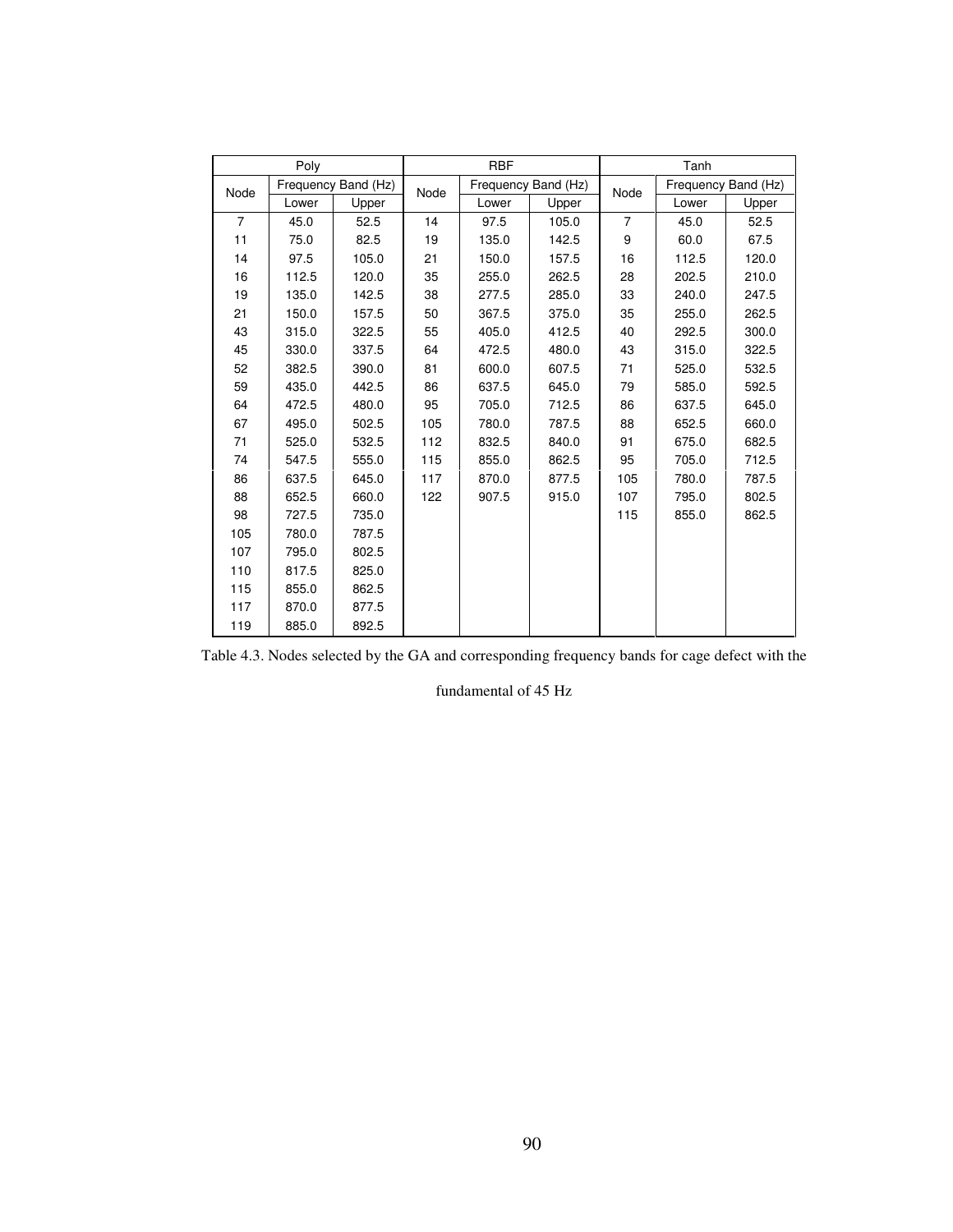|      | Poly                |        |      | <b>RBF</b>          |        | Tanh           |                     |        |  |
|------|---------------------|--------|------|---------------------|--------|----------------|---------------------|--------|--|
| Node | Frequency Band (Hz) |        | Node | Frequency Band (Hz) |        | Node           | Frequency Band (Hz) |        |  |
|      | Lower               | Upper  |      | Lower               | Upper  |                | Lower               | Upper  |  |
| 9    | 60.0                | 67.5   | 9    | 60.0                | 67.5   | $\overline{c}$ | 7.5                 | 15.0   |  |
| 12   | 82.5                | 90.0   | 12   | 82.5                | 90.0   | 5              | 30.0                | 37.5   |  |
| 15   | 105.0               | 112.5  | 15   | 105.0               | 112.5  | 12             | 82.5                | 90.0   |  |
| 21   | 150.0               | 157.5  | 25   | 180.0               | 187.5  | 25             | 180.0               | 187.5  |  |
| 25   | 180.0               | 187.5  | 28   | 202.5               | 210.0  | 28             | 202.5               | 210.0  |  |
| 34   | 247.5               | 255.0  | 31   | 225.0               | 232.5  | 31             | 225.0               | 232.5  |  |
| 37   | 270.0               | 277.5  | 34   | 247.5               | 255.0  | 34             | 247.5               | 255.0  |  |
| 47   | 345.0               | 352.5  | 37   | 270.0               | 277.5  | 37             | 270.0               | 277.5  |  |
| 53   | 390.0               | 397.5  | 47   | 345.0               | 352.5  | 47             | 345.0               | 352.5  |  |
| 57   | 420.0               | 427.5  | 57   | 420.0               | 427.5  | 60             | 442.5               | 450.0  |  |
| 63   | 465.0               | 472.5  | 66   | 487.5               | 495.0  | 66             | 487.5               | 495.0  |  |
| 66   | 487.5               | 495.0  | 82   | 607.5               | 615.0  | 69             | 510.0               | 517.5  |  |
| 92   | 682.5               | 690.0  | 85   | 630.0               | 637.5  | 73             | 540.0               | 547.5  |  |
| 98   | 727.5               | 735.0  | 89   | 660.0               | 667.5  | 76             | 562.5               | 570.0  |  |
| 108  | 802.5               | 810.0  | 92   | 682.5               | 690.0  | 85             | 630.0               | 637.5  |  |
| 114  | 847.5               | 855.0  | 101  | 750.0               | 757.5  | 89             | 660.0               | 667.5  |  |
| 117  | 870.0               | 877.5  | 105  | 780.0               | 787.5  | 105            | 780.0               | 787.5  |  |
| 130  | 967.5               | 975.0  | 108  | 802.5               | 810.0  | 108            | 802.5               | 810.0  |  |
| 137  | 1020.0              | 1027.5 | 124  | 922.5               | 930.0  | 111            | 825.0               | 832.5  |  |
| 146  | 1087.5              | 1095.0 | 130  | 967.5               | 975.0  | 114            | 847.5               | 855.0  |  |
| 153  | 1140.0              | 1147.5 | 133  | 990.0               | 997.5  | 124            | 922.5               | 930.0  |  |
| 156  | 1162.5              | 1170.0 | 149  | 1110.0              | 1117.5 | 130            | 967.5               | 975.0  |  |
| 159  | 1185.0              | 1192.5 | 153  | 1140.0              | 1147.5 | 133            | 990.0               | 997.5  |  |
|      |                     |        | 156  | 1162.5              | 1170.0 | 140            | 1042.5              | 1050.0 |  |
|      |                     |        | 159  | 1185.0              | 1192.5 | 149            | 1110.0              | 1117.5 |  |

Table 4.4. Nodes selected by the GA and corresponding frequency bands for cage defect with the

fundamental of 60 Hz

#### **4.2.2 Outer Race Defect**

In the outer race defect case, the plot of the classification errors is depicted in Figure 4.21. The average percent errors categorized by the fundamental frequency are 12.3%, 14.1%, 7.74%, and 20.0% for 15, 30, 45, and 60 Hz, respectively. The average percent errors categorized by kernel functions are 13.2%, 13.8%, and 13.5% for polynomials, radial basis function, and hyperbolic tangent kernels, respectively.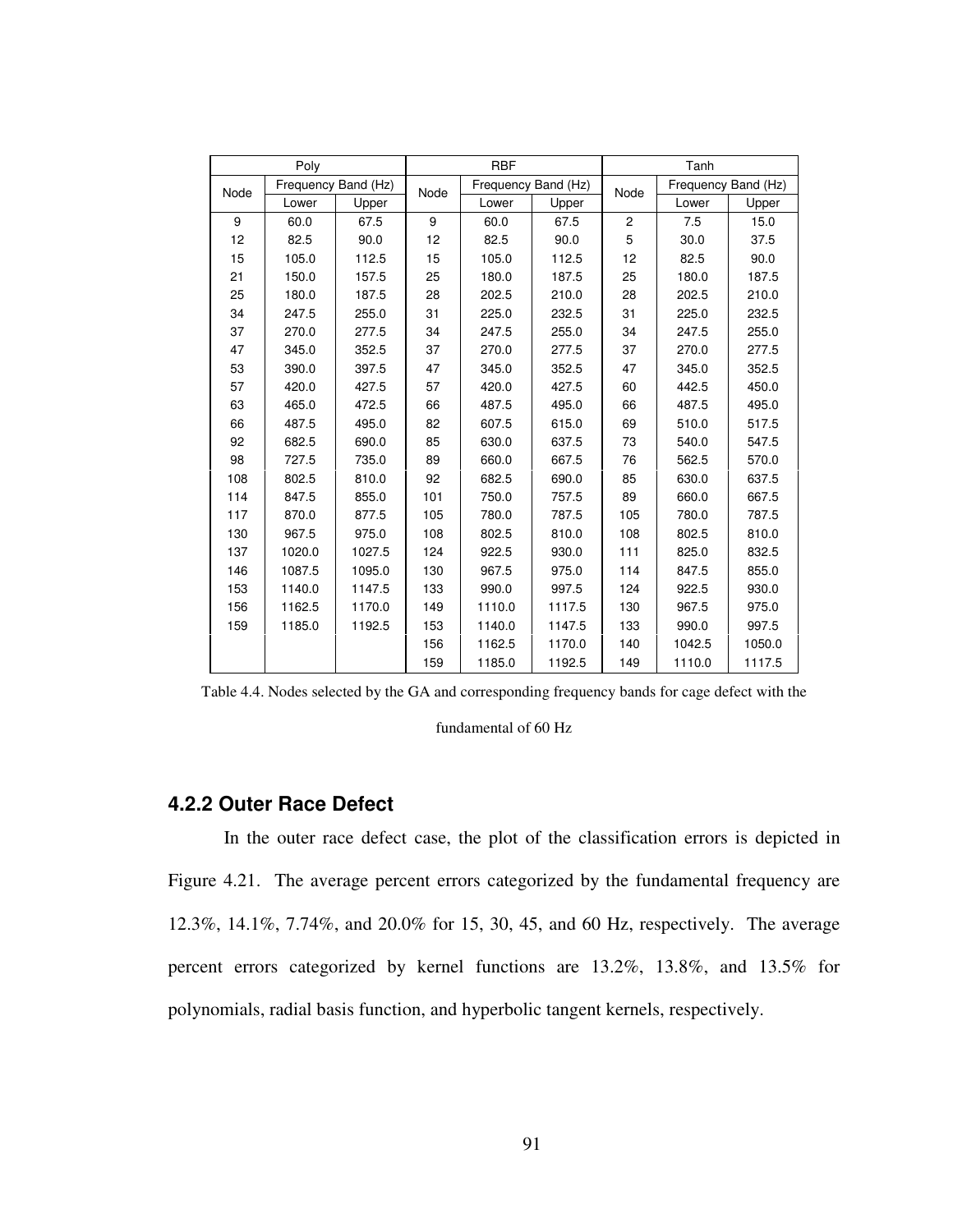





<sup>(</sup>b)

Figure 4.21. Average classification errors of the proposed method for bearing outer race defect with (a) the standard deviation and (b) the average percent errors of false positive and false negative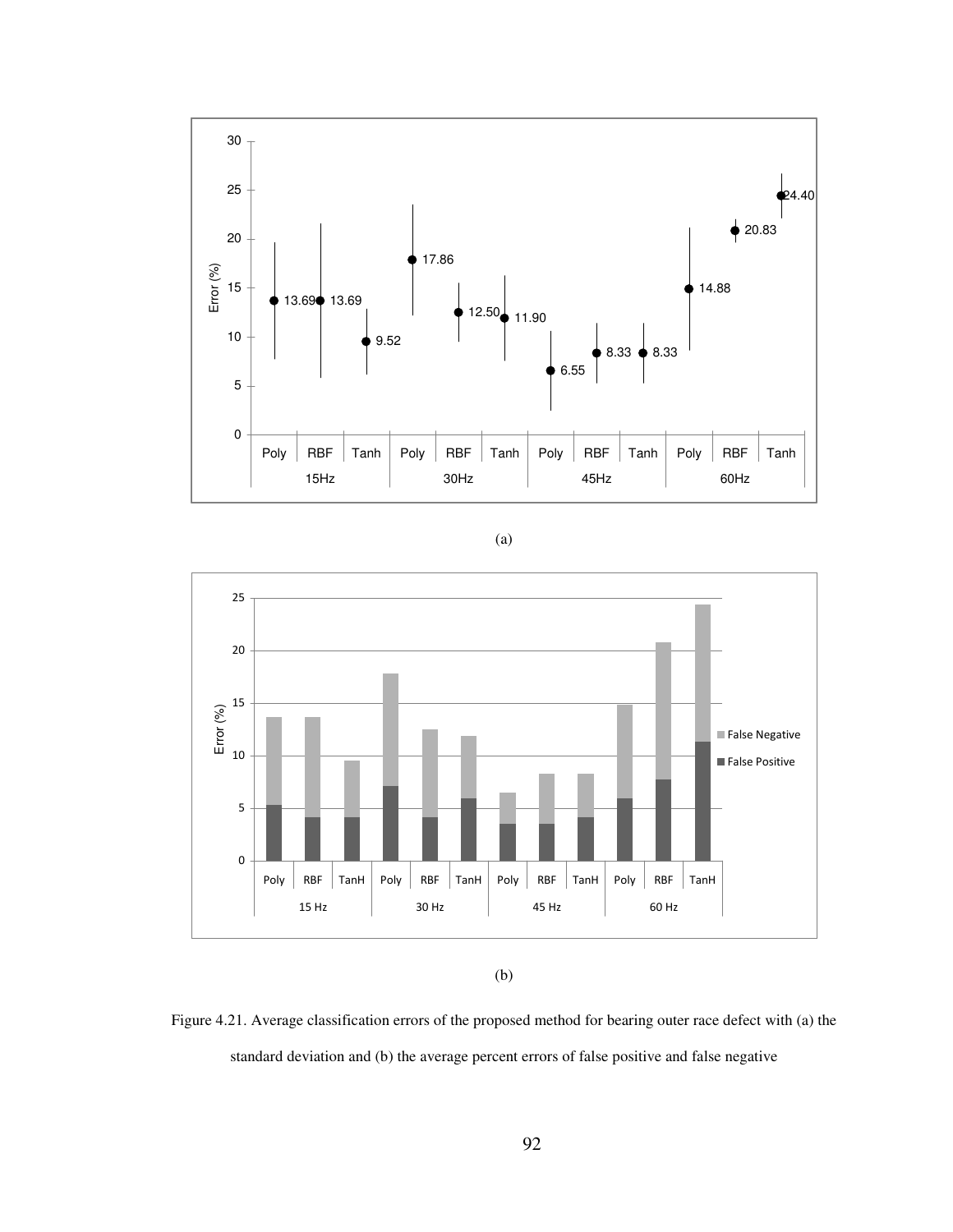|  |  |  |  | The nodes selected by the GA and their corresponding frequency bands for the               |  |  |
|--|--|--|--|--------------------------------------------------------------------------------------------|--|--|
|  |  |  |  | outer race defect at the fundamental of 15, 30, 45, and 60 Hz are shown in Tables 4.1-4.4. |  |  |

|              | Poly  |                     |                         | <b>RBF</b> |                     |              | Tanh  |                     |
|--------------|-------|---------------------|-------------------------|------------|---------------------|--------------|-------|---------------------|
| Node         |       | Frequency Band (Hz) | Node                    |            | Frequency Band (Hz) | Node         |       | Frequency Band (Hz) |
|              | Lower | Upper               |                         | Lower      | Upper               |              | Lower | Upper               |
| $\mathbf{1}$ | 0.0   | 7.5                 | $\mathbf{1}$            | 0.0        | 7.5                 | $\mathbf{1}$ | 0.0   | 7.5                 |
| 3            | 15.0  | 22.5                | $\overline{\mathbf{4}}$ | 22.5       | 30.0                | 2            | 7.5   | 15.0                |
| 6            | 37.5  | 45.0                | 14                      | 97.5       | 105.0               | 5            | 30.0  | 37.5                |
| 9            | 60.0  | 67.5                | 15                      | 105.0      | 112.5               | 6            | 37.5  | 45.0                |
| 10           | 67.5  | 75.0                | 16                      | 112.5      | 120.0               | 9            | 60.0  | 67.5                |
| 13           | 90.0  | 97.5                | 17                      | 120.0      | 127.5               | 11           | 75.0  | 82.5                |
| 14           | 97.5  | 105.0               | 20                      | 142.5      | 150.0               | 14           | 97.5  | 105.0               |
| 15           | 105.0 | 112.5               | 25                      | 180.0      | 187.5               | 15           | 105.0 | 112.5               |
| 16           | 112.5 | 120.0               | 31                      | 225.0      | 232.5               | 16           | 112.5 | 120.0               |
| 19           | 135.0 | 142.5               | 32                      | 232.5      | 240.0               | 18           | 127.5 | 135.0               |
| 20           | 142.5 | 150.0               | 33                      | 240.0      | 247.5               | 19           | 135.0 | 142.5               |
| 22           | 157.5 | 165.0               | 34                      | 247.5      | 255.0               | 20           | 142.5 | 150.0               |
| 25           | 180.0 | 187.5               | 41                      | 300.0      | 307.5               | 26           | 187.5 | 195.0               |
| 29           | 210.0 | 217.5               | 42                      | 307.5      | 315.0               | 29           | 210.0 | 217.5               |
| 30           | 217.5 | 225.0               | 43                      | 315.0      | 322.5               | 31           | 225.0 | 232.5               |
| 32           | 232.5 | 240.0               | 47                      | 345.0      | 352.5               | 32           | 232.5 | 240.0               |
| 33           | 240.0 | 247.5               | 58                      | 427.5      | 435.0               | 33           | 240.0 | 247.5               |
| 42           | 307.5 | 315.0               |                         |            |                     | 35           | 255.0 | 262.5               |
| 43           | 315.0 | 322.5               |                         |            |                     | 38           | 277.5 | 285.0               |
| 45           | 330.0 | 337.5               |                         |            |                     | 39           | 285.0 | 292.5               |
| 46           | 337.5 | 345.0               |                         |            |                     | 42           | 307.5 | 315.0               |
| 58           | 427.5 | 435.0               |                         |            |                     | 43           | 315.0 | 322.5               |
|              |       |                     |                         |            |                     | 45           | 330.0 | 337.5               |
|              |       |                     |                         |            |                     | 54           | 397.5 | 405.0               |

Table 4.5. Nodes selected by the GA and corresponding frequency bands for outer race defect with the

fundamental of 15 Hz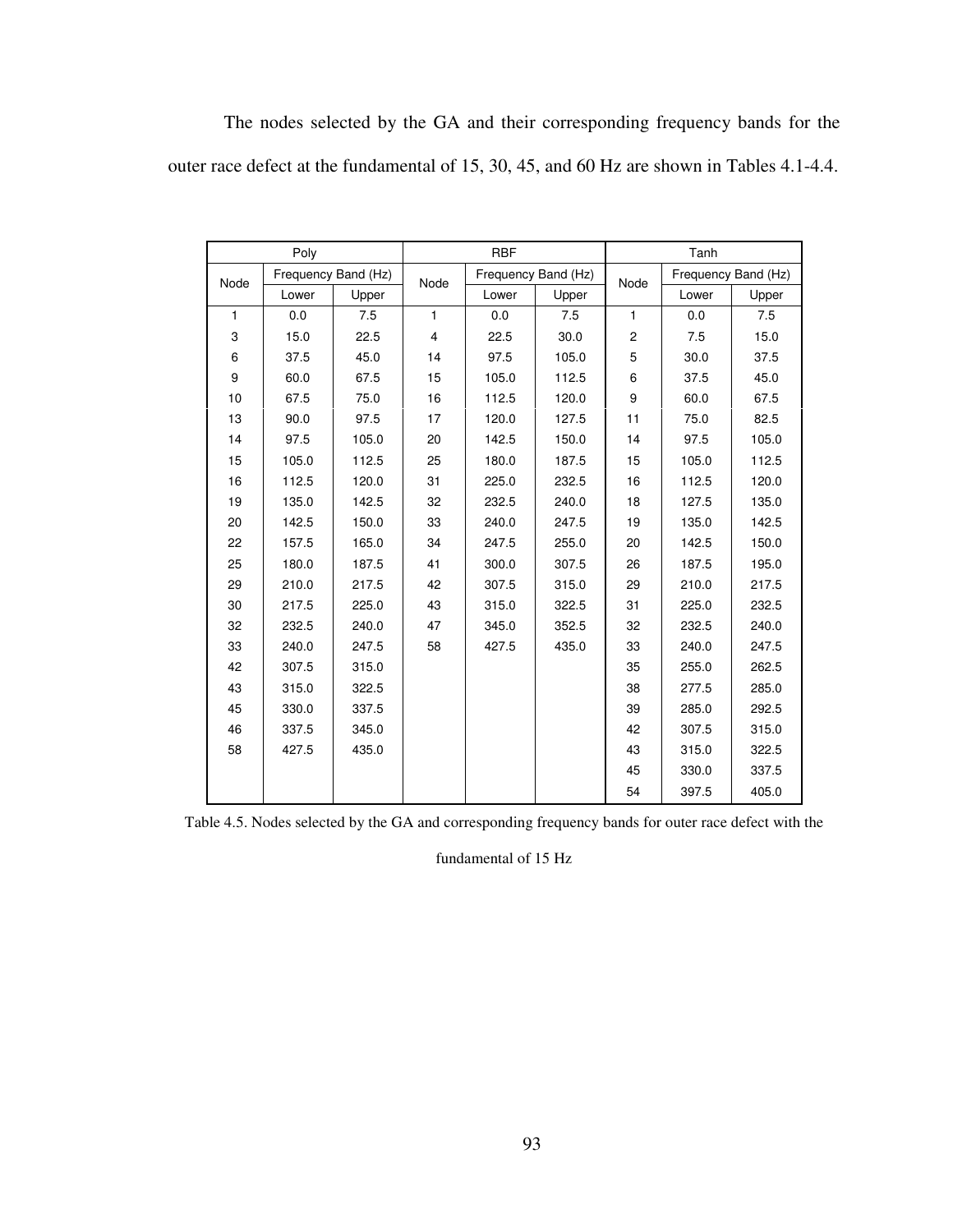|      | Poly  |                     |      | <b>RBF</b> |                     | Tanh |       |                     |  |
|------|-------|---------------------|------|------------|---------------------|------|-------|---------------------|--|
| Node |       | Frequency Band (Hz) | Node |            | Frequency Band (Hz) | Node |       | Frequency Band (Hz) |  |
|      | Lower | Upper               |      | Lower      | Upper               |      | Lower | Upper               |  |
| 8    | 52.5  | 60.0                | 5    | 30.0       | 37.5                | 6    | 37.5  | 45.0                |  |
| 9    | 60.0  | 67.5                | 6    | 37.5       | 45.0                | 8    | 52.5  | 60.0                |  |
| 11   | 75.0  | 82.5                | 8    | 52.5       | 60.0                | 9    | 60.0  | 67.5                |  |
| 13   | 90.0  | 97.5                | 16   | 112.5      | 120.0               | 19   | 135.0 | 142.5               |  |
| 22   | 157.5 | 165.0               | 17   | 120.0      | 127.5               | 24   | 172.5 | 180.0               |  |
| 24   | 172.5 | 180.0               | 22   | 157.5      | 165.0               | 32   | 232.5 | 240.0               |  |
| 25   | 180.0 | 187.5               | 24   | 172.5      | 180.0               | 37   | 270.0 | 277.5               |  |
| 33   | 240.0 | 247.5               | 25   | 180.0      | 187.5               | 40   | 292.5 | 300.0               |  |
| 43   | 315.0 | 322.5               | 29   | 210.0      | 217.5               | 43   | 315.0 | 322.5               |  |
| 45   | 330.0 | 337.5               | 37   | 270.0      | 277.5               | 45   | 330.0 | 337.5               |  |
| 53   | 390.0 | 397.5               | 38   | 277.5      | 285.0               | 53   | 390.0 | 397.5               |  |
| 61   | 450.0 | 457.5               | 40   | 292.5      | 300.0               | 56   | 412.5 | 420.0               |  |
| 62   | 457.5 | 465.0               | 46   | 337.5      | 345.0               | 61   | 450.0 | 457.5               |  |
| 65   | 480.0 | 487.5               | 48   | 352.5      | 360.0               | 62   | 457.5 | 465.0               |  |
| 67   | 495.0 | 502.5               | 49   | 360.0      | 367.5               | 65   | 480.0 | 487.5               |  |
| 77   | 570.0 | 577.5               | 51   | 375.0      | 382.5               | 67   | 495.0 | 502.5               |  |
| 78   | 577.5 | 585.0               | 53   | 390.0      | 397.5               | 69   | 510.0 | 517.5               |  |
| 81   | 600.0 | 607.5               | 62   | 457.5      | 465.0               | 73   | 540.0 | 547.5               |  |
| 89   | 660.0 | 667.5               | 65   | 480.0      | 487.5               | 81   | 600.0 | 607.5               |  |
| 91   | 675.0 | 682.5               | 67   | 495.0      | 502.5               | 89   | 660.0 | 667.5               |  |
| 99   | 735.0 | 742.5               | 77   | 570.0      | 577.5               | 91   | 675.0 | 682.5               |  |
| 102  | 757.5 | 765.0               | 91   | 675.0      | 682.5               | 94   | 697.5 | 705.0               |  |
|      |       |                     | 102  | 757.5      | 765.0               | 102  | 757.5 | 765.0               |  |

Table 4.6. Nodes selected by the GA and corresponding frequency bands for outer race defect with the

fundamental of 30 Hz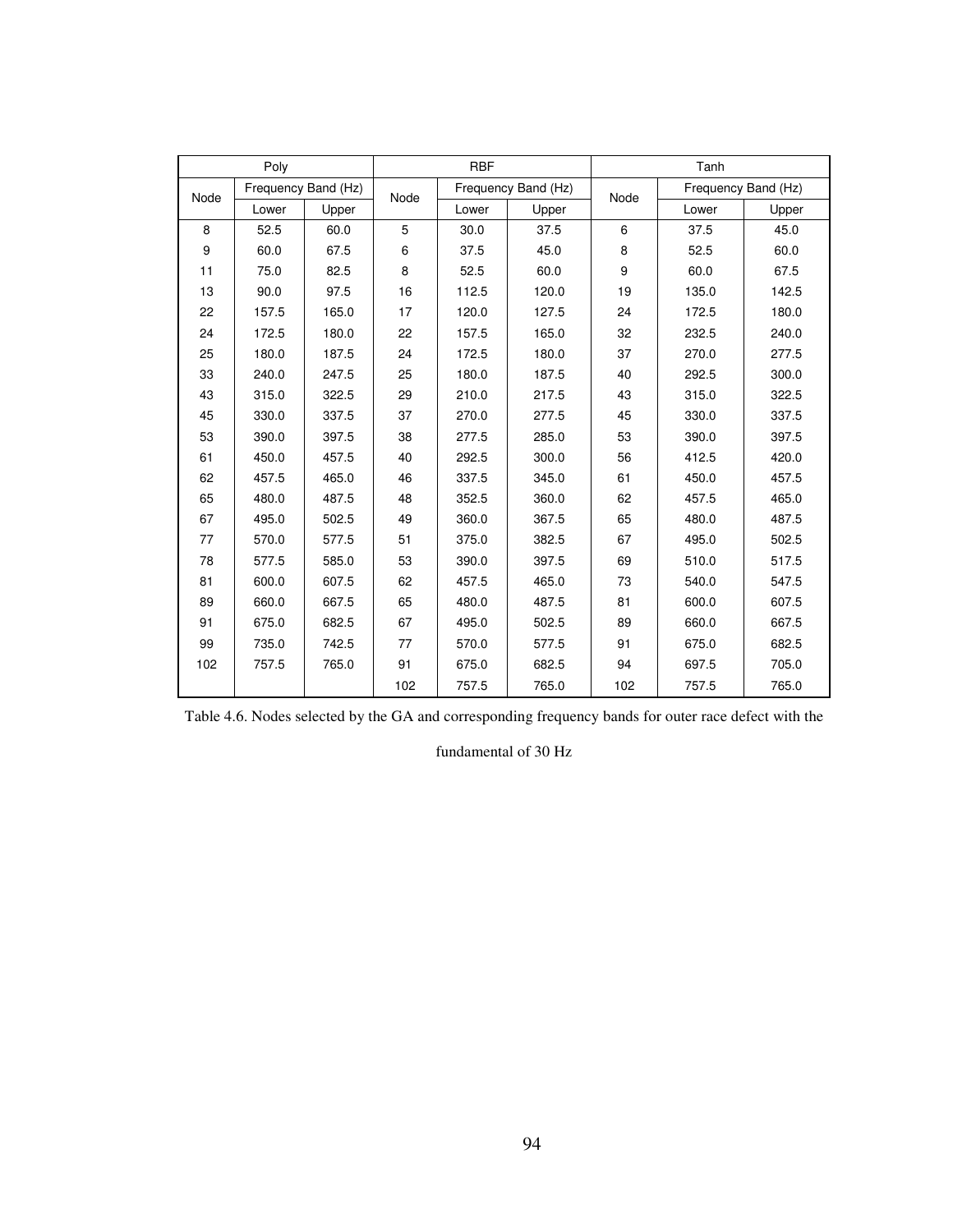| Poly                    |                     |        | <b>RBF</b>  |                     |        | Tanh           |                     |        |
|-------------------------|---------------------|--------|-------------|---------------------|--------|----------------|---------------------|--------|
|                         | Frequency Band (Hz) |        |             | Frequency Band (Hz) |        |                | Frequency Band (Hz) |        |
| Node                    | Lower               | Upper  | Node        | Lower               | Upper  | Node           | Lower               | Upper  |
| $\overline{\mathbf{c}}$ | 7.5                 | 15.0   | $\mathbf 2$ | 7.5                 | 15.0   | 2              | 7.5                 | 15.0   |
| 11                      | 75.0                | 82.5   | 16          | 112.5               | 120.0  | $\overline{7}$ | 45.0                | 52.5   |
| 16                      | 112.5               | 120.0  | 19          | 135.0               | 142.5  | 11             | 75.0                | 82.5   |
| 19                      | 135.0               | 142.5  | 23          | 165.0               | 172.5  | 16             | 112.5               | 120.0  |
| 26                      | 187.5               | 195.0  | 26          | 187.5               | 195.0  | 21             | 150.0               | 157.5  |
| 28                      | 202.5               | 210.0  | 28          | 202.5               | 210.0  | 23             | 165.0               | 172.5  |
| 33                      | 240.0               | 247.5  | 35          | 255.0               | 262.5  | 33             | 240.0               | 247.5  |
| 35                      | 255.0               | 262.5  | 38          | 277.5               | 285.0  | 35             | 255.0               | 262.5  |
| 38                      | 277.5               | 285.0  | 43          | 315.0               | 322.5  | 38             | 277.5               | 285.0  |
| 43                      | 315.0               | 322.5  | 50          | 367.5               | 375.0  | 43             | 315.0               | 322.5  |
| 47                      | 345.0               | 352.5  | 52          | 382.5               | 390.0  | 45             | 330.0               | 337.5  |
| 52                      | 382.5               | 390.0  | 55          | 405.0               | 412.5  | 55             | 405.0               | 412.5  |
| 62                      | 457.5               | 465.0  | 59          | 435.0               | 442.5  | 59             | 435.0               | 442.5  |
| 64                      | 472.5               | 480.0  | 62          | 457.5               | 465.0  | 62             | 457.5               | 465.0  |
| 69                      | 510.0               | 517.5  | 67          | 495.0               | 502.5  | 69             | 510.0               | 517.5  |
| 71                      | 525.0               | 532.5  | 71          | 525.0               | 532.5  | 74             | 547.5               | 555.0  |
| 86                      | 637.5               | 645.0  | 76          | 562.5               | 570.0  | 76             | 562.5               | 570.0  |
| 100                     | 742.5               | 750.0  | 81          | 600.0               | 607.5  | 81             | 600.0               | 607.5  |
| 103                     | 765.0               | 772.5  | 86          | 637.5               | 645.0  | 83             | 615.0               | 622.5  |
| 110                     | 817.5               | 825.0  | 91          | 675.0               | 682.5  | 86             | 637.5               | 645.0  |
| 112                     | 832.5               | 840.0  | 93          | 690.0               | 697.5  | 88             | 652.5               | 660.0  |
| 124                     | 922.5               | 930.0  | 98          | 727.5               | 735.0  | 93             | 690.0               | 697.5  |
| 129                     | 960.0               | 967.5  | 103         | 765.0               | 772.5  | 95             | 705.0               | 712.5  |
| 134                     | 997.5               | 1005.0 | 110         | 817.5               | 825.0  | 100            | 742.5               | 750.0  |
| 141                     | 1050.0              | 1057.5 | 117         | 870.0               | 877.5  | 103            | 765.0               | 772.5  |
| 148                     | 1102.5              | 1110.0 | 134         | 997.5               | 1005.0 | 105            | 780.0               | 787.5  |
| 172                     | 1282.5              | 1290.0 | 136         | 1012.5              | 1020.0 | 110            | 817.5               | 825.0  |
|                         |                     |        | 141         | 1050.0              | 1057.5 | 112            | 832.5               | 840.0  |
|                         |                     |        | 148         | 1102.5              | 1110.0 | 115            | 855.0               | 862.5  |
|                         |                     |        | 160         | 1192.5              | 1200.0 | 117            | 870.0               | 877.5  |
|                         |                     |        |             |                     |        | 124            | 922.5               | 930.0  |
|                         |                     |        |             |                     |        | 129            | 960.0               | 967.5  |
|                         |                     |        |             |                     |        | 134            | 997.5               | 1005.0 |
|                         |                     |        |             |                     |        | 136            | 1012.5              | 1020.0 |
|                         |                     |        |             |                     |        | 141            | 1050.0              | 1057.5 |
|                         |                     |        |             |                     |        | 160            | 1192.5              | 1200.0 |

Table 4.7. Nodes selected by the GA and corresponding frequency bands for outer race defect with the

fundamental of 45 Hz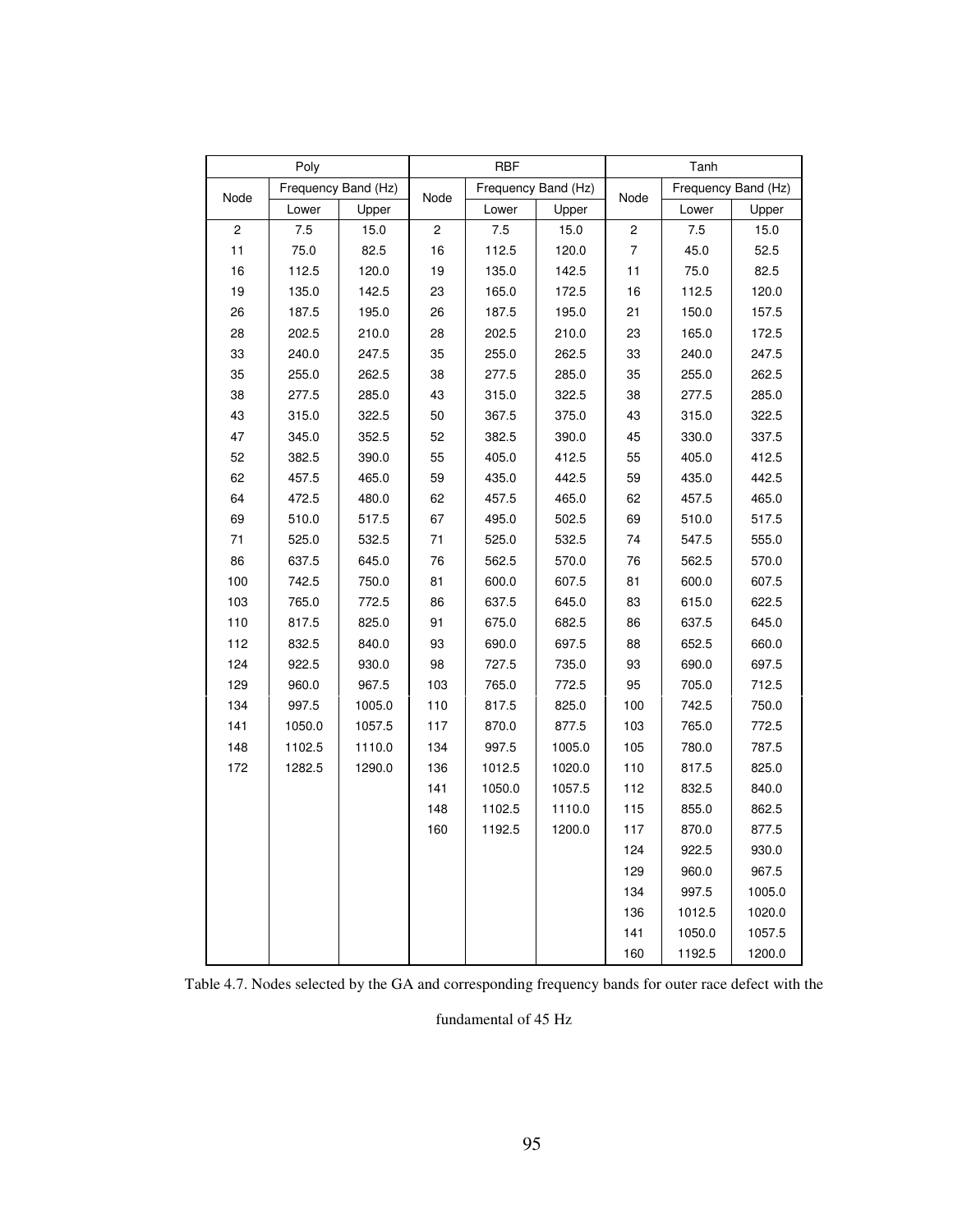| Poly         |                     |        | <b>RBF</b>     |                     |        | Tanh           |                     |        |
|--------------|---------------------|--------|----------------|---------------------|--------|----------------|---------------------|--------|
| Node         | Frequency Band (Hz) |        |                | Frequency Band (Hz) |        |                | Frequency Band (Hz) |        |
|              | Lower               | Upper  | Node           | Lower               | Upper  | Node           | Lower               | Upper  |
| $\mathbf{2}$ | 7.5                 | 15.0   | $\overline{c}$ | 7.5                 | 15.0   | $\overline{c}$ | 7.5                 | 15.0   |
| 21           | 150.0               | 157.5  | 5              | 30.0                | 37.5   | 5              | 30.0                | 37.5   |
| 25           | 180.0               | 187.5  | 12             | 82.5                | 90.0   | 18             | 127.5               | 135.0  |
| 31           | 225.0               | 232.5  | 21             | 150.0               | 157.5  | 21             | 150.0               | 157.5  |
| 44           | 322.5               | 330.0  | 34             | 247.5               | 255.0  | 34             | 247.5               | 255.0  |
| 66           | 487.5               | 495.0  | 41             | 300.0               | 307.5  | 41             | 300.0               | 307.5  |
| 85           | 630.0               | 637.5  | 44             | 322.5               | 330.0  | 44             | 322.5               | 330.0  |
| 89           | 660.0               | 667.5  | 57             | 420.0               | 427.5  | 57             | 420.0               | 427.5  |
| 95           | 705.0               | 712.5  | 66             | 487.5               | 495.0  | 66             | 487.5               | 495.0  |
| 105          | 780.0               | 787.5  | 69             | 510.0               | 517.5  | 69             | 510.0               | 517.5  |
| 124          | 922.5               | 930.0  | 76             | 562.5               | 570.0  | 76             | 562.5               | 570.0  |
| 127          | 945.0               | 952.5  | 85             | 630.0               | 637.5  | 79             | 585.0               | 592.5  |
| 133          | 990.0               | 997.5  | 108            | 802.5               | 810.0  | 101            | 750.0               | 757.5  |
| 137          | 1020.0              | 1027.5 | 133            | 990.0               | 997.5  | 108            | 802.5               | 810.0  |
| 149          | 1110.0              | 1117.5 | 146            | 1087.5              | 1095.0 | 114            | 847.5               | 855.0  |
| 153          | 1140.0              | 1147.5 | 156            | 1162.5              | 1170.0 | 117            | 870.0               | 877.5  |
| 162          | 1207.5              | 1215.0 | 162            | 1207.5              | 1215.0 | 121            | 900.0               | 907.5  |
| 181          | 1350.0              | 1357.5 | 178            | 1327.5              | 1335.0 | 124            | 922.5               | 930.0  |
| 213          | 1590.0              | 1597.5 | 181            | 1350.0              | 1357.5 | 127            | 945.0               | 952.5  |
|              |                     |        | 188            | 1402.5              | 1410.0 | 133            | 990.0               | 997.5  |
|              |                     |        |                |                     |        | 137            | 1020.0              | 1027.5 |
|              |                     |        |                |                     |        | 140            | 1042.5              | 1050.0 |
|              |                     |        |                |                     |        | 165            | 1230.0              | 1237.5 |
|              |                     |        |                |                     |        | 172            | 1282.5              | 1290.0 |
|              |                     |        |                |                     |        | 178            | 1327.5              | 1335.0 |
|              |                     |        |                |                     |        | 181            | 1350.0              | 1357.5 |
|              |                     |        |                |                     |        | 188            | 1402.5              | 1410.0 |
|              |                     |        |                |                     |        | 204            | 1522.5              | 1530.0 |
|              |                     |        |                |                     |        | 213            | 1590.0              | 1597.5 |

Table 4.8. Nodes selected by the GA and corresponding frequency bands for outer race defect with the fundamental of 60 Hz

In this chapter, the results from the clustering and the proposed method were presented. The clustering method has been shown that it is not to be unsuitable for this problem due to high classification errors. The proposed method has been shown to be able to classify healthy and defective bearings from the captured current waveforms.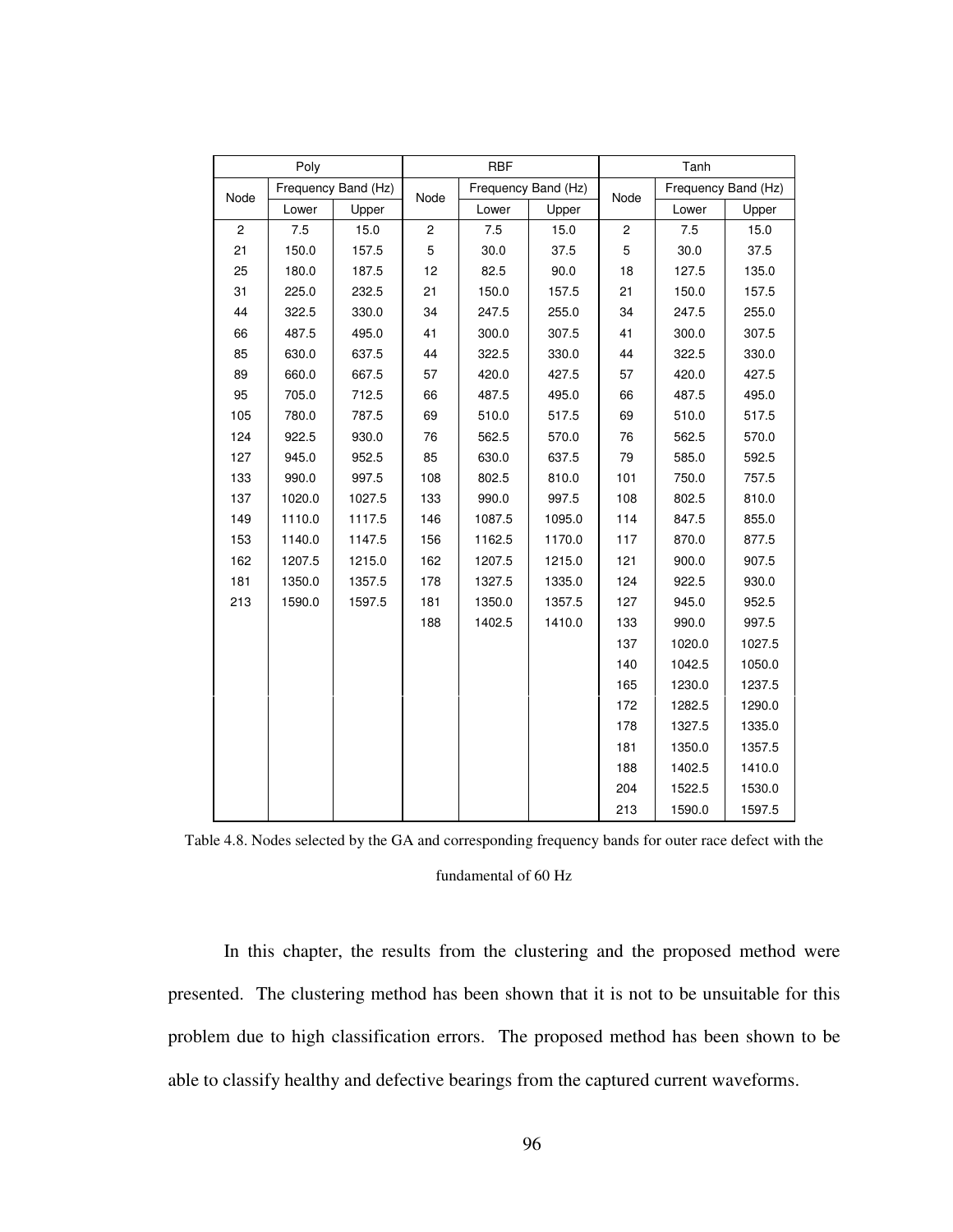# **CHAPTER 5 CONCLUSION**

Bearing faults are a major problem found in adjustable speed drives. Though bearings are inexpensive to replace, their problems are the most difficult to detect and their failures can cause significant losses. In this dissertation, bearing fault detection in an ASD system was performed from the drive current waveforms. As a variation of the original MCSA, the method utilized various techniques, including wavelet packet decomposition, the support vector machine, and the genetic algorithm. The application of the proposed method is shown to provide a useful diagnosis for ASD bearing fault detection.

#### **5.1 Summary**

The background information on adjustable speed drives and ball bearings as well as the detail theory of the techniques was provided in Chapter 2. The proposed method, described in Chapter 3, is an integration of signal processing, including wavelet packet decomposition, the support vector machine, and the genetic algorithm. The machine current data is decomposed into wavelet packet nodes. Since the ASD current contained high level of EMI noise, which lowers the significance of the characteristic bearing fault frequency components, the GA is applied to help determine the wavelet packet nodes that should be chosen as features to create an SVM classifier. Chapter 4 showed that the proposed method produces reasonable classification results.

Since ASD systems are not identical, their characteristic may vary from one to another and the EMI noise and other interference conditions may also vary and, as a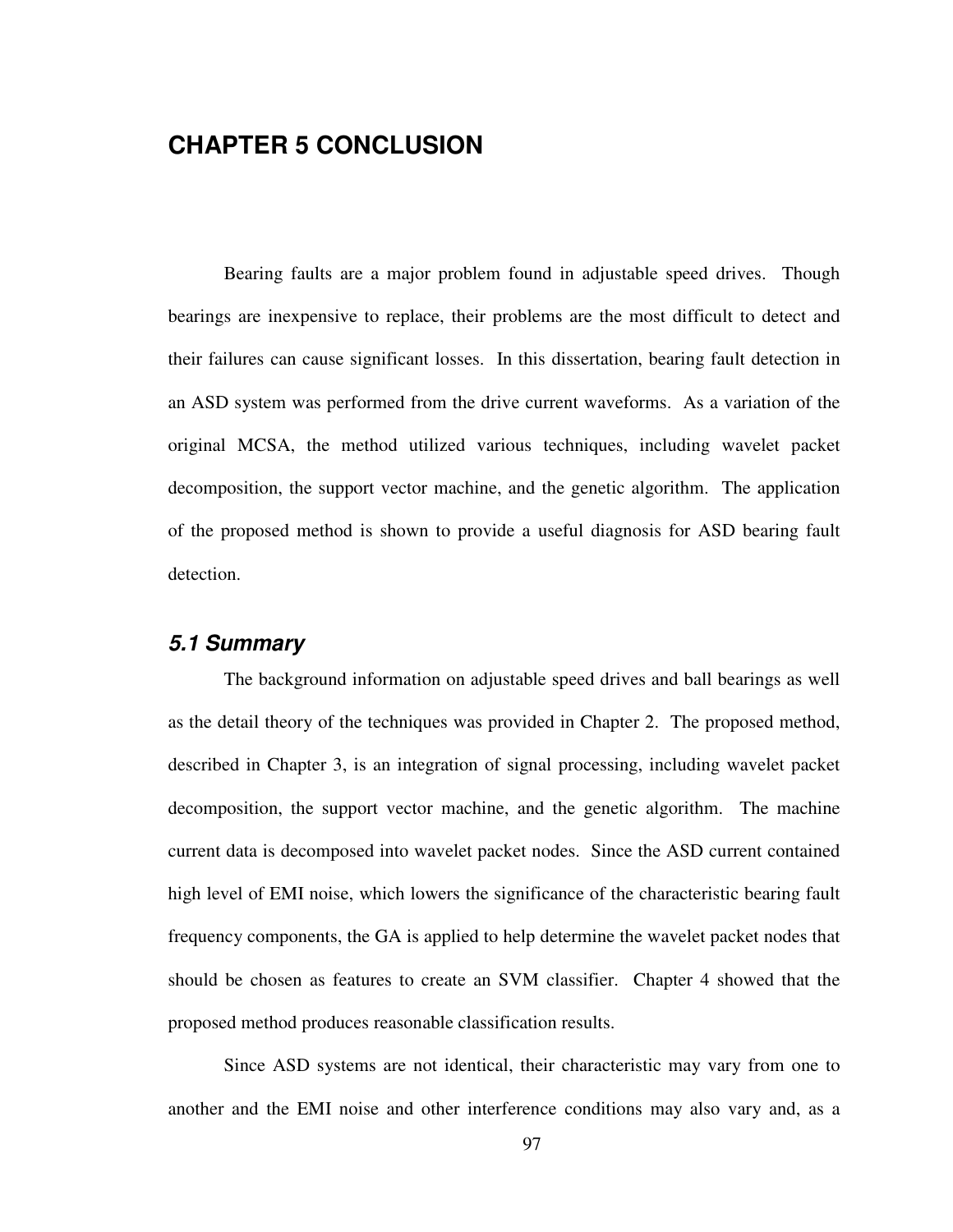result, the proposed method must be carried-out on each individual drive in order to accurately detect bearing faults in different systems.

To implement bearing fault detection using the proposed method in the currently available commercial circuit monitors, the SVM classifier for each bearing fault type needs to be pre-determined. Since the WP nodes affected by the faults are known, wavelet packet decomposition with pruning can be used. With pruning, only the branches leading to the nodes are computed. This should reduce the computational complexity in the circuit monitor considerably. Then, the WP node rms values are computed and the SVM classifier can be applied to the rms values to determine the bearing condition.

#### **5.2 Future Work**

This dissertation showed that wavelet packet decomposition and the support vector machine with feature selection using the genetic algorithm provides a good method for bearing fault detection in adjustable speed drives. Two different bearing fault conditions, cage defects and outer race defects, were evaluated. Future work should possibly be focused on:

- 1. The study of other bearing fault types, inner race defects and ball defects, and other motor faults, such as broken rotor bars.
- 2. The generalization of SVM classifiers for each motor drive model.

The proposed method has shown promises for other bearing fault types and other kinds of motor faults. Since, like other rotating machines, most faults in ASD's are periodic and the current signal also suffers from the PWM switching and EMI noise, the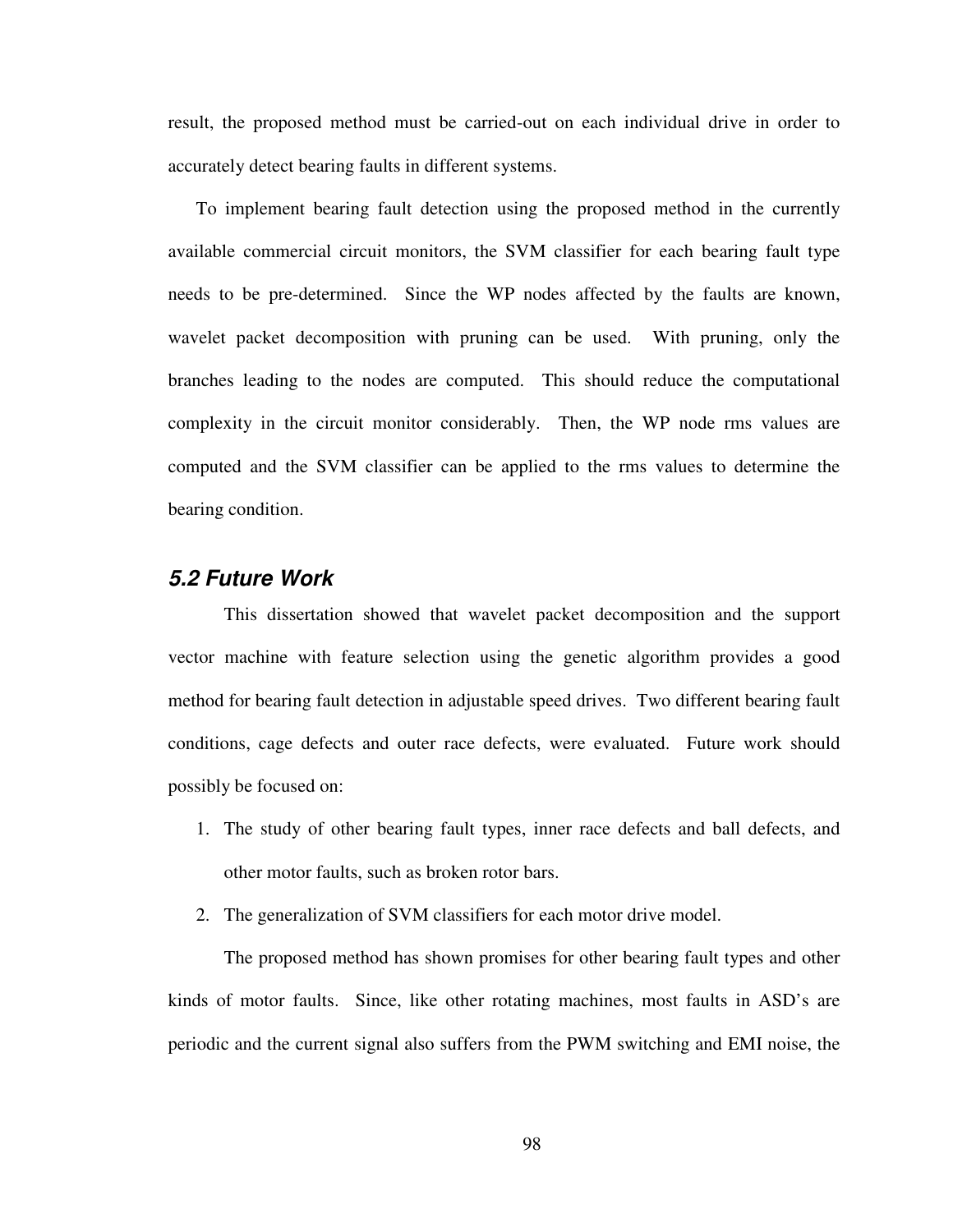same method would help determine the frequency components that most affect the system. The SVM classifiers can then be obtained.

The proposed method is now not completely commercially feasible due to the fact that the resulting SVM classifiers may be different from one individual machine to another. In this dissertation, only one ASD drive was available for the experiment. The characteristics of each motor drive could be different, which results in different selected WP nodes and, thus, different SVM classifiers. SVM classifiers must be determined for each ASD motor combination. This is not very effective for the method to be commercially deployed. It is more desirable to have SVM classifiers that can classify all ASD motors of the same model. For this, further study is required.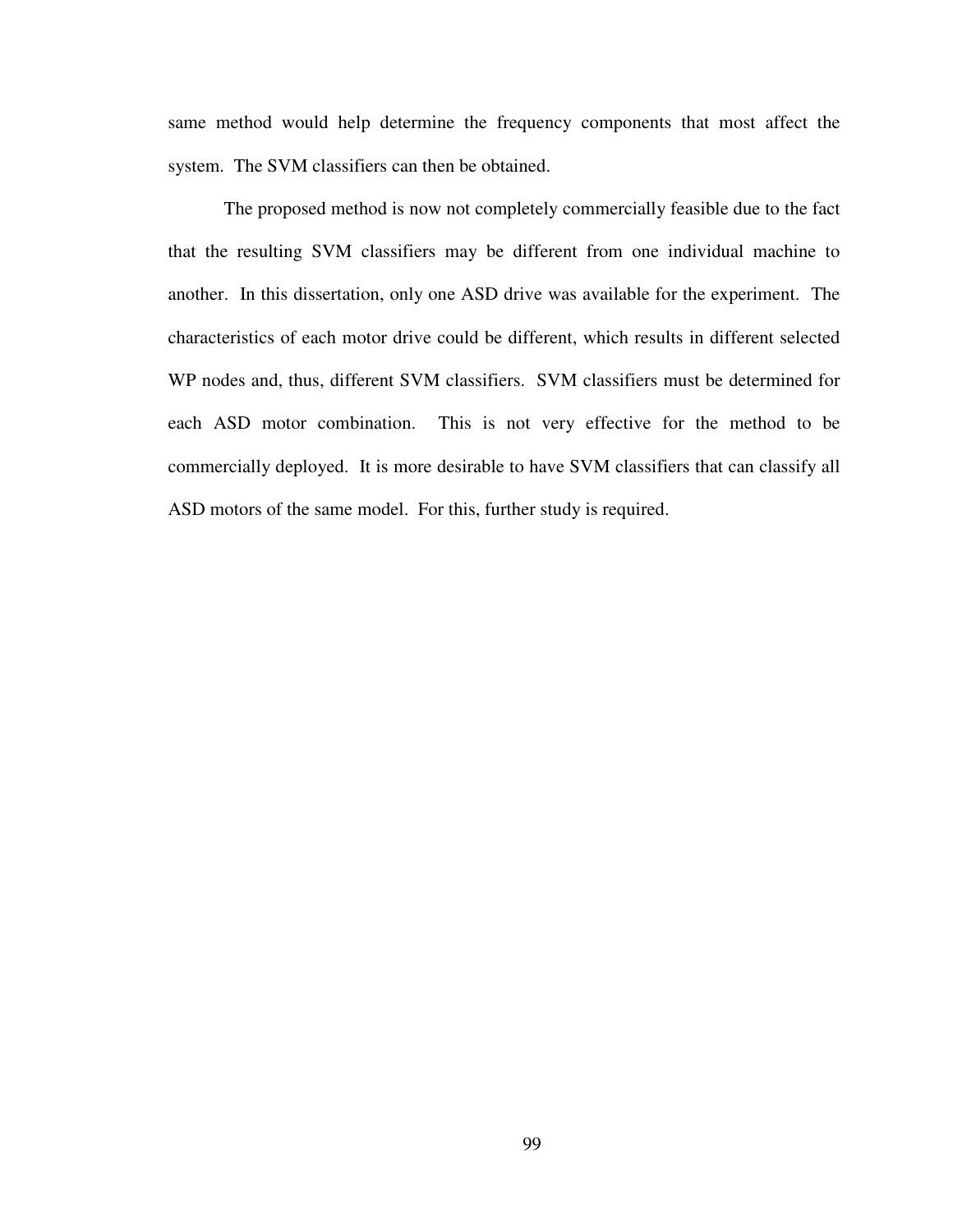## **BIBLIOGRAPHY**

- [1] R. R. Schoen, T. G. Habetler, F. Kamran, and R. G. Bartheld, "Motor Bearing Damage Detection Using Stator Current Monitoring," IEEE Trans. Ind. Applicat., vol. 31, pp. 1274-9, Nov./Dec. 1995.
- [2] J. Anderson, S. Lebruska, Stress Related Failures and Testing of Inverter Driven Motors, Baker Instrument Company.
- [3] D. Busse, J. Erdman, R. Kerkman, D. Schlegel, and G. Skibinski, "Characteristics of shaft voltage and bearing currents," IEEE Industry Applications Magazine, vol. 3, Issue 6, pp. 21 – 32. Nov.-Dec. 1997.
- [4] S. Bell, T. j. Cookson, S. A. Cope, R. A. Epperly, et. al., "Experience With Variable-Frequency Drives and Motor Bearing Reliability," IEEE Trans. Industry Applications, vol. 37, no. 5, pp. 1438-46, Sep./Oct.2001.
- [5] B. Akin, H. A. Toliyat, U. Orguner, and M. Rayner, "PWM Inverter Harmonics Contributions to the Inverter-Fed Induction Machine Bearing Fault Diagnosis," IEEE Applied Power Electronics Conf., pp. 1393-1399, Feb.-Mar. 2007.
- [6] L. Eren, "Bearing Damage Detection via Wavelet Packet Decomposition of Stator Current," Ph.D. dissertation, University of Missouri, Columbia, Dec. 2002.
- [7] L. Eren and M. J. Devaney, "Motor Current Analysis via Wavelet Transform with Spectral Post-Processing for Bearing Fault Detection," IEEE Instrumentation and Measurement Technology Conference, pp. 411-4, May 2003.
- [8] L. Eren, M. Ünal, and M. J. Devaney, "Harmonic Analysis via Wavelet Packet Decomposition using Special Elliptic Half-Band Filters," IEEE Instrumentation and Measurement Technology Conference, pp. 2111-4, May 2004.
- [9] L. Eren and M. J. Devaney, "Bearing Damage Detection via Wavelet Packet Decomposition of the Stator Current," IEEE Trans. Instrum. Meas., vol. 53, pp. 431- 6, Apr. 2004.
- [10] W. Yoon and M. J. Devaney, "Power Measurement Using the Wavelet Transform," IEEE Trans. Instrum. Meas., vol. 47, no. 5, pp. 1205-10, Oct. 1998.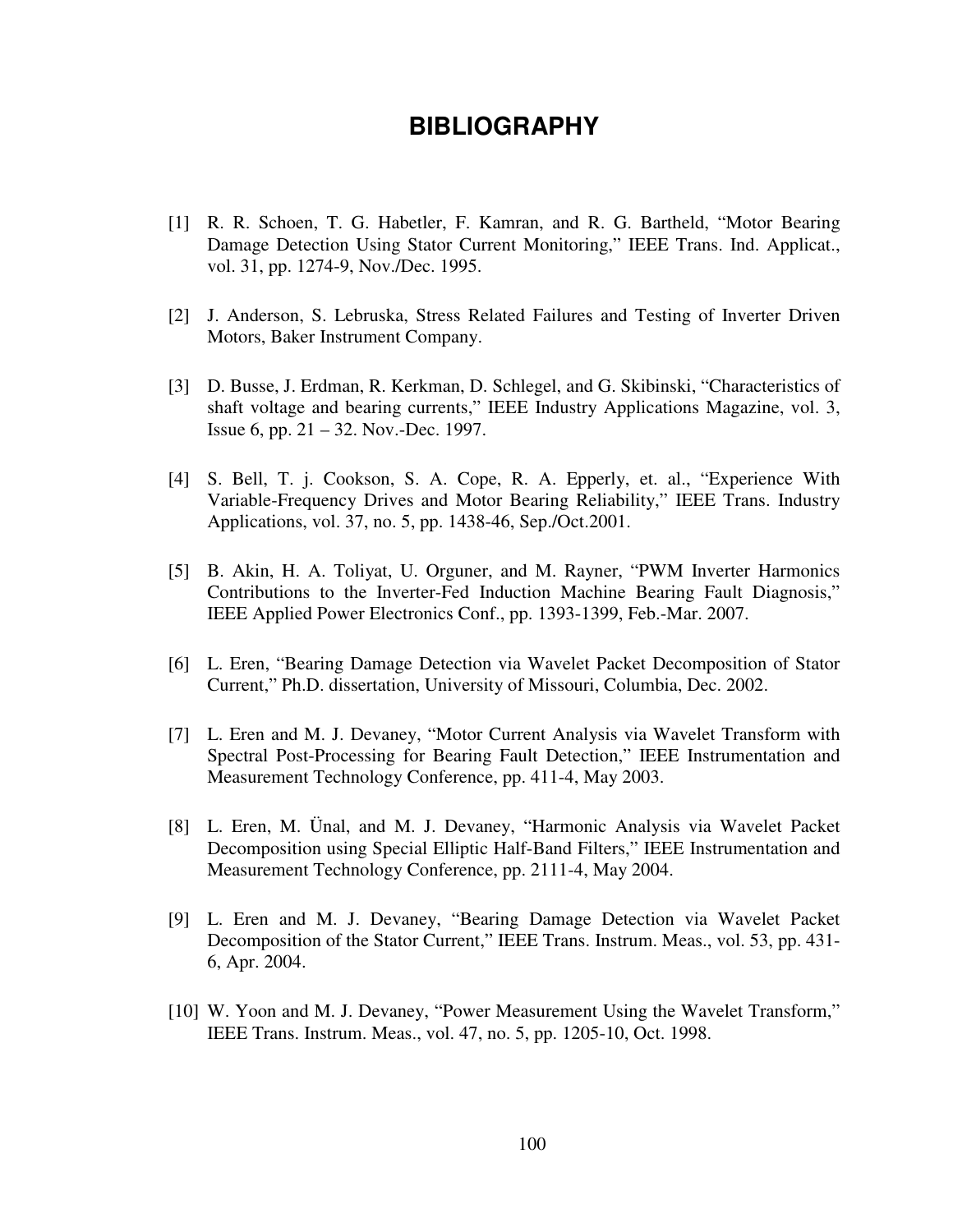- [11] R. C. Kryter and H. D. Haynes, "Condition monitoring of machinery using motor current signature analysis," Sound and Vibration, pp. 14-21, Sept. 1989.
- [12] G.B. Kliman, W.J. Premerlani, B. Yazici, R.A. Koegl, and J. Mazereeuw, "Sensorless online motor diagnostics," IEEE Comput. Appl. Power, vol. 10, no. 2, pp. 39–43, 1997.
- [13] Y. Zhongming, B. Wu, and A. R. Sadeghian, "Signature analysis of induction motor mechanical faults by wavelet packet decomposition," Sixteenth Annual IEEE Applied Power Electronics Conference and Exposition, vol. 2, pp. 1022-29, 2001.
- [14] A. H. Bonnett, "Analysis of the Impact of Pulse-Width Modulated Inverter Voltage Waveforms on AC Induction Motors." IEEE Trans. Ind. Applicat., vol. 32, pp. 386- 392, Mar./Apr. 1996.
- [15] W. Shepherd, L. N. Hulley, and D. T. W. Liang, Power Electronics and Motor Control, New York: Cambridge University Press, 1996.
- [16] H. Kiesel and M. Holland, "No bearing problems," IEEE/PCA Cement Industry Technical Conference Proceedings, pp. 19-28, May 2000.
- [17] B. K. N. Rao, Handbook of Condition Monitoring, Elsevier Advanced Technology, Oxford, UK, 1996.
- [18] C. M. Riley, B. K. Lin, T. G. Habetler, and R. R. Schoen, "A method for sensorless on-line vibration monitoring of induction machines," IEEE Trans. Industry Applications, Vol. 34, no. 6, pp. 1240-5, Nov/Dec 1998.
- [19] C. M. Riley, B. K. Lin, T. G. Habetler, and G. B. Kliman, "Stator current harmonics and their causal vibrations: a preliminary investigation of sensorless vibration monitoring applications," IEEE Trans. Industry Applications, Vol. 35, no. 1, pp. 94- 9, Jan/Feb 1999.
- [20] Application Note 243-1, "Effective Machinery Measurements using Dynamic Signal Analyzers," Hewlett Packard.
- [21] S. Mallat, A Wavelet Tour of Signal Processing,  $2<sup>nd</sup>$  Edition, Academic Press, London, 1999.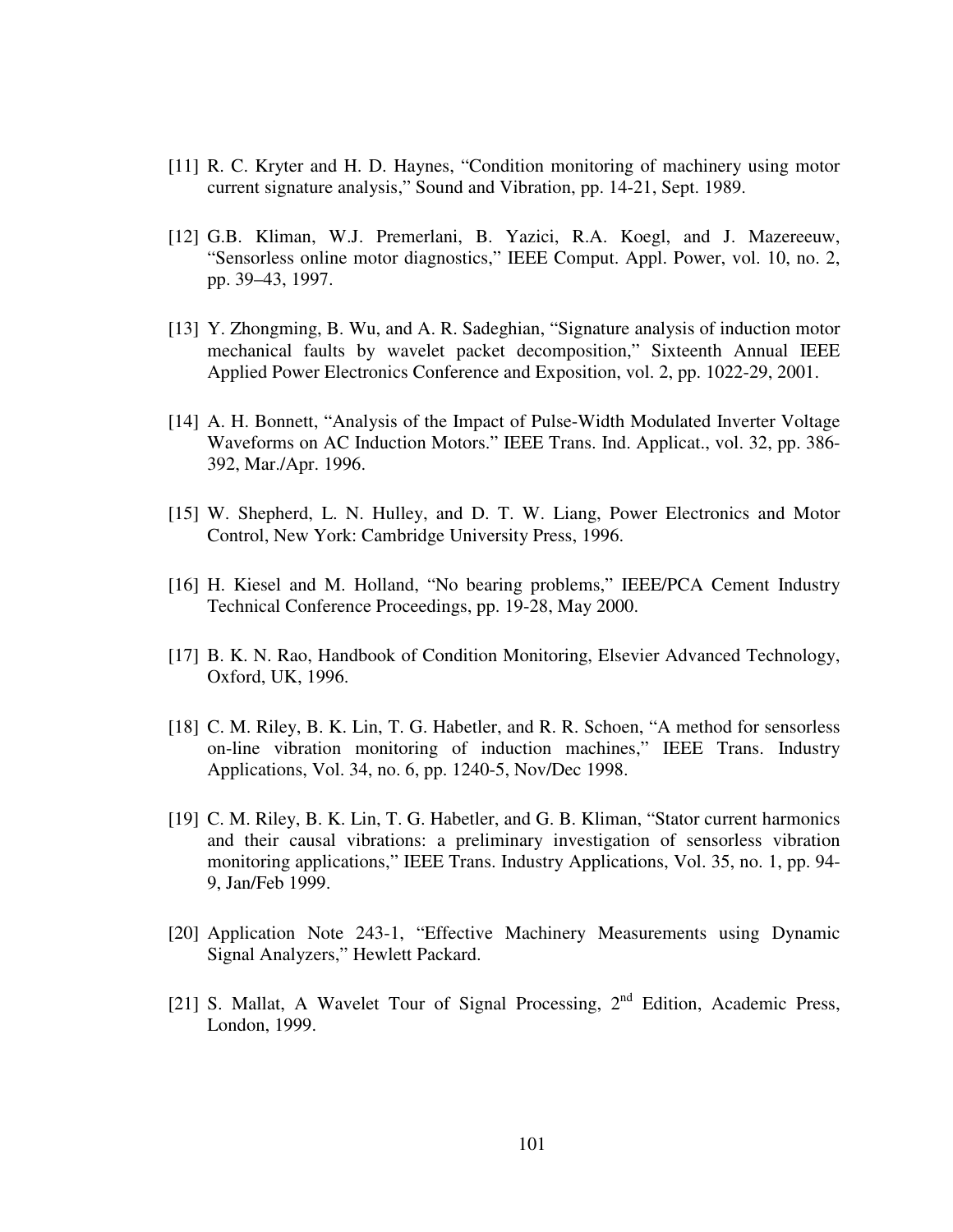- [22] A. P. Engelbrecht, Computational Intelligence: An Introduction, West Sussex, England: Wiley, 2002.
- [23] B. K. Bose , Power Electronics and AC Drives, New Jersey: Prentice-Hall, 1986.
- [24] P. J. Link, "Minimizing electric bearing currents in adjustable speed drive systems," Pulp and Paper Industry Technical Conference 1998, Conference Record of 1998 Annual 21-26, pp. 181 – 195, Jun. 1998.
- [25] A. Jensen and A. la Cour-Harbo, Ripples in Mathematics The Discrete Wavelet Transorm, Springer, New York, 2001.
- [26] D. F. Mix and K. J. Olejniczak, Elements of Wavelets for Engineers and Scientists, New Jersey: Wiley, 2003.
- [27] A. K. Chan, Wavelets for Sensing Technologies, Boston: Artech House Publishers, 2003.
- [28] S. Jaffard, Y. Meyer, and R. D. Ryan, Wavelets: Tools for Science & Technology, Philadelphia: Soc for Industrial & Applied Math, 2001.
- [29] C. Blatter, Wavelets: A Primer, Natick, MA: A K Peters, 1998.
- [30] N. Chen, W. Lu, J. Yang, and G. Li, Support Vector Machine in Chemistry, World Scientific, New Jersey, 2004.
- [31] S. Theodoridis and K. Koutroumbas, Pattern Recognition, 2nd Edition, Academic Press, New York, 2003.